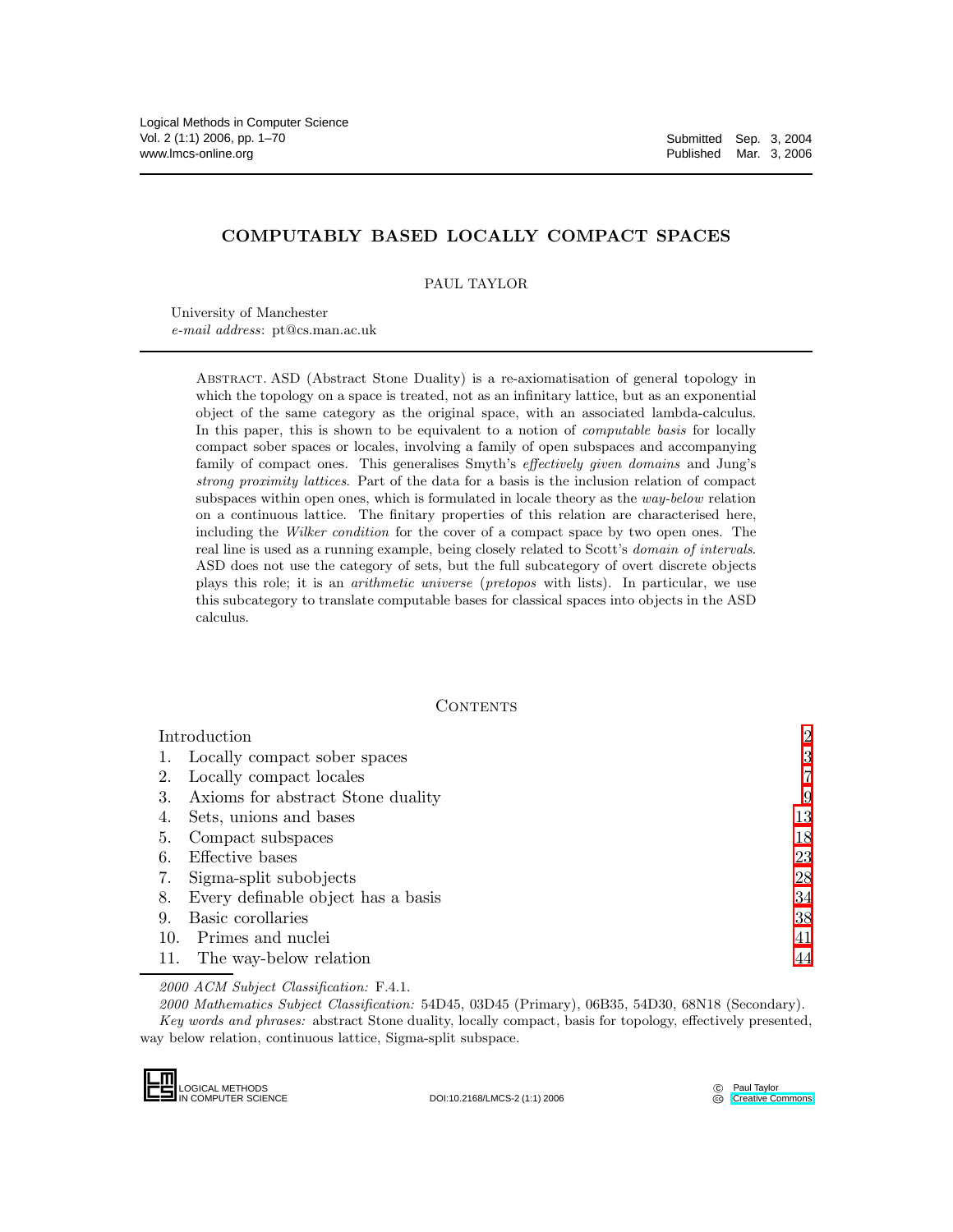|            | 12. Domain theory in ASD                   | 47 |
|------------|--------------------------------------------|----|
| 13.        | The lattice basis on $\Sigma^N$            | 51 |
|            | 14. From the basis to the space            | 55 |
|            | 15. The points of the new space            | 57 |
|            | 16. Morphisms as matrices                  | 60 |
|            | 17. Relating the classical and term models | 64 |
| References |                                            | 68 |
|            | Acknowledgements                           |    |

### **INTRODUCTION**

<span id="page-1-0"></span>A *locally compact space* is one in which there is a good interaction of *open* and *compact* subspaces. In this paper we shall show how this interaction can be captured abstractly, establishing an equivalence with a new recursive account of topology.

We shall consider the following formulations of local compactness:

- (a) open and compact subspaces in a traditional sober topological space (Section [1\)](#page-2-0);
- (b) disjoint open subspaces in a compact Hausdorff (regular) space (Example [6.11\)](#page-26-0); and
- (c) the way-below relation  $\ll$  in a continuous distributive lattice (Section [2\)](#page-6-0).

In the categories of locally compact sober spaces and locales, the topology (lattice of open subspaces) of  $X$ , considered as another space or locale equipped with the Scott topology, is the exponential  $\Sigma^X$ , where  $\Sigma$  is the Sierpinski space. We shall show how the three classical formulations above give rise to the following abstract structure in this category:

(d) families of terms  $\beta^n : \Sigma^X$  and  $A_n : \Sigma^{\Sigma^X}$  with a **basis expansion** (Section [6\)](#page-22-0)

 $\phi x \Leftrightarrow \exists n. A_n \phi \wedge \beta^n x;$ 

- (e) a  $\Sigma$ -split inclusion  $i: X \rightarrow \Sigma^N$  and  $I: \Sigma^X \triangleleft \Sigma^{\Sigma^N}$  with  $\Sigma^i \cdot I = id_{\Sigma^X}$  (Section [7\)](#page-27-0);
- (f) an idempotent  $\mathcal{E} \equiv I \cdot \Sigma^i$  on  $\Sigma^{\Sigma^N}$  (Section [10\)](#page-40-0);
- (g) an abstract way-below relation  $n \prec m \equiv A_n \beta^m$  on N (Section [11\)](#page-43-0); and

(h) an Eilenberg–Moore algebra for the monad arising from the adjunction  $\Sigma^{(-)}$  +  $\Sigma^{(-)}$  [\[B\]](#page-68-0).

We will give complete axiomatisations of each of these structures, and define the translations amongst them, doing this in a new  $\lambda$ -calculus (Abstract Stone Duality). We consider several special cases, in particular the real line, the interval domain (Definition [7.10\)](#page-30-0), continuous dcpos and various kinds of domains (Section [12\)](#page-46-0).

It may help you to find your way around this lengthy paper if I explain that Section [6](#page-22-0) was the first to be written. It shows how the classical notions of locally compact space and locale can be expressed in a  $\lambda$ -calculus.

However, the present paper was the first to put this calculus to work to do topology. The previous ones [\[A,](#page-68-1) [B,](#page-68-0) [C\]](#page-68-2) had examined *components* of the theory as abstract categorical ideas, without being aware of how many (in fact, few) more such components would be needed to build a logically complete account of topology. Sections [3–](#page-8-0)[4](#page-12-0) and [7](#page-27-0)[–10](#page-40-0) discuss the way in which these components go together to make a viable theory. This discussion has,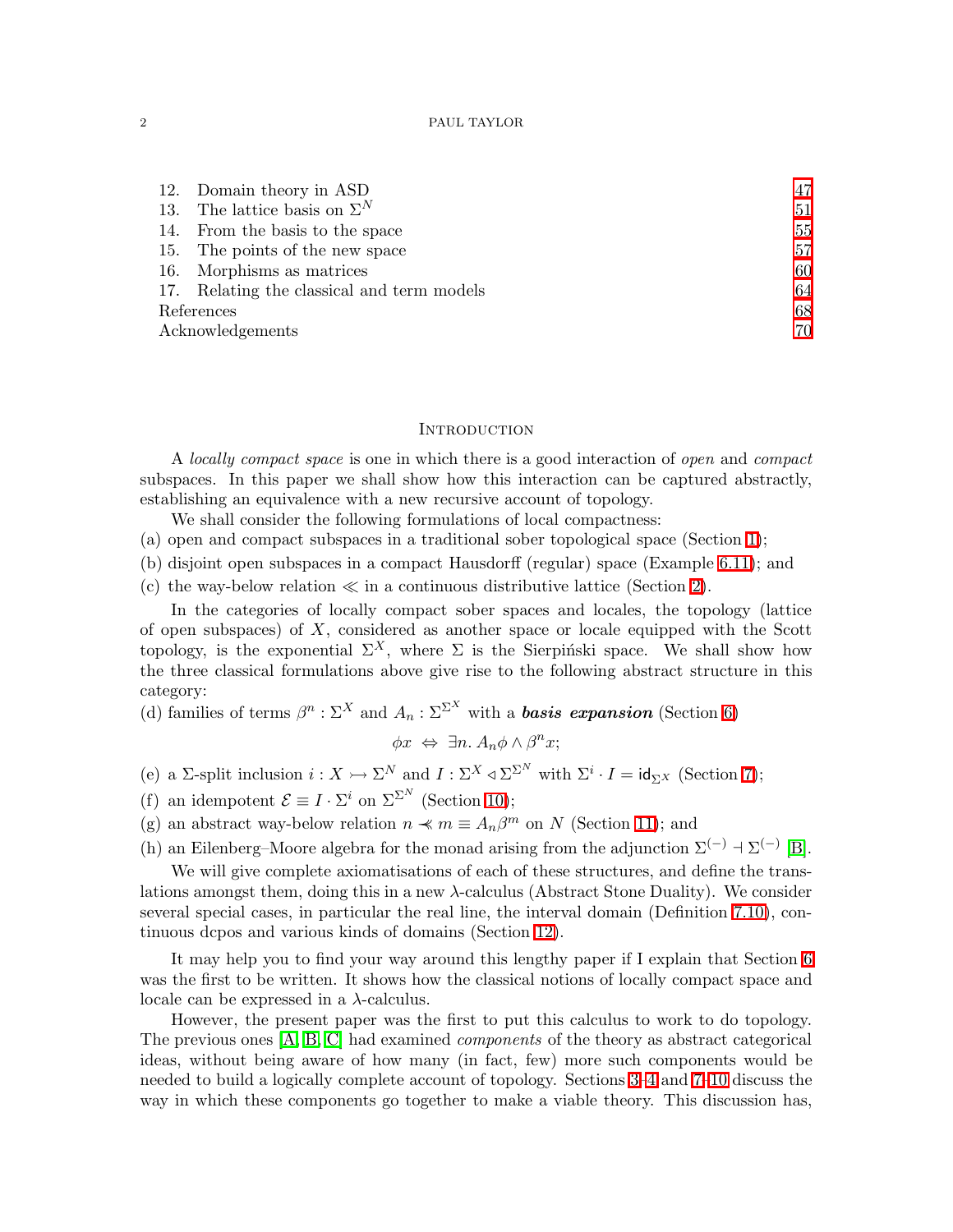in fact, spilled over into several additional papers, in particular [\[E,](#page-69-1) [H\]](#page-69-2). If you would prefer to read a dry summary of the axioms in a "user manual" style, please see [\[I\]](#page-69-3).

Once all this structure is in place, Section [11](#page-43-0) begins to take it apart again, characterising the finitary properties of the way below relation in an abstract way. This corresponds to the concrete treatment in Sections [1](#page-2-0) and [2.](#page-6-0) Sections [13–](#page-50-0)[16](#page-59-0) construct an object of the ASD calculus from any such abstract relation (with a "practice run" for domains in Section [12\)](#page-46-0) and the final section completes the circle with the traditional theory.

### 1. Locally compact sober spaces

<span id="page-2-3"></span><span id="page-2-0"></span>Definition 1.1. The traditional definition of local compactness was generalised from Hausdorff to sober spaces in [\[HM81,](#page-68-3) p. 211]: Whenever a point is contained in an open subspace  $(x \in V)$ , there is a compact subspace K and an open one U such that  $x \in U \subset K \subset V$ .

<span id="page-2-2"></span>It is an easy exercise in the "finite open sub-cover" definition of compactness to replace the point  $x$  by another compact subspace:

**Lemma 1.2.** Let  $L \subset V \subset X$  be compact and open subspaces of a locally compact space. *Then there are*  $L \subset U \subset K \subset V \subset X$  *with* U *open and* K *compact.* П

We call this result the *interpolation property*. Alternating inclusions of open and compact subspaces like this will be very common in this paper, and compact subspaces will be more important than points.

<span id="page-2-4"></span>**Notation 1.3.** We write  $U \ll V$  and  $K \ll L$  if there is such an interpolating compact or open subspace, respectively. The second version, in which  $K \supset L$ , follows the usage of [\[HM81,](#page-68-3) [JS96\]](#page-68-4), *cf.* our Theorem [5.18.](#page-22-1)

Now consider what we might mean by a *computably defined* locally compact space.

Suppose that you have some computational representation of a space. It can only encode *some* of the points and open and compact subspaces, since in classical topology there are uncountably many of them in any interesting case. Hence your "space" cannot be literally sober, or have arbitrary unions of open subspaces. We understand the intended space to be the corresponding sober one, in which arbitrary unions of opens have also been adjoined. Those points, open and compact subspaces that have codes are called **basic**.

<span id="page-2-1"></span>**Example 1.4.** A computable definition of  $\mathbb{R}$  as a locally compact space might have (a) as *basic points*, (encodings of) the rationals;

- (b) as *basic open subspaces*, the (names of) open intervals  $(q \pm \epsilon) \equiv (q \epsilon, q + \epsilon) \equiv$  ${x | |x - q| < \epsilon}$  with rational or infinite endpoints; and
- (c) as *basic compact subspaces*, the closed intervals  $[q \pm \delta] \equiv [q \delta, q + \delta] \equiv \{x \mid |x q| \leq \delta\}$ with finite rational endpoints.

Notice that *both* open and closed intervals are used, although treatments of exact real arithmetic often just use one or the other, *cf.* Example [7.12.](#page-30-1) Also, by "rationals" we might actually mean all pairs  $p/q$  with integers p and  $q \neq 0$ , or the dyadic rationals  $p/2^n$ , or continued fractions, or whatever our favourite countable dense set of reals may be. Unlike Dedekind cuts, this example readily generalises: for  $\mathbb{R}^3$  we use open and closed cuboids whose vertices have rational co-ordinates (or, better, a system based on close packing of spheres [\[CS88\]](#page-67-1)).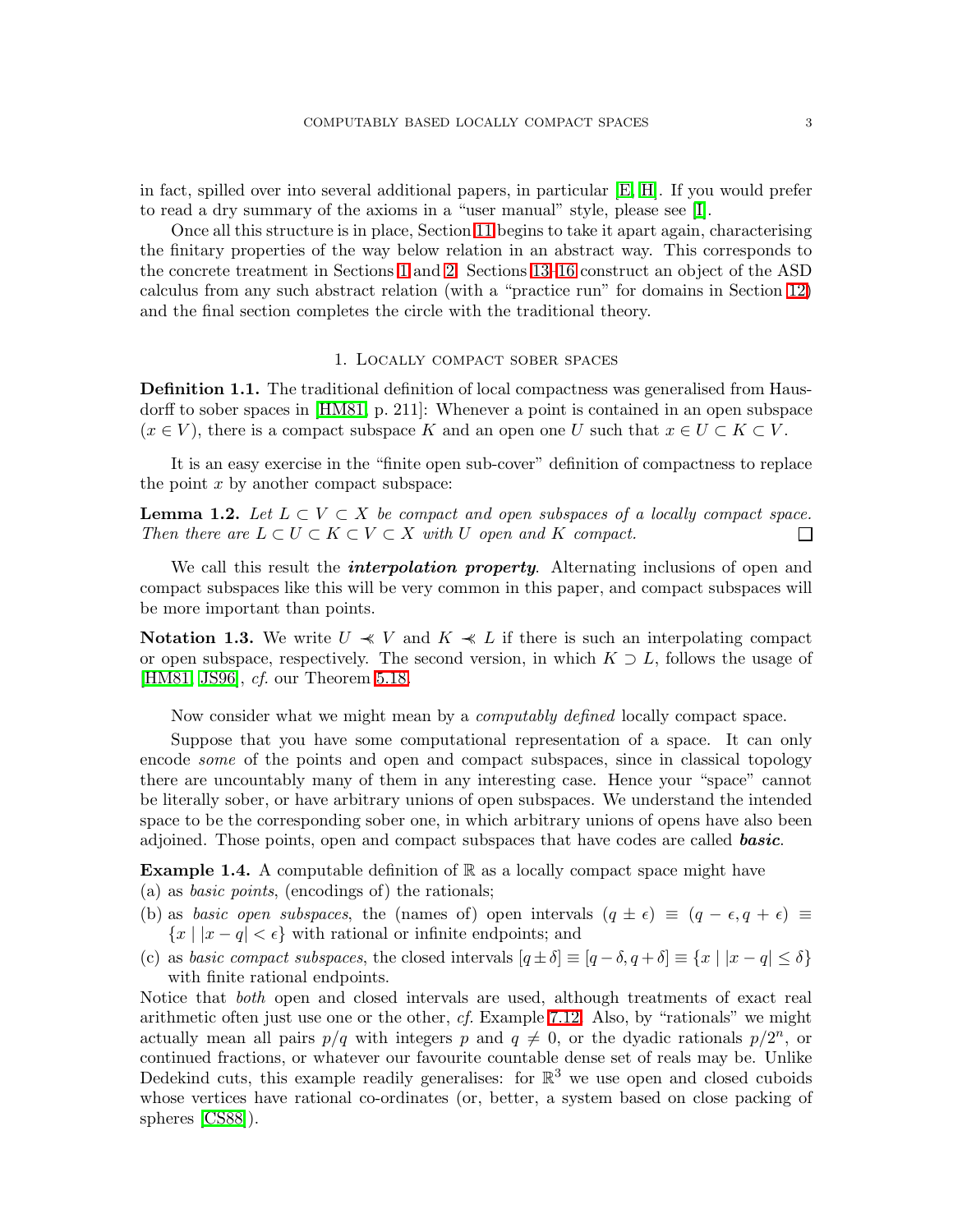In the Example, the intersection of two basic opens is again basic, but for technical reasons we shall also need to extend the families to include *finite unions* of open (respectively, compact) intervals or cuboids. It's an exercise that's a little too complicated to be called algebra, but easy programming, to test inclusion and compute the representations of such unions and intersections.

<span id="page-3-0"></span>Definition 1.5. A computably based locally compact space consists of a set of codes for basic "points", "open" and "compact" subspaces, together with an interpretation of these codes in a locally compact sober space. We require of the space that every open subspace be a union of basic ones. We also want to be able to *compute*

- (a) codes (that we shall just call 0 and 1) for the *empty* set and the *entire* space, considered as open and compact subspaces (if, that is, the entire space is in fact compact);
- (b) codes for the *union* and *intersection* of two open subspaces, and for the union of two compact ones, given their codes (we write + and  $\star$  instead of  $\cup$  and  $\cap$  for these binary operations, to emphasise that they act on codes, rather than on the subspaces that the codes name);
- (c) whether a particular representable *point belongs* to a particular basic *open* subspace, given their codes; but we only need a positive answer to this question if there is one, as failure of the property is indicated by non-termination;
- (d) more generally, whether an *open* subspace *includes* a *compact* one, given their codes;
- <span id="page-3-2"></span>(e) codes for U and K such that  $L \subset U \subset K \subset V$ , given codes for  $L \subset V$  as above.
- (f) In fact, we shall require the basic compact and open subspaces to come in pairs, with  $U<sup>n</sup> \subset K<sup>n</sup>$  as in [\[JS96\]](#page-68-4), where the superscript n names the pair, and we also need part (e) to yield such a pair as the interpolant.

Extensional equivalence of computable functions is not captured within the strength of the logic that we wish to study. So, for the "computations" above, we mean a particular program to be specified — at least up to provable equivalence, which means that we don't have to nominate a programming language.

<span id="page-3-1"></span>**Definition 1.6.** A *computably continuous function* between such spaces is a continuous function  $f: X \to Y$  between the topological spaces themselves, for which the binary relation

$$
fK^m\ \subset\ U^n
$$

(between the *codes*  $(n,m)$  for a compact subspace  $K^m \subset X$  and an open one  $U^n \subset Y$ ) is recursively enumerable, *cf.* part (c) of the previous definition.

In particular, *computably equivalent bases* for the same space are those for which the identities in both directions are computably continuous functions. This means that the relations  $K^n \subset U^m$  and  $K^m \subset U^n$  between n and m are recursively enumerable. For example, whilst there are several choices for the "rationals" and intervals in Example [1.4,](#page-2-1) all of the reasonable ones are computably equivalent.

<span id="page-3-3"></span>Remark 1.7. It is out of place in the definition of something *computable* to specify a topological space: this was only included to guarantee topological consistency of the computations of union, intersection, containment and interpolation. This is also the reason why the codes for basic points played no actual role in Definition [1.5](#page-3-0) — there needn't be any of them. Since we said that the spaces are sober, continuous functions are determined entirely by their effect on basic open and compact subspaces, as they are in locale theory. Neither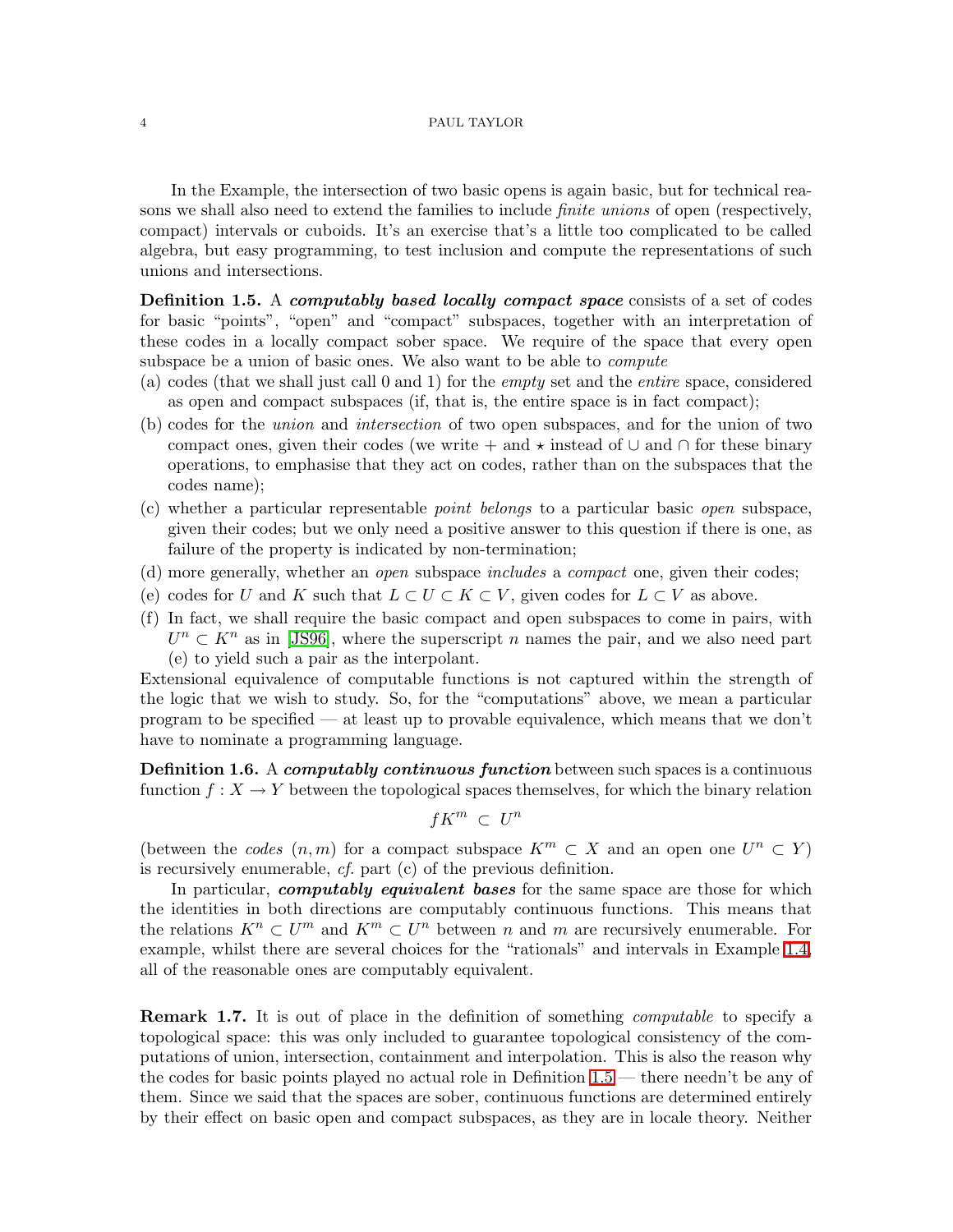the (optional) basic points, nor the computable ones that we recover in Section [15,](#page-56-0) nor the uncountably many points of the classical theory, are actually needed to specify continuous functions, or prove topological properties such as compactness.

At the technical level, therefore, what we call a computably based locally compact "space" is really just a system of codes and programs acting on them, for which *there exists* a topological space in which these codes may be interpreted as compact and open subspaces. Likewise, a computably "continuous function" is just an equivalence class of programs, for which *there exists* a continuous function that agrees with the program in the way that we have said.

The particular way in which computations are set up is of course a matter for discussion: I still have to convince you of the merits of my way, in comparison to the many other ways that have been used to calculate in  $\mathbb{R}^n$  over the millennia, and of course any theoretical picture is subject to technical optimisation. However, these other ways share the same pattern, in that they have a *technical* definition that is (a) used for applied computation but (b) justified by the *existence* of an interpretation in some "pure" theory of (Euclidean) space. The pure theory is not the computation, at any rate if it is based on twentieth century topology. So the practical situation is illustrated by Example [1.4:](#page-2-1) we have a classical definition of a topological space, equipped with a basis that is defined in some conventional way, and which we want to use to obtain values in the space. So long as the above features of the basis are computable, the classical space guarantees the consistency conditions.

In Section [11](#page-43-0) we shall formulate this consistency in terms of finitary conditions on the transformations of encodings themselves, eliminating the topological space, *i.e.* we prove necessity of the abstract conditions. Then in Section [14](#page-54-0) we prove sufficiency, *i.e.* that *any* such encoding (such as the one for  $\mathbb R$  above) satisfying these consistency requirements does define a locally compact sober space, and this is unique up to homeomorphism.

This construction is done, not in traditional topology itself, which is not computable, but in a λ-calculus. Therefore, *the construction imports the classical data into the computational world* (Section [17\)](#page-63-0). But again there is a distinction between the technical and philosophical meaning: whilst our theory (ASD) starts from (and is reducible back to) *computational* foundations, it adapts these to give a new account of the *mathematical* theory that is ultimately intended to be usable by pure mathematicians in place of the old one.

<span id="page-4-0"></span>**Remark 1.8.** The operations  $\star$  and + become  $\cap$  and  $\cup$  when we interpret them *via* the basic open subspaces that they encode. Amongst the abstract consistency requirements, therefore, we would expect  $(0, 1, +, \star)$  to define a *distributive lattice*.

However, we have only asked for the ability to test inclusion of a compact subspace in an open one, not inclusion or equality of two open or two compact subspaces, nor of an open subspace in a compact one (the inclusion  $U^n \subset K^n$  is given, not tested). Even if these happen to be possible, it is computationally quite reasonable for different codes to denote the same subspace, but for this fact to be potentially undecidable.

On the other hand, as we want to stress the computable aspect of the names of basic subspaces, we shall often represent  $+$  and  $\star$  as concatenations of lists. This clumsiness actually serves an expository purpose, keeping this "imposed" structure on codes separate in our minds from the "intrinsic" structure in the topology on  $X$ . (We shall regard this topology as another space.) If we used the notation and equations of a distributive lattice for the set  $N$  of codes, it would be all too easy to lapse into confusing it with the actual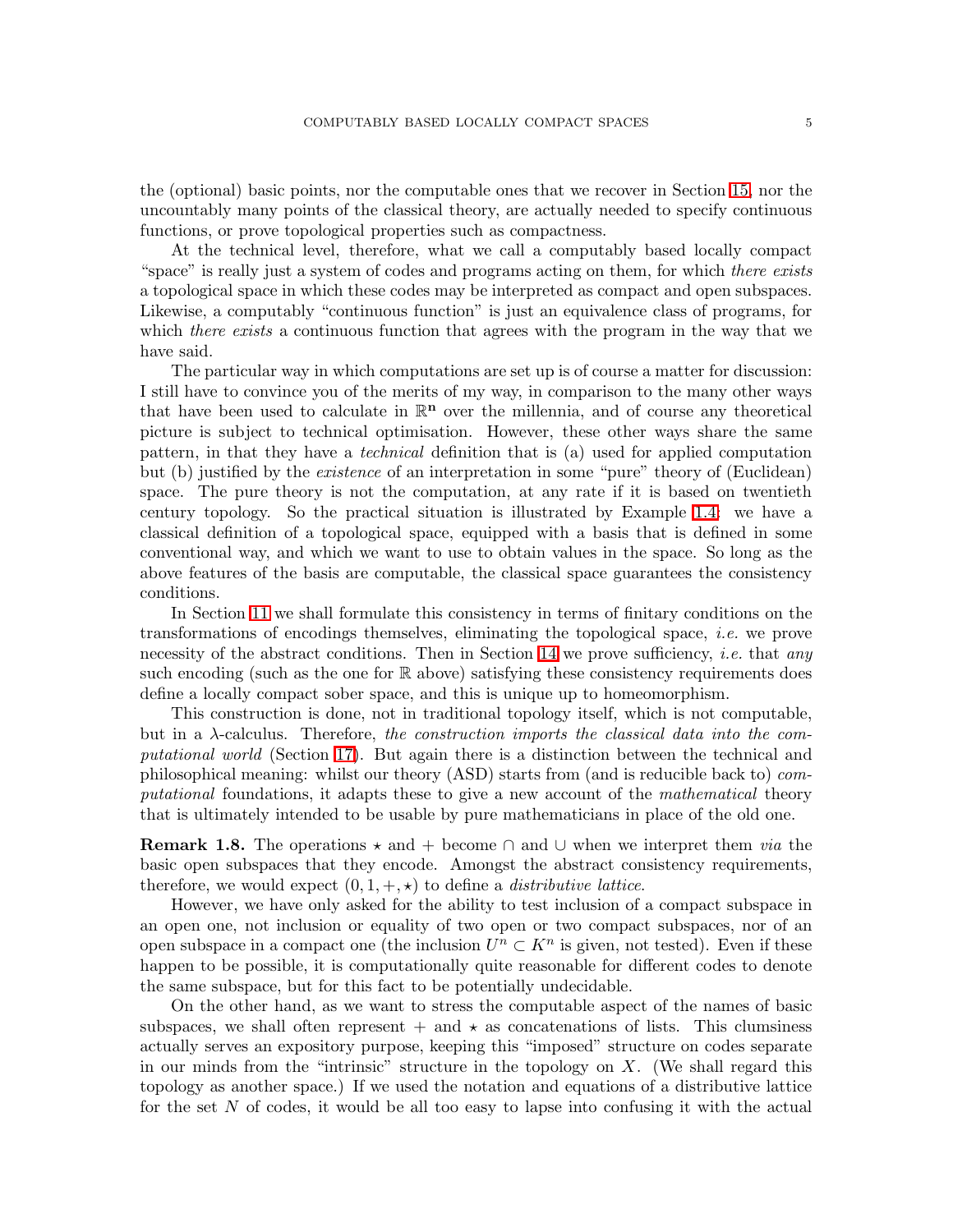topology on the space. This would in fact make logical assumptions that amount to a solution of the Halting Problem (or worse).

The topological information is actually contained, not in the quasi-lattice structure  $(0, 1, +, \star)$  on N, but in the inclusion relation between compact and open subspaces. This satisfies some easily verified properties:

<span id="page-5-0"></span>**Lemma 1.9.** 
$$
\emptyset \subset V
$$
,  
\n $\begin{array}{c}\nK \subset L \subset U \subset V \\
K \subset V\n\end{array}$ \n $\begin{array}{c}\nK \subset V \\
K \cup L \subset V\n\end{array}$ \n $\begin{array}{c}\nK \subset U \\
K \subset U \cap V\n\end{array}$ 

Finally, there is a property similar to Lemma [1.2](#page-2-2) that concerns binary *unions*. Easy enough though this property may be to prove — when you see it — it is not something whose significance one would identify in advance. Various forms of it were originally studied by Peter Wilker [\[Wil70\]](#page-68-5).

<span id="page-5-1"></span>Lemma 1.10. *Let* K *be a compact subspace covered by two open subspaces of a locally compact sober space* X, that is,  $K \subset U \cup V$ . Then there are compact subspaces L and M *and open ones* U ′ *and* V ′ *such that*

$$
K \subset U' \cup V' \qquad U' \subset L \subset U \quad and \quad V' \subset M \subset V.
$$

*Proof.* Classically,  $K \setminus V$  is a closed subspace of a compact space, and is therefore compact too, whilst  $K \setminus V \subset U$ , so by the interpolation property (Lemma [1.2\)](#page-2-2) we have

$$
K \setminus V \subset U' \subset L \subset U \subset X
$$

for some U' open and L compact. Then  $K \setminus U' \subset K \setminus (K \setminus V) \subset V$  so

$$
K \setminus U' \subset V' \subset M \subset V \subset X
$$

 $\Box$ 

for some V' open and M compact. Finally,  $K = (K \cap U') \cup (K \setminus U') \subset U' \cup V'$ .

We didn't mention the *intersection* of two compact subspaces in Definition [1.5,](#page-3-0) because there are spaces in which this need not be compact.

**Definition 1.11.** A locally compact sober space is called **stably locally compact** if the whole space is compact and the intersection of any two compact subspaces is again compact.

- <span id="page-5-2"></span>**Examples 1.12.** (a) Consider two copies of the real unit interval  $[0, 1]$  identified on their interiors (or, if you prefer, an interval with duplicated endpoints). Then the two copies of the interval are compact subspaces, but their intersection is not [\[Kel55,](#page-68-6) Problem 5  $B(a)$ ].
- <span id="page-5-3"></span>(b) A *combinatory algebra* has constants k and s and a (non-associative) binary operation  $\cdot$  such that  $(k \cdot x) \cdot y = x$  and  $(((s \cdot x) \cdot y) \cdot z) = (x \cdot z) \cdot (y \cdot z)$ . In the free such algebra A, terms can be enumerated, and proved equal, using these rules. But, since this structure can be used to encode computation [\[Bar81\]](#page-67-2), proving *in*equality in A is like solving the Halting problem. (Similar *unsolvable word problems* can also be set up in other algebraic theories, such as groups.)

Hence A is discrete but not Hausdorff.

Since it is discrete, its compact subspaces are the Kuratowski-finite ones, *i.e.* those that can be listed, possibly with repetition. In particular, singletons  $\{x\}$  are open and compact, but not closed. However, the intersection  $\{x\} \cap \{y\}$  is compact (Kuratowskifinite, listable) iff it is either empty  $(x \neq y)$  or a singleton  $(x = y)$ , *i.e.* iff equality is decidable, which it isn't. $\Box$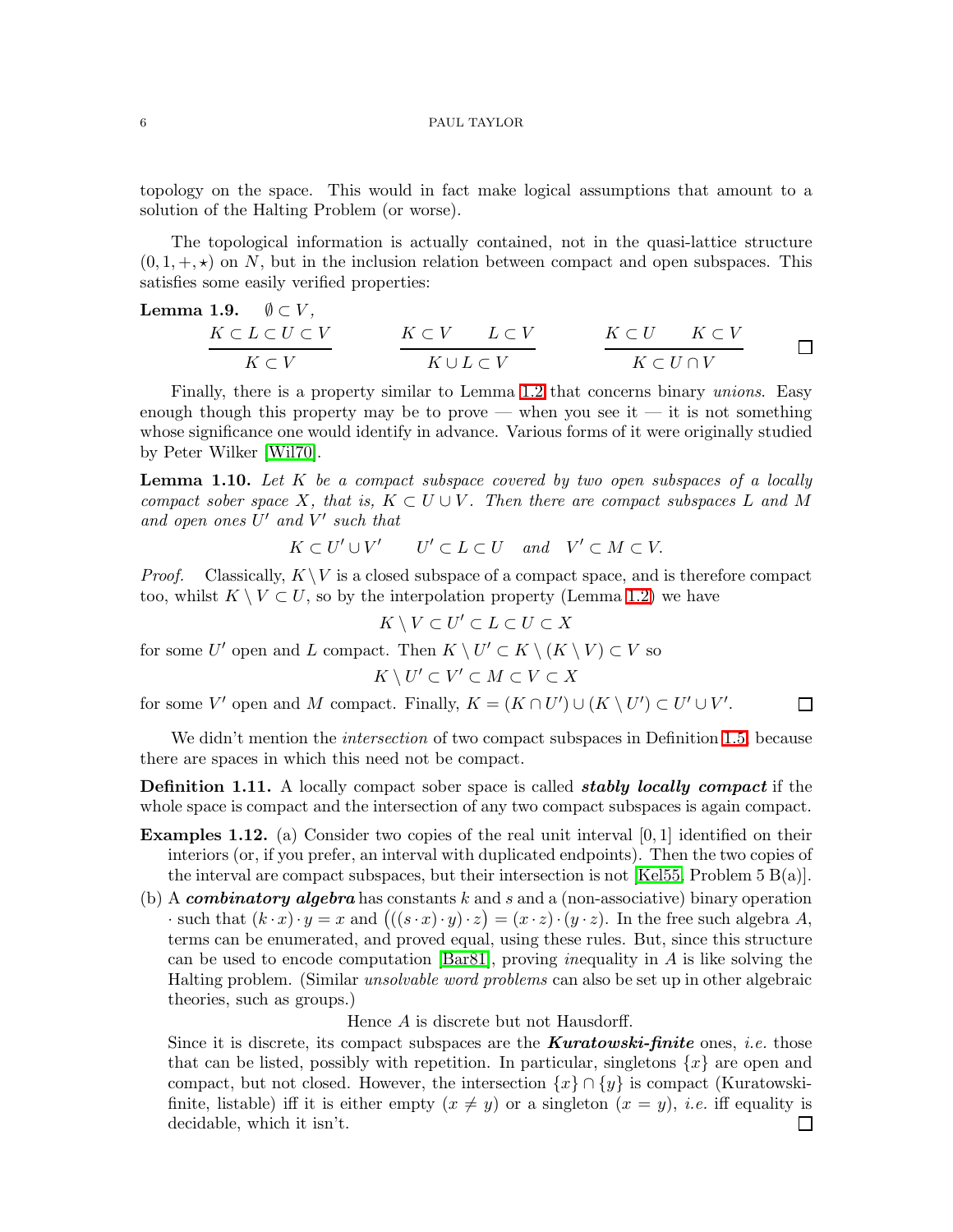# 2. Locally compact locales

<span id="page-6-0"></span>Points disappeared from the discussion right at the beginning, and we saw in Exam-ple [1.4](#page-2-1) that it is easier to specify  $\mathbb R$  with the Euclidean topology using open and compact subspaces than using open subspaces and points. Arguably, topology should be axiomatised in this way, just as traditional geometry was axiomatised in terms of lines and circles that were entities in themselves, rather than being sets of points.

Locale theory reduces the description further, to one involving *open* subspaces alone. To do this for locally compact spaces, we must represent *compact* subspaces in terms of their systems of neighbourhoods. We also have to characterise the situation  $(U \preccurlyeq V) \equiv \exists K. (U \subset$  $K \subset V$ ). We shall see that the way in which this is done for locales is subtly different from that for spaces, especially in the non-stably locally compact case (Remark [6.17\)](#page-27-1).

<span id="page-6-4"></span>**Definition 2.1.** Let  $L$  be a complete lattice.

- (a) A family  $(\psi_s) \subset L$  is called **directed**<sup>1</sup> if it is inhabited, and whenever  $\psi_r$  and  $\psi_s$  belong to the family, there is some  $\psi_t \geq \psi_r, \psi_s$ . The join of the family is written  $\bigvee \psi_s$ .
- <span id="page-6-3"></span>(b) Now, for  $\beta, \phi \in L$ , we write  $\beta \ll \phi$  (**way-below**) if, whenever  $\phi \leq \bigvee_{s} \psi_s$ , there is already some s for which  $\beta \leq \psi_s$ . (So  $\beta \ll \phi$  implies  $\beta \leq \phi$ .)
- <span id="page-6-5"></span><span id="page-6-2"></span>(c) Then L is a **continuous lattice** [\[GHK](#page-67-3)<sup>+</sup>80, [HM81\]](#page-68-3) if, for all  $\phi \in L$ ,  $\phi = \bigvee {\{\beta \mid \beta \ll \phi\}}$ .

Proposition 2.2. *The topology of any locally compact space is a distributive continuous lattice, in which*  $U \ll V$  *iff*  $U \ll V$  [\[HM81,](#page-68-3) p. 212].

*Proof.*  $U \ll V$  implies  $U \ll V$  by compactness of K with  $U \subset K \subset V$ , and

$$
V = \bigcup \{ W \mid W \prec V \}
$$

by Definition [1.1.](#page-2-3) This union is directed by Lemma [1.9,](#page-5-0) so it may be used in the definition of  $U \ll V$ , giving  $U \subset W \ll V$  for some W, but then  $U \ll V$  too. Hence  $U \ll V$  iff  $U \ll V$ , but notice that the proof does not supply an interpolating compact subspace  $U \subset K \subset V$ .

Conversely, every distributive continuous lattice is the lattice of open subspaces of some locally compact sober space. However, this result relies on the axiom of choice, and even then it is not a trivial matter to prove it (Remark [17.6,](#page-65-0) [\[HL78\]](#page-68-7)).

Definition [1.5](#page-3-0) for spaces has a simpler analogue for locales, since it's all lattice theory.

<span id="page-6-1"></span>**Definition 2.3.** A computable basis  $(N, 0, 1, +, \star, \star)$  for a continuous distributive lattice L is a set N with constants  $0, 1 \in N$ , computable binary operations  $+$ ,  $\star : N \times N \rightarrow N$ , a recursively enumerable binary relation  $\prec$  and an interpretation  $\beta^{(-)} : N \to L$  that takes  $(0, 1, +, \star)$  to the lattice structure in L, such that  $n \prec m$  iff  $\beta^n \ll \beta^m$  and

$$
\text{for each }\phi\in L,\quad \phi \;=\; \bigvee\,\{\beta^n\ |\ \beta^n\ll \phi\}.
$$

If  $L_1$  and  $L_2$  have bases  $(\beta^m)$  and  $(\gamma^n)$  then  $H : L_2 \to L_1$  is a **computable frame homomorphism** if H preserves  $\top$ ,  $\wedge$  and  $\bigvee$ , and the relation  $(\beta^{m} \ll H\gamma^{n})$  is recursively enumerable. The interested reader may like to translate the abstract conditions on this relation that are set out in Section [16](#page-59-0) into locale theory, and thereby recover the frame homomorphism  $H$ .

Once again we seek to remove the locale or continuous lattice from the definition, this time with the goal of eliminating the infinitary joins in favour of finitary properties of the

<sup>&</sup>lt;sup>1</sup>The letter  $s$  stands for semilattice, but see Definition [4.13.](#page-15-0)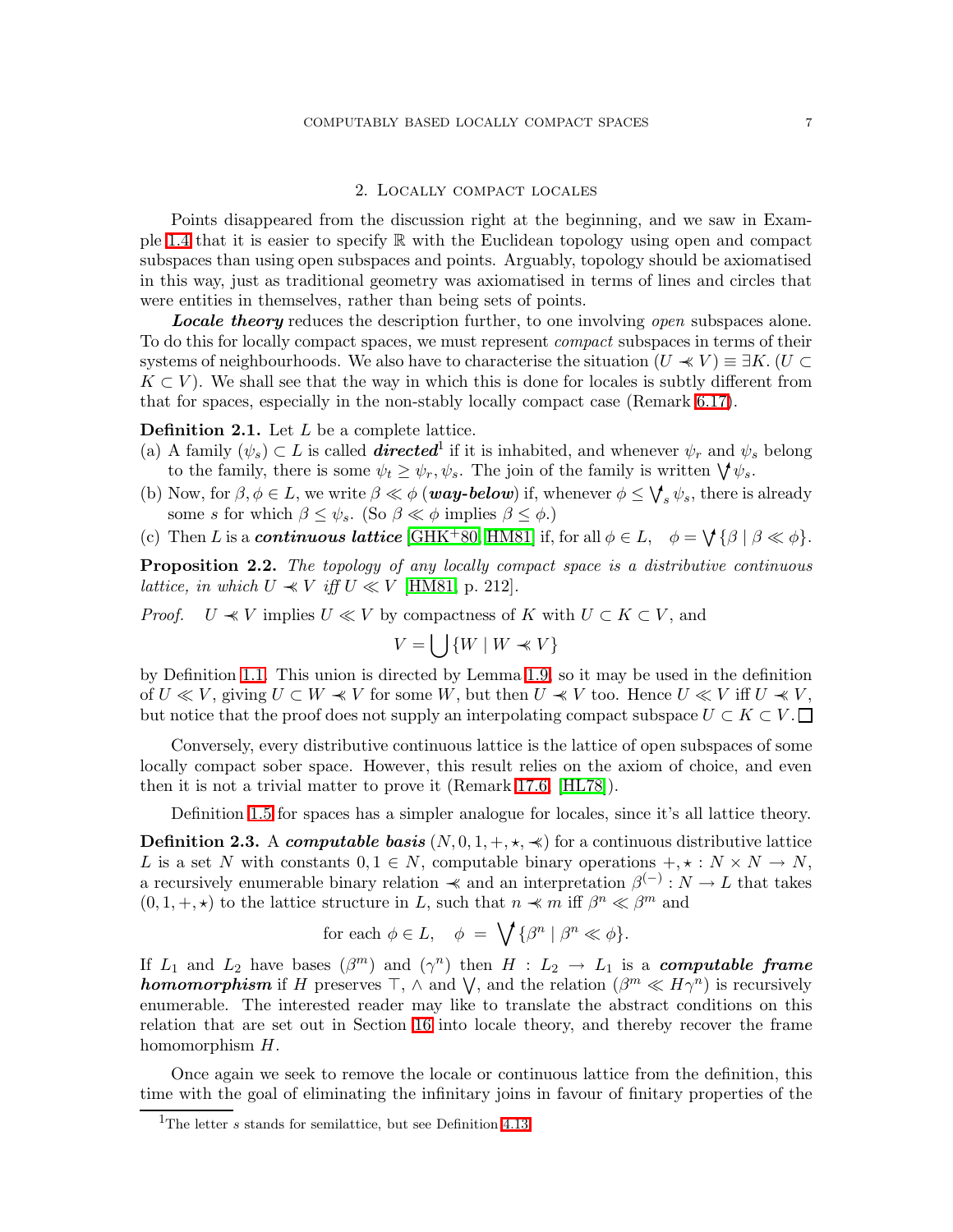way-below relation. Of course, since ≪ was itself defined using directed joins, in Section [11](#page-43-0) it will have to be replaced by an abstract relation ≺≺. This will satisfy axioms based on the following properties, which are the analogues of Lemmas [1.2,](#page-2-2) [1.9](#page-5-0) and [1.10:](#page-5-1)

 $\Box$ 

 $\Box$ 

 $\Box$ 

 $\Box$ 

Lemma 2.4. *If*  $\beta' \leq \beta \ll \phi \leq \phi'$  then  $\beta' \ll \phi'$ .

**Lemma 2.5.** *The relation*  $\ll$  *is transitive and interpolative: if*  $\alpha \ll \beta \ll \gamma$  *then*  $\alpha \ll \gamma$ *, and conversely given*  $\alpha \ll \gamma$ *, there is some*  $\beta$  *with*  $\alpha \ll \beta \ll \gamma$ *.*  $\Box$ 

<span id="page-7-2"></span>**Lemma 2.6.**  $\perp \ll \phi$ , and if  $\alpha \ll \phi$  and  $\beta \ll \phi$  then  $(\alpha \lor \beta) \ll \phi$ .

The Wilker property in Lemma [1.10](#page-5-1) used excluded middle, but its analogue for continuous lattices is both intuitionistic and very simple: it follows from the observation that binary joins distribute over joins of inhabited, and in particular directed, families.

<span id="page-7-0"></span>**Lemma 2.7.** In any continuous lattice, if  $\alpha \ll \beta \lor \gamma$  then  $\alpha \ll \beta' \lor \gamma'$  for some  $\beta' \ll \beta$ *and*  $\gamma' \ll \gamma$ *.* 

*Proof.* Since any directed set is inhabited,

$$
\beta \vee \gamma \ = \ \bigvee \{ \beta' \vee \gamma \mid \beta' \ll \beta \} \ = \ \bigvee \{ \beta' \vee \gamma' \mid \beta' \ll \beta, \ \gamma' \ll \gamma \}.
$$

Then if  $\alpha \ll \beta \lor \gamma$ , we have  $\alpha \ll \beta' \lor \gamma'$  for some term in this join.

The relationship between  $\ll$  and  $\land$  is more subtle.

<span id="page-7-3"></span><span id="page-7-1"></span>**Lemma 2.8.** *If*  $\alpha \ll \beta \ll \phi$  *and*  $\beta \ll \psi$  *then*  $\alpha \ll \phi \land \psi$ *.* 

Definition 2.9. A stably locally compact locale is one in which  $\top \ll \top$ , and if  $\beta \ll \phi$ and  $\beta \ll \psi$  then  $\beta \ll \phi \wedge \psi$ .

Examples [1.12](#page-5-2) can be adapted to yield locally compact locales that are not stably locally compact, and therefore only obey the weaker rule in the Lemma.

Remark 2.10. Stably locally compact objects enjoy many superior properties, illustrating the duality between compact and open subspaces. Jung and Sünderhauf [\[JS96\]](#page-68-4) set out "consistency conditions" for them that are similar to ours, except that they choose to make  $(0, 1, +, \star)$  a genuine ("strong proximity") lattice.

However, as Examples [1.12](#page-5-2) illustrated, not all of the locally compact objects that we wish to consider are stably so, either in geometric topology or recursion theory. Most obviously for the former, in R, the whole space (the trivial intersection) is not compact.

Another reason why we consider the more general situation is that it corresponds to the monadic Axiom  $3.3(c)$  that was the fundamental idea behind the research programme of which this paper is a part. This correspondence, which has no counterpart in [\[JS96\]](#page-68-4), is the main technical goal of this paper; the consistency conditions are just an intermediate step.

We shall see at the end of Section [6](#page-22-0) that the non-stable situation also highlights an interesting difference (separate from the usually mentioned ones of constructivity) between locales and sober spaces as ways of presenting topological information.

Applying G.H. Hardy's test [\[Har40\]](#page-68-8), we may wonder which of the stable and non-stable theories is "beautiful" and which is "ugly". My suspicion is that stably locally compact spaces and the "relational" morphisms that they describe([\[JKM01\]](#page-68-9) and our [9.11,](#page-39-0) [12.13,](#page-49-0)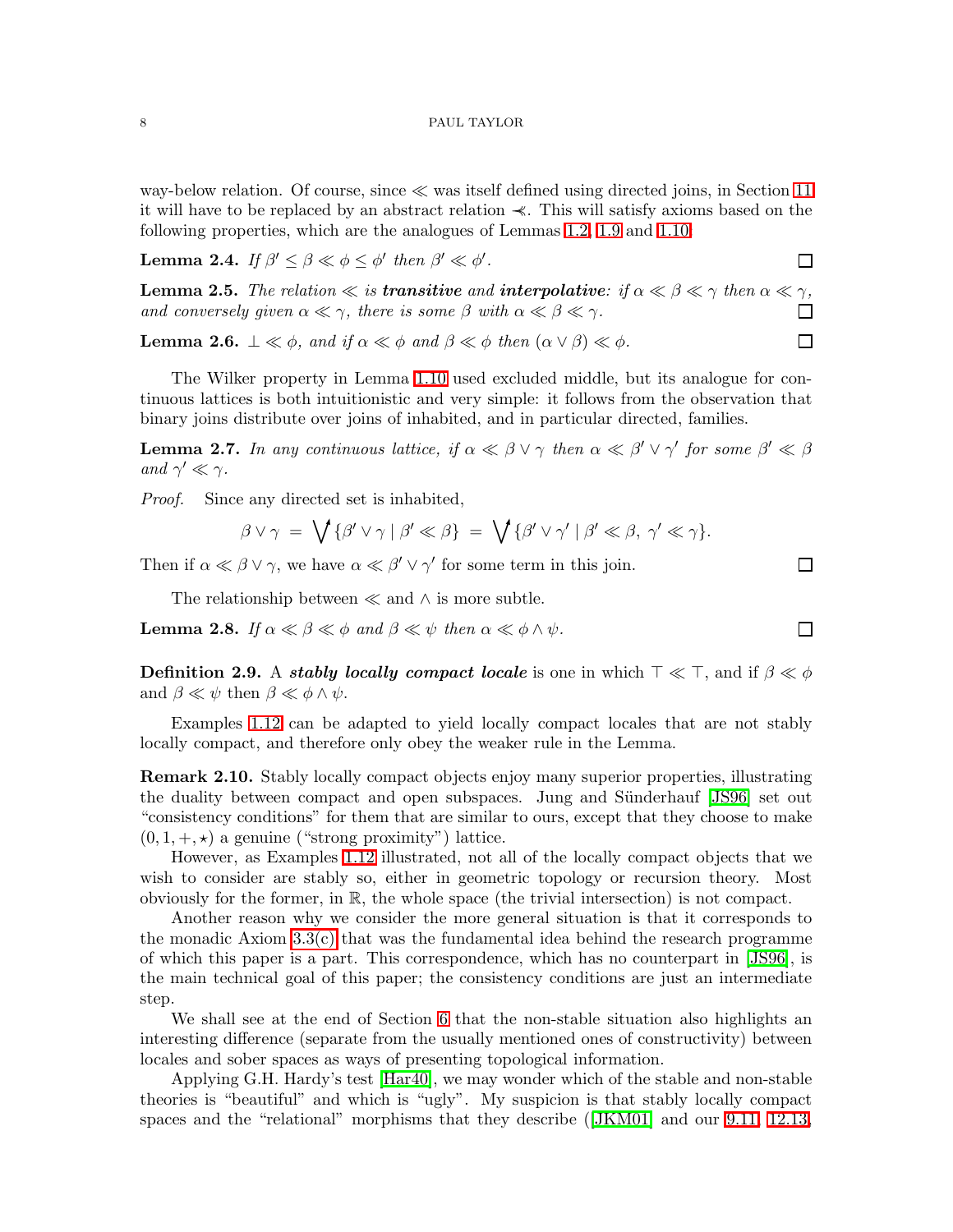[15.5](#page-57-0) and [16.15\)](#page-62-0) play a different role in the bigger picture, whilst we are right to study "functional" morphisms in the non-stable case.

The logic that we use is a very weak computational one, but on closer examination, we see that a great deal of the work that has been done in domain theory, using many notions of "basis" or "information system" could actually be formulated in such a logic.

# 3. Axioms for abstract Stone duality

<span id="page-8-0"></span>In this paper we develop a computable account of locally compact sober spaces and locales, but using a  $\lambda$ -calculus in place of the usual infinitary lattice theory, which conflicts with computable ideas. This calculus, called Abstract Stone Duality, exploits the fact that, for any such space X, its lattice of open subspaces provides the exponential  $\Sigma^X$  in the category. Here  $\Sigma$  is the Sierpiński space (which, classically, has one open and one closed point), and the lattice  $\Sigma^X$  is equipped with the Scott topology. Its relationship to the "consistency conditions" in the previous sections and in [\[JS96\]](#page-68-4) will be examined in Sections [11](#page-43-0)[–16.](#page-59-0)

In this section and the next we present the axiomatisation of ASD in a reflective fashion that is intended to examine the reasons for our choices. For a straightforward summary of the calculus intended for applications, see [\[I\]](#page-69-3) instead.

<span id="page-8-1"></span>**Remark 3.1.** We are primarily interested in two particular models of the calculus:

- (a) as a source of topological intuition, the classical ones, namely the categories of locally compact sober spaces  $(LKSp)$  and of locally compact locales  $(LKLoc)$ , maybe over an elementary topos other than Set;
- (b) for computation, the term model.

The classical side has a wealth of concepts motivated by geometry and analysis, but its traditional foundations are logically very strong, being able to define many functions that are neither continuous nor computable, besides many other famous pathologies. Having created such a wild theory, we have to rein it back in again, with a double bridle. The topological bridle is constructed with infinitary lattice theory, whilst in recursion theory we are reduced to using Gödel numberings of manipulations of codes for basic elements. Abstract Stone duality avoids all of this by only introducing computably continuous functions in the first place. (We pay a logical price for this in not being able to define objects and functions anything like so readily as in set theory.)

On the other hand, logically motivated discussions often read the foundational aspects more literally than their topological authors ever intended. They are so bound up in their own questions of what constitutes "constructivity" that they lose sight of the conceptual structure behind the mathematics itself. For one example, in several constructive approaches to topology, the closed real interval fails to be compact. For another, whilst the *mathematician* in hot pursuit of a proof typically postulates a *least* counterexample, in order to rule it out, it is impertinent of the *logician* to emphasise that this uses excluded middle, since proofs of this kind (once found) can very often be recast in terms of the induction scheme [\[Tay99,](#page-68-10) Section 2.5]. As a result, foundational work often fails to reach "ground level" in the intended construction.

The lesson that we draw from this is that logic and topology readily drift apart, if ever we let go of either of them for just one moment. So we have to tell their stories in parallel. This means that we must often make do with rough-and-ready versions of parts of one, in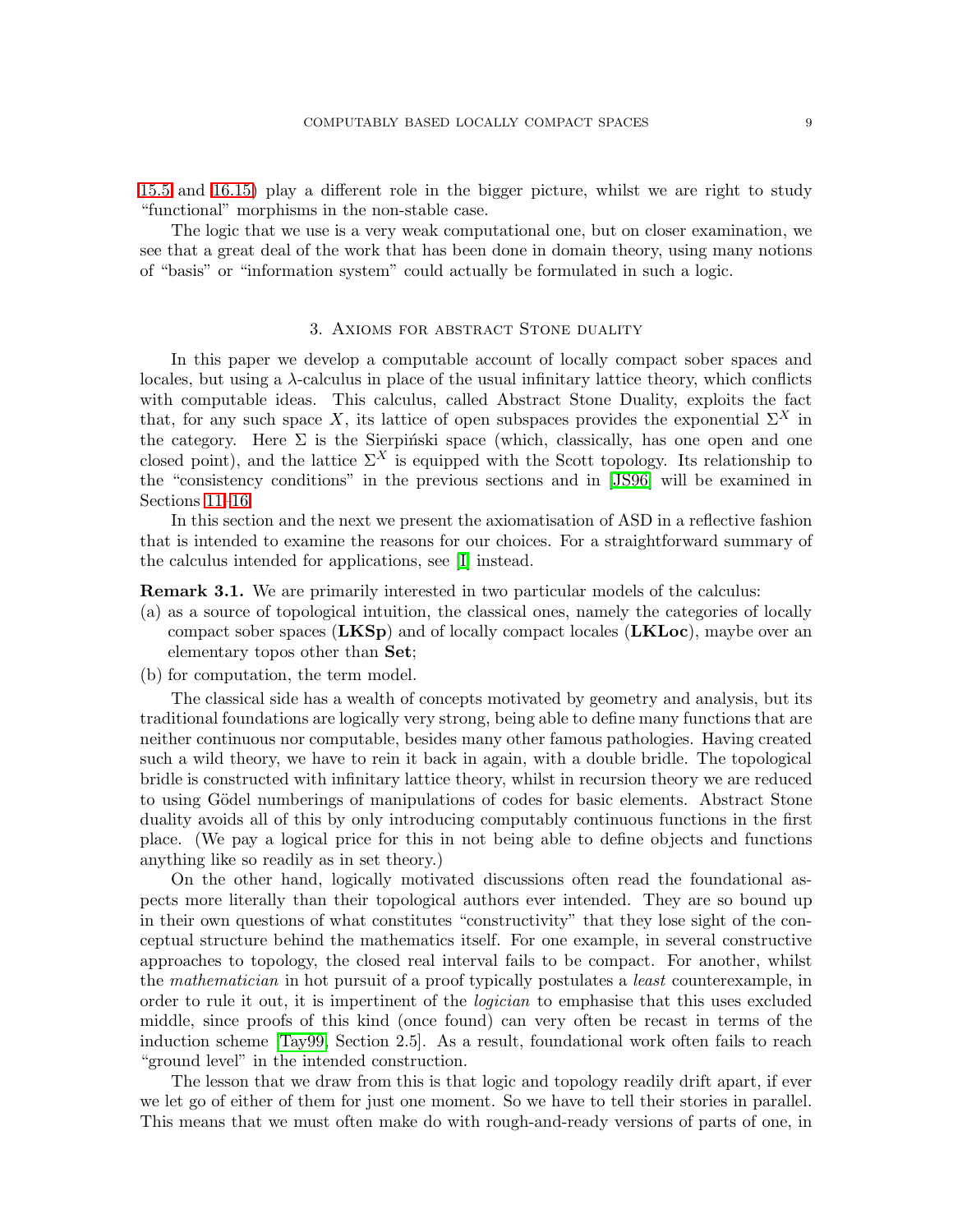order to make progress with the other. For example, we use concepts such as compactness to motivate our λ-calculus, which itself underlies the technical machinery that eventually justifies the correspondence with traditional topology and the use of its language. We shall make a point of explaining how each step (Definition, Lemma, *etc.*) of the new argument corresponds to some idea in traditional topology.

This means that you will have to be prepared for some sudden switches between contexts. This paper is highly experimental. It introduces  $\lambda$ -calculus formulations of topological concepts and arguments, which it has to try out in the traditional categories for topology, even though these are defective for the purpose. When we are sure that we have *all* of the axioms in place (which was certainly not the case before this investigation began, but is close to being so after it) the best way to handle the relationship will not be to interpret ASD in locale theory, but *vice versa* [\[H\]](#page-69-2).

In this section we have to set up some *logical* structure to which the *topologically* minded reader may prefer to return after first reading Section [6.](#page-22-0) We catch up on some of the justifications in Sections [9](#page-37-0) and [10,](#page-40-0) for example characterising our morphisms in terms of preservation of meets and joins. In this section too, we interleave the axioms and definitions of the  $\lambda$ -calculus with the technical issues that they are intended to handle.

<span id="page-9-1"></span>**Remark 3.2.** Recall first the universal properties of the Sierpinski space,  $\Sigma$ . Any open subspace  $U \subset X$  is *classified* by a continuous function  $\phi: X \to \Sigma$ , in the sense that  $U = \phi^{-1}(\top)$ , where  $\top$  is the open point of  $\Sigma$ , and  $\phi$  is unique with this property. This is summed up by the pullback diagram



In our calculus, we shall use the  $\lambda$ -term  $\phi : \Sigma^X$  instead of the subset  $U \subset X$ . A similar diagram, using the closed point  $\bot \in \Sigma$  instead of  $\top$ , classifies (or, as we shall say, co*classifies*) the closed subspace, that, classically, is complementary to  $U$ . We follow topology rather than logic in retaining the bijection between open and closed subspaces, even though they are not actually complementary in the sense of constructive set theory. This is because it is not sets but topological spaces that we wish to capture.

Unions and intersections of open and closed subspaces make the topology  $\Sigma^X$ , and in particular the object  $\Sigma$ , into distributive lattices — honest ones now, not consisting of codes as in Remark [1.8.](#page-4-0) We therefore have to axiomatise the exponential and the lattice structure.

<span id="page-9-3"></span>**Axiom 3.3.** The category S of "spaces" has finite products and an object  $\Sigma$  of which all exponentials  $\Sigma^X$  exist. Then the adjunction  $\Sigma^{(-)} \dashv \Sigma^{(-)}$  that relates  $S^{\text{op}}$  to S is to be *monadic*. This categorical statement has an associated symbolic form, consisting of

- (a) the simply typed  $\lambda$ -calculus, except that we may only introduce types of the form  $\Sigma^{X \times Y \times \cdots}$  (or  $X \to Y \to \cdots \to \Sigma$  if you prefer), and therefore  $\lambda$ -abstractions whose bodies already have such types;
- <span id="page-9-2"></span><span id="page-9-0"></span>(b) an additional *term*-forming operation, focus, which may only be applied to a term P of type  $\Sigma^{\Sigma^{X}}$  that satisfies a certain **primality** equation capturing the situation  $P = \lambda \phi$ .  $\phi a$ , and then focus  $P = a$ ; the use of focus makes the space X sober [\[A\]](#page-68-1);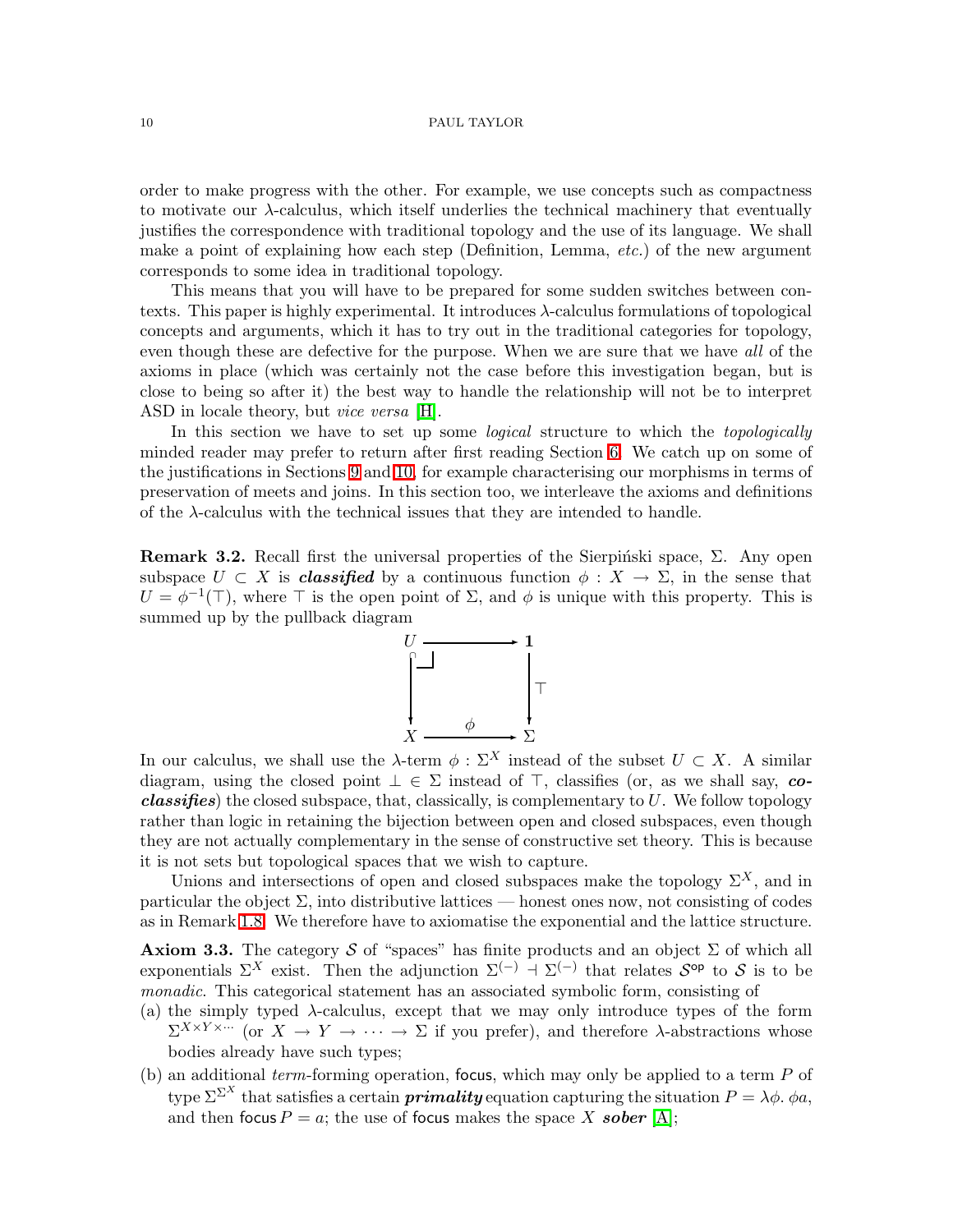(c) and an additional *type*-forming operation (with associated term calculus) that provides a *formal* subspace  $i: X \equiv \{Y \mid E\} \rightarrowtail Y$  with  $I: \Sigma^X \triangleleft \Sigma^Y$  such that  $\Sigma^i \cdot I = id_{\Sigma^X}$  given an endomorphism  $E: \Sigma^Y \to \Sigma^Y$  satisfying a certain equation, and then  $E = I \cdot \Sigma^I$ ; members of the formal subspace are then the **admissible** terms  $a: Y$ , *i.e.* those satisfying yet another equation, for which we may then introduce admit  $a: X$  [\[B\]](#page-68-0).

<span id="page-10-0"></span>**Remark 3.4.** The equations required in parts (b) and (c) can each be formulated in two different ways: an abstract one that states the underlying monadic idea in λ-notation, and a lattice-theoretic one that takes advantage of the additional "topological" structure of the calculus. One of our many tasks in this paper (Section [10\)](#page-40-0) is to prove the equivalence of these formulations.

In (b), we shall find that  $P : \Sigma^{\Sigma^X}$  is prime iff it is a lattice homomorphism:

$$
P \top \Leftrightarrow \top \qquad P \bot \Leftrightarrow \bot \qquad P(\phi \wedge \psi) \Leftrightarrow P\phi \wedge P\psi \quad \text{and} \quad P(\phi \vee \psi) \Leftrightarrow P\phi \vee P\psi,
$$

whilst for (c), the term E is of the form  $I \cdot \Sigma^i$  iff

$$
E(\phi \wedge \psi) = E(E\phi \wedge E\psi)
$$
 and  $E(\phi \vee \psi) = E(E\phi \vee E\psi)$ .

We call such a term  $E$  a *nucleus*, shamelessly appropriating this word from locale theory, in which a nucleus is a monotone endofunction  $j: L \to L$  of a frame such that  $id \leq j = j \cdot j$ . A nucleus E in our sense must be Scott continuous, but need not be order-related to the identity, but the senses agree when  $E \geq id$  and j is Scott continuous.

We discuss  $\Sigma$ -split subspaces in Section [7,](#page-27-0) and give the admissibility equation in Definition [12.8,](#page-48-0) which is where we first use it in this paper.

<span id="page-10-1"></span>**Remark 3.5.** We have said that we are interested in the term model of the calculus. Now, this is powerful enough to encode computations, because domain theory can be developed in it (Section [12\)](#page-46-0) and programming languages such as Plotkin's PCF can be interpreted using standard techniques of denotational semantics [\[Plo77\]](#page-68-11). This means that we cannot hope to give an explicit description of the term model: the best we can do is to indicate how the topological features of ASD can be "compiled out", to yield programs in some recognisable programming language.

In [\[B,](#page-68-0)  $\S\$ 9-11], arbitrarily complicated combinations of  $\Sigma$ -split subspaces and exponentials are reduced to a single  $\Sigma$ -split subspace of a (still complicated) exponential. In this paper (Section [8\)](#page-33-0) we shall reduce this even further, to a  $\Sigma$ -split subspace of  $\Sigma^N$ , showing that this description is equivalent to giving an  $N$ -indexed basis for  $X$ . The terms also have a corresponding normalisation.

This leaves focus, the quantifiers, recursion *etc.* on  $\Sigma^{\mathbb{N}}$ . The idea of focus is that it recovers a point of a space from its Scott-open prime filter of neighbourhoods, which can be characterised using either infinitary lattice theory  $[A, \S2]$  or the  $\lambda$ -calculus arising from the monad [\[A,](#page-68-1) §4]. In this calculus, focus is pushed to the outside of any term, and is shown to be redundant at all objects except N [\[A,](#page-68-1) §8].

Using the (abstract) lattice structure and primitive recursion, focus on  $\mathbb N$  is interdefinable with definition by description [\[A,](#page-68-1) §§9–10]. General recursion can also be defined. Finally, [\[A,](#page-68-1) §11] sketches how everything apart from disjunction and recursion strongly normalises, to what is essentially a Prolog clause. Restoring those two features yields a (parallel) PROLOG program. On the other hand, normalising the  $\lambda$ -applications may not be such a good idea, so it's better to think of ASD terms as parallel  $\lambda$ -PROLOG programs.

The free model of the calculus therefore satisfies the Church–Turing thesis (*i.e.* it is equivalent to thousands of other ways of writing programs) so we do not need to introduce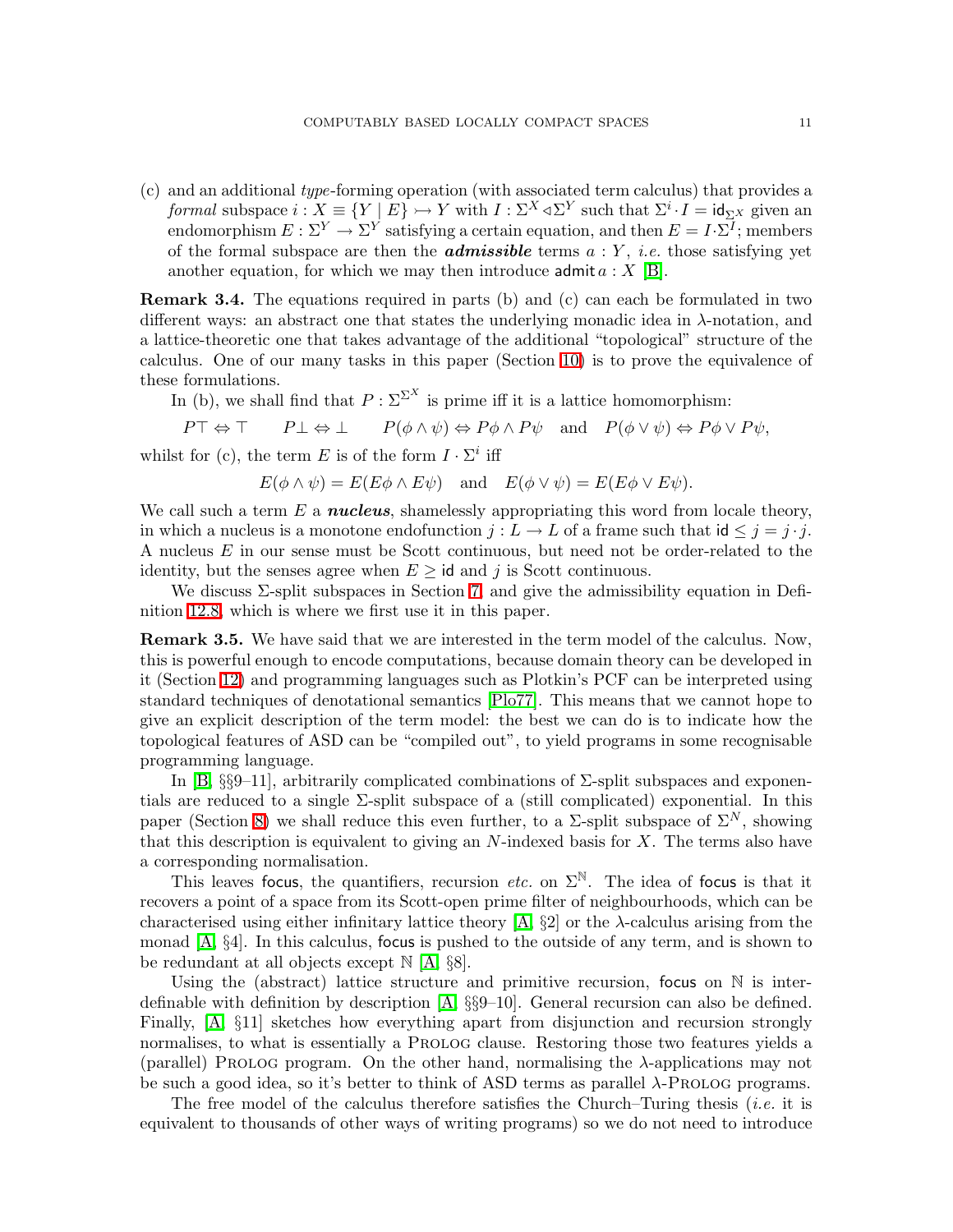Kleene-style notation with Gödel numbers in order to justify calling it a *computable* account of topology. In particular, the "computations" referred to in Definitions [1.5,](#page-3-0) [1.6](#page-3-1) and [2.3](#page-6-1) may be defined by terms of our calculus.

<span id="page-11-1"></span>**Axiom 3.6.** Returning to the Sierpinski space itself,  $(\Sigma, \top, \bot, \wedge, \vee)$  is an internal distributive lattice in  $S$ , which also satisfies the **Phoa principle**,

$$
F: \Sigma^{\Sigma}, \sigma: \Sigma \vdash F\sigma \Leftrightarrow F\bot \vee \sigma \wedge F\top.
$$

This equation (which is bracketable either way, by distributivity) is used to ensure that terms of type  $\Sigma^X$  yield data for the open or closed subspace of X, as required by the monadic axiom [\[C,](#page-68-2) Sections 2–3], and hence the pullback in Remark [3.2.](#page-9-1) It thereby enforces the bijective correspondences amongst open and closed subspaces and terms of type  $\Sigma^X$ . We shall assert an "infinitary" generalisation of the Phoa principle shortly.

<span id="page-11-0"></span>**Definition 3.7.** The lattice structure on  $\Sigma$  and  $\Sigma^X$  defines an *intrinsic order*,  $\leq$ , where  $\phi \leq \psi$  iff  $\phi = \phi \wedge \psi$  iff  $\phi \vee \psi = \psi$ . In the case of terms of type  $\Sigma$  (which we call **propositions**), we shall write  $\Rightarrow$  and  $\Leftrightarrow$  instead of  $\leq$  and  $=$ . The order is inherited by other objects:

$$
\Gamma \vdash a \leq b : X \quad \text{if} \quad \Gamma \vdash (\lambda \phi : \Sigma^X \ldotp \phi a) \leq (\lambda \phi \ldotp \phi b) : \Sigma^{\Sigma^X}
$$

.

There are other ways of defining an order, but sobriety and the Phoa principle make them equivalent, and also say that all maps are monotone [\[C,](#page-68-2) Section 5].

In LKLoc this order on hom-sets arises from the order on the objects, considered as lattices, whilst in LKSp it is the *specialisation order*,

$$
x \le y \equiv (\forall U \subset X \text{ open. } x \in U \Rightarrow y \in U) \equiv x \in \overline{\{y\}},
$$

where  $\overline{\{y\}}$  is the smallest closed subspace containing y.

<span id="page-11-4"></span>**Lemma 3.8.** Let  $i: U \longrightarrow X$  and  $j: C \longrightarrow X$  be the open and closed subspaces *(co)classified by*  $\phi$ :  $\Sigma^X$ . Then, with respect to the intrinsic orders on  $\Sigma$  and  $\Sigma^X$ , there are *adjoints*

$$
\exists_i \dashv \Sigma^i \quad and \quad \Sigma^j \dashv \forall_j
$$

<span id="page-11-2"></span>*that behave like quantifiers* [\[C,](#page-68-2) Section 3]*. (Note the different tails on the arrows.)*  $\Box$ 

**Remark 3.9.** The order  $\leq$  on  $\Sigma^X$  presents an important problem for the axiomatisation of the join in Definition [2.1\(c\),](#page-6-2)

$$
\phi = \bigvee \{ \beta \mid \beta \ll \phi \}.
$$

The condition on the right of the "|" is monotone (covariant) in  $\phi$  (indeed, Example [5.12](#page-20-0) will use the fact that it is Scott-continuous), but *contravariant* with respect to β:

if 
$$
(\beta' \le \beta)
$$
 then  $((\beta' \ll \phi) \Leftarrow (\beta \ll \phi))$ .

We want to regard the topology  $\Sigma^X$  as another *space*, but the subset  $\{\beta \mid \beta \ll \phi\}$  is not a sober subspace (in the Scott topology), since it isn't closed under  $\mathsf{V}$ .

<span id="page-11-3"></span>Remark 3.10. This means that we have, after all, to make a distinction between the exponential space  $\Sigma^X$  and the *set* (albeit structured) of open subspaces of X. We shall write  $|\Sigma^X|$  for the latter, since it is the set of points of the space  $\Sigma^X$ . As there are *a priori* no "sets" in ASD, we have to explain what special (properties of) spaces play their role in the theory. As we shall see, one of these properties is an "equality test".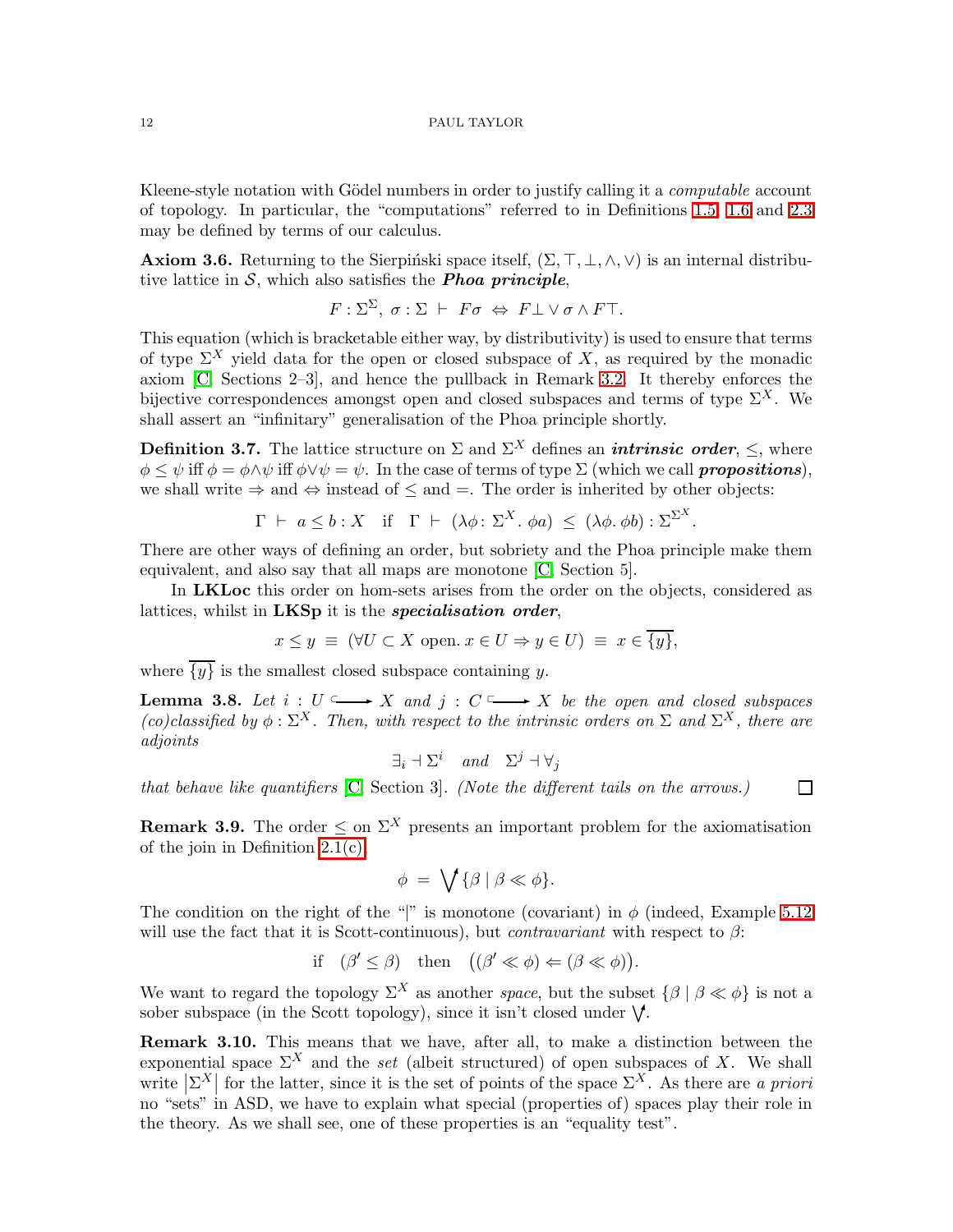Although locale theory plays down the underlying set functor  $|-|:$  Loc  $\rightarrow$  Set, since it is not faithful, this functor nevertheless exists, and the subject makes intensive use of  $|\Sigma^X|$  in particular, this being the frame corresponding to the locale X. The functor  $|-|$ may be characterised as the right adjoint to the inclusion  $\mathbf{Set} \to \mathbf{Loc}$  that equips any set with its discrete topology, *i.e.* the powerset considered as a frame. In fact, this right adjoint is precisely what we have to add to the computably motivated axioms of abstract Stone duality given in this paper, in order to make them agree with the "official" theory of locally compact locales over an elementary topos [\[H\]](#page-69-2) (which writes  $\Omega X$  or  $U\Sigma^X$  for  $|\Sigma^X|$ ). In other words, it distinguishes between the two leading models in Remark [3.1.](#page-8-1)

This adjunction says that there is a map  $\varepsilon : |\Sigma^X| \to \Sigma^X$  that is *couniversal* amongst maps  $\beta: N \to \Sigma^X$  from the objects N of a certain full subcategory, so  $\beta$  factors uniquely as  $N \to \left| \Sigma^X \right| \to \Sigma^X$ . However, the couniversal object  $\left| \Sigma^X \right|$  cannot exist in the computable theory: besides being uncountable, its equality test would solve the Halting Problem. So we have to develop alternatives to it. In traditional language, all we need is that any  $\phi \in \Sigma^X$ be expressible as a directed join of  $\beta^{n}$ s, as in Definition [2.3.](#page-6-1)

Returning to the problem of Definition [2.1\(c\),](#page-6-2) we must use *codes* for (basic) open sets, since we cannot define  $\ll$  in abstract Stone duality using the open set  $\beta : \Sigma^X$  itself. Thus Remark [6.13](#page-26-1) will replace the formula  $\beta \ll \phi$  (with variables  $\beta$  and  $\phi$ ) by

$$
n: N, \ \phi: \Sigma^{X} \ \vdash \ (\beta^{n} \ll \phi) : \Sigma,
$$

<span id="page-12-0"></span>where  $\beta^n$  is the basic open subspace with code *n*.

# 4. SETS, UNIONS AND BASES

Marshall Stone showed us that we should always look for the topology on mathematical objects, and ASD was called after him partly because this is its fundamental message too. However, our discussion of infinitary joins and computable bases in Definitions [1.5](#page-3-0) and [2.1\(c\)](#page-6-2) has shown that this topology may still be the discrete one, *i.e.* that we need sets after all. Since we have no *sets* as such, we think of these objects as "discrete" spaces. In ASD we take this particular word to mean that there is an internal notion of *equality*, but the logical structure that we need to express the join is *existential quantification*.

**Definition 4.1.** An object  $N \in \text{obS}$  is *discrete* if there is a pullback



*i.e.* the diagonal  $N \hookrightarrow N \times N$  is *open*. We may express this symbolically by the rule

for 
$$
\Gamma \vdash n, m : N
$$
,  $\frac{\Gamma \vdash n = m : N}{\Gamma \vdash (n = N m) \Leftrightarrow \top : \Sigma}$ 

The  $(=)$  above the line denotes externally provable equality of terms of type N, whilst  $(=_N)$  below the line is the new internal structure. Categorically,  $(n,m): \Gamma \to N \times N$  and ! : Γ → 1 provide a cone for the pullback iff  $(n =_N m) \Leftrightarrow \top$ , and in just this case  $(n,m)$ factors through  $\Delta$ , *i.e.*  $n = m$  as morphisms.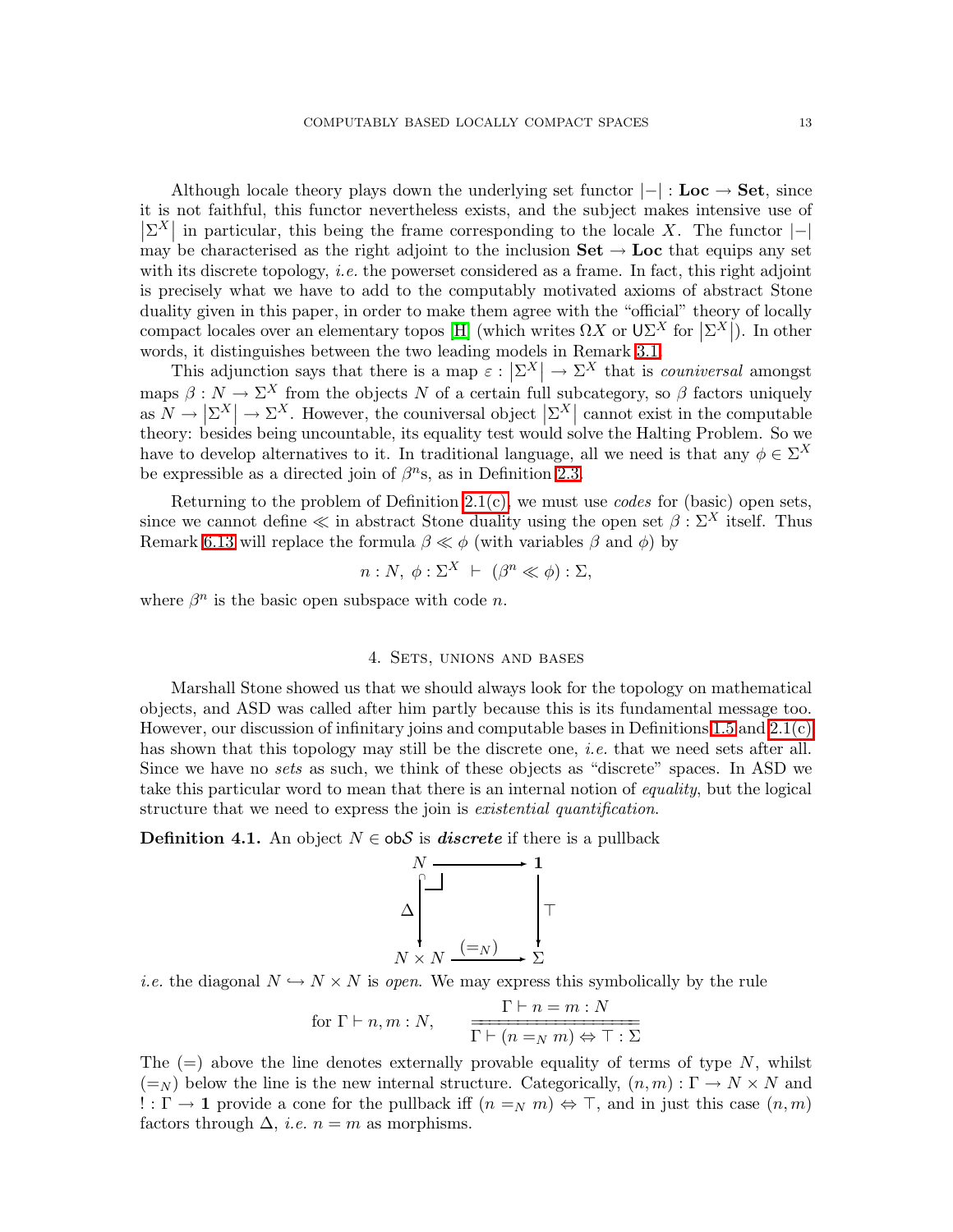We also write  $\{n\}$ :  $\Sigma^N$  for the singleton *predicate*  $\lambda m$ .  $(n =_N m)$  but  $\{n\}$ : ListN for the singleton *list*.

Beware that this notion of discreteness says that the diagonal and singletons are open, but not necessarily that *all* subspaces of N are open. For example, the Gödel numbers for non-terminating programs form a closed but not open subspace of  $\mathbb{N}$  [\[D,](#page-69-4) [F\]](#page-69-5), because the classically continuous map  $\mathbb{N} \to \Sigma$  that classifies it is not computable (Definition [1.6\)](#page-3-1).

<span id="page-13-1"></span>**Definition 4.2.** Similarly, an object H is **Hausdorff** if  $H \longrightarrow H \times H$  is *closed, i.e.* coclassified by  $(\neq_H) : H \times H \to \Sigma$ , so

for 
$$
\Gamma \vdash a, b : H
$$
,  $\frac{\Gamma \vdash a = b : H}{\Gamma \vdash (a \neq_H b) \Leftrightarrow \bot : \Sigma}$ .

Notice that equality of the terms  $a, b : H$  corresponds to a sort of doubly negated internal equality, so this definition carries the scent of excluded middle. Like that of a closed subspace, it was chosen on the basis of topological rather than logical intuition. As we saw in Example [1.12\(b\)](#page-5-3) discrete spaces need not be Hausdorff.

<span id="page-13-0"></span>**Definition 4.3.** An object  $N \in \text{obS}$  is *overt* if  $\Sigma^{\mathbb{I}_N}$  (where  $\mathbb{I}_N$  is the unique map  $N \to \mathbf{1}$ ) has a left adjoint,  $\exists_N : \Sigma^N \to \Sigma$ , with respect to the intrinsic order (Definition [3.7\)](#page-11-0). Then

$$
\text{for } \Gamma \vdash \sigma : \Sigma, \ \phi : \Sigma^N, \qquad \frac{\Gamma, \ x : N \vdash \phi x \Rightarrow \sigma : \Sigma}{\Gamma \vdash \exists x. \ \phi x \Rightarrow \sigma : \Sigma}
$$

where we write  $\exists x : N$ .  $\phi x$  or just  $\exists x \cdot \phi x$  for  $\exists_N (\lambda x : N \cdot \phi x)$ . The Frobenius law,

$$
\sigma \wedge \exists x. \phi x \Leftrightarrow \exists x. \sigma \wedge \phi x
$$

may be derived from the Phoa principle (Axiom [3.6\)](#page-11-1), and Beck–Chevalley is also automatic [\[C,](#page-68-2) Section 8]. The lattice dual of this definition is the subject of the next section.

<span id="page-13-2"></span>Axiom 4.4. S has a natural numbers object N, *i.e.* an object that admits primitive recursion at all types, and so is discrete and Hausdorff. We also require N to be overt.

In order to prove the results that we expect by induction, equational hypotheses must be allowed in the context  $\Gamma$  of each judgement. See [\[E,](#page-69-1) §2] for a discussion of this.

<span id="page-13-3"></span>Remark 4.5. Since the object N over which the codes range is discrete, its *intrinsic* order  $\leq$  is trivial [\[C,](#page-68-2) Lemma 6.2]. However, the structure  $(N, 0, 1, +, \star)$  of an abstract basis is, at least morally, supposed to be that of a distributive lattice (Remark [1.8\)](#page-4-0). But this is an "imposed" structure, *i.e.* one that is only defined by the explicit specification of  $(0, 1, +, \star)$ , rather than by its relationship to the other objects in the category. We are completely at liberty to consider functions that preserve, reverse or disregard the associated *imposed* order relation  $\preccurlyeq$  that may be defined from  $+$  and  $\star$  (Definition [13.10\)](#page-52-0). Indeed, the need to use conditions that are contravariant with respect to the natural order was precisely the reason for distinguishing between  $N$  (or  $|\Sigma^X|$ ) and  $\Sigma^X$  in Remark [3.9.](#page-11-2)

We typically use the letter N for an overt discrete object, as its *topological* properties are like those of the natural numbers  $(N)$ , though the foregoing remarks do not give it either arithmetical or recursive structure. So when we write  $(\beta^n)$  for the basis of open subspaces, we intend a *family*, not a *sequence*. The use of the letter N is merely a convention, like K for compact spaces; the letter I (for *indexing set*) is often used elsewhere in the situations where we use  $N$  below, but it has acquired another conventional use in abstract Stone duality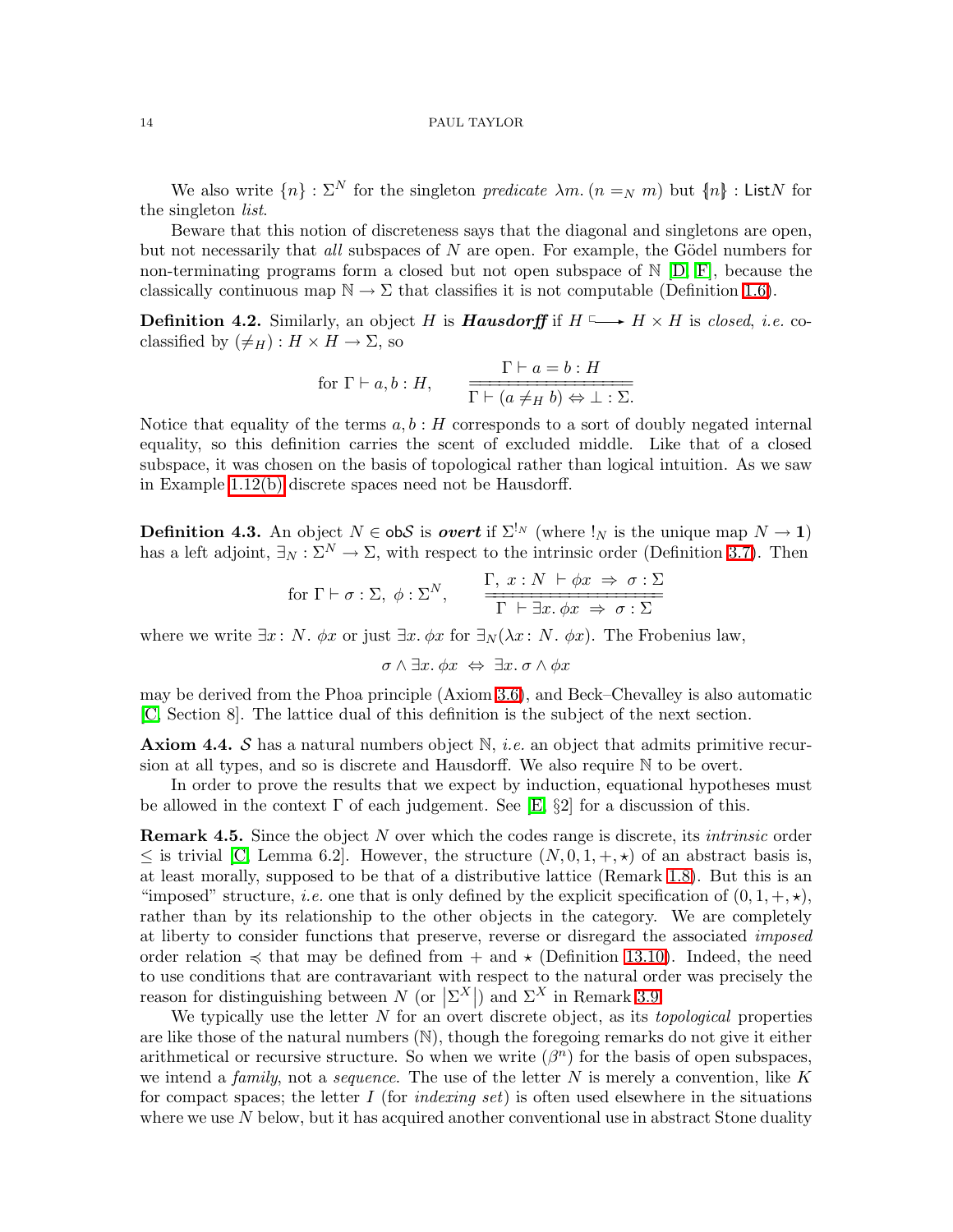(*cf.* Lemma [7.4\)](#page-28-0). The notation and narrative may give the impression of countability, but bases in the classical model (Remark [3.1\(](#page-8-1)a)) may be indexed by *any* set, however large you please. Nevertheless, I make no apology for this impression, as I consider  $\aleph_1$  and the like to have no place in topology. I also suspect that occurrences of "sequences" and "countable sense subsets" in the subject betray the influence of objects whose significant property is overtness and not recursion.

Theorem 4.6. *The full subcategory of overt discrete spaces is a* pretopos*, i.e. we may form products, equalisers and stable disjoint unions of them, as well as quotients by open equivalence relations* [\[C,](#page-68-2) Section 11]*. If the "underlying set" functor in Remark [3.10](#page-11-3) exists, as in the classical models* LKSp *and* LKLoc*, then the overt discrete spaces form an elementary* topos [\[H\]](#page-69-2)*.*  $\Box$ 

The combinatorial structures of most importance to us, however, are the following:

<span id="page-14-0"></span>**Theorem 4.7.** Assuming a "linear fixed point" axiom (that any  $F : \Sigma^U \to \Sigma^V$  preserves *joins of ascending sequences), every overt discrete object* N *generates a free semilattice* KN *and a free monoid* ListN *in* S*, which satisfy primitive recursion and equational induction schemes, and are again overt discrete objects* [\[E\]](#page-69-1)*.*  $\Box$ 

This result is easy to see in the two cases of primary interest, namely the classical and term models (Remark [3.1\)](#page-8-1). In the classical ones  $(LKSp)$  and  $LKLoc$ ), overt discrete spaces are just sets with the discrete topology, and form a topos. In this case the general constructions of List(−) and K(−) are well known: KN is often called the **finite powerset**.

<span id="page-14-1"></span>**Remark 4.8.** In the term model, on the other hand, we shall find in Section [8](#page-33-0) that  $\mathbb N$ itself is adequate to index the bases of all definable objects. Moreover, any definable overt discrete space N is in fact the subquotient of  $\mathbb N$  by a some open partial equivalence relation (Corollary [9.2\)](#page-37-1). This both allows us to construct  $List(N)$  and  $K(N)$ , and also to extend any N-indexed basis to an N-indexed one. There is, therefore, no loss of generality in taking all bases in this model to be indexed by N, if only as a method of "bootstrapping" the theory.

To construct  $List(N)$ , we could use encodings of pairs, lists and finite sets of numbers as numbers. However, it is much neater to replace  $\mathbb N$  with the set  $\mathbb T$  of binary trees. Like N, T has one constant (0) and one operation, but the latter is binary (pairing) instead of unary (successor), and the primitive recursion scheme is modified accordingly. Hence  $\mathbb{T} \cong \{0\} + \mathbb{T} \times \mathbb{T} \cong$  List( $\mathbb{T}$ ), whereas  $\mathbb{N} \cong \{0\} + \mathbb{N}$ . The encoding of lists in T has been well known to declarative programmers since Lisp: 0 denotes the empty list, and the "cons"  $h :: t$  is a pair.

Membership of a list is easily defined by list recursion, as are existential and universal quantification, *i.e.* finite disjunction and conjunction.

$$
(\lambda m. m \in 0)n \equiv \bot \quad (\lambda m. m \in h :: t)n \equiv (h = n) \lor (\lambda m. m \in t)n
$$
  
\n
$$
\forall m \in 0. \phi m \equiv \top \quad \forall m \in h :: t. \phi m \equiv \phi h \land \forall m \in t. \phi m
$$
  
\n
$$
\exists m \in 0. \phi m \equiv \bot \quad \exists m \in h :: t. \phi m \equiv \phi h \lor \exists m \in t. \phi m
$$

<span id="page-14-2"></span>Notation 4.9. The notation that we actually use in this paper conceals the preceding discussion. The letter N may just stand for  $\mathbb T$  in the term model, but may denote any overt discrete space. So, in the classical models,  $N$  is a set, or an object of the base topos, equipped with the discrete topology.

We use  $\text{Fin}(N)$  to mean  $\mathsf{K}(N)$  or  $\text{List}(N)$  ambiguously. Since they are respectively the free monoids on  $N$  with and without the commutative and idempotent laws, this is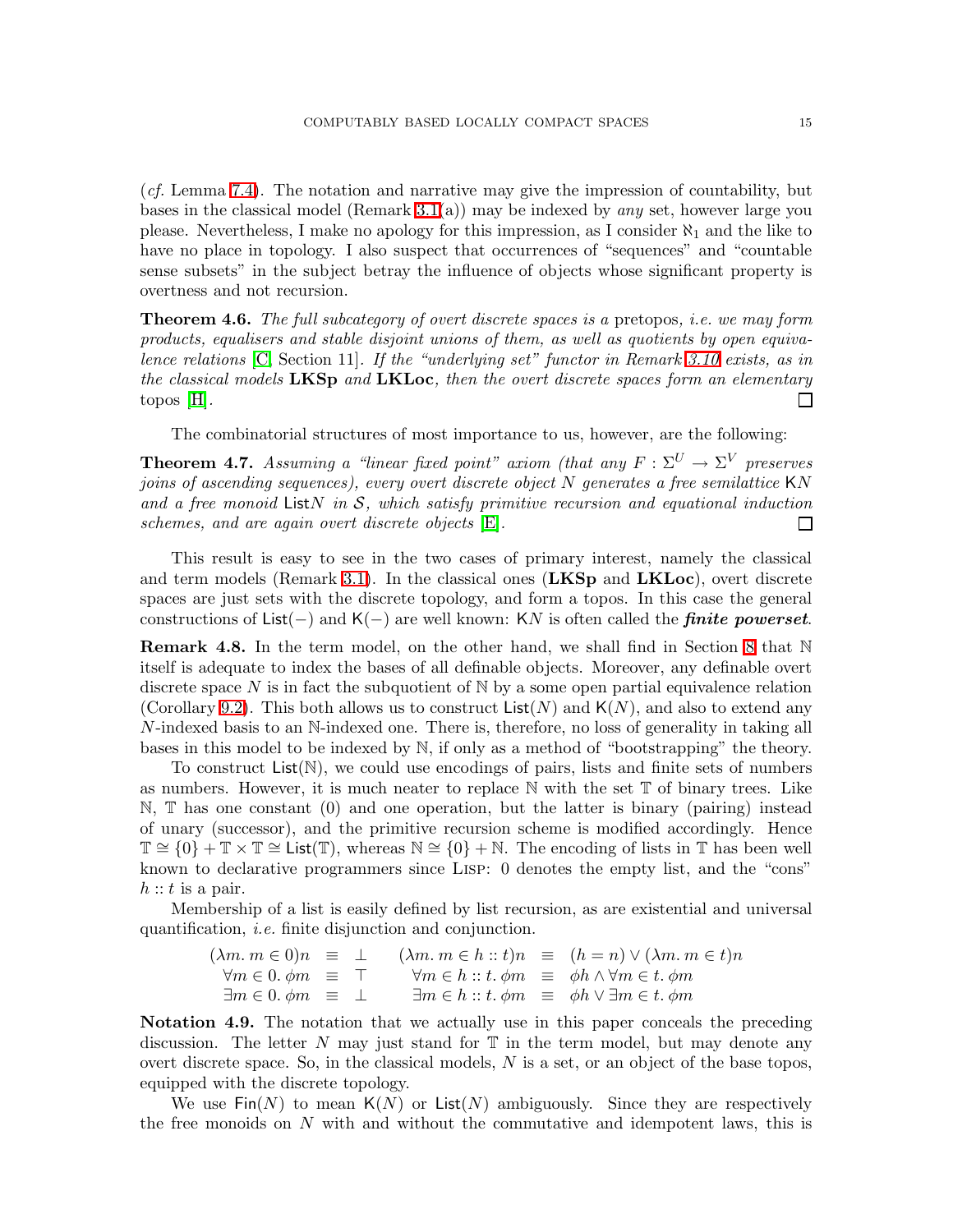legitimate so long as their interpretation also obeys these laws. But this is easy, as the interpretation is usually in  $\Sigma^X$ , with either  $\wedge$  or  $\vee$  for the associative operation. In fact, these two interpretations in  $\Sigma^{\Sigma^{N}}$  are jointly faithful [\[E\]](#page-69-1).

We are now ready to state the central assumption of this paper.

<span id="page-15-1"></span>Axiom 4.10. The *Scott principle*: for any overt discrete object  $N$ ,

$$
\Phi : \Sigma^{\Sigma^N}, \ \xi : \Sigma^N \ \vdash \ \Phi \xi \ \Leftrightarrow \ \exists \ell \colon \text{Fin}(N). \ \Phi(\lambda n. \ n \in \ell) \ \land \ \forall n \in \ell. \ \xi n.
$$

Notice that the Phoa principle (Axiom [3.6\)](#page-11-1) is the special case with  $N = 1$  and so  $K(N) =$  $\{0, 1\}$ , whilst the "linear fixed point" axiom in Theorem [4.7](#page-14-0) can easily be shown to be equivalent to the case  $N = N$ . More generally, the significance of this axiom is that it forces every object to have and every map to preserve directed joins (which we have yet to define), and so captures the important properties that are characteristic of topology and domain theory.

<span id="page-15-2"></span>**Remark 4.11.** The lattice  $\Sigma^X$  has intrinsic M-indexed joins, for any overt discrete object M. These are given by  $\lambda x. \exists m : M. \phi^m x$ , and are preserved by any  $\Sigma^f$  [\[C,](#page-68-2) Corollary 8.4].

In speaking of such "infinitary" joins in  $\Sigma^X$ , we are making no additional assertion about lattice completeness: there are as many joins in each  $\Sigma^X$  as there are overt objects, no more, no fewer. In particular, there are not "enough" to justify impredicative definitions such as the interior of a subspace, or Heyting implication (though these can be made in the context of the "underlying set" assumption in Remark [3.10](#page-11-3) [\[H\]](#page-69-2)).

Moreover, we use the symbol ∃ to emphasise that our joins are *internal* to our category S, whereas those in locale theory (written  $\vee$ ) are external to LKLoc, involving the topos (Set) over which it is defined. This distinction will, unfortunately, become a little blurred because of the need to compare the ideas of abstract Stone duality with those of traditional topology and locale theory. This happens in particular in the definition of compactness (Definition [5.2\)](#page-18-0), the way-below relation (Definition [2.1\(b\)](#page-6-3) and Remark [6.14\)](#page-26-2) and the characterisation of finite spaces (Theorem [9.10\)](#page-39-1)

<span id="page-15-3"></span>Remark 4.12. When we use M-indexed joins, we shall need M to be a *dependent type*, given, in traditional comprehension notation (*not* that of [\[B\]](#page-68-0)), by

$$
M \equiv \{ n : N \mid \alpha_n \} \subset N,
$$

where  $\alpha_n$  selects the subset of indices n for which  $\phi^n : \Sigma^X$  is to contribute to the join. In practice, this subset is always open, so  $\alpha_n : \Sigma$ . The sub- and super-script notation here (and in [\[H\]](#page-69-2)) indicates that  $\phi^n$  typically varies covariantly and  $\alpha_n$  contravariantly with respect to an imposed order on N. Indeed there would be no point in using  $\alpha_n$  to select which of the φs to include in the join if this had to be an *upper* subset, as the result would always be the greatest element, whilst it is harmless to close the subset *downwards*.

This means that, when using the existential quantifier, we can avoid introducing dependent types by defining

$$
\exists m: \{n: N \mid \alpha_n\}. \phi^m \quad \text{as} \quad \exists n: N. \ \alpha_n \wedge \phi^n.
$$

<span id="page-15-0"></span>In Section [6](#page-22-0) we shall refer to terms like  $\alpha_n$  of type  $\Sigma$  as **scalars** and those like  $\phi^n$  of type  $\Sigma^X$  as vectors.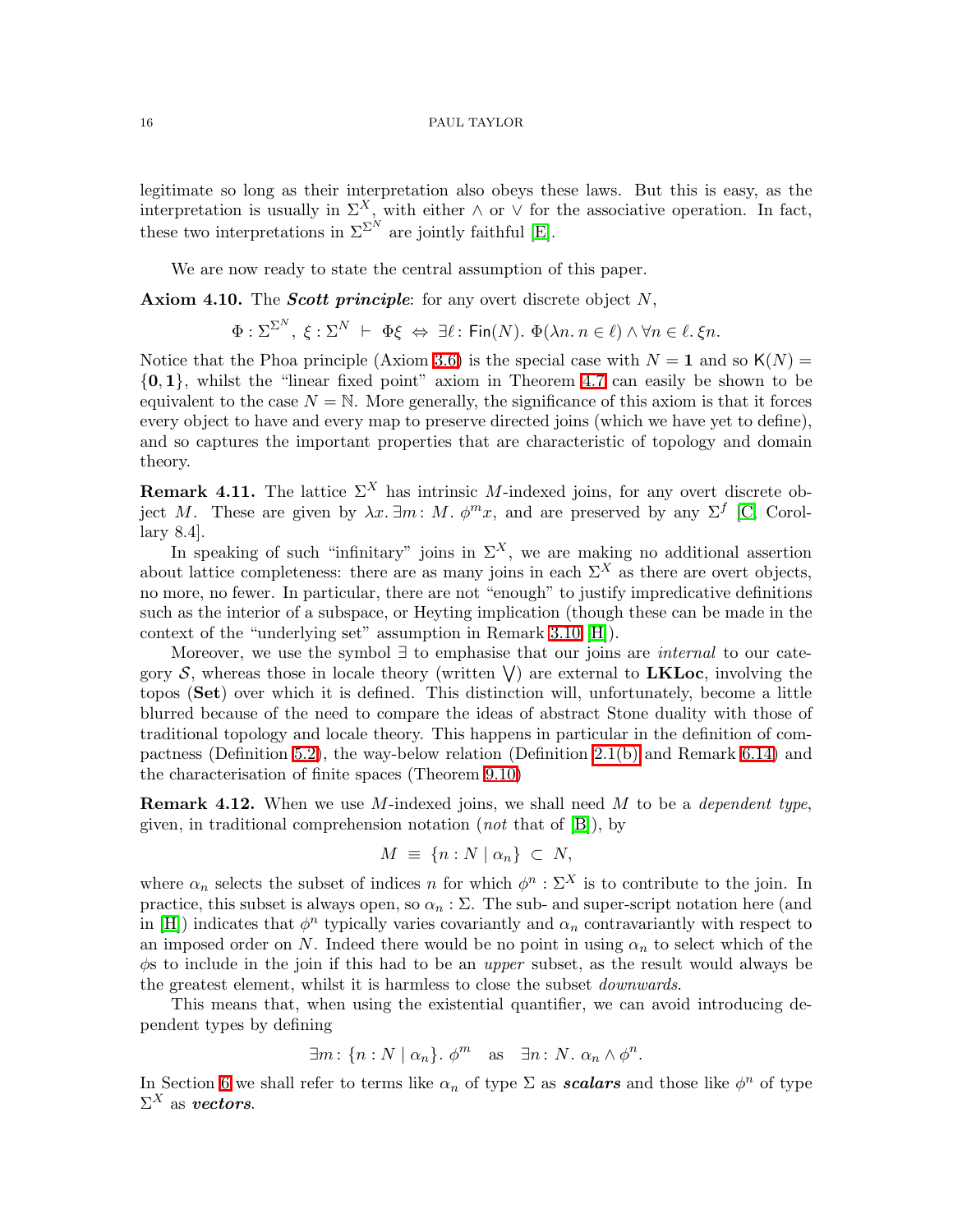Definition 4.13. A pair of families

$$
\Gamma, s : S \ \vdash \ \alpha_s : \Sigma, \quad \phi^s : \Sigma^X
$$

indexed by an overt discrete object S is called a **directed diagram**, and the corresponding

$$
\exists s.\ \alpha_s \wedge \phi^s
$$

is called a **directed join** (*cf.* Definition [2.1\(a\)\)](#page-6-4), if

(a)  $\alpha_s \Leftrightarrow \top$  for some  $s : S$  that we call 0 (but see Lemma [4.16\)](#page-16-0), and

(b)  $\alpha_{s+t} \Leftrightarrow \alpha_s \wedge \alpha_t$  and  $\phi^{s+t} \geq \phi^t \vee \phi^s$  for some binary operation  $+: S \times S \to S$ .

In this,  $\alpha_s \wedge \alpha_t$  means that both  $\phi^s$  and  $\phi^t$  contribute to the join, so for directedness in the informal sense, we require some  $\phi^{s+t}$  to be above them both (covariance), and also to count towards the join, for which  $\alpha_{s+t}$  must be true.

Although the letter S stands for semilattice, in order to allow concatenation of lists to serve for  $+$  (and the empty list for 0), we do not require this operation to be commutative or idempotent (or even associative).

<span id="page-16-1"></span>**Remark 4.14.** By the Scott principle, any  $\Gamma \vdash F : \Sigma^{\Sigma^X}$  preserves directed joins, in the sense that

$$
F(\exists s. \alpha_s \wedge \phi^s) \Leftrightarrow \exists s. \alpha_s \wedge F\phi^s.
$$

Notice that F is attached to the "vector"  $\phi^s$  and not to the scalar  $\alpha_s$ , since the join being considered is really that over the subset  $M \equiv \{s \mid \alpha_s\}.$ 

This is proved in Theorem [9.6,](#page-38-0) so it is one of the points on which the logical proofs lag some way behind the topological intuitions. Of course, this result could have been used in place of Axiom [4.10,](#page-15-1) but I feel that I made an important point in [\[Tay91\]](#page-68-12) by showing how sobriety (actually the slightly weaker notion of repleteness) transmits Scott continuity from the single object  $\Sigma^N$  to the whole category.

<span id="page-16-2"></span>**Remark 4.15.** After the separation of directed joins from *finite* ones  $(\perp, \vee)$ , the behaviour of the latter corresponds much more closely to that of meets  $(\top, \wedge)$ . So, although Scott continuity, strictly speaking, breaks the lattice duality that we enjoyed in [\[C,](#page-68-2) [D\]](#page-69-4), we shall still often be able to treat meets and joins at the same time. We sometimes use the symbol ⊙ for either of them, for example in Lemma [16.11.](#page-61-0) This means that we can try to transform arguments about open, discrete, overt, existential, ... things into their lattice duals about closed, Hausdorff, compact, universal, ... things. Such lattice dual results seem to be far more common that anyone brought up with intuitionistic logic or locale theory might expect. For example, there is a dual basis expansion, in which ∃∧ are replaced by ∀∨, but we must leave that to later work.

<span id="page-16-0"></span>Lemma 4.16. *For Scott continuity, it suffices that the family be* inhabited*, in the sense that*  $\exists s : S \, \alpha_s \Leftrightarrow \top$ , and have a binary operation + with the properties stated.

In this paper, 0 will typically be the empty list, but in  $[I, J]$  $[I, J]$  we shall use  $\mathbb Q$  with max or min, which have no semilattice unit.

*Proof.* Define  $S' \equiv S + \{0\}$ ,  $\alpha_0 \equiv \top$  and  $\phi^0 \equiv \bot$ . Then

 $\exists s : S'. \ \alpha_s \wedge \phi^s \Leftrightarrow \ \alpha_0 \wedge \phi^0 \ \vee \ \exists s : S. \ \alpha_s \wedge \phi^s \Leftrightarrow \ \exists s : S. \ \alpha_s \wedge \phi^s,$ 

but we need  $\exists s : S \cdot \alpha_s \Leftrightarrow \top$  for

 $F\bot \Leftrightarrow F\bot \wedge \exists s : S. \ \alpha_s \Leftrightarrow \exists s : S. \ \alpha_s \wedge F\bot \Rightarrow \exists s : S. \ \alpha_s \wedge F\phi^s.$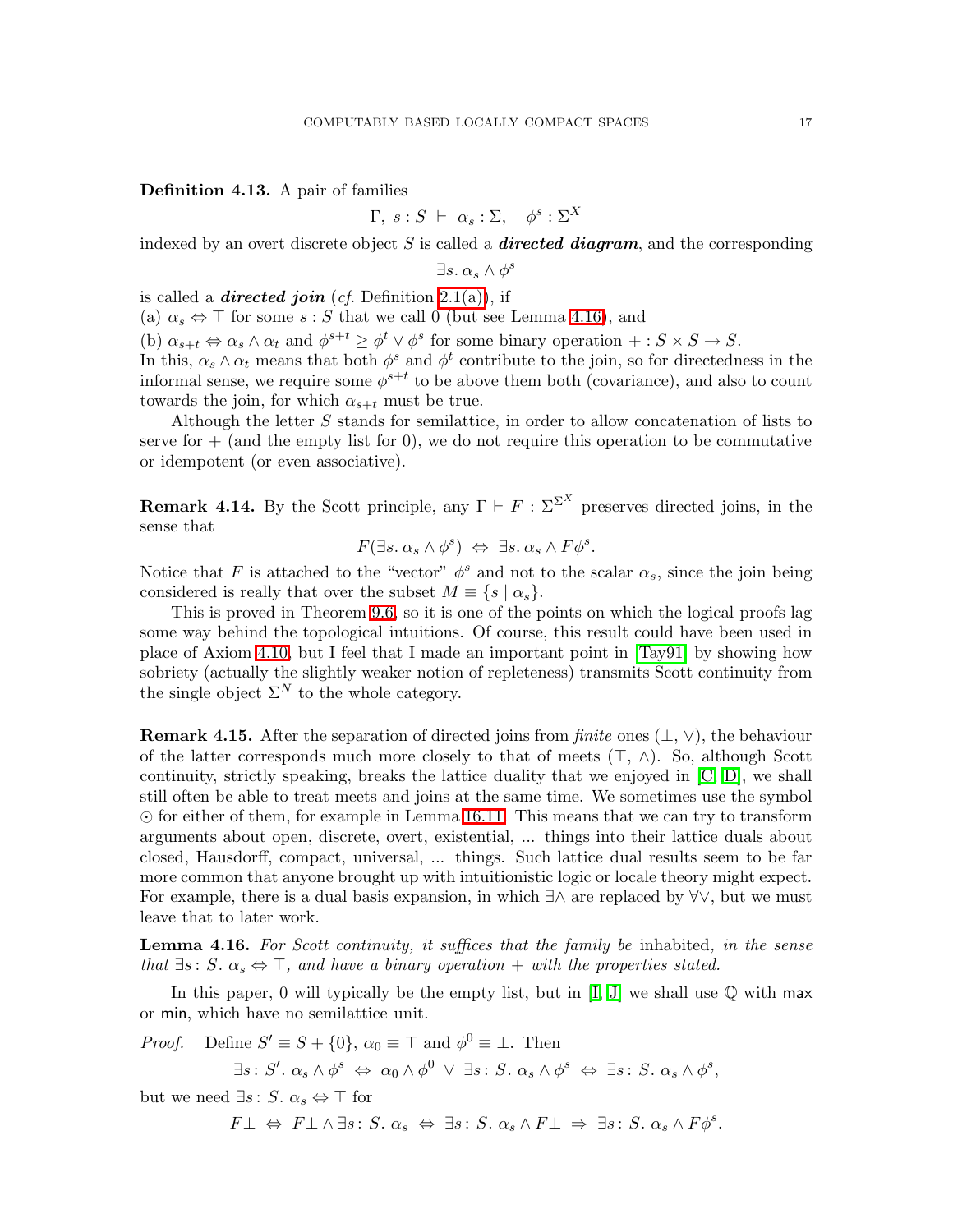Then 
$$
F(\exists s: S. \alpha_s \wedge \phi^s) \Leftrightarrow F(\exists s: S'. \alpha_s \wedge \phi^s)
$$
 above

$$
\Leftrightarrow \exists s: S'. \ \alpha_s \land F\phi^s
$$
 Remark 4.14  

$$
\Leftrightarrow \alpha_0 \land F\phi^0 \lor \exists s: S. \ \alpha_s \land F\phi^s
$$

$$
\Leftrightarrow \exists s: S. \; \alpha_s \wedge F\phi^s. \Box
$$

<span id="page-17-1"></span>Inhabitedness is *all* that we require of a join for it to satisfy the dual distributive or Frobenius law, *cf.* Lemma [2.7.](#page-7-0)

**Lemma 4.17.** If 
$$
\exists n. \alpha_n \Leftrightarrow \top
$$
 then  $\phi \lor (\exists n. \alpha_n \land \psi^n) = \exists n. \alpha_n \land (\phi \lor \psi^n)$ .

The most dramatic effect that Scott continuity has on the presentation of general topology is the way in which it simplifies the notion of compactness, to which we now turn.

# 5. Compact subspaces

<span id="page-17-0"></span>Returning from logic to topology, recall from Definition [1.5](#page-3-0) that we need to represent points, open subobjects and compact subobjects in our calculus. These will be given by terms of type X,  $\Sigma^X$  and  $\Sigma^{\Sigma^X}$  respectively, but whilst the first two correspond exactly, the question of *which* second order terms denote compact subspaces is more complicated.

We pick up the treatment of compact *objects* from [\[C,](#page-68-2) Sections 7–8], and show how this leads to the representation of compact *sub*objects as quantifiers or modal operators. Following [\[HM81\]](#page-68-3), these should preserve finite meets and directed joins, but the basic idea of ASD is that the directed joins come for free. A compact subobject is therefore represented by a term  $A: \Sigma^{\Sigma^X}$  for which  $A\top \Leftrightarrow \top$  and  $A(\phi \wedge \psi) \Leftrightarrow A\phi \wedge A\psi$ .

This abstract idea works very well as far as the relationship between compact and closed subspaces of a compact Hausdorff space. But then we run into some trouble, because at that point we actually need to use Scott continuity, but our logical structure will not be strong enough to do this until Section [9.](#page-37-0) There is an alternative treatment in [\[J\]](#page-69-6) that avoids this problem by restricting to the Hausdorff case, and in particular  $\mathbb{R}$  and  $\mathbb{R}^n$ ; you may prefer to read that instead of this section, or in parallel with it.

In the experimental spirit, we try to go further down the path laid by [\[HM81,](#page-68-3) [JS96\]](#page-68-4), but we stumble into more and more potholes, showing how much more work needs to be done in ASD to make it into a full theory of general topology. But Jung and Sünderhauf do have something interesting to show us when we make this excursion, namely a very close duality between compact and open subobjects of stably locally compact objects.

The abstract analogue of the way in which locale theory treats local compactness is much simpler than this. In that case *any* term  $A : \Sigma^{\Sigma^X}$  may be used — it doesn't have to preserve meets.

**Remark 5.1.** Traditionally<sup>2</sup>, a topological space K has been defined to be *compact* if *every open cover, i.e.* family  $\{U_s \mid s \in S\}$  of open subspaces such that  $K = \bigcup_s U_s$ , has a *finite subcover*,  $F \subset S$  with  $K = \bigcup_{s \in F} U_s$ . If the family is directed (Definition [2.1\(a\)\)](#page-6-4) then F need only be a singleton, *i.e.* there is already some  $s \in S$  with  $K = U_s$ .

The Scott topology on the lattice  $\left|\sum^K\right|$  offers a simpler way of saying that K is compact. In this lattice,  $\top$  denotes the whole of K, so compactness says that if we can get into the

<sup>&</sup>lt;sup>2</sup>In fact Bourbaki [\[Bou66,](#page-67-4) I 9.3] relegated this formulation to Axiom C''', also calling it "the axiom of Borel–Lebesgue". The older intuitions from analysis involve the existence of cluster points of sequences or nets of points, or of filters of subsets.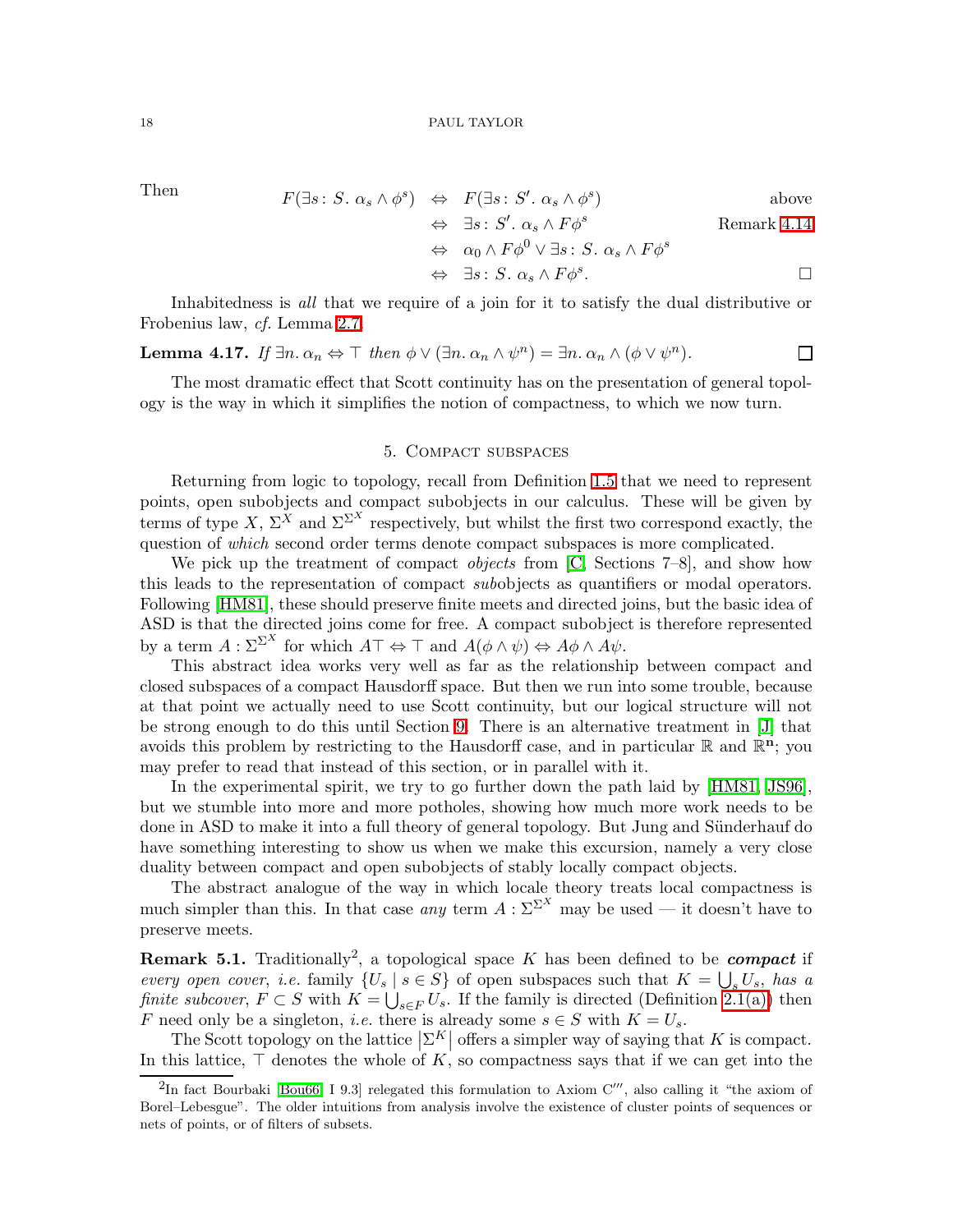subset  $\{\top\} \subset \left|\Sigma^K\right|$  by a directed join  $\bigcup_s U_s$  then some member  $U_s$  of the family was already there<sup>3</sup>. In other words,  $\{\top\} \subset \Sigma^K$  is an open subset in the Scott topology on the lattice.

<span id="page-18-0"></span>**Definition 5.2.** In abstract Stone duality we say that an object K is *compact* if there is a pullback



Using the fact that  $\Sigma$  classifies open subobjects (Remark [3.2\)](#page-9-1), together with its *finitary* lattice structure (but not the Scott principle), [\[C,](#page-68-2) Proposition 7.10] shows that  $\forall_K$  exists with this property iff it is right adjoint to  $\Sigma^{k}$  (where  $k \to 1$ ). It is then demonstrated that this map does indeed behave like a universal quantifier in logic (the corresponding existential quantifier was given by Definition [4.3\)](#page-13-0).

<span id="page-18-1"></span>**Lemma 5.3.** *If* K and L are compact objects then  $K + L$  *is also compact, as is*  $\emptyset$ *.* 

$$
\Sigma^{K+L} \cong \Sigma^{K} \times \Sigma^{L} \xrightarrow{\forall_K \times \forall_K} \Sigma \times \Sigma \xrightarrow{\wedge} \Sigma
$$

*Proof.*  $\forall_{K+L}(\phi, \psi) \Leftrightarrow \forall_K \phi \wedge \forall_L \psi \text{ and } \forall_{\phi} = \top : \Sigma^{\phi} \cong \mathbf{1} \rightarrow \Sigma.$ 

<span id="page-18-2"></span>The following result is the well known fact that the *direct* image of any compact subobject is compact (whereas *inverse* images of open subobjects are open).

**Lemma 5.4.** Let K be a compact object and  $p: K \rightarrow X$  be  $\Sigma$ -epi<sup>4</sup>, i.e. a map for which  $\Sigma^p : \Sigma^X \to \Sigma^K$  *is mono. Then* X *is also compact, with quantifier*  $\forall_X = \forall_X \cdot \Sigma^p$ .

*Proof.* The given quantifier,  $\Sigma^{k}$  +  $\forall K$ , satisfies the inequalities

$$
\mathrm{id} \leq \forall_K \cdot \Sigma^p \cdot \Sigma^{!_X} = \forall_K \cdot \Sigma^{!_K}
$$

$$
\Sigma^p \cdot \Sigma^{!_X} \cdot \forall_K \cdot \Sigma^p = \Sigma^{!_K} \cdot \forall_K \cdot \Sigma^p \leq \Sigma^p
$$

,

from which we deduce  $\Sigma^! x \dashv \forall K \cdot \Sigma^p$ , since  $\Sigma^p$  is mono.

What becomes of the quantifier  $\forall_K$  when K no longer stands alone but is a subobject of some other object X? We see that any compact subobject  $K \subset X$  defines a map  $A: \Sigma^X \to \Sigma$  or  $A: \Sigma^{\Sigma^X}$  that preserves  $\top$  and  $\wedge$ . We shall call this a **necessity** ( $\square$ ) **modal operator**, rather than a quantifier, since we have lost the instantiation or  $\forall$ -elimination rule  $A\phi \Rightarrow \phi x$ .

<span id="page-18-3"></span>**Lemma 5.5.** Let  $i: K \to X$  be any map, with K compact. Then  $A \equiv \forall_K \cdot \Sigma^i: \Sigma^X \to \Sigma$ *preserves*  $\top$  *and*  $\wedge$ *. Moreover*  $A\phi \equiv \forall_K(\Sigma^i \phi) \Leftrightarrow \top$  *iff*  $\Sigma^i \phi = \top_K$ *.* 

 $Proof.$  $\Sigma^i$  preserves the lattice operations and  $\forall K$  is a right adjoint. П

 $\Box$ 

<sup>3</sup>This is therefore an externally defined join, *cf.* Remark [4.11.](#page-15-2)

<sup>&</sup>lt;sup>4</sup>In *our* category, where every object is a subobject of some  $\Sigma^Y$ , Σ-epi is the same as epi. The name has been inherited from synthetic domain theory, a model of which is a topos, only *some* of whose objects (namely the predomains) may be so embedded.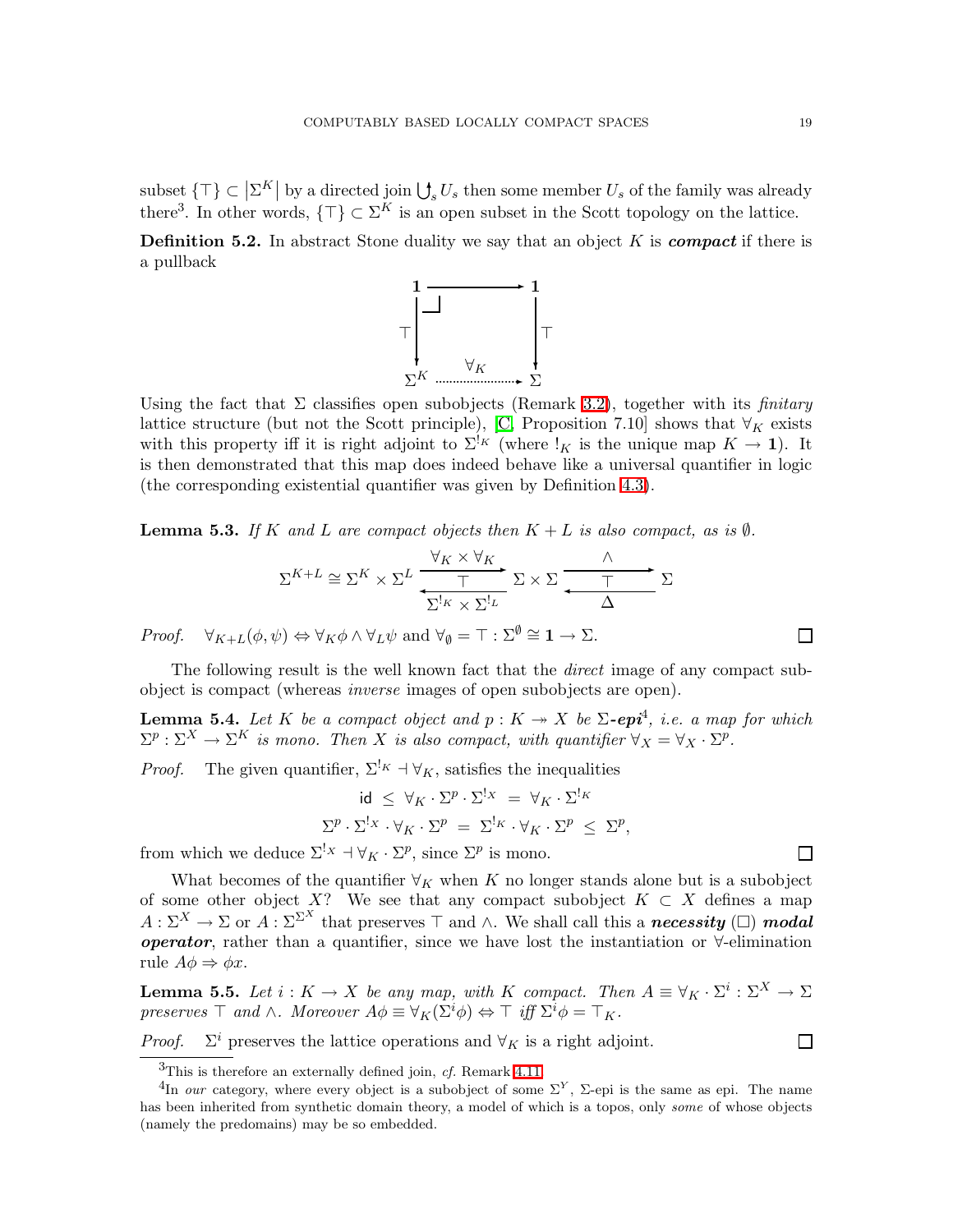<span id="page-19-0"></span>**Remark 5.6.** In traditional language, for any open set  $U \subset X$  classified by  $\phi : \Sigma^X$ , the predicate  $A\phi$  says whether  $K\subset U$ . Just as  $\forall_K:\Sigma^K\to\Sigma$  classifies  $\{\top\}\subset\Sigma^K$ , the map  $A: \Sigma^X \to \Sigma$  classifies a Scott-open family F of open subspaces of X, namely the family of *neighbourhoods* of K. Preservation of  $\land$  and  $\top$  says that this family is a *filter*.

Notice that we have an example of the alternation  $K \subset U$  of compact and open subobjects that we saw in Lemma [1.2.](#page-2-2) Also, recall from Definition [1.5](#page-3-0) that we wanted to test  $x \in U$  and  $K \subset U$ ; these are expressed by the  $\lambda$ -applications  $\phi x$  and  $A\phi$  respectively.

**Lemma 5.7.** *(a)* If  $K = \emptyset$  *then*  $A = \lambda \phi$ . *⊤, so in particular*  $A \perp \Leftrightarrow \top$ *.* 

- *(b)* If  $K = \{p\}$  then  $A = \lambda \phi$ ,  $\phi p \equiv \eta_X(p)$ , which is prime (Axiom [3.3\(b\)\)](#page-9-2) and preserves all *four lattice operations, in particular*  $A \perp \Leftrightarrow \perp$ *.*
- <span id="page-19-1"></span>*(c)* If  $K \cup L$  *exists then*  $A_{K \cup L} \phi \Leftrightarrow A_K \phi \wedge A_L \phi$ *.*
- <span id="page-19-3"></span>*(d)* If  $K \subset L$  *then*  $A_K \geq A_L$ *.*

*(e)* Even when  $K ∩ L$  *is compact,*  $A_K ∨ A_L$  *need not be its modal operator.* 

*Proof.*

- (a)  $\Sigma^K = \mathbf{1}$  and  $\forall_K = \lambda \psi$ . T, so  $A \equiv \forall_K \cdot \Sigma^i = \lambda \phi$ . T.
- (b)  $\Sigma^K = \Sigma$ ,  $\forall_K = id$  and  $\Sigma^i = \lambda \phi$ .  $\phi p$ .
- (c) Since  $K + L \longrightarrow K \cup L \longrightarrow X$ , we have  $A_{K \cup L} = A_{K+L} = A_{K} \wedge A_{L}$  by Lemmas [5.3](#page-18-1) and [5.4.](#page-18-2)
- (d) This follows from the previous part, since  $K \cup L = L$ .
- (e) Classically, of course,  $K \cap L \subset U$  does not imply  $(K \subset U \vee L \subset U)$ . For example, let  $K = \{p\}$  and  $L = \{q\}$ , where  $p, q \in X$  are incomparable points in the specialisation order (Definition [3.7\)](#page-11-0), so  $K \cap L = \emptyset$ . Then  $A_{K \cap L} \perp \Leftrightarrow \top$  but  $\perp \Leftrightarrow A_K \perp \vee A_L \perp$ .  $\Box$

 $\Box$ 

<span id="page-19-2"></span>Corollary 5.8.  $A_K ⊥ ⊕ ⊤$  *if* K *is empty*,  $⊥$  *if it's inhabited.* 

**Remark 5.9.** Classically, any compact (sub)space that satisfies  $A_K \perp \Leftrightarrow \perp$  must therefore contain a point, by excluded middle, but Choice is still needed to *find* it [\[Joh82,](#page-68-13) Exercise VII 4.3]. In the localic formulation, it is a typical use of the maximality principle to find a prime filter containing  $\mathcal{F}$ , so  $A \leq P$  in our notation.  $\Box$ 

The situation in which open and compact subobjects interact extremely well is that of a compact Hausdorff object (Definitions [4.2](#page-13-1) and [5.2\)](#page-18-0).

**Lemma 5.10.** *Let* X *be a compact Hausdorff object and*  $\phi$  :  $\Sigma^X$ *. Then* 

$$
(x \neq y) \lor \phi x \iff (x \neq y) \lor \phi y
$$
  
\n
$$
\phi x \iff \forall y. (x \neq y) \lor \phi y
$$
  
\n
$$
(x \neq x) \iff \bot
$$
  
\n
$$
(x \neq y) \iff (y \neq x)
$$
  
\n
$$
(x \neq z) \Rightarrow (x \neq y) \lor (y \neq z)
$$

*Proof.* These are the lattice duals of  $(x = y) \land \phi x \Leftrightarrow (x = y) \land \phi y$ ,  $\phi x \Leftrightarrow \exists y \ldotp (x = y) \land \phi y$ , reflexivity, symmetry and transitivity in any overt discrete object, and the following proof is just the dual of that in [\[C,](#page-68-2) Lemma 6.7].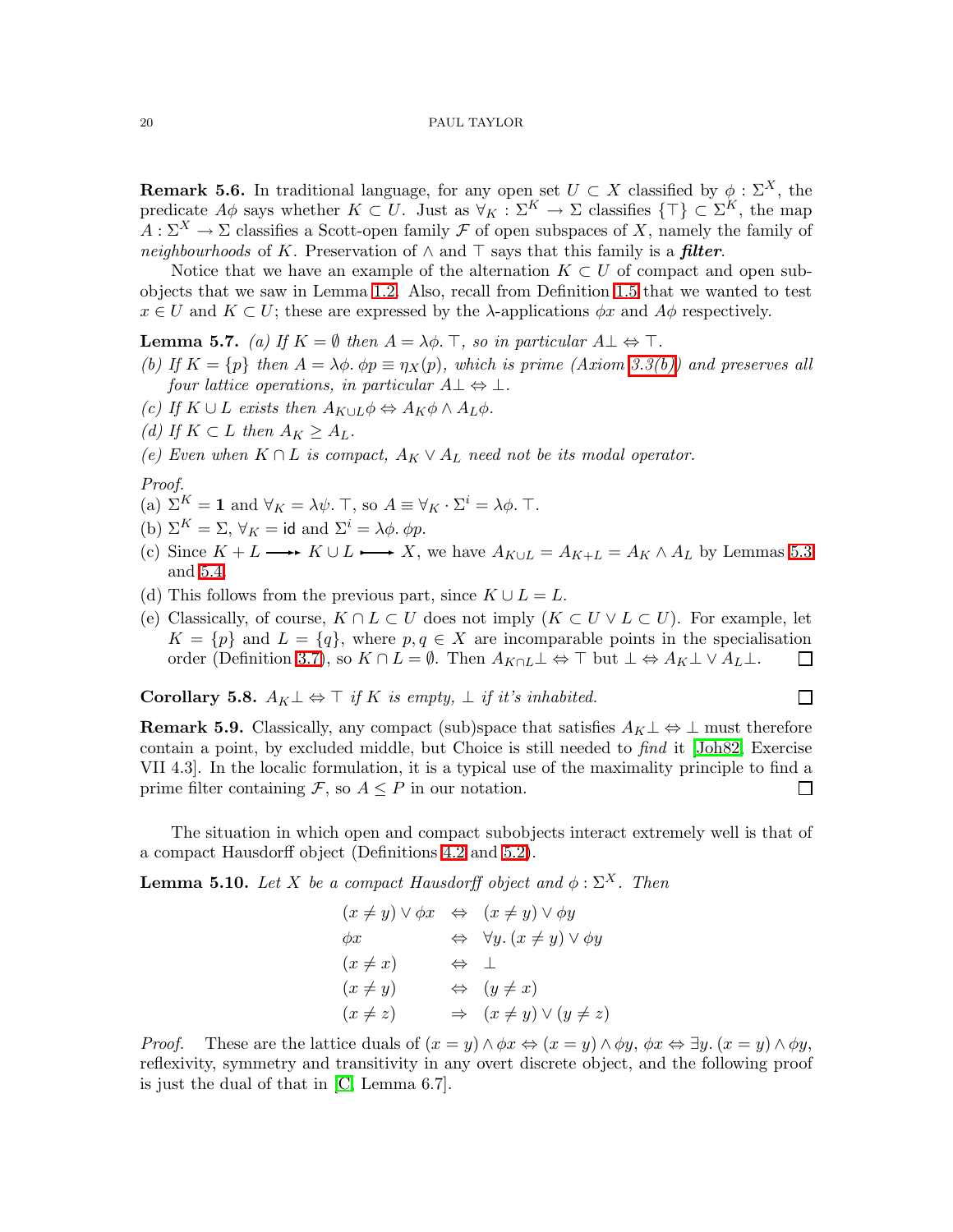The closed subobject  $\Delta: X \subset X \times X$  is co-classified by  $(\neq_X)$ , so the corresponding nucleus, in the senses of both locale theory  $(j \equiv \Delta_* \cdot \Delta^*)$  and of abstract Stone duality  $(E \equiv \forall_{\Delta} \cdot \Sigma^{\Delta}$ , Axiom [3.3\(](#page-9-3)c) and Lemma [3.8\)](#page-11-4) takes

$$
\phi : \Sigma^{X \times X}
$$
 to  $\lambda xy. (x \neq y) \vee \phi y$ .

Consider in particular  $\psi \equiv \Sigma^{p_0} \phi$ , or  $\psi(x, y) \equiv \phi x$ ; then

$$
\forall_{\Delta}\phi = \forall_{\Delta}\cdot\Sigma^{\Delta}\cdot\Sigma^{p_0}\phi = \forall_{\Delta}\cdot\Sigma^{\Delta}\psi = (\forall_{\Delta}\bot)\vee\Sigma^{p_0}\phi.
$$

The same thing in  $\lambda$ -calculus notation, and its analogue for  $p_1$ , are

 $(\forall_{\Delta}\phi)(x,y) \Leftrightarrow (x \neq y) \vee \phi x \Leftrightarrow (x \neq y) \vee \phi y.$ 

Now apply  $\forall_{p_0} \equiv \forall y$ , so  $\phi = \forall_{p_0} \cdot \forall_{\Delta} \phi = \forall_{p_0} (\forall_{\Delta} \bot \vee \Sigma^{p_0} \phi)$ , *i.e.*  $\phi x \Leftrightarrow \forall y \cdot (x \neq y) \vee \phi y$ . Inequality is irreflexive by definition. We deduce symmetry by putting  $\phi \equiv \lambda u$ .  $(y \neq u)$  and the dual of the transitive law with  $\phi \equiv \lambda u$ .  $(u \neq z)$ .  $\Box$ 

The idea of the following construction is that  $K \subset U$  iff  $U \cup V = X$ , and conversely  $x \in V$  iff  $K \subset X \setminus \{x\}$ , where K is compact and V is its complementary open subobject, encoded by A and  $\psi$  respectively. The lattice dual of this result — that open and overt subobjects coincide in an overt discrete object — was proved for  $\mathbb N$  in [\[A,](#page-68-1) Section 10].

<span id="page-20-1"></span>**Proposition 5.11.** In any compact Hausdorff object K, there is a retraction  $\Sigma^K \triangleleft \Sigma^{S^K}$ *given by*

$$
\psi \mapsto \lambda \phi. \forall x. \psi x \lor \phi x A \mapsto \lambda x. A(\lambda y. x \neq y),
$$

*where, if* A *is so defined from*  $\psi$  *then it preserves*  $\top$  *and*  $\wedge$ *.* 

Later we shall show that closed and compact subobjects agree exactly.

*Proof.*  $\psi \mapsto A \mapsto \lambda x. A(\lambda y. \psi y \vee x \neq y) = \psi$ , by the second part of the Lemma. Then  $A\top \Leftrightarrow \top$  easily, whilst  $A(\phi_1 \wedge \phi_2) \Leftrightarrow A\phi_1 \wedge A\phi_2$  by distributivity.

On the other hand,  $A \mapsto \psi \mapsto \lambda \phi$ .  $\forall x$ .  $A(\lambda y \phi y \lor x \neq y)$ , whilst the first part of the Lemma says that  $A = \lambda \phi$ .  $A(\lambda y \cdot \forall x \cdot \phi y \vee x \neq y)$ , so for the bijection between closed and compact objects we need A to commute with  $\forall x$ . To show this, we need to know about the Tychonov product topology on  $X \times X$  (Remark [8.3\)](#page-34-0), and to use Scott continuity (Theorem [9.6\)](#page-38-0). П

As we said, it is not obligatory that the As that we shall use to define locally compact objects in the next section actually satisfy these conditions, *i.e.* preserve ⊤ and ∧. Consider the localic situation.

<span id="page-20-0"></span>**Example 5.12.** For  $\beta \in L$  in a continuous lattice (Definition [2.1\(c\)\)](#page-6-2), the subset

$$
\uparrow \beta \equiv \{\phi \mid \beta \ll \phi\} \subset L
$$

is Scott-open, and therefore classified by some  $A : \Sigma^L$  (Remark [3.2\)](#page-9-1). However,  $\uparrow \beta$  need not be a filter (*cf.* Definition [2.9\)](#page-7-1), so A need not preserve  $\top$  or  $\wedge$ .  $\Box$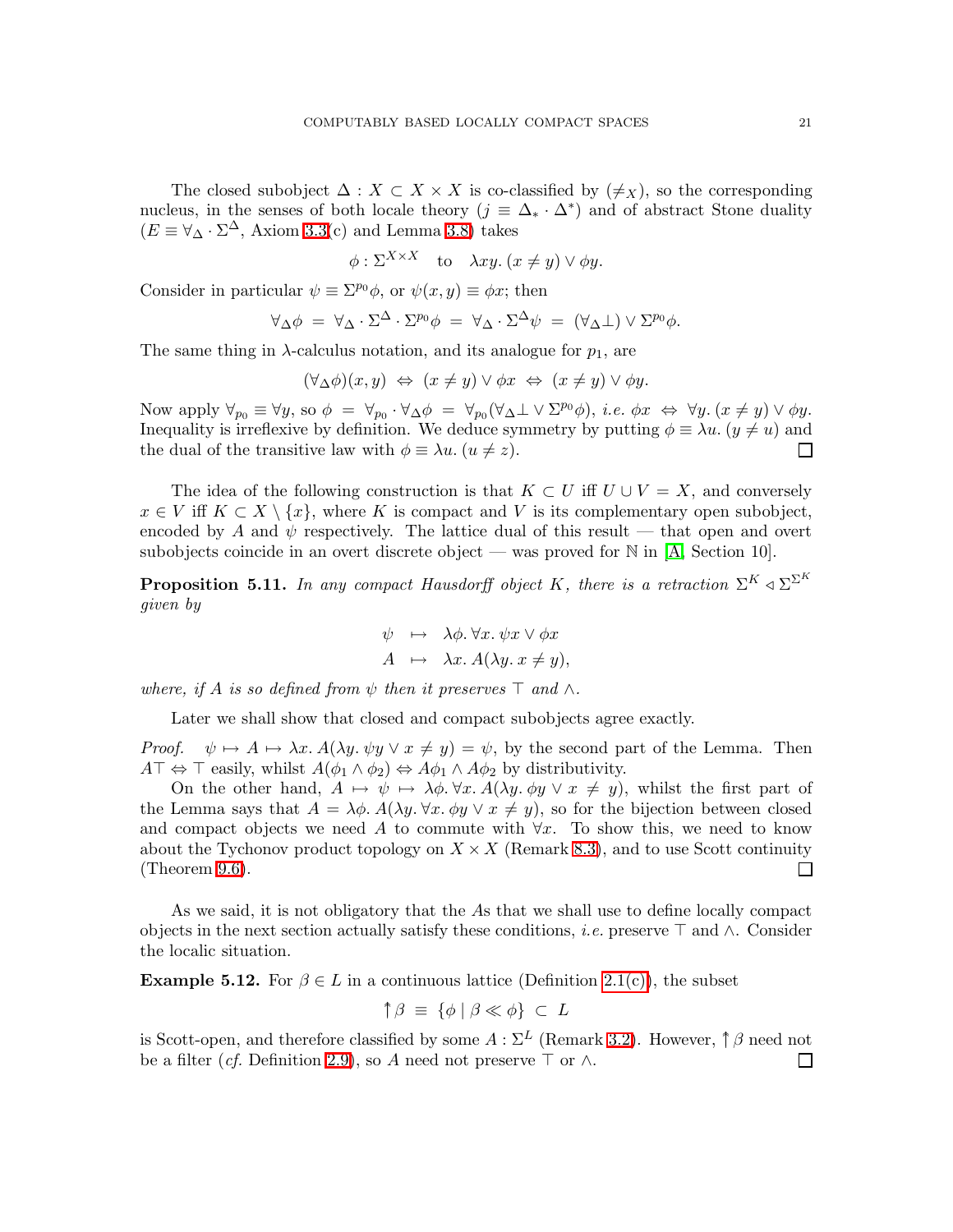<span id="page-21-1"></span>We obtain similar behaviour even in traditional topology. The following may seem a strange thing to do, but it will fall into place as we start to use the  $\lambda$ -calculus.

**Notation 5.13.** In [\[A\]](#page-68-1) we found it useful to regard *any* map  $F : \Sigma^X \to \Sigma^Y$  (not necessarily a homomorphism for the monad or of frames, but nevertheless Scott-continuous) as a "second class" map  $\hat{F}: Y \longrightarrow X$ , and to write HS for the category composed of such maps. The work cited there explains how they interpret "control effects" such as jumps in programming languages. We shall in particular meet  $I : \Sigma^X \to \Sigma^Y$  such that  $\Sigma^i \cdot I = id$ , where i:  $X \rightarrow Y$ .

<span id="page-21-2"></span>Remark 5.14. Just as in Lemma [5.5](#page-18-3) we formed the modal operator corresponding to the direct image iK of K along  $i: K \to X$  as the composite  $A = \forall_K \cdot \Sigma^i$ , so we may form the direct image  $\widehat{F}A$  along a second class map  $\widehat{F}: K \longrightarrow X$  as  $\forall K \cdot F$ . Its open neighbourhoods are given, as in Remark [5.6,](#page-19-0) by

$$
(\widehat{F}K \subset \phi) \Leftrightarrow (\forall_K \cdot F)\phi \Leftrightarrow A(F\phi) \Leftrightarrow (K \subset F\phi).
$$

However,  $\forall_K \cdot F$  need only be a filter when F preserves  $\top$  and  $\wedge$ .

Even when A does preserve meets, and so classifies a Scott-open filter of open subspaces, it need not correspond to a (locally) compact subspace. (It does in a compact Hausdorff object, but even there we do not yet have to tools to prove it, *cf.* Proposition [5.11.](#page-20-1)) We make a brief excursion into classical topology to illustrate the duality of open and compact subspaces, and their alternating inclusions (Notation [1.3\)](#page-2-4). Recall from Definition [1.1](#page-2-3) that any open subspace is the union of the compact subspaces inside it: the first result answers the dual question of when a compact subspace is the *intersection* of the open subspaces that contain it.

<span id="page-21-3"></span>Lemma 5.15. *Using excluding middle in classical topology* [\[HM81,](#page-68-3) p221 def 2.1]*,*

$$
\{y \in X \mid \exists x \in K. x \le y\} = \bigcap \{U \subset X \text{ open} \mid K \subset U\},\
$$

where  $\leq$  *is the specialisation order (Definition [3.7\)](#page-11-0). We call this the saturation of K. Hence compact subspaces of* X *can be recovered from their modal operators iff* X *is*  $T_1$ (when  $\leq$  *is trivial). For a specific non-example, let*  $X \equiv \Sigma$  *and*  $K \equiv \{\perp\}$ *, so*  $A \equiv \lambda \phi$ *.*  $\phi \perp$ *and the saturation of*  $K$  *is*  $\Sigma$ *.*  $\Box$ 

What we might hope to recover from the modal operator A, therefore, is the saturation of K, as Karl Hofmann and Michael Mislove did for sober spaces [\[HM81,](#page-68-3) Theorem 2.16], and Peter Johnstone did for locales [\[Joh85\]](#page-68-14). This result shows that we have identified enough of the properties of modal operators, at least in the classical model.

<span id="page-21-0"></span>**Lemma 5.16.** Let  $\mathcal{F} \subset \left| \Sigma^X \right|$  be a Scott-open filter of open subspaces of a sober (but not *necessarily locally compact) space. Then, assuming the axiom of choice,*  $K \equiv \bigcap \mathcal{F} \subset X$  is *a compact subspace, and*  $\mathcal{F} = \{U \mid K \subset U\}.$  $\Box$ 

<span id="page-21-4"></span>**Lemma 5.17.** [\[HM81,](#page-68-3) p221 thm 2.16] *Let*  $K = \bigcap_{s} K_s$  *be a co-directed intersection of compact saturated subspaces of a sober space. Then* K *is also compact saturated, and*  $A_K = \bigvee A_{K_s}$ . If all of the  $K_s$  are inhabited then so is K.  $\mathcal{M}_{K_s}$ . If all of the  $K_s$  are inhabited then so is  $K_s$ .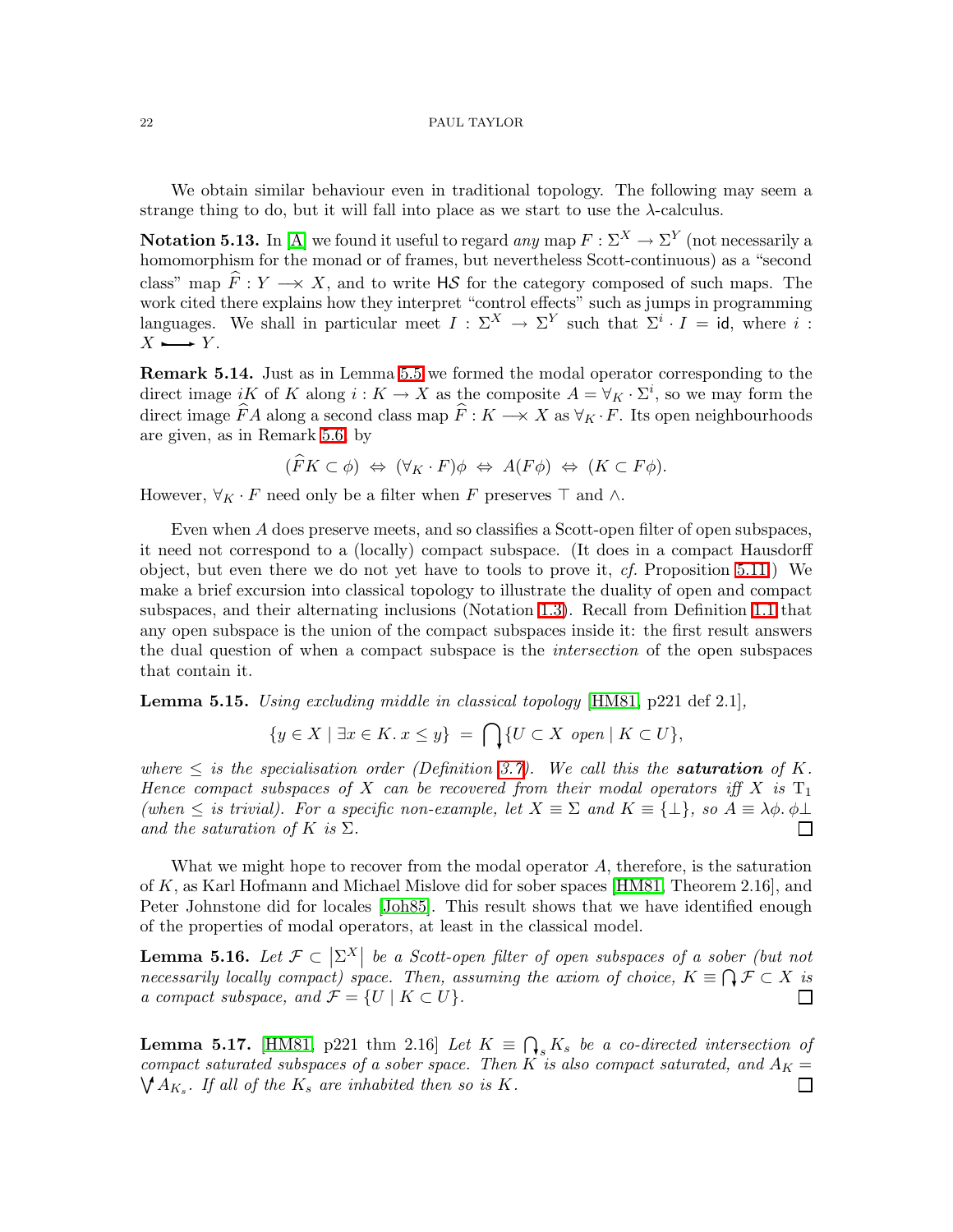<span id="page-22-1"></span>Theorem 5.18. [\[Kel55,](#page-68-6) Problem 5 F(a)] *Compact saturated subspaces of a locally compact sober space form a continuous preframe under reverse inclusion. That is, for any compact saturated subspace*  $K \subset X$ ,

$$
K = \bigcap \{ L \text{ compact saturated} \mid L \ll K \}.
$$

*Here*  $L \ll K$  *means that there is an open subspace* U *with*  $K \subset U \subset L$  *(sic — Notation [1.3\)](#page-2-4), but this is equivalent to*  $L \ll K$ , the order-reversed analogue of Definition [2.1\(b\),](#page-6-3) *i.e.* 

$$
K \supset \bigcap_s M_s \Rightarrow \exists s. \ K \supset M_s.
$$

<span id="page-22-2"></span>Corollary 5.19. *Using Choice in classical topology, stably locally compact sober spaces enjoy the dual Wilker property (cf. Lemma [1.10\)](#page-5-1): if* K∩L ⊂ U *then there are open subspaces* V and W and compact ones K' and L' such that  $K' \cap L' \subset U$ ,  $K \subset V \subset K'$  and  $L \subset W \subset L'$ [\[JS96,](#page-68-4) Theorem 23]*.*

*Proof.* Use Lemma [2.7](#page-7-0) in the continuous lattice of compact saturated subspaces under reverse inclusion. It is significant in this that the abstract joins in the lattice be given by intersections of subspaces.  $\Box$ 

**Remark 5.20.** There is still a problem. Even when  $X$  itself is locally compact, and we have a filter F that is Scott-open and therefore classified by a term A of type  $\sum^{\infty}$ , the compact subspace K that they define need not be *locally* compact. Therefore they need not be definable as actual objects in the theory that we describe in this paper. However, an extension to and beyond the category of all locales is envisaged for later work. Preliminary investigations in this suggest that any  $A: \Sigma^{\Sigma^X}$  that preserves  $\top$  and  $\wedge$  can be expressed as the universal quantifier of a compact subobject.

However, as we said at the beginning of this section, the "dual bases" that we shall introduce in the next section use the As and not the Ks. It is a *desirable* property of A that it be a filter, *i.e.* preserve  $\top$  and  $\wedge$ , because then we can fully exploit the intuitions of traditional topology. But it is not *necessary*: locale theory gives rise to bases that don't have this property, and both ways of doing things have their advantages.

# 6. Effective bases

<span id="page-22-0"></span>This section introduces the first of our abstract characterisations of local compactness  $((d)$  in the Introduction) and explores its relationship to the traditional definitions in pointset topology and locale theory.

**Remark 6.1.** Recall that we call a system  $(U<sup>n</sup>)$  of vectors in a *vector* space a *basis* if any other vector  $V$  can be expressed as a sum of scalar multiples of basic vectors. Likewise, we say that a system  $(U<sup>n</sup>)$  of open subspaces of a *topological* space is a basis if any other open set  $V$  can be expressed as a "sum" (union or disjunction) of basic opens.

How do we find out which basis elements contribute to the sum, and (in the case of vector spaces) by what scalar multiple? By applying the *dual basis*  $A_n$  to the given element V, giving  $A_n \cdot V$ . Then

$$
V = \sum_{n} A_n \cdot V * U^n
$$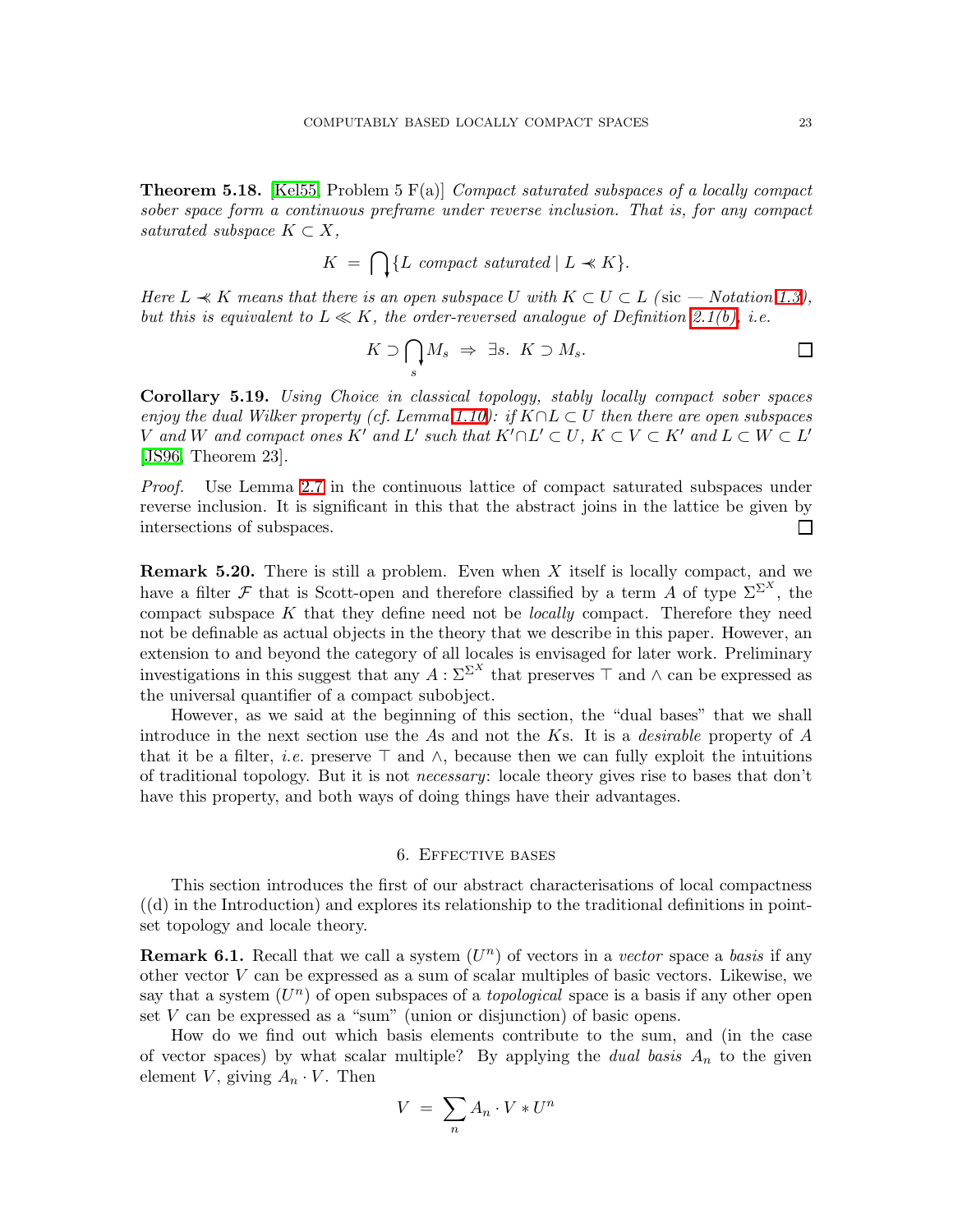where

- (a)  $\Sigma$  denotes linear sum, union, disjunction or existential quantification;
- $(b)$  "scalars" in the case of topology range over the Sierpinski space;
- (c) the dot denotes
	- inner product of a dual vector with a vector to yield a scalar,
	- that V is an element of the family classified by  $A_n$ , or
	- $\lambda$ -application; and

(d) '∗' denotes multiplication by a scalar of a vector, or conjunction.

In abstract Stone duality, since the application of  $A_n$  to a predicate  $V : \Sigma^X$  yields a scalar, it must have type  $\Sigma^{\Sigma^{X}}$ . In the previous section we saw that (some) such terms play the role of compact subobjects.

<span id="page-23-2"></span>**Definition 6.2.** An *effective basis* for an object  $X$  is a pair of families

$$
n: N \ \vdash \ \beta^n: \Sigma^X \qquad n: N \ \vdash \ A_n: \Sigma^{\Sigma^X},
$$

where N is an overt discrete object (Section [4\)](#page-12-0), such that every "vector"  $\phi : \Sigma^X$  has a **basis** decomposition,

$$
\phi = \exists n. A_n \phi \wedge \beta^n.
$$

This is a join  $\bigvee \{\beta^n \mid \alpha_n\}$  over a subset, with  $\alpha_n \equiv A_n \phi$ , in the sense of Remark [4.12.](#page-15-3) In more traditional topological notation, this equation says that

for all 
$$
V \subset X
$$
 open,  $V = \bigcup \{U^n | V \in \mathcal{F}_n\},\$ 

where  $\beta^n, \phi : \Sigma^X$  and  $A_n : \Sigma^{\Sigma^X}$  classify open  $U^n, V \subset X$  and  $\mathcal{F}_n \subset \Sigma^X$  in the sense of Remark [3.2.](#page-9-1)

We call  $(\beta^n)$  the **basis** and  $(A_n)$  the **dual basis**. The reason for saying that the basis is "effective" is that it is accompanied by a dual basis, so that the coefficients are given effectively by the above formula — it is not the computational aspect that we mean to stress at this point. The sub- and superscripts indicate the co- and contravariant behaviour of compact and open subobjects respectively with respect to continuous maps.

<span id="page-23-1"></span>Remark 6.3. We shall find in Section [8](#page-33-0) that every object that is definable in the ASD calculus (as we set it out in Sections [3–](#page-8-0)[4\)](#page-12-0) has an effective basis. However, there are plans to extend this calculus to and beyond general locales, where those results will no longer apply. Then we shall *define* a *locally compact* object to be one that has an effective basis in the above sense.

The first observation that we make about this definition expresses the inclusion  $U^n \subset$  $K<sup>n</sup>$  (*cf.* Definition [1.5\(f\)\)](#page-3-2). After that we see some suggestion of the role of compact sub-objects, although Lemma [6.5](#page-24-0) is too specific to be of much use, unless  $X$  happens to have a basis of compact open subobjects, *i.e.* it is a *coherent object* [\[Joh82,](#page-68-13) Section II 3].

<span id="page-23-0"></span>Lemma 6.4. *If*  $\Gamma \vdash \phi : \Sigma^X$  *satisfies*  $\Gamma \vdash A_n \phi \Leftrightarrow \top$  *then*  $\Gamma \vdash \beta^n \leq \phi$ *.* 

*Proof.* Since  $A_n \phi \Leftrightarrow \top$ , the basis decomposition for  $\phi$  includes  $\beta^n$  as a disjunct.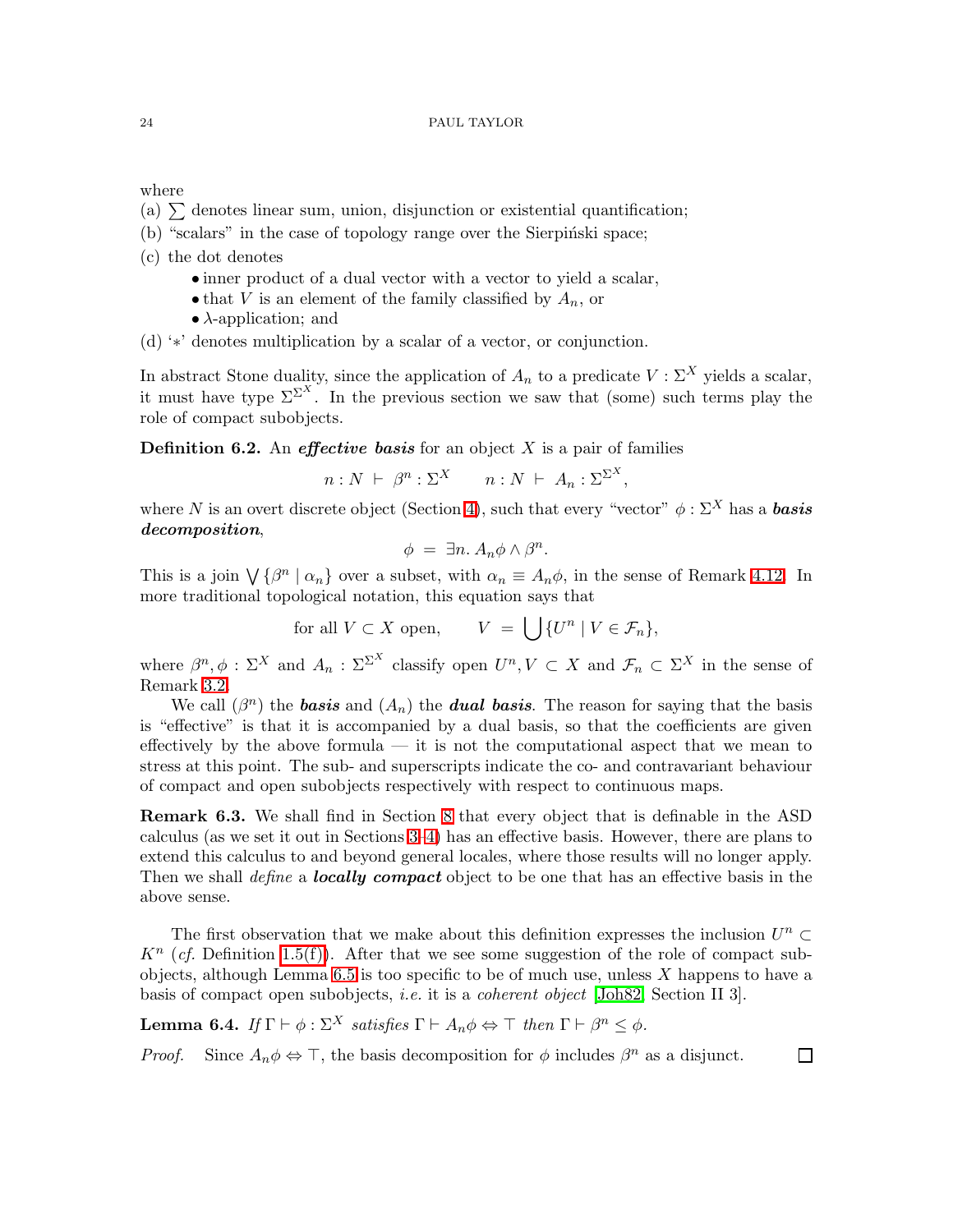<span id="page-24-0"></span>**Lemma 6.5.** *If*  $\vdash A_n\beta^n \Leftrightarrow \top$  *then*  $\beta^n$  *classifies a compact open subobject.* 



*Proof.* The equation  $A_n\beta^n \Leftrightarrow \top$  says that the square commutes. Any test map  $\phi$ :  $\Gamma \to \Sigma^X \downarrow \beta^n$  that (together with  $! : \Gamma \to \mathbf{1}$ ) also makes a square commute must satisfy  $\Gamma \vdash A_n \phi \Leftrightarrow \top$  and  $\Gamma \vdash \phi \leq \beta^n$ , but then  $\phi = \beta^n$  by the previous result. Hence the square is a pullback, whilst  $\beta^n = \top_{\Sigma^K}$ , so the lower composite is  $\forall_K$ , making K compact.  $\Box$ 

The following jargon will be useful:

<span id="page-24-3"></span>**Definition 6.6.** An effective basis  $(\beta^n, A_n)$  for an object X is called (a) a **directed** or  $\vee$ -**basis** if there is some element (that we call  $0 \in N$ ) such that

$$
\beta^0 = \lambda x. \perp \quad \text{and} \quad A_0 = \lambda \phi. \perp
$$

(though  $A_0 = \top$  entails  $\beta^0 = \bot$  by Lemma [6.4\)](#page-23-0) and a binary operation  $+: N \times N \to N$ such that

 $\beta^{n+m} = \beta^n \vee \beta^m$  and  $A_{n+m} = A_n \wedge A_m;$ 

this definition is designed to work with Definition [4.13;](#page-15-0) it is used first in Lemma [9.8](#page-39-2) and then extensively in Sections [11](#page-43-0)[–16;](#page-59-0)

(b) an *intersection* or  $\wedge$ -basis if  $\beta^1 = \lambda x$ . T for some element (that we call  $1 \in N$ ), and there is a binary operation  $\star$  such that

 $\beta^{n \star m} = \beta^n \wedge \beta^m \quad A_n \leq A_{n \star m}$  and  $A_m \leq A_{n \star m}$ ,

so the intersection of finitely many basic opens is basic; this is a positive way of saying that we do have a basis instead of what is traditionally known as a **sub-basis**;

- (c) a *lattice basis* if it is both  $\land$  and  $\lor$ ;
- (d) a *filter basis* if each  $A_n$  preserves  $\wedge$  and  $\top$ , and so corresponds in classical topology to a compact saturated (though not necessarily locally compact) subspace  $K<sup>n</sup>$ , by Lemma [5.16;](#page-21-0)
- (e) a **prime basis** if each  $A_n$  of the form  $A_n \phi \Leftrightarrow \phi p^n$  for some  $p^n : X$  (*cf.* Axiom [3.3\(b\)\)](#page-9-2), the corresponding compact subobject being  $K^n = \{p^n\}.$

Any effective basis can be "up-graded" to a lattice basis by formally adding unions and intersections (Lemma [8.4ff](#page-34-1)). It can be made into a filter ∨-basis instead (Remark [17.6\)](#page-65-0). Some of the other terminology is only applicable in special situations: if  $A_1 \top \Leftrightarrow \top$  then the object is compact, with  $\forall x = A_1$ , whilst a sober topological space has a prime basis iff it is a continuous dcpo with the Scott topology (Theorem [12.11\)](#page-49-1). Even when the intersection of two compact subobjects is compact, there is nothing to make  $A_{n \star m}$  correspond to it, but we shall rectify this in Proposition [12.14.](#page-50-1)

<span id="page-24-2"></span><span id="page-24-1"></span>**Examples 6.7.** Let  $N$  be an overt discrete object. Then (a) N has an N-indexed prime basis given by

 $\beta^n \equiv \{n\} \equiv \lambda x. (x =_N n) \text{ and } A_n \equiv \eta_N(n) \equiv \lambda \phi. \phi n,$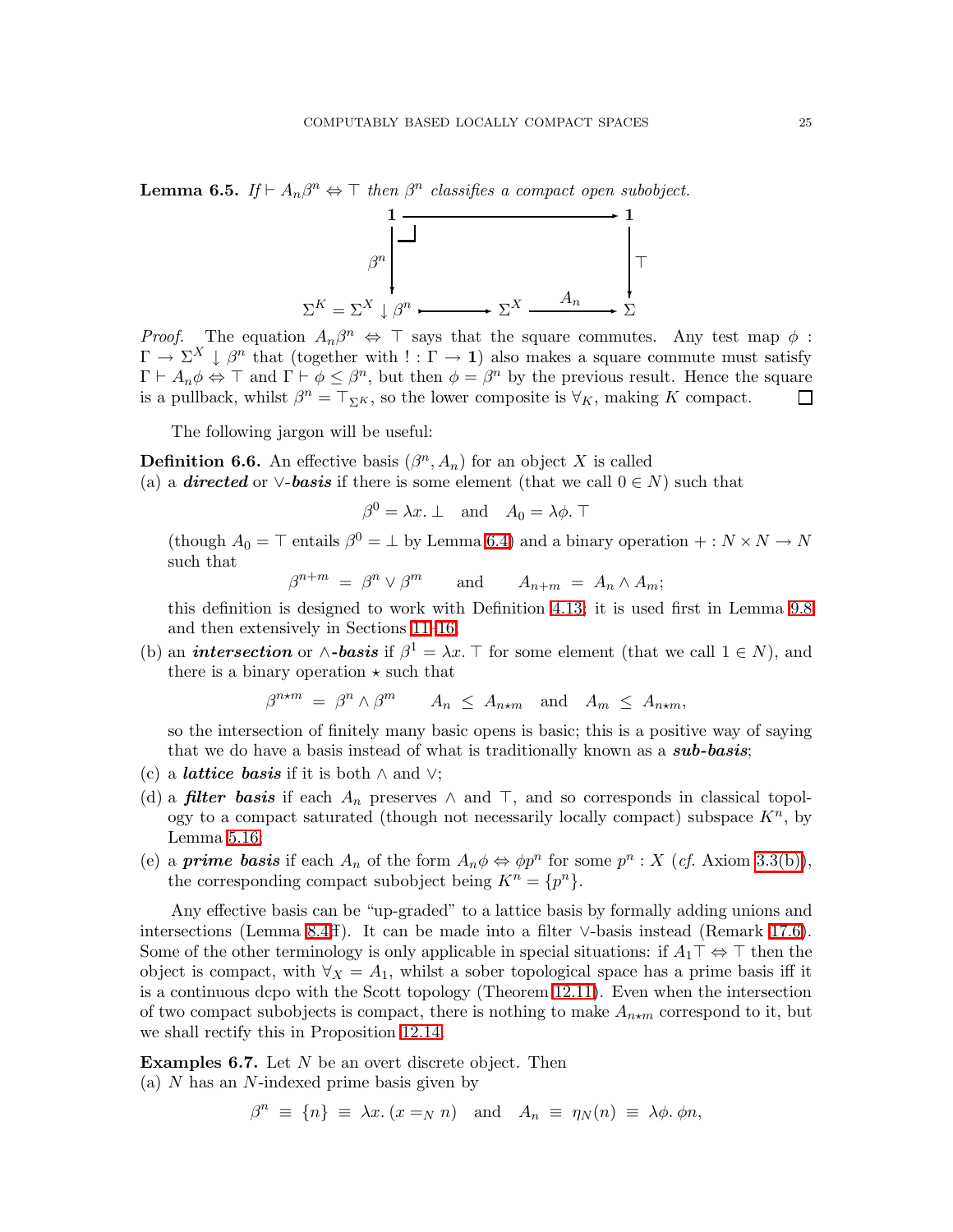<span id="page-25-1"></span>because  $\exists n. A_n \phi \wedge \beta^n x \equiv \exists n. \eta n \phi \wedge \{n\} x \Leftrightarrow \exists n. \phi n \wedge (x = n) \Leftrightarrow \phi x$ ; and (b)  $\Sigma^N$  has a Fin(N)-indexed prime ∧-basis given by

$$
B^{\ell} \equiv \lambda \xi. \,\forall m \in \ell. \,\xi m \quad \text{and} \quad \mathcal{A}_{\ell} \equiv \lambda \Phi. \,\Phi(\lambda m. \, m \in \ell),
$$

because  $\Phi \xi \Leftrightarrow \exists \ell, \Phi(\lambda m, m \in \ell) \wedge \forall m \in \ell, \xi m$  by Axiom [4.10.](#page-15-1) (The convention that superscripts indicate covariance (Remarks [3.9](#page-11-2) and [4.12\)](#page-15-3) means that the imposed order on Fin(N) here is *reverse* inclusion of lists.)

We devote the remainder of this section to showing that every locally compact sober space or locale has an effective basis in our sense. We start with traditional topology.

Proposition 6.8. *Any locally compact sober space has a filter basis.*

*Proof.* Definitions [1.1](#page-2-3) and [1.5\(f\)](#page-3-2) provide families  $(K<sup>n</sup>)$  and  $(U<sup>n</sup>)$  of compact and open subspaces such that

for each open 
$$
V \subset X
$$
,  $V = \bigcup \{U^n \mid K^n \subset V\}$ .

As the subspace  $K^n$  is compact, Remark [5.6](#page-19-0) defines  $A_n : \Sigma^X \to \Sigma$  such that  $K^n \subset V$  iff  $A_n \phi \Leftrightarrow \top$ , where  $\beta^n$  and  $\phi : \Sigma^X$  classify  $U^n$  and  $V \subset X$ , so  $\phi = \exists n. A_n \phi \wedge \beta^n$ . П

Notice how the basis decomposition "short changes" us, for individual basis elements: we "pay"  $K^n \subset V$  but only receive  $U^n \subset K^n$  as a contribution to the union. Nevertheless, the interpolation property (Lemma [1.2\)](#page-2-2) ensures that we get our money back in the end.

In many examples,  $U^n$  may be chosen to be *interior* of  $K^n$ , and  $K^n$  the closure of  $U^n$ . However, this may not be possible if we require an ∨-basis. For example, such a basis for R would have as one of its members a pair of touching intervals,  $(0, 1) \cup (1, 2)$ , which is not the interior of  $[0, 1] \cup [1, 2]$ .

Remark 6.9. It is difficult to identify a substantive Theorem by way of a converse to this in traditional topology, since the  $\lambda$ -calculus can only by interpreted in topological spaces if they are already locally compact, and therefore have effective bases. Nevertheless, we can show that a filter basis  $(\beta^n, A_n)$  can only arise in the way that we have just described.

By Lemma [5.16,](#page-21-0) each  $A_n$  corresponds to some compact saturated subspace  $K^n$ , where

$$
(K^n \subset V) \iff A_n \phi \implies (U^n \subset V),
$$

β<sup>n</sup> and φ being the classifiers for  $U^n$  and V as usual. Since  $K^n = \bigcap \{V \mid K^n \subset V\}$ , we must have  $U^n \subset K^n$ . Then, given  $x \in V$ , so  $\phi x \Leftrightarrow \top$ , the basis decomposition  $\phi x \Leftrightarrow$  $\exists n. A_n \phi \wedge \beta^n x$ , means that  $x \in U^n \subset K^n \subset V$ , as in Definition [1.1.](#page-2-3) П

<span id="page-25-0"></span>Example 6.10. The closed real unit interval has a filter  $\wedge$ -basis with

$$
\begin{array}{rcl}\n\beta^{q \pm \epsilon} & \equiv & (q \pm \epsilon) \equiv \lambda x. \, |x - q| < \epsilon \\
A_{q \pm \delta} & \equiv & [q \pm \delta] \equiv \lambda \phi. \, \forall x. \, |x - q| \le \delta \Rightarrow \phi x\n\end{array}
$$

where  $\epsilon, \delta > 0$  and q are rational, and we re-deploy the interval notation of Example [1.4](#page-2-1) in our λ-calculus. We also write  $\langle q \pm \delta \rangle$  for a variable that ranges over the codes, as opposed to the open  $(q \pm \delta)$  and compact  $(q \pm \delta)$  intervals that it names. The imposed order is given by comparison of the radii  $\epsilon$  or  $\delta$ .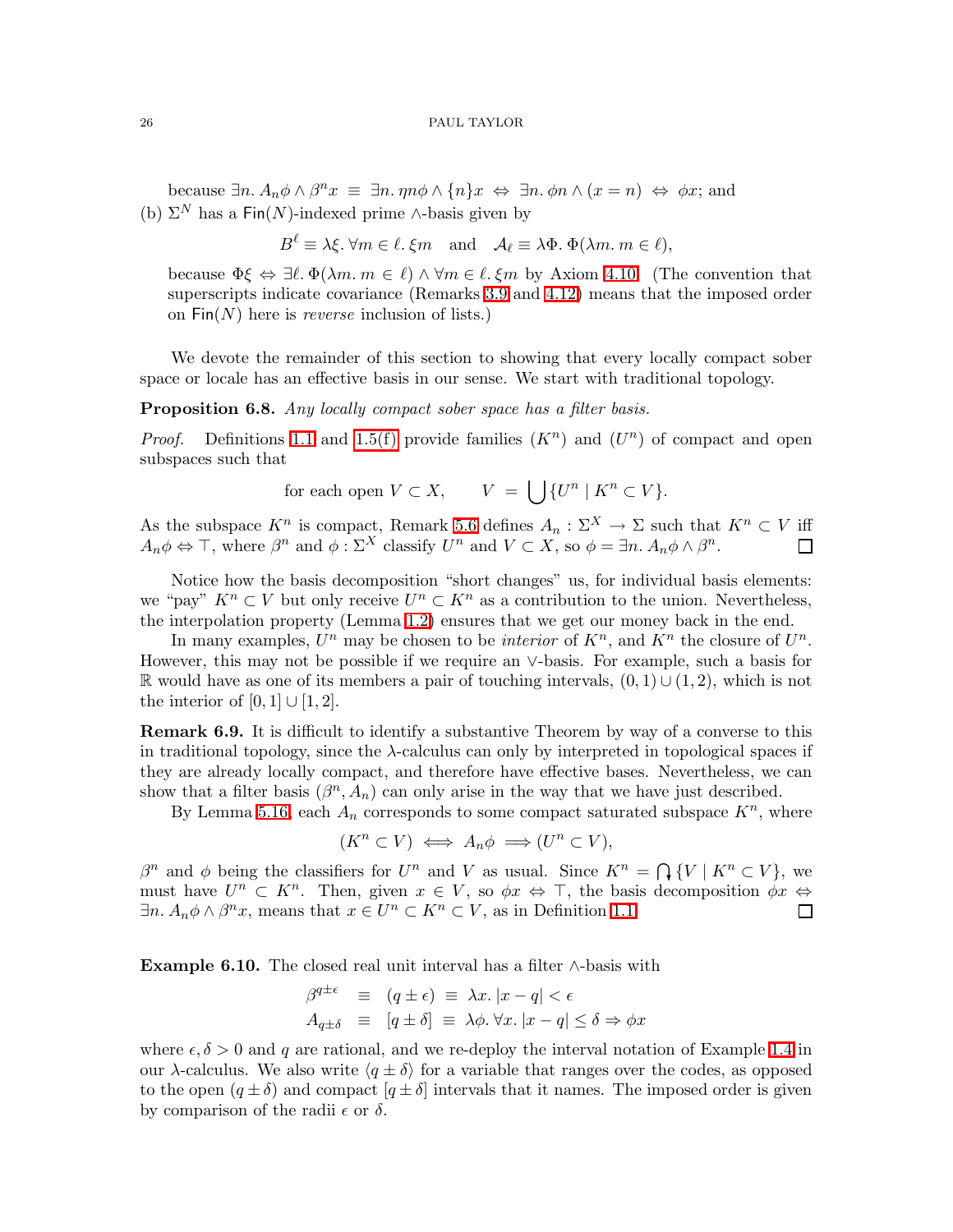*Proof.* Let  $x \in U \subset [0,1]$ ; then, for some  $\epsilon > 0$ ,  $\forall y \mid x - y \mid < \epsilon \Rightarrow y \in U$ . So with  $\delta \equiv \frac{1}{2}$  $rac{1}{2}\epsilon,$ and q rational such that  $|x - q| < \delta$ ,

$$
\forall y. \, |y - q| \le \delta \Rightarrow y \in U \quad \land \quad x \in \{y \mid |y - q| < \delta\},
$$

<span id="page-26-0"></span>which is  $\exists \langle q \pm \delta \rangle$ .  $A_{q\pm \delta} \phi \wedge \beta^{q\pm \delta} x$  in our notation.

**Example 6.11.** Recall that any compact Hausdorff space  $X$  has a stronger property called regularity: if  $C \subset X$  is closed with  $x \notin C$  then there are  $x \in U \ntriangle V \supset C$  with  $U, V \subset X$ open and disjoint. Writing  $K = X \setminus V$  and  $W = X \setminus C$  for the complementary compact and open subspaces, this says that given  $x \in W$ , we can find  $x \in U \subset K \subset W$ , as in Definition [1.1.](#page-2-3) Let  $(\beta^n, \gamma_n)$  classify a sufficient computable family  $(U^n \nrightarrow V_n)$  of disjoint open pairs, and put  $A_n \equiv \lambda \phi$ .  $\forall x. \phi x \vee \gamma_n x$ , which corresponds to the compact complement of  $V_n$  (Proposition [5.11\)](#page-20-1). Then  $(\beta^n, A_n)$  is a filter basis for X. It is a lattice basis if the families  $(\beta^n)$  and  $(\gamma_n)$  are sublattices, with  $\gamma_0 = \top$ ,  $\gamma_1 = \bot$ ,  $\gamma_{n+m} = \gamma_n \wedge \gamma_m$  and П  $\gamma_{n\star m} = \gamma_n \vee \gamma_m.$ 

Remark 6.12. In these idioms of topology, where we say that there "exists" an open or compact subobject within certain bounds, that subobject may typically be chosen to be *basic*, and the existential quantifier in the assertion ranges over the set (overt discrete object) N of *indices* for the basis, rather than over the topology  $\Sigma^X$  itself. For example, this is the case with the Wilker property in Lemmas [1.10](#page-5-1) and [2.7.](#page-7-0)

Now we turn to locale theory.

# <span id="page-26-1"></span>Proposition 6.13. *Any locally compact locale has a lattice basis.*

*Proof.* The localic definition is that the frame L be a distributive continuous lattice (Definition  $2.1(c)$ , so

for all  $\phi \in L$ ,  $\phi = \bigvee \{ \beta \in L \mid \beta \ll \phi \},\$ 

and by Example [5.12,](#page-20-0)  $\uparrow \beta \equiv {\phi \mid \beta \ll \phi}$  is classified by some  $A : \Sigma^L$ . This means that there is a basis decomposition

$$
\phi = \exists n. \beta^n \wedge A_n \phi, \quad \text{where} \quad A_n \equiv \lambda \phi. \ (\beta^n \ll \phi),
$$

so  $(\beta^n, A_n)$  is a lattice basis.

Recall, however, from Remark [3.9](#page-11-2) that we must consider this basis to be indexed by the *underlying set*, |L|, of the frame L. Thus  $N \equiv |L|$ , whilst  $\beta^{(-)} : N \to L$  is the couniversal map from an overt discrete object  $N$  to  $L$ .

In fact it is enough for the image of N to generate  $L$  under directed joins (Definition [2.3\)](#page-6-1). There is no need for N to be the *couniversal* way of doing this, and so no need for the underlying set functor |−|.  $\mathsf{I}$ 

<span id="page-26-2"></span>Remark 6.14. The first part of the converse to this is Lemma [6.5,](#page-24-0) but with the relative notion  $\ll$  in place of compactness itself: if  $A_n \phi \Leftrightarrow \top$  then  $\beta^n \ll \phi$  in the sense of Defini-tion [2.1\(b\).](#page-6-3) For suppose that  $\phi \leq \bigvee_s \theta_s$ , so  $\top \Leftrightarrow A_n \phi \Rightarrow A_n \bigvee_s \theta_s \Leftrightarrow \bigvee_s A_n \theta_s$ . Then<sup>5</sup>  $A_n \theta_s \Leftrightarrow \top$  for some s, so  $\beta^n \leq \theta_s$  by Lemma [6.4.](#page-23-0)

<sup>5</sup>This involves the same confusion of internally and externally defined joins as in Definition [5.2,](#page-18-0) *cf.* Remark [4.11.](#page-15-2)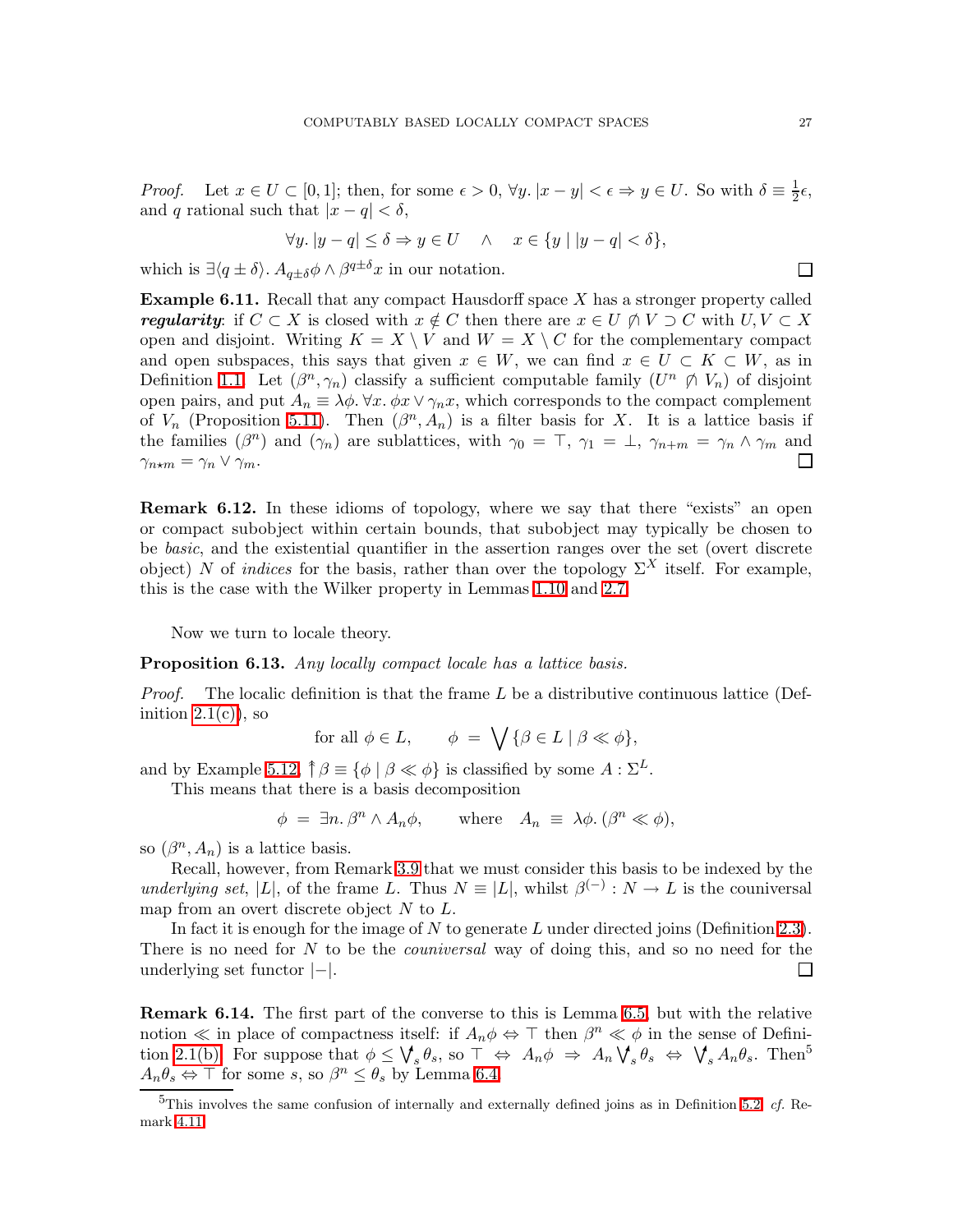Now suppose that a locale carries an effective basis in our sense. Then

$$
\phi = \exists n. A_n \phi \wedge \beta^n \equiv \bigvee \{\beta^n \mid A_n \phi\} \leq \bigvee \{\beta^n \mid \beta^n \ll \phi\} \leq \phi,
$$

<span id="page-27-3"></span>in which the second join is directed, by Lemma [2.6.](#page-7-2) Hence the frame  $L$  is continuous.  $\Box$ 

**Remark 6.15.** Notice that  $\beta^m \leq \beta^n$  does not imply any relationship between  $n, m \in N$ , because the function  $\beta^{(-)}: N \to L$  need not be injective. This is the reason why  $A_n$  need not be exactly  $\lambda \phi$ .  $\beta^n \ll \phi$ , *cf.* Remark [1.8.](#page-4-0)

<span id="page-27-2"></span>Proposition 6.16. *A locale is stably locally compact iff it has a lattice filter basis.*

*Proof.*  $[\Rightarrow]$  Let  $A_n = \lambda \phi$ .  $\beta^n \ll \phi$  as before.  $[\Leftarrow]$  As we have an ∨-basis, the basis expansion is a directed join, to which we may apply the definition of  $\beta^m \ll \phi$ . In this case there is some *n* with  $\beta^m \leq \beta^n$  and  $A_n \phi \Leftrightarrow \top$ , so  $\beta^m \ll \top$ . Also, if  $\beta^m \ll \phi$  and  $\beta^m \ll \psi$  then, for some  $p, q$ ,

 $\beta^m \leq \beta^p$ ,  $\beta^m \leq \beta^q$ ,  $A_p \phi \Leftrightarrow \top$  and  $A_q \psi \Leftrightarrow \top$ ,

so  $\beta^m \leq \beta^p \wedge \beta^q \equiv \beta^{p \star q}$ . As we have a filter  $\wedge$ -basis,  $A_{p \star q} \phi \wedge A_{p \star q} \psi \Leftrightarrow A_{p \star q} (\phi \wedge \psi) \Leftrightarrow \top$ . Hence, with  $n = p \star q$ ,  $\beta^m \leq \beta^n$  and  $A_n(\phi \wedge \psi) \Leftrightarrow \top$ , so  $\beta^m \ll \phi \wedge \psi$ .

<span id="page-27-1"></span>**Remark 6.17.** In summary, the dual basis  $A_n\phi$  essentially says that there is a compact subobject  $K^n$  lying between  $\beta^n$  and  $\phi$ , but  $K^n$  seems to play no actual role itself, and the localic definition in terms of ≪ makes it redundant, *cf.* Proposition [2.2.](#page-6-5) Nevertheless, each definition actually has its technical advantages:

(a) in the localic one,  $\beta$  ranges over a lattice, but  $\uparrow \beta$  need not be a filter;

(b) in the spatial one we have filters, but the basis need only be indexed by a semilattice. Effective bases in our sense can be made to behave in *either* fashion, though we shall only consider lattice bases (*cf.* the localic situation) in this paper (Remark [17.6](#page-65-0) sketches how filter bases may be obtained). Stably locally compact objects have lattice filter bases, whose properties will be improved in Proposition [12.14](#page-50-1) to take advantage of the intersections of compact subobjects.

# 7. Sigma-split subobjects

<span id="page-27-0"></span>A basis for a vector space is exactly (the data for) an isomorphism with  $\mathbb{R}^N$ , where N is the dimension of the space. It is not important for the analogy that the field of scalars be  $\mathbb{R}$ , or that the dimension be finite. The significance of  $\mathbb{R}^N$  is that it carries a *standard structure* (in which the nth basis vector has a 1 in the nth co-ordinate and 0 elsewhere), which is transferred by the isomorphism to the chosen structure on the space under study. The standard object in our case is the object  $\Sigma^N$  (or the corresponding algebra  $\Sigma^{\Sigma^N}$ ), for which Axiom [4.10](#page-15-1) defined a basis.

Bases for lattices are actually more like spanning sets than (linearly independent) bases for vector spaces, since we may add unions of members to the basis as we please, as we do in Lemma [8.4](#page-34-1) below. Consequently, instead of *isomorphisms* with the standard structure, we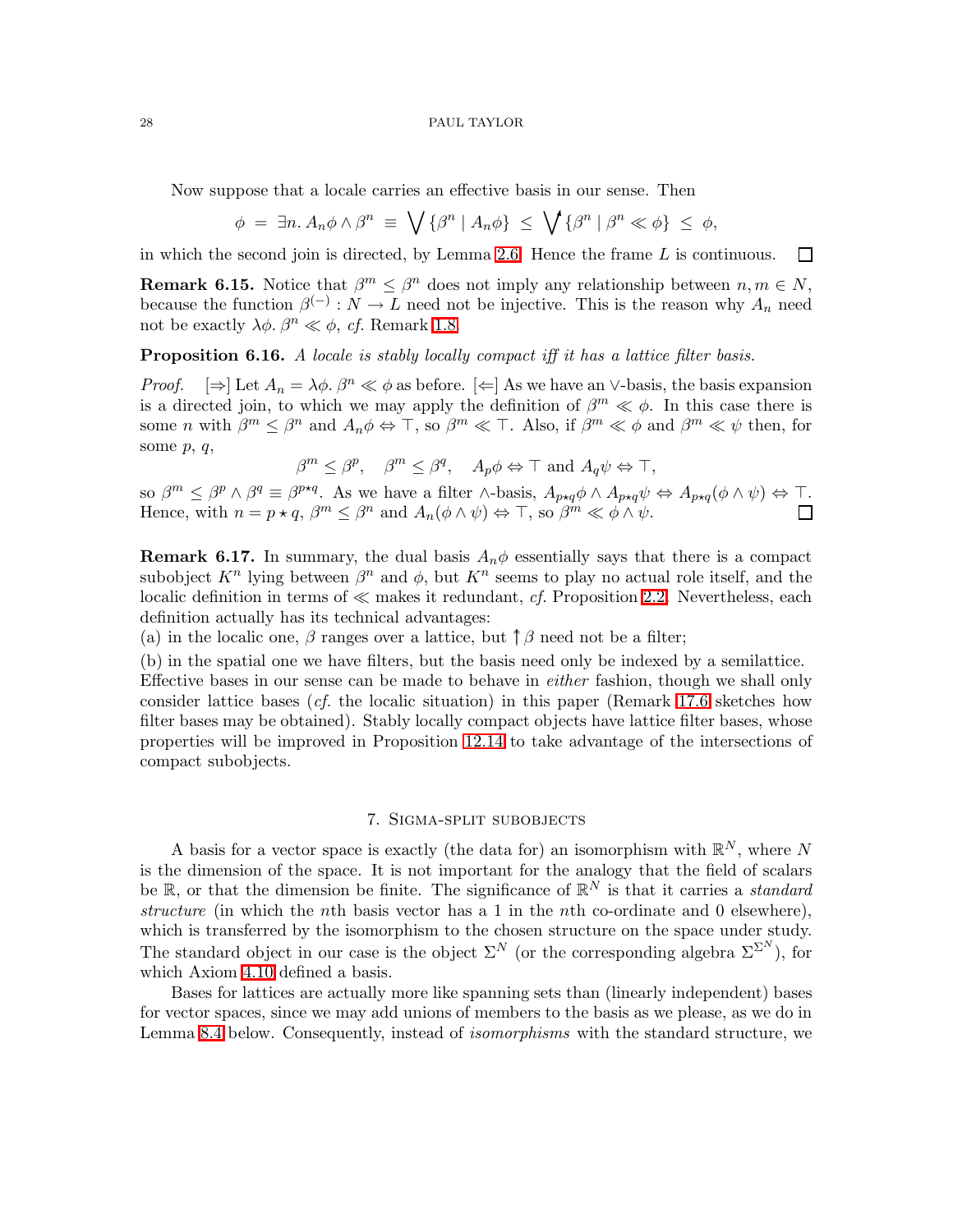have  $\Sigma$ -split *embeddings*  $X \longrightarrow \Sigma^N$ . We shall see that these embeddings capture several well known constructions involving  $\mathbb R$  and locally compact objects.

**Definition 7.1.**  $i: X \rightarrow Y$  is a  $\Sigma$ -split subobject if (it is the equaliser of some pair [\[B\]](#page-68-0) and) there is a map  $I: \Sigma^X \to \Sigma^Y$  such that  $\Sigma^i \cdot I = id_{\Sigma^X}$ . Using Notation [5.13,](#page-21-1) we write

$$
X \xrightarrow{\qquad i \qquad} Y \qquad \qquad \Sigma^X \xrightarrow{\Sigma^i} \Sigma^Y
$$

The effect of this is that  $X$  carries the subspace topology inherited from  $Y$ , in a canonical way: for an open subobject  $\phi$  of X, it provides a particular open subobject  $I\phi$  of Y for which the restriction  $\Sigma^{i}(I\phi)$  is  $\phi$ .

In the case where X is an open subobject of Y (Lemma [3.8\)](#page-11-4),  $I\phi \equiv \exists_i \phi$  is the least such extension, whilst for a closed subobject,  $I\phi \equiv \forall_i \phi$  is the greatest one, but in general it need not be either of these.

The computational significance of  $\Sigma$ -split embeddings is that any observation (computation of type  $\Sigma$ ) on the subobject extends canonically, though not uniquely, to the whole object.

**Warning 7.2.** Let  $Y \rightrightarrows Z$  be a parallel pair of continuous functions between locally compact sober spaces and  $X \equiv \{y : Y | fy = gy : Z\}$  the subset of points that satisfy the equation. We give  $X$  the subspace topology, *i.e.* its open subspaces are the restrictions of those of Y. This is the equaliser  $X \rightarrow Y \rightrightarrows Z$  in the category of sober topological spaces, but  $X$  need not be locally compact (or have an effective basis). Equalisers also exist in the category of locales, but again need not be locally compact, or even spatial.

Σ-split subspaces are therefore a very special case.

**Remark 7.3.** For this reason, the formulation of ASD that we gave in Axiom  $3.3(c)$  does not provide general equalisers. It *formally adjoins* [\[B,](#page-68-0) §§4–6] a  $\Sigma$ -split subobject  $i: X \equiv$  ${Y \mid E} \rightarrow Y$  of Y with  $I: \sum^{X} \triangleleft \Sigma^{Y}$  such that  $\Sigma^{i} \cdot I = id_{\Sigma^{X}}$  and  $I \cdot \Sigma^{i} = E$ , given any endomorphism  $E: \Sigma^Y \to \Sigma^Y$  that satisfies the appropriate equation. We shall consider the formulation of this equation in Section [10.](#page-40-0) The  $\lambda$ -calculus developed in [\[B,](#page-68-0) §§8–10] allows arbitrarily complicated combinations of  $\Sigma$ -split subobjects and exponentials, but in this section and the next we reduce them to  $\Sigma$ -split subobjects of  $\Sigma^N$ .

<span id="page-28-0"></span>The following results link three  $(d-f)$  of the abstract characterisations of local compactness in the Introduction.

**Lemma 7.4.** *Any object* X *that has an effective basis*  $(\beta^n, A_n)$  *indexed by* N *is a*  $\Sigma$ -split *subobject of*  $\Sigma^N$ .

*Proof.* Using the basis  $(\beta^n, A_n)$ , define

$$
i: X \to \Sigma^N \qquad \text{by} \quad x \mapsto \xi \equiv \lambda n.\beta^n x
$$

$$
I: \Sigma^X \to \Sigma^{\Sigma^N} \qquad \text{by} \quad \phi \mapsto \Phi \equiv \lambda \xi.\exists n. \ A_n \phi \wedge \xi n.
$$
Then  $\Sigma^i(I\phi) = \lambda x. (I\phi)(ix) = \lambda x. \exists n. \ A_n \phi \wedge \beta^n x = \phi.$  We also recover
$$
x = \text{focus}(\exists n. \ A_n \wedge \xi n).
$$

Incidentally, notice the use of letters here: we write  $x: X, \phi : \Sigma^X$  and  $F : \Sigma^{\Sigma^X}$  for the object under study, but  $n : N, \xi : \Sigma^N$  and  $\Phi : \Sigma^{\Sigma^N}$  for its basis, the idea being that x and  $\phi$  are represented by  $\xi$  and  $\Phi$  under the embedding.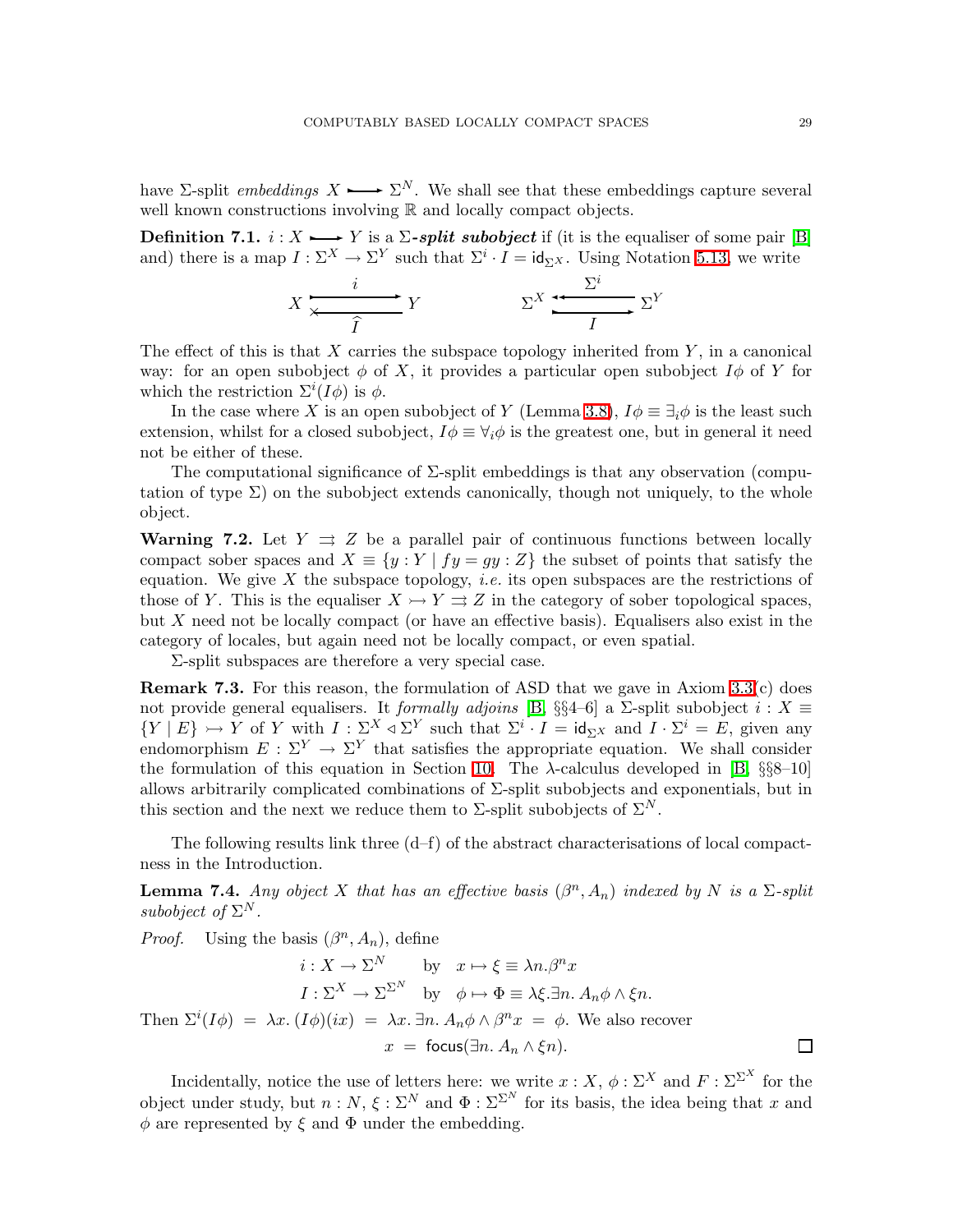Conversely, any  $\Sigma$ -split subobject inherits the basis of the ambient object, using the inverse images of the basic open subobjects along  $i: X \rightarrow Y$ . However, for the compact subobjects, we use their *direct* images along the "second class" map  $\hat{I}: Y \longrightarrow X$ , in the sense of Remark [5.14.](#page-21-2) Since  $I$  need not preserve meets, nor need the modal operator  $\Sigma^I A \equiv A \cdot I$ . This is why we find bases in which  $A_n$  need not preserve  $\top$  and  $\wedge$ .

<span id="page-29-1"></span>**Lemma 7.5.** Let  $(\beta^n, A_n)$  be an effective basis for Y and  $i : X \rightarrow Y$  a  $\Sigma$ -split subobject. *Then*  $(\Sigma^i \beta^n, \Sigma^I A_n)$  *is an effective basis for* X*. If an*  $\vee$ *- or*  $\wedge$ *-basis was given, the result is one too. If*  $A_n$  *is a filter and I preserves*  $\top$  *and*  $\wedge$  *then*  $\Sigma^I A_n$  *is also a filter.* 

In other words, Σ-split subobjects of locally compact objects are again locally compact.

*Proof.* For  $\phi : \Sigma^X$ ,  $I\phi : \Sigma^Y$  has basis decomposition

$$
I\phi \Leftrightarrow \exists n. A_n(I\phi) \wedge \beta^n \equiv \exists n. (\Sigma^I A_n)\phi \wedge \beta^n.
$$

Since  $\Sigma^i$  is a homomorphism, it preserves scalars,  $\wedge$  and  $\exists$ , so

$$
\phi = \Sigma^{i}(I\phi) = \Sigma^{i}(\exists n. A_n(I\phi) \wedge \beta^n) = \exists n. A_n(I\phi) \wedge \Sigma^{i} \beta^n.
$$

 $\Box$ 

Corollary 7.6. An object has an effective basis iff it is a  $\Sigma$ -split subobject of some  $\Sigma^N$ .

In the extension of ASD, we shall take this as the definition of a locally compact object.

*Proof.* The Scott principle (Axiom [4.10\)](#page-15-1) defined a basis on  $\Sigma^N$ .

These two constructions are not inverse: given an  $N$ -indexed effective basis on  $X$ , we obtain a  $\Sigma$ -split embedding  $X \rightarrowtail \Sigma^N$ , and then a basis indexed by Fin(N). In Lemma [15.6](#page-57-1) we shall want to recover the original, N-indexed, basis.

<span id="page-29-2"></span>**Lemma 7.7.** An embedding  $X \rightarrow \Sigma^N$  arises from a basis according to Lemma [7.4](#page-28-0) iff *each*  $I\phi$  *preserves joins.* It's then a filter basis iff, for each n,  $\lambda\phi$ .  $I\phi\{n\}$  also preserves *finite meets.*

*Proof.* For any basis,  $\xi \mapsto I\phi \xi \equiv \exists n. A_n \phi \wedge \xi n$  preserves joins. Conversely, with

 $\beta^n \equiv \lambda x \cdot i x n$  and  $A_n \equiv \lambda \phi \cdot I \phi \{n\}$ 

we recover  $\phi x \equiv (I\phi)(ix) \Leftrightarrow \exists n. I\phi\{n\} \wedge ixn \Leftrightarrow \exists n. A_n\phi \wedge \beta^n x$  so long as  $I\phi$  preserves the join  $ix = \exists n. i x n \wedge \{n\}.$  $\Box$ 

In the rest of this section we consider the classical interpretations of the Σ-split embedding that arises from an effective basis, starting with traditional topology. Recall from [\[Joh82,](#page-68-13) Theorem II 1.2] that the free frame on N is  $\Upsilon$ KN (the lattice of upper subsets of KN), and that this is isomorphic to the lattice of Scott-open subsets of the powerset  $\mathcal{P}(N)$ .

<span id="page-29-0"></span>**Theorem 7.8.** Let X be a locally compact sober space with N-indexed basis  $(U^n, K^n)$ . Then X is a  $\Sigma$ -split subspace of  $\mathcal{P}(N)$ .

*Proof.* The embedding in Lemma [7.4](#page-28-0) takes

$$
x \in X
$$
 to  $\{n \mid x \in U^n\} \in \mathcal{P}(N)$   
\n $V \subset X$  to  $\{\ell \mid \exists n \in \ell, K^n \subset V\} \in \Upsilon K N$ .

The second map, I, is Scott-continuous because it takes  $\bigcup_s V_s$  to

$$
\{\ell \mid \exists n \in \ell, K^n \subset \bigcup_s V_s \} = \{\ell \mid \exists n \in \ell, \exists s, K^n \subset V_s \} = \bigcup_s \{\ell \mid \exists n \in \ell, K^n \subset V_s \}.
$$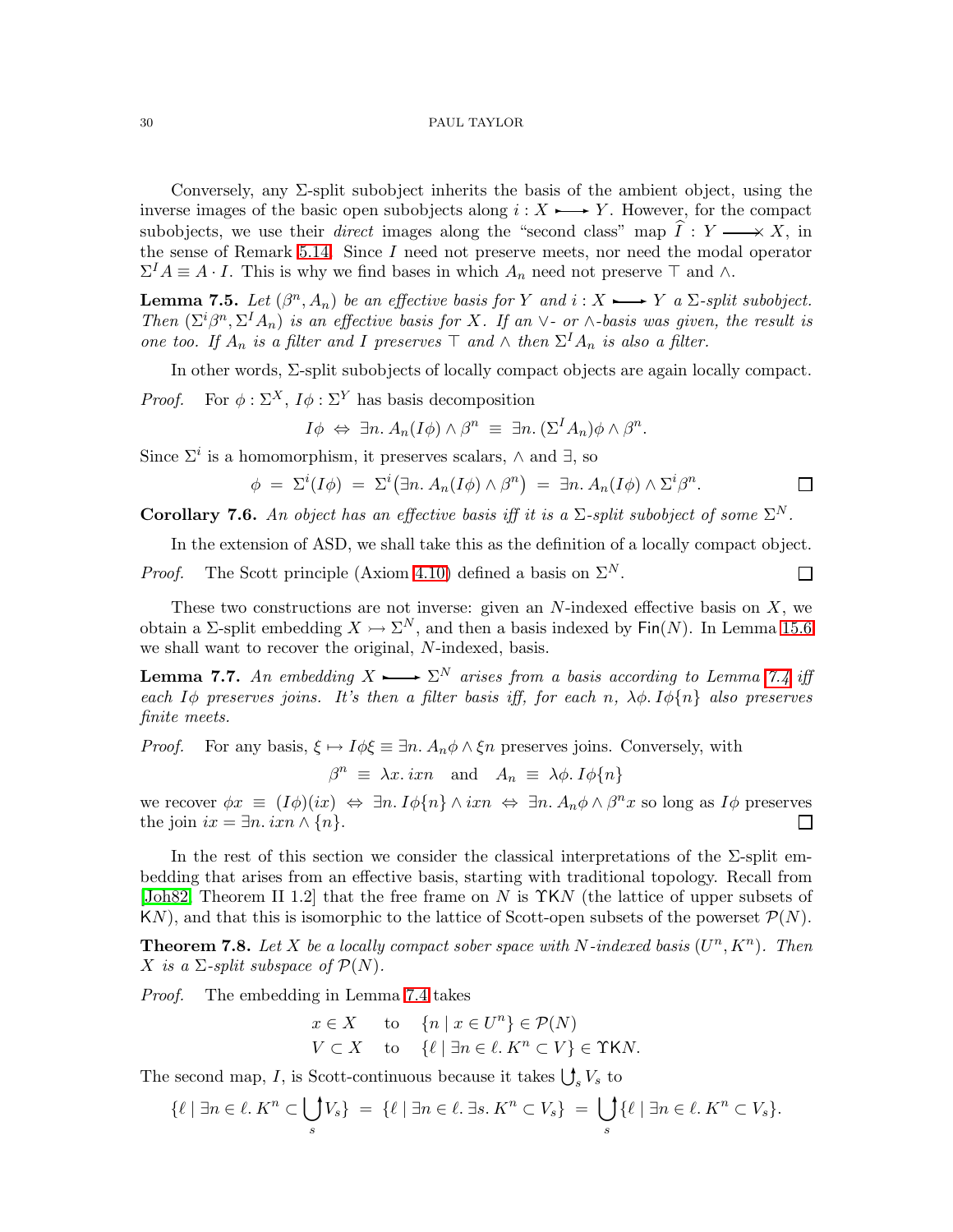The composite  $\Sigma^i \cdot I$  takes  $V \subset X$  to  $\bigcup \{ \bigcap_{n \in \ell} U^n \mid \exists n \in \ell \mid K^n \subset V \}$ , and by Definition [1.1,](#page-2-3) this contains  $V = \{x \mid \exists n. x \in U^n \subset K^n \subset V\}.$  For the converse, if  $x \in \Sigma^i(V)$  then  $\exists \ell. \forall n \in \ell. \ x \in U^n \land \exists m \in \ell. \ K^n \subset V, \text{ so } \exists n. \ x \in U^n \subset K^n \subset V.$ П

Example 7.9. A compact Hausdorff space has a basis determined by a family of disjoint pairs  $(U^n \ntriangle V_n)$  of open subspaces. In this case, the embedding is

$$
x \quad \mapsto \quad \{n \mid x \in U^n\}
$$
  

$$
W \quad \mapsto \quad \{\ell \mid \exists n \in \ell.\ V_n \cup W = X\}
$$

Consider in particular the embedding of  $\mathbb R$  in  $\Sigma^N$ , where N indexes a basis of open and closed intervals (Examples [1.4](#page-2-1) and [6.10\)](#page-25-0). This is closely related to one of the first examples that Dana Scott used to show how continuous lattices could be used as a model of computation [\[Sco70\]](#page-68-15).

<span id="page-30-0"></span>**Definition 7.10.** The *lattice of intervals*,  $\text{IR}^{\top}$ , of  $\text{R}$  is the set of convex closed subspaces (including the empty one), ordered by *reverse* inclusion, and given the Scott topology. The domain of intervals,  $\mathbb{IR} \subset \mathbb{IR}^{\top}$ , consists of the inhabited such subspaces. Amongst these, points of R are identified with the *maximal* elements. Classically, the members of IR are of the form  $[r \pm \delta]$ , with  $r \in \mathbb{R}$  and  $0 \leq \delta \leq \infty$ .

Remark 7.11. In ASD, closed subobjects under reverse inclusion correspond to their coclassifiers under the (forward) intrinsic order, and to the "complementary" open subobjects under inclusion. When the closed subobject is convex, the open one is  $\delta \vee v$ , where  $\delta$  is lower and v upper in the arithmetical order, so the pair  $(\delta, v)$  is almost a Dedekind cut [\[I\]](#page-69-3), except that it is disjoint but need not be "located". It has this last property exactly when the closed subobject is a singleton.

Intervals  $[p,q]$  or  $[r \pm \delta]$  with specified endpoints are of this form, but (in ASD and other constructive forms of analysis), not every inhabited convex closed bounded subobject need have endpoints. It does so iff it is also overt [\[J\]](#page-69-6). In particular, a directed join in IR of subobjects with endpoints need not itself have them.

It is, however, not necessary to appreciate this issue in order to see the relationship between IR and our representation of R as a  $\Sigma$ -split subobject of  $\Sigma^N$ .

<span id="page-30-1"></span>**Proposition 7.12.** *In* LKSp,  $\mathbb{R} \longrightarrow \mathbb{IR}^{\top} \longrightarrow \mathbb{IR}^{\top} \longrightarrow \mathbb{R}^N$ , where N is the set of pairs, *written*  $\langle q \pm \epsilon \rangle$ *, with*  $\epsilon > 0$  *and* q *rational.* 

(Recall that the  $\longrightarrow$  indicates a *closed* inclusion.)

*Proof.* The embedding takes  $r \in \mathbb{R}$  to  $[r \pm 0]$  and then to  $\lambda \langle q \pm \epsilon \rangle$ .  $r \in (q \pm \epsilon)$ , which is (the exponential transpose of) a continuous function. The retraction is defined by intersection:

$$
\begin{array}{ccc}\n\text{IR}^{\top} & & \sum N \\
C & & \lambda(q \pm \epsilon), C \subset (q \pm \epsilon) \\
[r \pm \delta] & & \lambda(q \pm \epsilon), q - \epsilon < r - \delta \le r + \delta < q + \epsilon \\
\emptyset & & \lambda(q \pm \epsilon), \top \\
\mathbb{R} & & \lambda(q \pm \epsilon), \top \\
\bigcap_{\phi(q \pm \epsilon)} [q \pm \epsilon] & \longleftrightarrow & \phi\n\end{array}
$$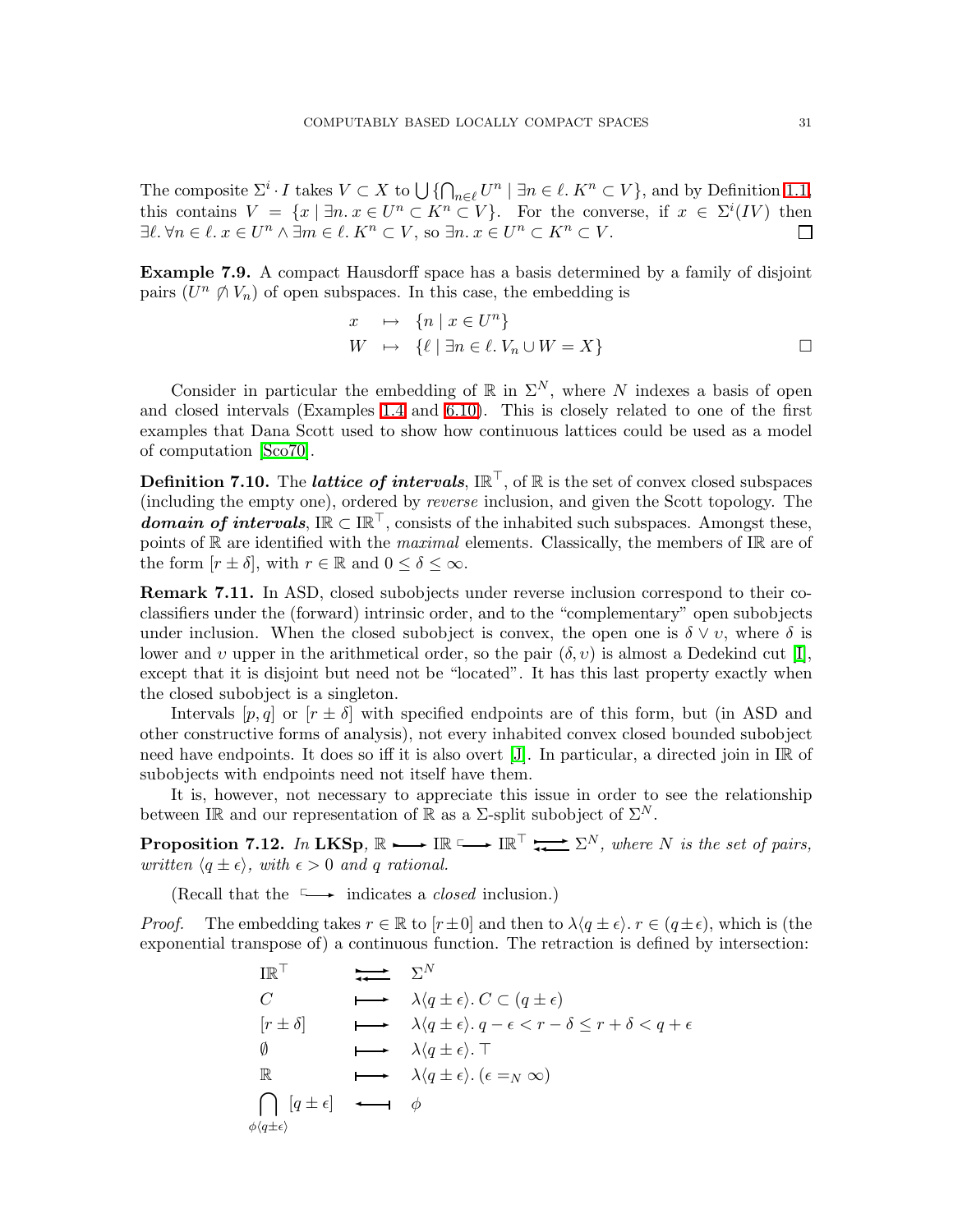Any compact interval of the  $T_1$  space R is saturated in the sense of Lemma [5.15.](#page-21-3) It is therefore the intersection of its open neighbourhoods, amongst which open intervals suffice. Hence the composite is  $\mathbb{IR}^{\top} \to \Sigma^{N} \to \mathbb{IR}^{\top}$  is the identity.

The projection  $\mathbb{IR}^{\top} \longrightarrow \mathbb{R}^N$  is Scott-continuous because it clearly takes directed unions of sets of codes to codirected intersections of compact subspaces. Classically, Lemma [5.17](#page-21-4) showed that such intersections correspond to unions of neighbourhood filters, whilst in ASD they correspond to the unions of the complementary open subobjects  $\delta \vee v$ . Hence the inclusion  $\mathbb{IR}^{\mathbb{T}} \longrightarrow \Sigma^N$  is also Scott-continuous.

The inverse image of  $\top$  under  $I\mathbb{R}^{\top} \longrightarrow \Sigma^N$  is the open subobject classified by the *inconsistency predicate*

$$
\ln\text{Con}(\phi) \equiv \exists \langle q_1 \pm \epsilon_1 \rangle \langle q_2 \pm \epsilon_2 \rangle \cdot (q_1 + \epsilon_1 < q_2 - \epsilon_2) \wedge \phi \langle q_1 \pm \epsilon_1 \rangle \wedge \phi \langle q_2 \pm \epsilon_2 \rangle.
$$

The complementary closed subobject of  $\Sigma^N$  is of course not classified, as it's not open, but when we restrict attention to its (overt discrete collection of) finite elements, we find that *consistency* is characterised by the decidable formula

$$
\text{Con}(\ell) \equiv \exists x : \mathbb{Q}. \ \forall \langle q \pm \epsilon \rangle \in \ell. \ x \in \langle q \pm \epsilon \rangle,
$$
\n
$$
\text{InCon}(\lambda \langle q \pm \epsilon \rangle. \ \langle q \pm \epsilon \rangle \in \ell) = \neg \text{Con}(\ell).
$$

**Remark 7.13.** The idea behind the domain of intervals is not hard to generalise. Indeed, we may embed any locally compact sober space as a subspace of its continuous preframe of compact saturated subspaces (Theorem [5.18\)](#page-22-1), each point being represented by its saturation in the sense of Lemma [5.15.](#page-21-3) That the image consists of the *maximal* points (excluding  $\emptyset$ ) plainly depends on starting with a T<sub>1</sub>-space, so can't be an essential feature of the construction.

Another interesting aspect of the general construction is the decidable consistency predicate on finite elements. Scott developed these into what became a standard form of domain theory [\[Sco82\]](#page-68-16). The subobject of  $\Sigma^N$  that is determined by the consistent elements is closed, but also overt [\[F\]](#page-69-5).

We shall develop our own construction of the real line *via* Dedekind cuts, and also discuss the interval domain further, in [\[I\]](#page-69-3).

<span id="page-31-0"></span>Now we give the localic version of Theorem [7.8.](#page-29-0) This result is the most efficient way of establishing the connection between locally compact locales and ASD.

Theorem 7.14. *Let* L *be any* N*-based continuous distributive lattice. Then there is a frame homomorphism* H and a Scott-continuous function I with  $H \cdot I = id_L$ , as shown:

$$
L \xrightarrow{H} \Upsilon KN
$$

*Conversely, any lattice* L *that admits such a pair of functions is continuous and distributive.*

*Proof.*  $[\Rightarrow]$  Let  $(\beta^n)$  be a basis for the continuous lattice L and  $A_n \equiv \lambda \phi$ .  $(\beta^n \ll \phi)$ . Let  $H: \Upsilon K N \to L$  be the unique frame homomorphism that extends  $\beta^{(-)}: N \to L$ , so

$$
\text{for }\mathcal{U}\in \Upsilon \mathsf{K} N,\quad H\mathcal{U}\;=\;\bigvee_{\ell\in \mathcal{U}}\bigwedge_{n\in \ell} \beta^n \in L,
$$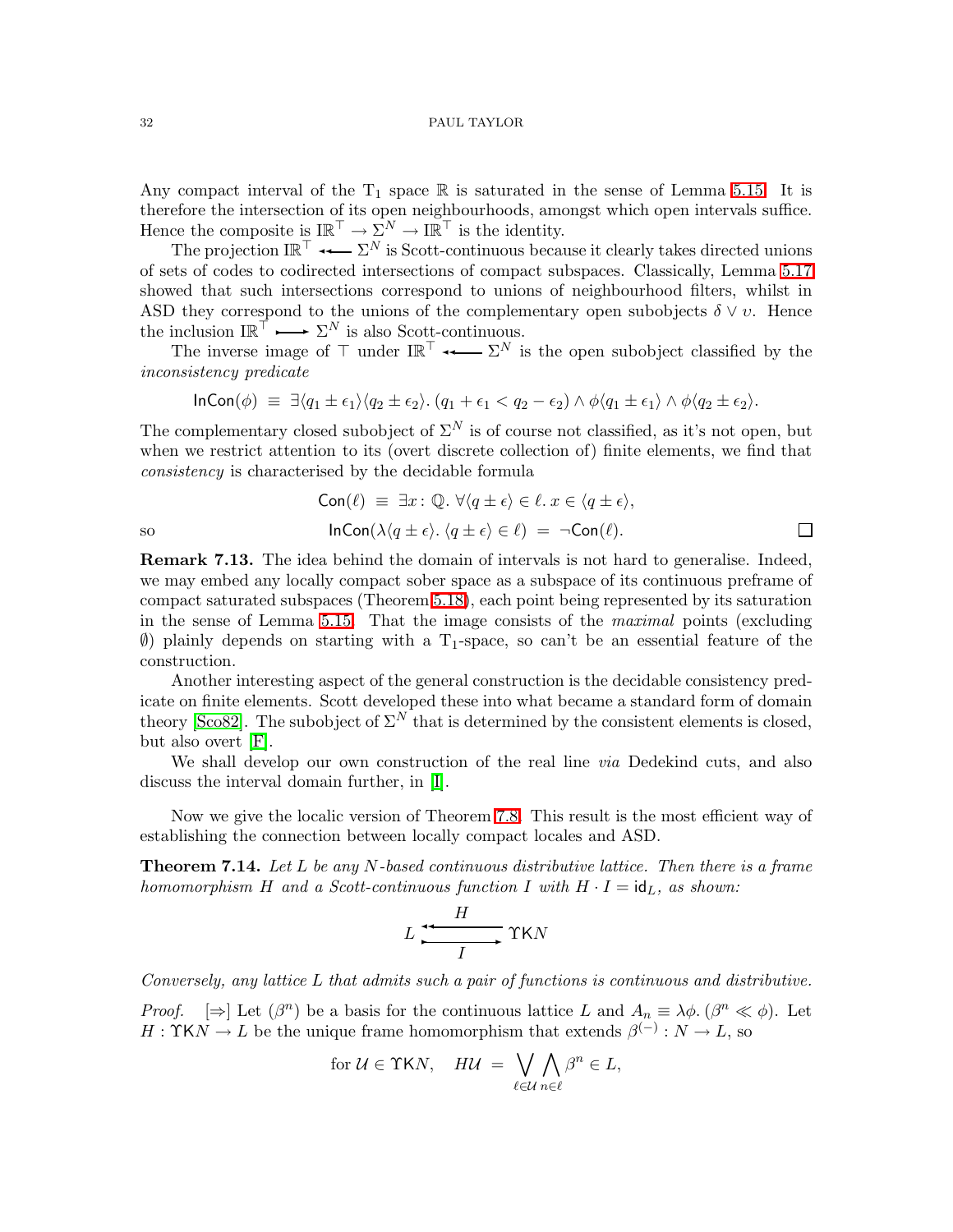and define  $I: L \to \Upsilon K N$  by  $I\phi = {\ell | \exists n \in \ell, \beta^n \ll \phi}.$  This is Scott-continuous by a similar argument to that in Theorem [7.8,](#page-29-0) with  $\beta^n \prec \phi_s$  instead of  $K^n \subset V_s$ . Then

$$
\beta^{n} \ll H(I\phi) \iff \exists \ell. \ \beta^{n} \ll \bigwedge_{m \in \ell} \beta^{m} \ \land \ \exists m \in \ell. \ \beta^{m} \ll \phi
$$

$$
\iff \ \exists m. \ \beta^{n} \ll \beta^{m} \ll \phi \iff \beta^{n} \ll \phi,
$$

from which we deduce  $H(I\phi) = \phi$ , because  $(\beta^n)$  is a basis.

 $[\Leftarrow]$  Conversely, if such a diagram exists then  $I \cdot H$  is a Scott-continuous idempotent on a continuous lattice, so its splitting L is also continuous [\[Joh82,](#page-68-13) Lemma VII 2.3]. As H preserves joins, it has a right adjoint,  $H \dashv R$ , so id  $\leq R \cdot H \equiv j = j \cdot j$ , and R preserves meets but not necessarily directed joins. Since  $H$  also preserves finite meets, so does j, and this is a nucleus in the sense of locale theory [\[Joh82,](#page-68-13) Section II 2.2], so its splitting L is a frame.  $\Box$ 

Any locally compact locale is therefore determined by a Scott-continuous idempotent  $\mathcal E$  on  $\Upsilon$ KN. It is not just an idempotent, however, since the surjective part of its splitting must be a frame homomorphism. Since the latter preserves  $\top$  and  $\bot$  by monotonicity, and  $\forall$  as  $\mathcal E$  is Scott-continuous, it is enough to identify the condition on  $\mathcal E$  the ensures preservation of the two binary lattice connectives, which we may treat exactly alike. (This is where Remark [3.4](#page-10-0) came from.)

<span id="page-32-0"></span>**Lemma 7.15.** Let I and H be monotone functions between two semilattices, with  $H \cdot I = id$ . *Then* H preserves  $\wedge$  *iff*  $E \equiv I \cdot H$  *satisfies the equation*  $E(\phi \wedge \psi) = E(E\phi \wedge E\psi)$ *.* 

*Proof.* If H preserves  $\wedge$  then

$$
E(\phi \land \psi) \equiv I(H(\phi \land \psi))
$$
  
\n
$$
= I(H\phi \land H\psi)
$$
hypothesis  
\n
$$
= I(H \cdot I \cdot H\phi \land H \cdot I \cdot H\psi)
$$
hypothesis  
\n
$$
= I \cdot H(I \cdot H\phi \land I \cdot H\psi)
$$
hypothesis  
\n
$$
\equiv E(E\phi \land E\psi)
$$

For the converse, note first that we have  $H(\phi \wedge \psi) \leq H\phi \wedge H\psi$  and  $I(\phi' \wedge \psi') \leq I\phi' \wedge I\psi'$ by the definition of ∧. Then

$$
I(H\phi \wedge H\psi) = E(I(H\phi \wedge H\psi)) \qquad I = I \cdot H \cdot I = E \cdot I
$$
  
\n
$$
\leq E(I \cdot H\phi \wedge I \cdot H\psi) \qquad \text{above}
$$
  
\n
$$
= E(E\phi \wedge E\psi) \qquad E = I \cdot H
$$
  
\n
$$
= E(\phi \wedge \psi) \qquad \text{hypothesis}
$$
  
\n
$$
= I \cdot H(\phi \wedge \psi) \qquad E = I \cdot H
$$
  
\n
$$
H\phi \wedge H\psi \leq H(\phi \wedge \psi) \qquad H \cdot I = id
$$

so  $H(\phi \wedge \psi) \leq H\phi \wedge H\psi \leq H(\phi \wedge \psi)$ .

Corollary 7.16. *Any* N*-based locally compact locale is determined by a Scott-continuous endofunction of the frame*  $\Upsilon$ KN *(or by a locale endomorphism of*  $\Sigma^{\Sigma^{N}}$ *) such that* 

$$
E(\phi \wedge \psi) = E(E\phi \wedge E\psi)
$$
 and  $E(\phi \vee \psi) = E(E\phi \vee E\psi).$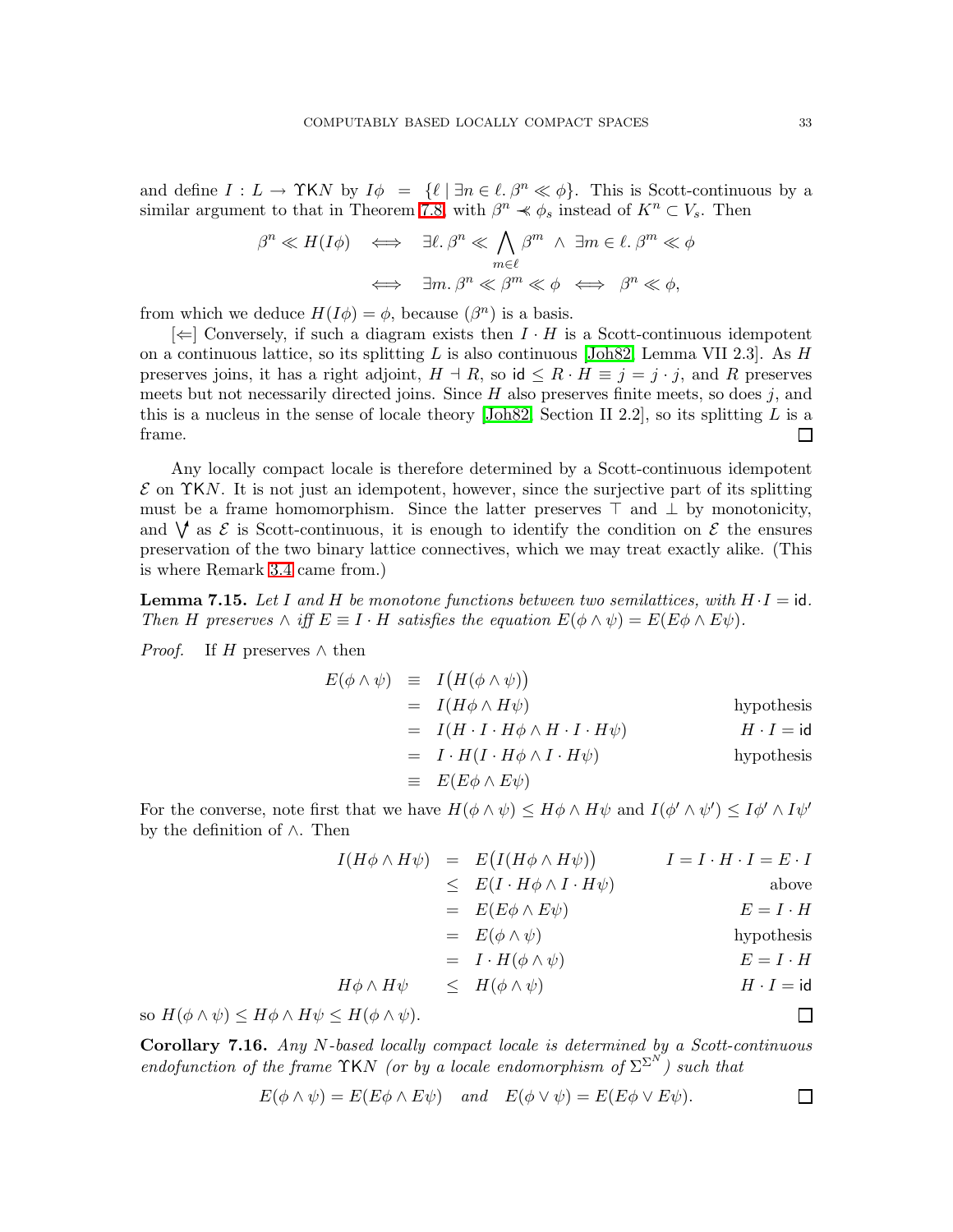We now have to concentrate on the logical development within abstract Stone duality, and will only return to the connection with traditional topology in Section [17.](#page-63-0) The first task is to show that every definable object has an effective basis, and is therefore a  $\Sigma$ -split subobject of  $\Sigma^N$ . Such subobjects are determined by idempotents  $\mathcal E$  on  $\Sigma^{\Sigma^N}$  satisfying the equation that we have just identified, along with its counterpart for ∨. However, even that characterisation depends on the use of bases (Lemma [10.7ff](#page-41-0)).

### 8. Every definable object has a basis

<span id="page-33-0"></span>In Section [6,](#page-22-0) we justified the notion of effective basis in the classical models, *i.e.* for locally compact sober spaces and locales. This section considers the term model, showing by structural recursion that every definable object has an effective basis. We have already dealt with the base cases ( $\mathbb{N}, \Sigma^{\mathbb{N}}$ ) in Example [6.7,](#page-24-1) and with  $\Sigma$ -split subobjects in Lemma [7.5.](#page-29-1) So we consider binary products first (leaving the reader to define the 1-indexed basis for 1), but devote most of the section to the exponential  $\Sigma^X$ .

<span id="page-33-1"></span>**Lemma 8.1.** If X and Y have effective bases then so does  $X \times Y$ , given by Tychonov *rectangles.*

*Proof.* We are given  $(\beta^n, A_n)$  and  $(\gamma^m, D_m)$  on X and Y. Then, on  $X \times Y$ , we define

$$
\epsilon^{(n,m)} \equiv \lambda xy. \beta^n x \wedge \gamma^m y
$$
  
\n
$$
F_{(n,m)} \equiv \lambda \theta : \Sigma^{X \times Y} . D_m(\lambda y. A_n(\lambda x. \theta(x, y))),
$$
  
\nThen  
\n
$$
\theta(x, y) \Leftrightarrow \exists n. A_n(\lambda x'. \theta(x', y)) \wedge \beta^n x
$$
  
\n
$$
\Leftrightarrow \exists nm. D_m(\lambda y'. A_n(\lambda x'. \theta(x', y'))) \wedge \gamma^m y \wedge \beta^n x
$$
  
\n
$$
\Leftrightarrow \exists (n, m). F_{(n,m)} \theta \wedge \epsilon^{(n,m)}(x, y)
$$

Notice that the formula for  $F_{(n,m)}$  is not symmetrical in X and Y, though we have learned to expect properties of binary products to be asymmetrical and problematic [\[A\]](#page-68-1). In fact, if  $A_n$  and  $D_m$  are filter bases, we have another example of the same problem that held us back in Proposition [5.11,](#page-20-1) along with the core of its solution.

<span id="page-33-2"></span>**Lemma 8.2.** If 
$$
A : \Sigma^{\Sigma^{X}}
$$
 and  $D : \Sigma^{\Sigma^{Y}}$  both preserve either T and  $\wedge$  or  $\bot$  and  $\vee$  then  
 $A(\lambda x. D(\lambda y. \theta xy)) \Leftrightarrow D(\lambda y. A(\lambda x. \theta xy))$ 

whenever  $\theta$  :  $\Sigma^{X \times Y}$  *is a finite union of rectangles.* 

*Proof.* Applying the Phoa principle (Axiom [3.6\)](#page-11-1) to a single rectangle,

A λx. D(λy. φx ∧ ψy) ⇔ A(λx. D⊥ ∨ φx ∧ Dψ) Phoa for D wrt φx ⇔ A(λx. φx ∧ Dψ) ∨ (D⊥ ∧ A⊤) Phoa for A wrt D⊥ ⇔ A⊥ ∨ (Dψ ∧ Aφ) ∨ (D⊥ ∧ A⊤) Phoa for A wrt Dψ.

This would have the required symmetry if we had

$$
A(D\bot) \equiv A\bot \vee (D\bot \wedge A\top) \Leftrightarrow (A\bot \wedge D\top) \vee D\bot \equiv D(A\bot).
$$

If  $A\top \Leftrightarrow \top \Leftrightarrow D\top$  then both sides are  $A\bot \vee D\bot$ , whilst if  $A\bot \Leftrightarrow \bot \Leftrightarrow D\bot$  then they are both  $\perp$ . Under either hypothesis, the lattice dual argument shows the similar result

$$
A(\lambda x. D(\lambda y. \phi x \vee \psi y)) \Leftrightarrow D(\lambda y. A(\lambda x. \phi x \vee \psi y))
$$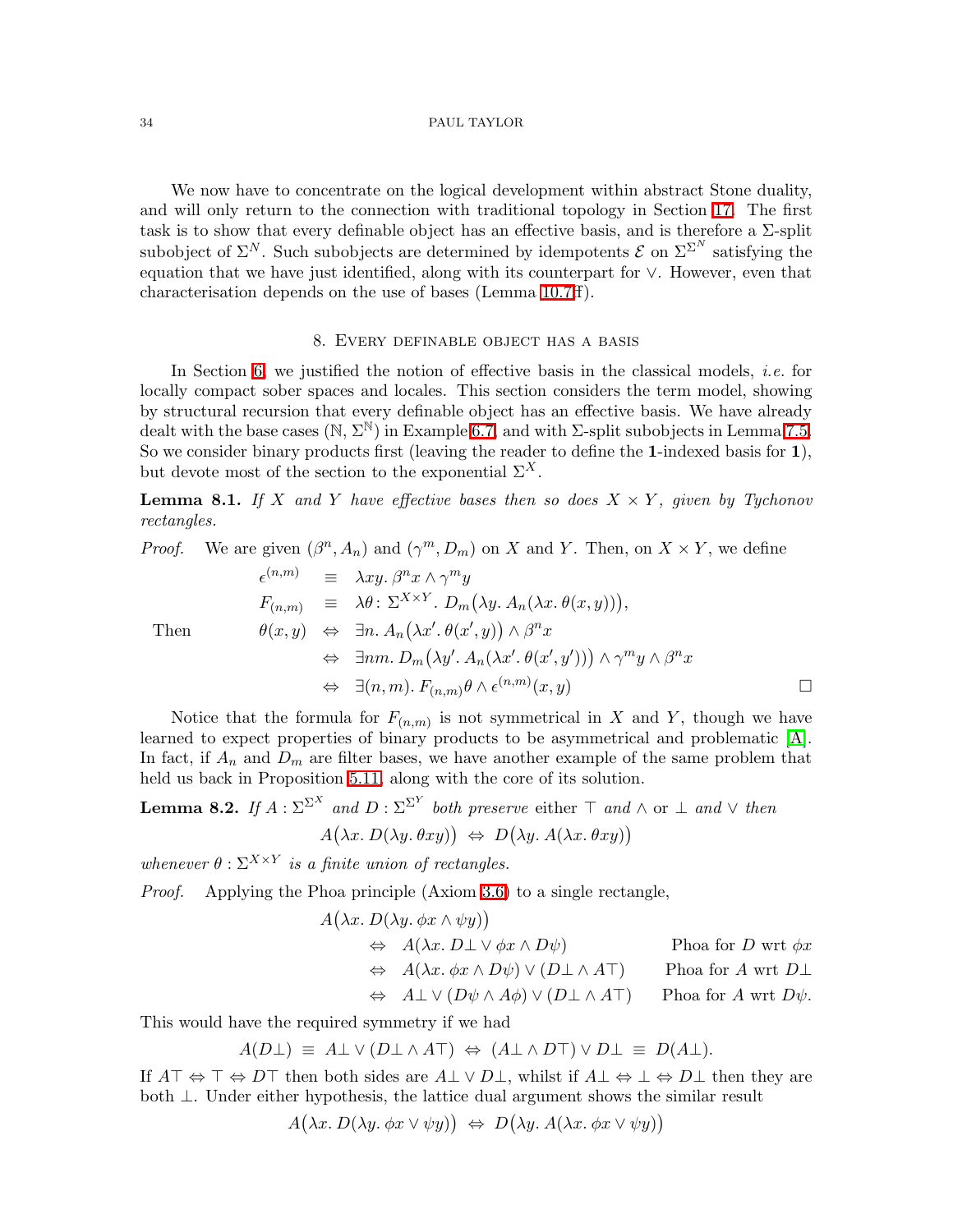for a cross. The result uses equational induction  $\mathbb{E}$ ,  $\S2$ , but we shall just illustrate this with the case where  $\theta$  is a union of three rectangles,

$$
\theta xy \Leftrightarrow (\phi_1 x \wedge \psi_1 y) \vee (\phi_2 x \wedge \psi_2 y) \vee (\phi_3 x \wedge \psi_3 y).
$$

If A and D preserve  $\perp$  and  $\vee$  then  $AD\theta$  is also a union of three terms, to each of which the first part applies.

We may also use distributivity of  $\vee$  over  $\wedge$  to re-express the union  $\theta$  as an intersection of eight crosses,

$$
\theta xy \Leftrightarrow (\phi_1 x \lor \phi_2 x \lor \phi_3 x) \land (\phi_1 x \lor \phi_2 x \lor \psi_3 y) \land \n(\phi_1 x \lor \psi_2 y \lor \phi_3 x) \land (\phi_1 x \lor \psi_2 y \lor \psi_3 y) \land \n(\psi_1 y \lor \phi_2 x \lor \phi_3 x) \land (\psi_1 y \lor \phi_2 x \lor \psi_3 y) \land \n(\psi_1 y \lor \psi_2 y \lor \phi_3 x) \land (\psi_1 y \lor \psi_2 y \lor \psi_3 y).
$$

So if A and D preserve  $\wedge$  then  $AD\theta$  is a conjunction of eight factors, to each of which the second part applies, for example with  $\phi = \phi_1 \vee \phi_2$  and  $\psi = \psi_3$ . In both cases,  $AD\theta \Leftrightarrow D A\theta$ as required.  $\Box$ 

<span id="page-34-0"></span>Remark 8.3. This still awaits Theorem [9.6](#page-38-0) on Scott continuity to extend finite unions of rectangles to infinite ones, but once we have that we may draw the corollaries that

- (a) if X and Y have filter bases then Lemma [8.1](#page-33-1) provides a filter basis for  $X \times Y$ , which is symmetrical in  $X$  and  $Y$ ;
- (b) Proposition [5.11](#page-20-1) yields a bijection between closed and compact subobjects of a compact Hausdorff object. Moreover, despite the other problems discussed in Section [5,](#page-17-0) preserving *finite* meets is enough to characterise  $\Box$  modal operators.  $\Box$

We shall need to be able to turn any effective basis into a ∨-basis, which we do in the obvious way using finite unions of basic open subobjects. The corresponding *unions* of compact subobjects give rise to *conjunctions* of As by Lemma [5.7\(c\).](#page-19-1) Unfortunately, the result is topologically rather messy, both for products and for objects such as  $\mathbb R$  that we want to construct directly.

<span id="page-34-1"></span>Lemma 8.4. *If* X *has an effective basis indexed by* N *then it also has a* ∨*-basis indexed* by  $\textsf{Fin}(N)$ *. If we were given a filter basis, the result is one too.* 

*Proof.* Given any basis  $(\beta^n, A_n)$ , define

 $\gamma^{\ell} \equiv \lambda x.$   $\exists n \in \ell$ .  $\beta^n x$   $D_{\ell} \equiv \lambda \phi$ .  $\forall n \in \ell$ .  $A_n \phi$ .

Then  $\phi = \exists n. A_n \phi \wedge \beta^n \leq \exists \ell. D_\ell \phi \wedge \gamma^\ell$  using singleton lists. Conversely,

$$
\exists \ell. D_{\ell} \phi \land \gamma^{\ell} = \exists \ell. (\forall n \in \ell. A_{n} \phi) \land (\exists m \in \ell. \beta^{m})
$$
  
=  $\exists \ell. \exists m \in \ell. (\forall n \in \ell. A_{n} \phi) \land \beta^{m}$   
 $\leq \exists \ell. \exists m \in \ell. A_{m} \phi \land \beta^{m} = \phi.$ 

Then  $(\gamma^{\ell}, D_{\ell})$  is a  $\vee$ -basis, using list concatenation for +. The imposed order  $\preccurlyeq$  on Fin $(N)$ is list or subset inclusion,

$$
(\ell \preccurlyeq \ell') \equiv (\ell \subset \ell') \equiv \forall n \in \ell \ldotp n \in \ell'.
$$

Finally, if the  $A_n$  were filters then so are the  $D_\ell$ , since  $\forall m \in \ell$  preserves  $\wedge$  and  $\top$ .  $\Box$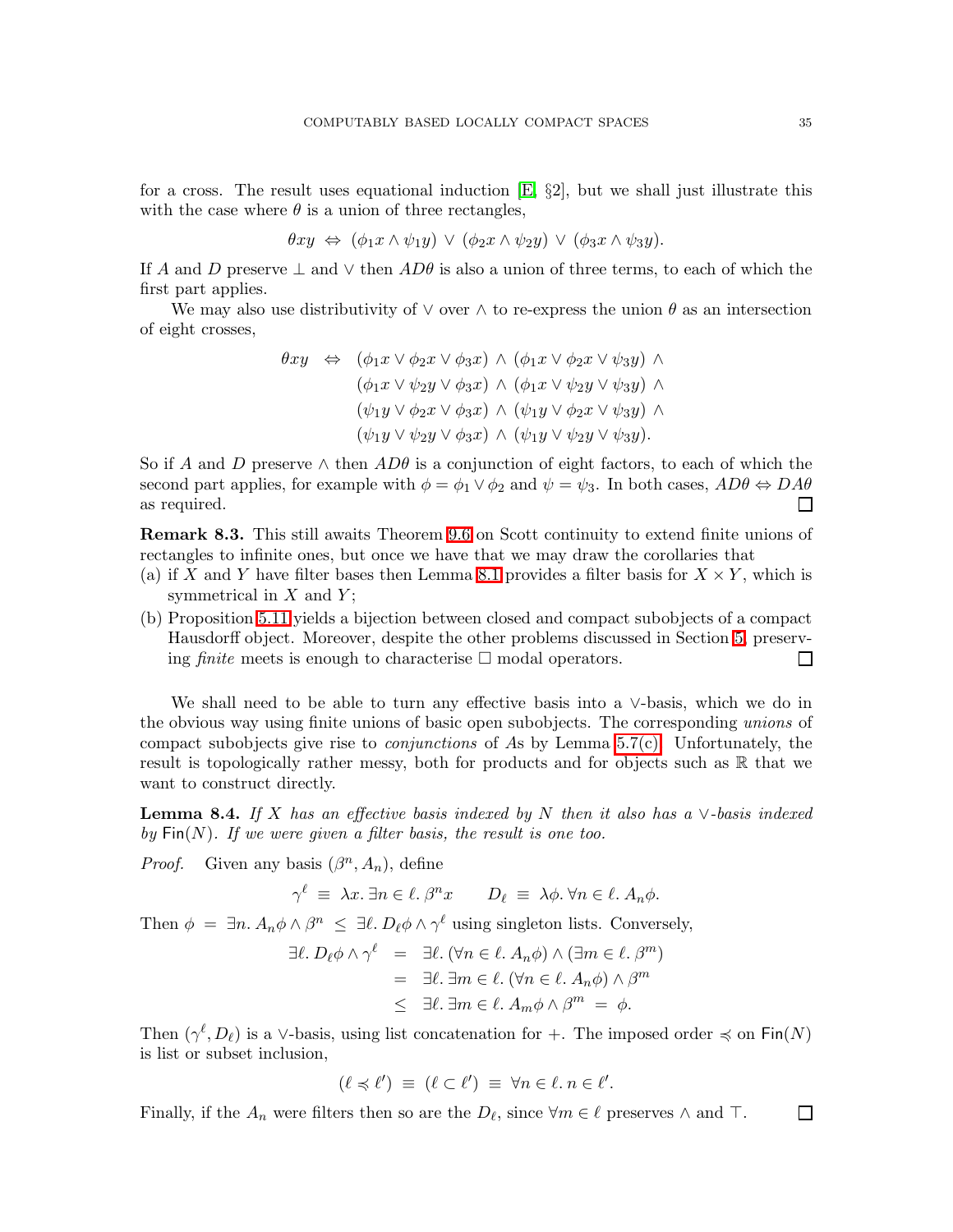<span id="page-35-3"></span>**Remark 8.5.** Computationally, it may be better to see this as an embedding  $i: X \rightarrow \Sigma^{\Sigma^N}$ rather than into  $\Sigma^{\hat{F}$ in<sup>N</sup>, as this gives a very simple representation of the basis and dual basis. Using the notation  $\pi_{\ell} \equiv \lambda n$ .  $n \in \ell$  and  $[\ell] \equiv \forall n \in \ell$ .  $\psi n$  from [\[E\]](#page-69-1), which also provides a fixed-point equation for  $\exists \ell$ , this is:

$$
ix = \lambda \xi. \exists n. \beta^n x \wedge \xi n
$$
  
\n
$$
I\phi = \lambda \Phi. \exists \ell. \Phi(\lambda n. n \in \ell) \wedge \forall n \in \ell. A_n \phi
$$
  
\n
$$
\gamma^{\ell}x \Leftrightarrow \exists n \in \ell. \beta^n x \Leftrightarrow ix(\lambda n. n \in \ell) \Leftrightarrow ix\pi_{\ell}
$$
  
\n
$$
D_{\ell}\phi \Leftrightarrow \forall n \in \ell. A_n \phi \Leftrightarrow I\phi(\lambda \psi. \forall n \in \ell. \psi n) \Leftrightarrow I\phi[\ell]
$$
  
\n
$$
\phi x \Leftrightarrow \exists \ell. I\phi[\ell] \wedge ix\pi_{\ell}
$$

<span id="page-35-2"></span>Lemma 8.6. *If an* ∧*-basis was given, Lemma [8.4](#page-34-1) yields a lattice basis.*

*Proof.* We are given  $\beta^1 = \top$  and  $\beta^n \wedge \beta^m = \beta^{n \star m}$ .

Let  $\ell \star \ell'$  be the list (it doesn't matter in what order) of all  $n \star m$  for  $n \in \ell$  and  $m \in \ell'$ . In functional programming notation, this is

$$
\ell \star \ell' \equiv \text{flatten } (\text{map } \ell (\lambda n. \text{ map } \ell' (\lambda m. n \star m)))
$$

where map applies a function to each member of a list, returning a list, and flatten turns a list of lists into a simple list. Categorically, map is the effect of the functor List(−) on morphisms, and flatten is the multiplication for the List monad. Using the corresponding notions for  $K(-)$ ,  $\star$  can similarly be defined for finite subsets instead.

Now let

$$
\beta^{\ell \star \ell'} \equiv (\exists n \in \ell \ldotp \exists m \in \ell' \ldotp \beta^{n \star m}) = (\gamma^{\ell} \land \gamma^{\ell'})
$$

by distributivity in  $\Sigma^X$ , whilst  $\gamma^{\{1\}} \equiv \beta^1$  and  $D_{\{1\}} \equiv A_1$  (where  $\{1\}$ ) is the singleton *list*) serve for  $\gamma^1$  and  $D_1$ . (This uses equational induction, [\[E,](#page-69-1) §2].)  $\Box$ 

<span id="page-35-1"></span>**Remark 8.7.** By switching the quantifiers, we may similarly obtain  $\wedge$ -bases, and turn an ∨-basis into a lattice basis. In fact, this construction featured in the proof of Theorems [7.8](#page-29-0) and [7.14.](#page-31-0) This time the filter property is not preserved, since if  $A_n\phi$  means  $K^n \subset U$  then  $A_{\ell} \phi$  means that  $\exists n \in \ell$ .  $K^n \subset U$ , which is not the same as testing containment of a single compact subobject. Proposition [12.14](#page-50-1) shows how to define an ∧-basis for a locally compact object in which  $A_{n \star m}$  actually captures the intersection of the compact subobjects.

<span id="page-35-0"></span>**Proposition 8.8.** N and  $\Sigma^N$  have effective bases as follows:

| $N$ prime                                            | $\beta^n \equiv \{n\} \equiv \lambda m.$ $(n = m)$ $A_n \equiv \eta_N(n) \equiv \lambda \xi.$ $\xi n$ |                                                                                                                                                                 |
|------------------------------------------------------|-------------------------------------------------------------------------------------------------------|-----------------------------------------------------------------------------------------------------------------------------------------------------------------|
| $N$ filter $\vee$                                    | $\beta^{\ell} \equiv \lambda m. m \in \ell$ $A_{\ell} \equiv \lambda \xi. \forall m \in \ell. \xi m$  |                                                                                                                                                                 |
| $N$ <i>lattice</i>                                   |                                                                                                       | $\beta^L \equiv \lambda m \cdot \forall \ell \in L \cdot m \in \ell \quad A_L \equiv \lambda \xi \cdot \exists \ell \in L \cdot \forall m \in \ell \cdot \xi m$ |
| $\Sigma^N$ prime $\wedge$ $B^{\ell} \equiv A_{\ell}$ |                                                                                                       | $\mathcal{A}_{\ell} \equiv \eta_{\Sigma N} \beta^{\ell} \equiv \lambda \Phi$ . $\Phi(\lambda m. m \in \ell)$                                                    |
| $\Sigma^N$ filter lattice $B^L \equiv A_L$           |                                                                                                       | $\mathcal{A}_L \equiv \lambda \Phi. \ \forall \ell \in L. \ \Phi(\lambda m. \ m \in \ell)$                                                                      |

*indexed by*  $n : N$ ,  $\ell : \text{Fin}(N)$  *or*  $L : \text{Fin}(\text{Fin}(N))$ . The *interchange of sub- and superscripts means that we're reversing the imposed order on these indexing objects (Remark [4.12\)](#page-15-3).*  $\Box$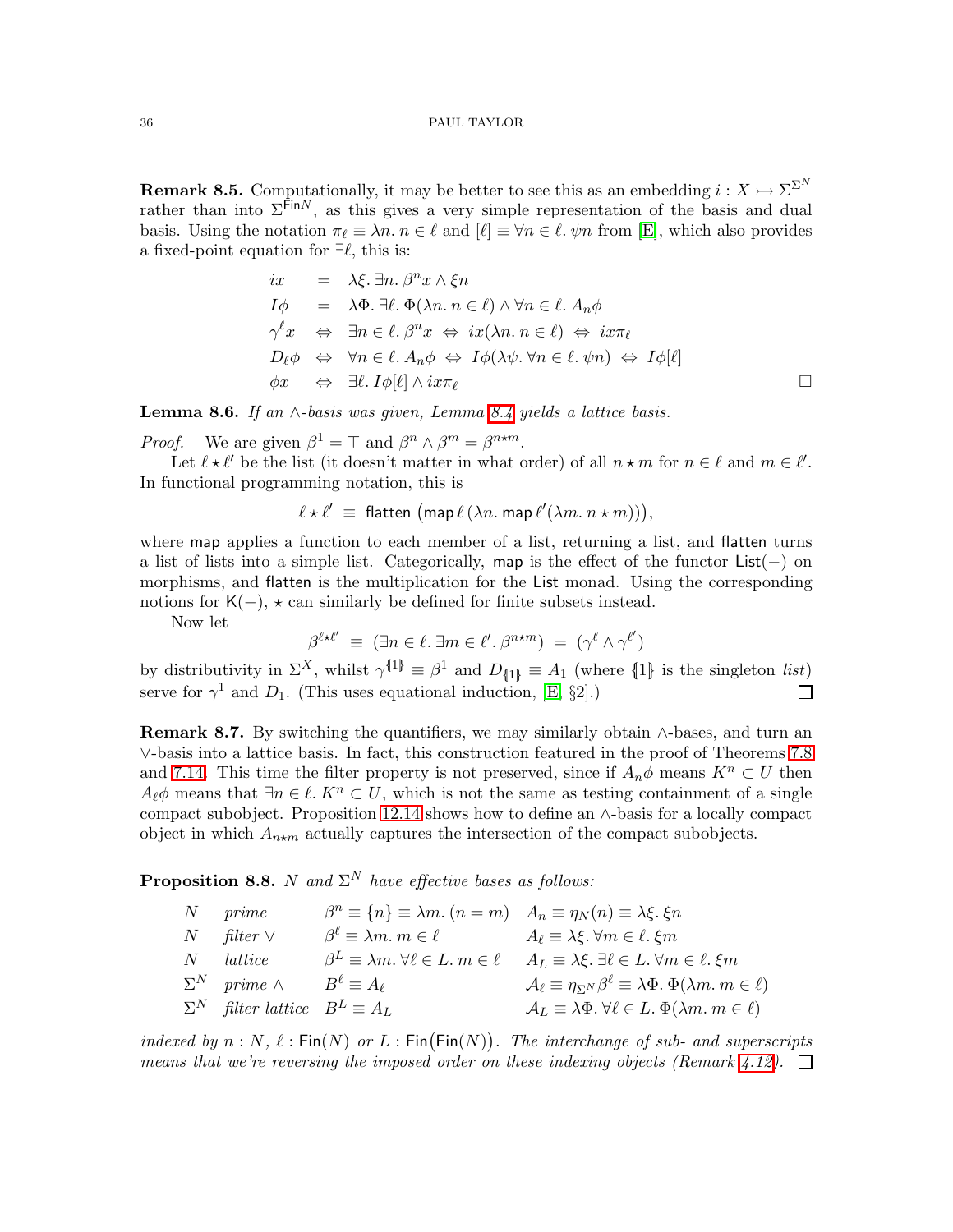The last of these also provides a basis for  $\Sigma^{\Sigma^N}$ , using Axiom [4.10](#page-15-1) twice.

<span id="page-36-0"></span>**Lemma 8.9.**  $\Sigma^{\Sigma^N}$  *has a* Fin(Fin*N*)*-indexed prime* ∧*-basis with* 

$$
\mathcal{B}^L \equiv \mathcal{A}_L \equiv \lambda \Phi. \ \forall \ell \in L. \ \Phi \beta^{\ell} \quad and \quad \mathbb{A}_L \equiv \eta_{\Sigma^2 N} A_L \equiv \lambda \mathcal{F}. \ \mathcal{F} A_L,
$$

*so, using*  $\Sigma^3 N$  *as a shorthand for a tower of exponentials,*  $\Sigma^{\Sigma^N}$  =  $(((N \to \Sigma) \to \Sigma) \to \Sigma)$ ,

$$
\mathcal{F}: \Sigma^3 N, \ \Phi: \Sigma^{\Sigma^N} \ \vdash \ \mathcal{F}\Phi \ \Leftrightarrow \ \exists L: \ \mathsf{Fin}(\mathsf{Fin} N). \ \ \mathcal{F}A_L \wedge \forall \ell \in L. \ \Phi \beta^{\ell}.
$$

*Proof.* The prime ∧-basis on  $\Sigma^N$  makes  $\Sigma^{\Sigma^N} \triangleleft \Sigma^{\text{Fin}(N)}$  by

$$
\Phi \mapsto \lambda \ell
$$
.  $\Phi \beta^{\ell}$  and  $\lambda \xi$ .  $\exists \ell$ .  $\Psi \ell \wedge \forall n \in \ell$ .  $\xi n \leftrightarrow \Psi$ ,

so  $\Sigma^3 N \triangleleft \Sigma^2 \textsf{Fin}(N)$  by

$$
\mathcal{F} \mapsto \lambda \Psi. \ \mathcal{F}(\lambda \xi. \ \exists \ell. \ \Psi \ell \wedge \forall n \in \ell. \ \xi n) \quad \text{and} \quad \lambda \Phi. \ \mathcal{G}(\lambda \ell. \ \Phi \beta^{\ell}) \leftarrow \mathcal{G}.
$$

For any  $\mathcal{F}: \Sigma^3 N$  and  $\Psi: \Sigma^{\text{Fin}(N)}$ , let G be obtained from  $\mathcal F$  in this way, and use the prime  $\wedge$ -basis on  $\Sigma^{\text{Fin}(N)}$ :

$$
\mathcal{G}\Psi \Leftrightarrow \exists L : \mathsf{Fin}\mathsf{Fin}(N). \ \mathcal{G}(\lambda \ell. \ell \in L) \land \forall \ell \in L. \ \Psi \ell
$$
  
\n
$$
\Leftrightarrow \exists L. \ \mathcal{F}(\lambda \xi. \ \exists \ell. \ (\lambda \ell. \ \ell \in L) \ell \land \forall n \in \ell. \ \xi n) \land \forall \ell \in L. \ \Psi \ell
$$
  
\n
$$
\Leftrightarrow \ \exists L. \ \mathcal{F}(\lambda \xi. \ \exists \ell \in L. \ \forall n \in \ell. \ \xi n) \land \forall \ell \in L. \ \Psi \ell
$$
  
\n
$$
\Leftrightarrow \ \exists L. \ \mathcal{F}A_L \land \forall \ell \in L. \ \Psi \ell
$$

so  $\mathcal{F} = \lambda \Phi$ .  $\mathcal{G}(\lambda \ell, \Phi \beta^{\ell}) = \lambda \Phi$ .  $\exists L$ .  $\mathcal{F} A_L \wedge \forall \ell \in L$ .  $\Phi \beta^{\ell}$ .

<span id="page-36-1"></span>**Lemma 8.10.** If an object X has an effective basis  $(\beta^n, A_n)$  then its topology  $\Sigma^X$  has a *prime lattice basis*  $(D^L, \lambda F, F\gamma_L)$ *, indexed by*  $L$ : Fin(FinN)*, where* 

$$
\gamma_L \equiv \lambda x. \exists \ell \in L. \forall n \in \ell. \beta^n x \text{ and } D^L \equiv \lambda \phi. \forall \ell \in L. \exists n \in \ell. A_n \phi.
$$

*Proof.* By Lemma [7.4,](#page-28-0) there is an embedding  $i: X \longrightarrow \Sigma^N$  with  $\Sigma$ -splitting I by

$$
ix \equiv \lambda n \cdot \beta^n x
$$
 and  $I\phi \equiv \Phi \equiv \lambda \xi \cdot \exists n \cdot A_n \phi \wedge \xi n$ , so  $\phi = \lambda x \cdot \Phi(ix)$ .

For  $F : \Sigma^{\Sigma^X}$ , let  $\mathcal{F} \equiv F \cdot \Sigma^i \equiv \lambda \Psi$ .  $F(\lambda x. \Psi(ix)) : \Sigma^3 N$ , so  $\mathcal{F} \cdot I = F \cdot \Sigma^i \cdot I = F$ . Then

$$
F\phi \Leftrightarrow \mathcal{F}(I\phi) \Leftrightarrow \exists L. \mathcal{F}A_L \land \forall \ell \in L. \ I\phi\beta^{\ell} \qquad \text{Lemma 8.9}
$$

$$
\Leftrightarrow \exists L. \ F(\Sigma^i A_L) \land \forall \ell \in L. \ I\phi\beta^{\ell} \qquad \Leftrightarrow \exists L. \ F\gamma_L \land D^L\phi
$$

<span id="page-36-2"></span>since the given formulae are  $\gamma_L = \Sigma^i A_L$  and  $D^L = \lambda \phi$ .  $\forall \ell \in L$ .  $I \phi \beta^{\ell}$ .

Theorem 8.11. *Every definable (or locally compact, cf. Remark [6.3\)](#page-23-1) object* X *has a lattice basis, indexed by* Fin(FinN), and *is a*  $\Sigma$ -split subobject of  $\Sigma^{\mathbb{N}}$ . Moreover,  $\Sigma^X$  is stably *locally compact, as it has a prime lattice basis (cf. Proposition [6.16\)](#page-27-2).*П

$$
\sqcup
$$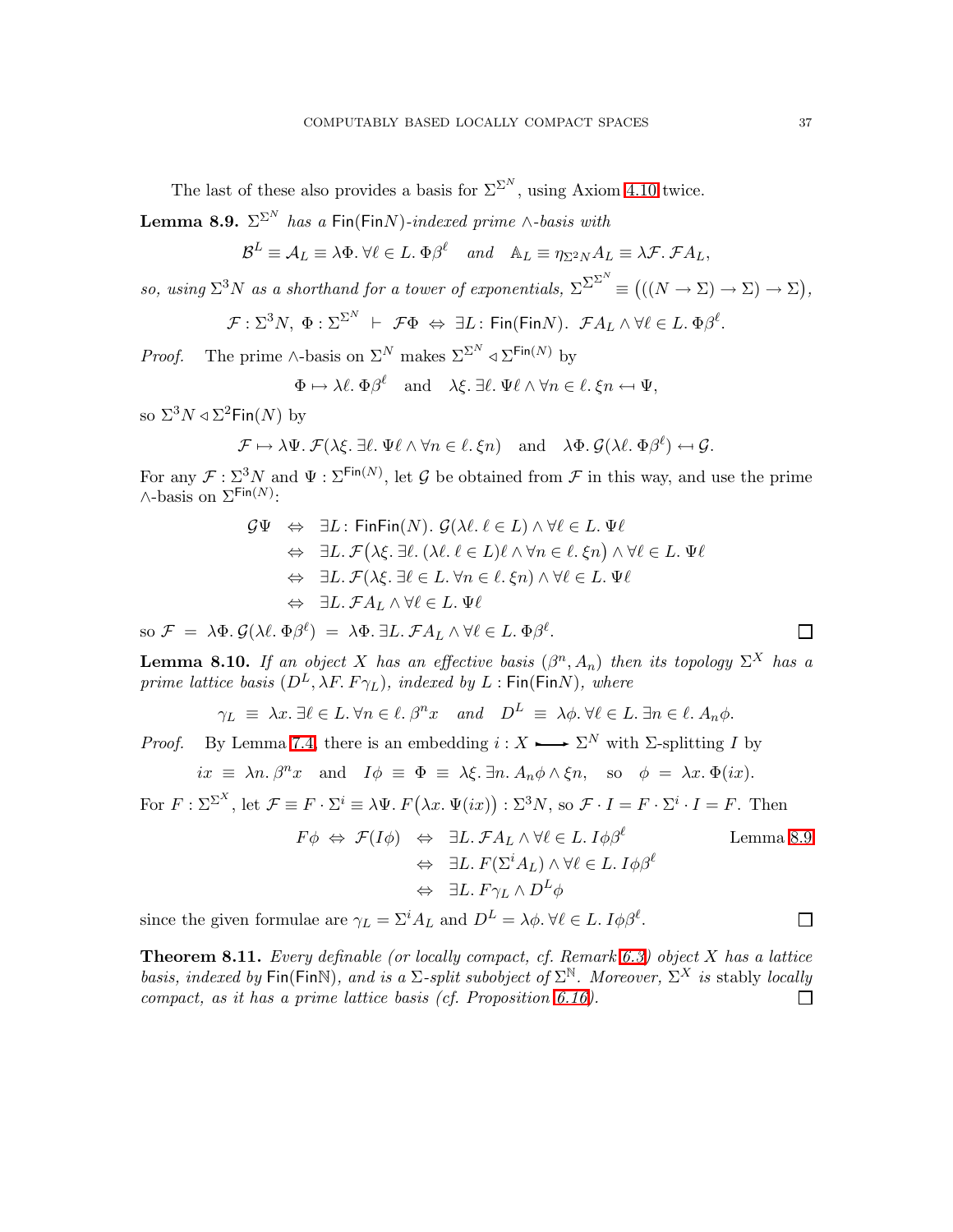<span id="page-37-2"></span>Remark 8.12. This is a "normal form" theorem, and, like all such theorems, it can be misinterpreted. It is a bridge over which we may pass in *either* direction between λ-calculus and a discrete encoding of topology, not an intention to give up the very pleasant synthetic results that we saw in [\[C\]](#page-68-2). In particular, we make no suggestion that either arguments in topology or their computational interpretations need go *via* the list or subset representation (though [\[JKM99\]](#page-68-17) seems to have this in mind). Indeed, subsets may instead be represented by  $\lambda$ -terms [\[E\]](#page-69-1). It is simply a method of proof, and is exactly what we need to connect synthetic abstract Stone duality with the older lattice-theoretic approaches to topology, as we shall now show.

### 9. Basic corollaries

<span id="page-37-0"></span>Making use of the availability of bases for all definable objects, this section establishes the basic properties that justify the claim that abstract Stone duality is an account of domain theory and general topology, at least in so far as its morphisms are continuous functions. We first prove something that was claimed in Remark [4.8.](#page-14-1)

**Proposition 9.1.** Let M be an overt discrete object with effective basis  $(\beta^n, A_n)$  indexed by *an overt discrete object* N*. Then* M *is the subquotient of* N *by an open partial equivalence relation.*

*Proof.* Write  $n \Vdash x$  for  $n : N$ ,  $x : M \vdash A_n\{x\} \wedge \beta^n x$  (using discreteness of M) and  $N' = \{n \mid \exists x \ldotp n \Vdash x\} \subset N$ , which is open, using overtness.

Then, using the basis expansion of open  $\{x\}$ ,

$$
\top \Leftrightarrow (x =_M x) \Leftrightarrow \{x\}(x) \Leftrightarrow \exists n. A_n \{x\} \wedge \beta^n x \Leftrightarrow \exists n. n \Vdash x,
$$

so every point  $x : M$  has some code  $n : N'$ . The latter belongs only to x since

$$
n \Vdash x \land n \Vdash y \Leftrightarrow A_n\{x\} \land \beta^n x \land A_n\{y\} \land \beta^n y
$$
  
\n
$$
\Rightarrow A_n\{x\} \land \beta^n y
$$
  
\n
$$
\equiv (\exists n. A_n\{x\} \land \beta^n) y
$$
  
\n
$$
\Leftrightarrow \{x\} y \Leftrightarrow (x =_M y).
$$

Hence  $N' \to \Sigma^M$  by  $n \mapsto \lambda x$ .  $n \Vdash x$  factors through  $\{\} : M \longrightarrow \Sigma^M$ , and M is  $N/\sim$  where  $(m \sim n) \equiv (\exists x. m \Vdash x \land n \Vdash x)$  [\[C\]](#page-68-2).  $\Box$ 

<span id="page-37-1"></span>We leave it as an exercise to define partial equivalence relations on  $List(N)$  whose quotients are  $List(M)$  and  $K(M)$ .

Corollary 9.2. *Every definable overt discrete object is a subquotient of* N *by an open partial equivalence relation.* П

This does not restrict how "big" overt discrete objects can be in *general* models of ASD: for example,  $\aleph_1$  still belongs to the classical model. It simply says that, having required certain *base* types to be overt discrete, as we did with N in Axiom [4.4,](#page-13-2) the additional overt discrete objects that can be *constructed* from them are no bigger.

Corollary 9.3. *In the free model, if an object* X *has a basis indexed by any overt discrete object* M *then it has one indexed by* N*.*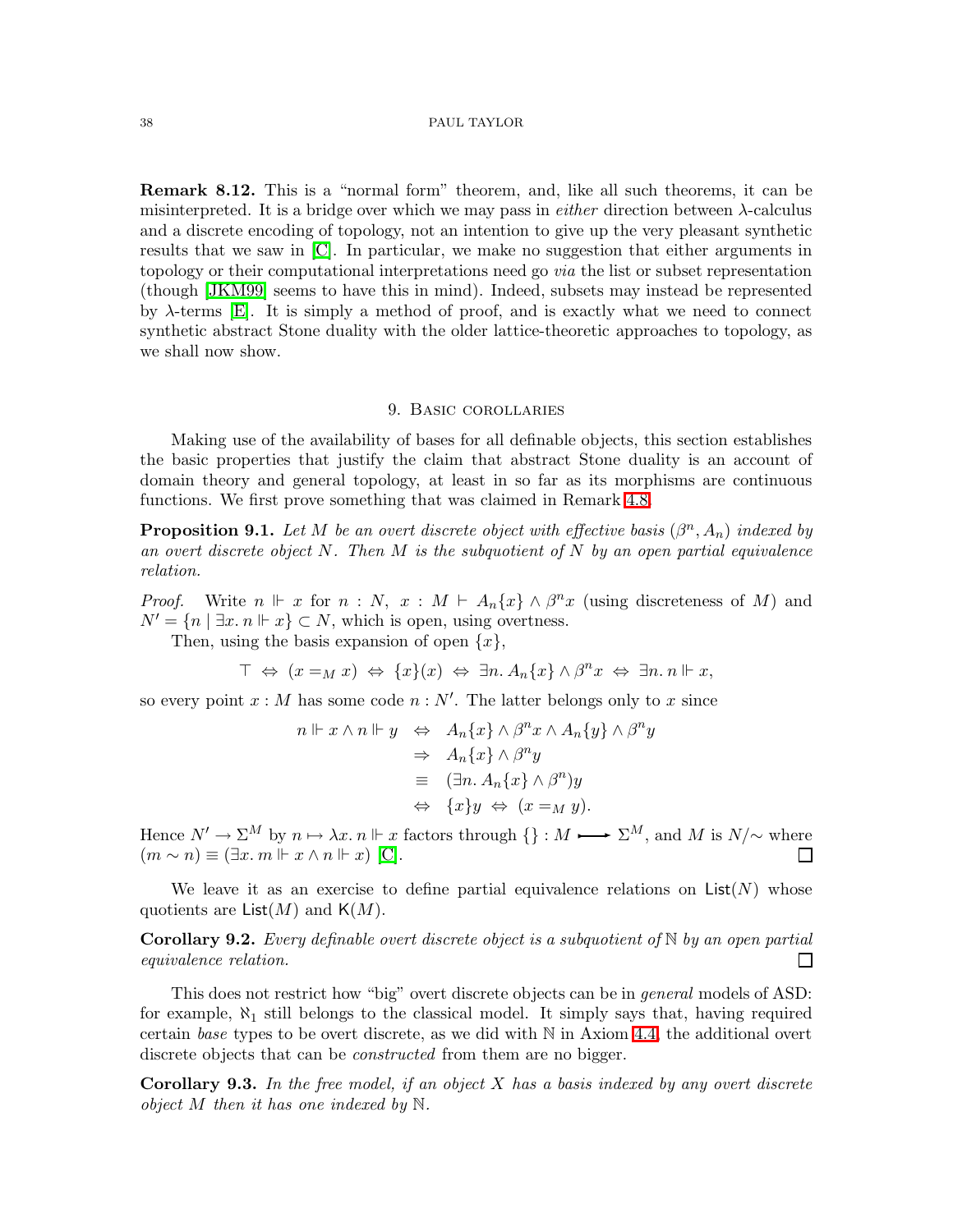*Proof.* Let  $n : \mathbb{N}, m : M \vdash n \Vdash m$  be the relation defined in the Proposition and  $(\beta^m, A_m)$ the basis on  $X$ . Define

$$
\gamma^n \equiv \lambda x. \exists m. n \Vdash m \wedge \beta^m x \text{ and } D_n \equiv \lambda \phi. \exists m. n \Vdash m \wedge A_m \phi.
$$

So  $\gamma^n = \beta^m$  and  $D_n = A_m$  if  $n \Vdash m$ , but  $\gamma^n = \bot$  and  $D_n = \bot$  if  $n \notin N'$ . Then, using the properties of  $\mathbb{H}$ ,  $(\gamma^n, D_n)$  is an effective basis because

$$
\exists n. D_n \phi \land \gamma^n x \Leftrightarrow \exists nmm'.\ n \Vdash m \land A_m \phi \land n \Vdash m' \land \beta^{m'} x
$$
  

$$
\Leftrightarrow \exists m. A_m \phi \land \beta^m x \Leftrightarrow \phi x
$$

The next goal is Scott continuity, *i.e.* preservation of directed joins. Recall from Defi-nition [4.13](#page-15-0) that these are defined in terms of a structure  $(S, 0, +)$  that indexes two families

$$
s: S \ \vdash \ \alpha_s: \Sigma \quad \text{and} \quad \phi^s: \Sigma^X.
$$

Lemma 9.4.  $\Gamma$ ,  $\ell$ : Fin $(M)$   $\vdash$   $(\forall m \in \ell$ .  $\exists s : S. \alpha_s \land \phi^s m) \Leftrightarrow (\exists s : S. \alpha_s \land \forall m \in \ell$ .  $\phi^s m)$ .

*Proof.* We have to show  $\Rightarrow$ , as  $\Leftarrow$  is easy. For the base case,  $\ell \equiv 0$ , put  $s \equiv 0$ . For the induction step,  $\ell' = m :: \ell$ , suppose by the induction hypothesis that

$$
\alpha_t \wedge \phi^t m \quad \wedge \quad \alpha_s \wedge \forall m \in \ell, \, \phi^s m
$$

Put  $u \equiv s+t : S$ , so  $\alpha_u \Leftrightarrow \alpha_{s+t} \Leftrightarrow \alpha_s \wedge \alpha_t$  and  $\phi^s, \phi^t \leq \phi^u$ , so we have  $\alpha_u \wedge \forall m \in m :: \ell.$   $\phi^u m$ .

This proof is for lists, but a similar induction scheme works for subsets too, *cf.* [\[Tay99,](#page-68-10) Section 6.5]. Since this equational hypothesis is of the form  $\sigma \Leftrightarrow \top$ , it can be eliminated in favour of an open subobject of the context [\[E,](#page-69-1) §2].  $\Box$ 

<span id="page-38-1"></span>**Lemma 9.5.**  $Any \Gamma \vdash \mathcal{F} : \Sigma^3 N \text{ preserves the directed join } \Gamma \vdash \exists s. \alpha_s \wedge \Phi^s : \Sigma^{\Sigma^N}.$ 

*Proof.* Using the previous lemma for  $X \equiv \Sigma^N$  and  $M \equiv \text{Fin}N$ ,

$$
\mathcal{F}(\exists s. \alpha_s \land \Phi^s) \Leftrightarrow \exists L. \mathcal{F}A_L \land \forall \ell \in L. \exists s. \alpha_s \land \Phi^s \beta^{\ell} \qquad \text{Lemma 8.9}
$$
  

$$
\Leftrightarrow \exists L. \mathcal{F}A_L \land \exists s. \alpha_s \land \forall \ell \in L. \Phi^s \beta^{\ell}
$$
  

$$
\Leftrightarrow \exists s. \alpha_s \land \exists L. \mathcal{F}A_L \land \forall \ell \in L. \Phi^s \beta^{\ell}
$$
  

$$
\Leftrightarrow \exists s. \alpha_s \land \mathcal{F}\Phi^s \qquad \text{Lemma 8.9}
$$

<span id="page-38-0"></span>**Theorem 9.6.**  $Any \Gamma \vdash F : \Sigma^{\Sigma^X}$  preserves the directed join  $\exists s. \alpha_s \wedge \phi^s : \Sigma^X$ .

*Proof.* Making the same substitutions as in Lemma [8.10,](#page-36-1)

$$
F(\lambda x. \exists s. \alpha_s \land \phi^s x) \Leftrightarrow \mathcal{F} \cdot I(\lambda x. \exists s. \alpha_s \land \Phi^s(ix))
$$
  
\n
$$
\Leftrightarrow (\mathcal{F} \cdot I \cdot \Sigma^i)(\exists s. \alpha_s \land \Phi^s)
$$
  
\n
$$
\Leftrightarrow \exists s. \alpha_s \land (\mathcal{F} \cdot I \cdot \Sigma^i)\Phi^s
$$
 Lemma 9.5  
\n
$$
\Leftrightarrow \exists s. \alpha_s \land F\phi^s
$$
 similarly  $\Box$ 

**Corollary 9.7.** All  $F : \Sigma^Y \to \Sigma^X$  preserve directed joins.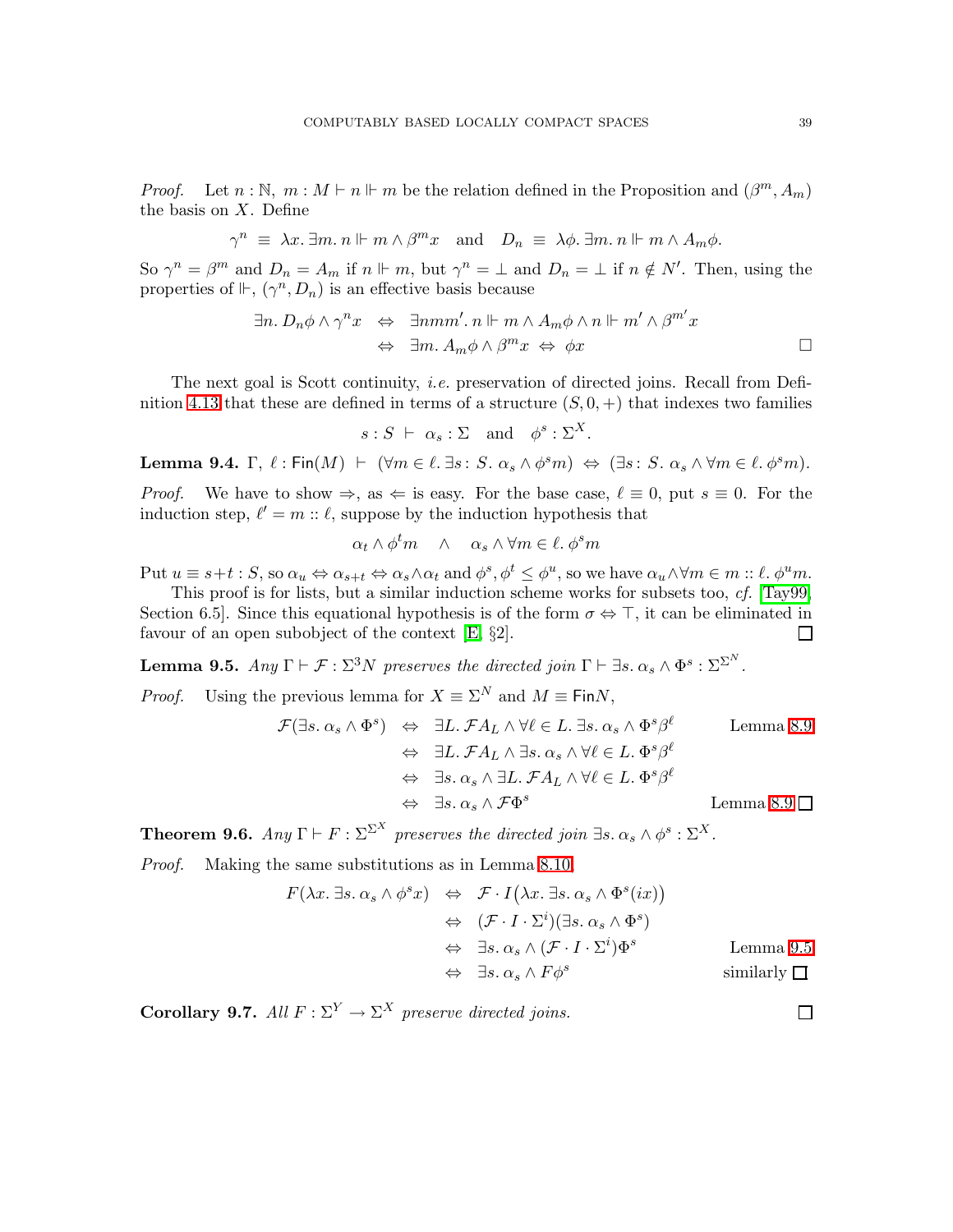We can now see the construction in Lemma [8.10](#page-36-1) as a composite, of Lemma [8.4](#page-34-1) twice and the following result. In order to apply  $F : \Sigma^{\Sigma^X}$  to the basis decomposition of  $\phi : \Sigma^X$ , the decomposition must be a directed join.

<span id="page-39-2"></span>**Lemma 9.8.** *If* X *has a*  $\vee$ *-basis then*  $\Sigma^X$  *has a prime* ∧*-basis.* 

*Proof.* For  $F : \Sigma^{\Sigma^X}$  and  $\phi : \Sigma^X$ , since the ∨-basis gives a directed join,

$$
F\phi \Leftrightarrow F(\exists n. A_n \phi \wedge \beta^n) \Leftrightarrow \exists n. A_n \phi \wedge F\beta^n.
$$

This is the decomposition of F with respect to the prime  $\wedge$ -basis with

$$
B^n \equiv A_n \quad \text{and} \quad A_n \equiv \lambda F. \, F\beta^n.
$$

 $\Box$ 

Notice that it reverses the imposed order on the indexing object.

We can also go up to the second exponential with just one level of lists.

<span id="page-39-3"></span>**Lemma 9.9.** *Let*  $(\beta^n, A_n)$  *be a* ∨*-basis for* X*. Then* 

$$
\mathcal{B}^{\ell} \equiv \lambda F. \,\forall n \in \ell. \, F\beta^{n} \quad and \quad \mathbb{A}_{\ell} \equiv \lambda \mathcal{F.} \,\mathcal{F}(\lambda \phi. \,\exists n \in \ell. \, A_{n}\phi)
$$

*define a prime*  $\wedge$ *-basis for*  $\Sigma^{\Sigma^{X}}$ *, i.e. we have a basis decomposition* 

$$
\mathcal{F}: \Sigma^3 X \ \vdash \ \mathcal{F} \ = \ \lambda F \ \exists \ell \, \ \mathcal{F}(\lambda \phi \ \exists n \in \ell \, \ A_n \phi) \land \forall n \in \ell \, \ \mathcal{F}\beta^n.
$$

*Proof.*  $(A_n, \lambda F, F\beta^n)$  is a basis and  $(\lambda \phi, \exists n \in \ell, A_n \phi, \lambda F, \forall n \in \ell, F\beta^n)$  an ∨-basis for  $\Sigma^X$ by Lemmas [9.8](#page-39-2) and [8.4.](#page-34-1) Finally, Lemma 9.8 gives the prime ∧-basis for  $\Sigma^{\Sigma^X}$ . П

As a corollary, we have another result similar to Corollary [9.2,](#page-37-1) although this one does restrict the size of overt discrete compact objects. Such objects are called **Kuratowski finite:** see  $[E]$  for more detail. Beware that even finiteness is not the same as being a numeral, for example a Möbius band has a finite set of edges that is locally equal to 2, but this set is not a numeral.

<span id="page-39-1"></span>Theorem 9.10. *An object* N *is overt discrete compact iff it is listable, and therefore a quotient of a numeral by an open equivalence relation.*

*Proof.* Expanding the quantifier  $\forall_N$  using the filter ∨-basis for N indexed by ListN,

 $\forall_N \phi \Leftrightarrow \exists \ell. \forall n. n \in \ell \land \forall m \in \ell. \phi m,$ 

so  $\top \Leftrightarrow \forall N \top \Leftrightarrow \exists \ell. \forall n. n \in \ell$ . The numeral is (the length of)  $\ell$ , though we require the Existence Property (*cf.* Remark [4.11\)](#page-15-2) to pin down its order and so make it a quotient of a numeral.  $\Box$ 

<span id="page-39-0"></span>As another corollary, we can complete the business of Proposition [5.11](#page-20-1) and Lemma [8.2.](#page-33-2) **Theorem 9.11.** Let  $A : \Sigma^Y \to \Sigma^X$  and  $B : \Sigma^V \to \Sigma^U$ .

 $\hat{ }$ 

*(a) If* A *and* B *both preserve* ⊤ *and* ∧ *then the squares*

$$
\Sigma^{X} \xleftarrow{A} \Sigma^{Y} \qquad X \xrightarrow{A} Y
$$
\n
$$
\Sigma^{U} \Sigma^{X \times U} \xleftarrow{A^{U}} \Sigma^{Y \times U} \qquad X \times U \xrightarrow{A \times U} Y \times U \qquad U
$$
\n
$$
B \begin{bmatrix} B^{X} & B \\ B^{X} & B \end{bmatrix} \begin{bmatrix} 2 \\ B^{Y} & B \times X \\ X \end{bmatrix} \begin{bmatrix} 2 \\ 2 \\ X \end{bmatrix} \begin{bmatrix} 2 \\ 2 \\ X \end{bmatrix} \begin{bmatrix} 2 \\ 2 \\ X \end{bmatrix} \begin{bmatrix} 2 \\ 2 \\ X \end{bmatrix}
$$
\n
$$
\Sigma^{V} \Sigma^{X \times V} \xleftarrow{A^{V}} \Sigma^{Y \times V} \qquad X \times V \xleftarrow{A \times V} X \times V \times V \times V
$$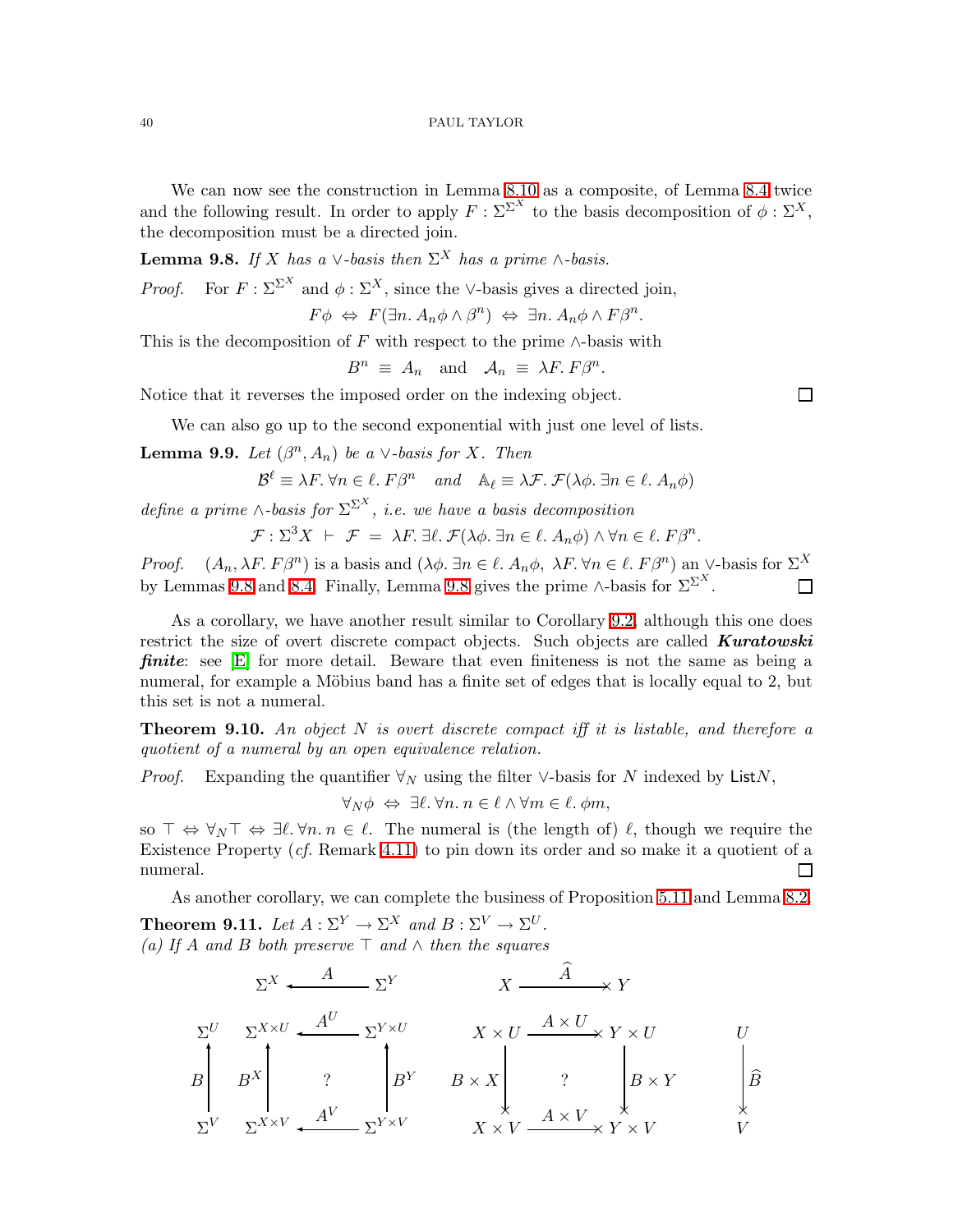*commute. Hence* × *is a symmetric monoidal structure in the category whose objects are those of* S and whose morphisms  $\hat{A}: X \rightarrow Y$  are the A that preserve  $\top$  and  $\wedge$ , cf. [\[A,](#page-68-1) Section 3]. In particular, these maps commute with  $\forall K$ , for any compact K.

*(b)* If instead A and B both preserve  $\perp$  and  $\vee$  then again the squares commute, so  $\times$  is a *symmetric monoidal structure in that category too, and these maps commute with*  $\exists_N$ , *for any overt* N*.*

*Proof.* Lemma [8.2](#page-33-2) and Theorem [9.6.](#page-38-0)

 $\Box$ 

Corollary 9.12. *Closed and compact subobjects coincide in any compact Hausdorff object, whilst open and overt ones agree in any overt discrete object.*  $\Box$ 

## 10. Primes and nuclei

<span id="page-40-0"></span>In this section we prove the finitary lattice-theoretic characterisations of primes and nuclei that we announced in Remark [3.4.](#page-10-0)

Since homomorphisms of the four lattice connectives also preserve directed joins, we might expect them to be frame homomorphisms. However, they only preserve joins indexed by *overt* objects, not "arbitrary" ones. On the other hand, objects and inverse image maps are defined in Abstract Stone Duality as algebras and homomorphisms *for the monad* corresponding to  $\Sigma^{(-)}$  +  $\Sigma^{(-)}$ , rather than for an infinitary algebraic theory.

We actually consider "Curried" homomorphisms.

**Definition 10.1.** The term  $\Gamma \vdash P : \Sigma^{\Sigma^X}$  is **prime** [\[A,](#page-68-1) Definition 8.1] if

 $\Gamma, \mathcal{F}: \Sigma^3 X \vdash \mathcal{F}P \Leftrightarrow P(\lambda x. \mathcal{F}(\lambda \phi. \phi x)).$ 

Axiom [3.3\(b\)](#page-9-2) says that we may then introduce  $a =$  focus P such that  $P = \lambda \phi$ .  $\phi a$ .

Plainly if  $P \equiv \lambda \phi$ .  $\phi a$  for some a then

$$
P\top \Leftrightarrow \top, \qquad P(\phi \wedge \psi) \Leftrightarrow \phi a \wedge \psi a \Leftrightarrow P\phi \wedge P\psi
$$

and similarly for ⊥ and ∨. We know that frame homomorphisms (as defined *externally* using infinitary lattices) agree with Eilenberg–Moore homomorphisms in the case of the classical models [\[A,](#page-68-1) [B\]](#page-68-0). Now we can use bases to prove a similar result for the *internal finitary* lattice structure in our category. This means that we can import at least some of the familiar lattice-theoretic arguments about topology into our category.

**Theorem 10.2.**  $P : \Sigma^{\Sigma^X}$  is prime iff it preserves  $\top$ ,  $\bot$ ,  $\wedge$  and  $\vee$ .

*Proof.*  $[\Rightarrow]$  Put  $\mathcal{F} \equiv \lambda F$ .  $F \phi \wedge F \psi$ , so  $\mathcal{F}P \Leftrightarrow P \phi \wedge P \psi$ , whilst

 $P(\lambda x. \mathcal{F}(\lambda \phi. \phi x)) \Leftrightarrow P(\lambda x. \phi x \wedge \psi x) \Leftrightarrow P(\phi \wedge \psi).$ 

The other connectives are handled in the same way.

 $\left[\leftarrow\right]$  First note that, using Axiom [3.6](#page-11-1) for P and α, and P $\perp \Leftrightarrow \perp$ ,

$$
P(\alpha \wedge \phi) \Leftrightarrow P \perp \vee \alpha \wedge P \phi \Leftrightarrow \alpha \wedge P \phi.
$$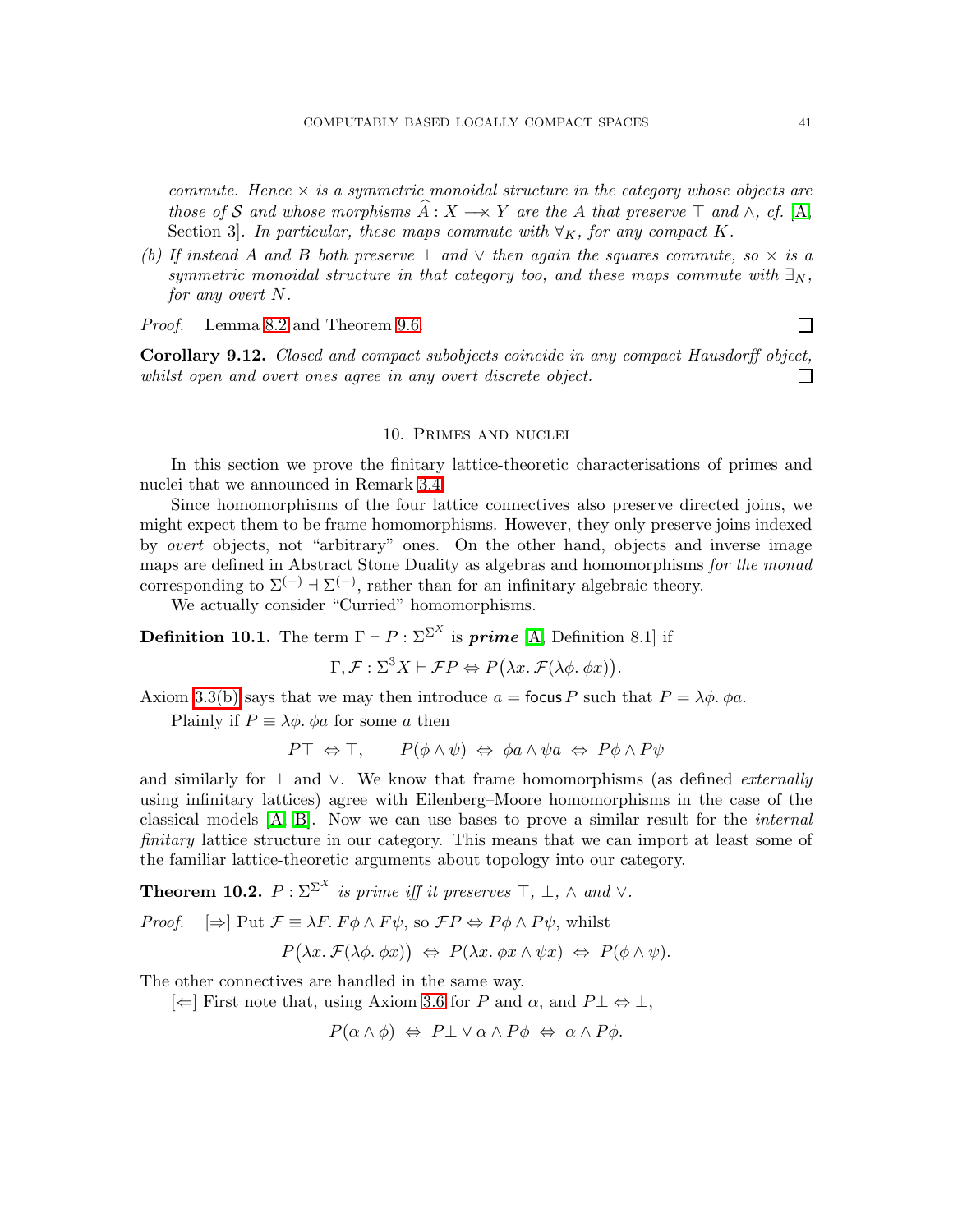Second, P commutes with  $\exists$  by Theorem [9.11\(](#page-39-0)b), so

$$
\mathcal{F}P \Leftrightarrow \exists \ell. \mathcal{F}(\lambda \phi. \exists n \in \ell. A_n \phi) \land \forall n \in \ell. P\beta^n \qquad \text{Lemma 9.9}
$$
  
\n
$$
\Leftrightarrow \exists \ell. \mathcal{F}(\lambda \phi. \exists n \in \ell. A_n \phi) \land P(\forall n \in \ell. \beta^n) \qquad P \text{ preserves } \land, \top
$$
  
\n
$$
\Leftrightarrow \exists \ell. P(\mathcal{F}(\lambda \phi. \exists n \in \ell. A_n \phi) \land \forall n \in \ell. \beta^n)
$$
  
\n
$$
\Leftrightarrow P(\exists \ell. \mathcal{F}(\lambda \phi. \exists n \in \ell. A_n \phi) \land \forall n \in \ell. \beta^n)
$$
  
\n
$$
\Leftrightarrow P(\lambda x. \exists \ell. \mathcal{F}(\lambda \phi. \exists n \in \ell. A_n \phi) \land \forall n \in \ell. (\lambda \phi. \phi x) \beta^n)
$$
  
\n
$$
\Leftrightarrow P(\lambda x. \mathcal{F}(\lambda \phi. \phi x)). \qquad \text{Lemma 9.9 } \square
$$

<span id="page-41-2"></span>Corollary 10.3.  $H : \Sigma^{X} \to \Sigma^{Y}$  is an Eilenberg–Moore homomorphism iff it is a lattice *homomorphism. In this case, it is of the form*  $H = \Sigma^f$  *for some unique*  $f: Y \to X$ *.*  $\Box$ 

We have in particular a way of introducing *points* of an object by finitary latticetheoretic arguments. By this method we can derive a familiar domain-theoretic result, but beware that, as the objects of our category denote locally compact objects and not merely domains, the order by no means characterises the objects and morphisms.

<span id="page-41-1"></span>Theorem 10.4. *Every object has and every morphism preserves directed joins.*

*Proof.* [\[Joh82,](#page-68-13) Lemma II 1.11] Let  $\Gamma$ ,  $s : S \vdash a_s : X$  be a directed family in X with respect to the intrinsic order (Definition [3.7\)](#page-11-0), then

$$
\Gamma, s : S \ \vdash \ \lambda \phi. \ \phi a_s : \Sigma^{\Sigma^X}
$$

is a directed family of primes. But primes are characterised lattice-theoretically, and the property is preserved by directed joins (Theorem [9.6](#page-38-0) for  $\mathcal{F}$ ), so

$$
\Gamma \ \vdash \ P \ \equiv \ \lambda \phi. \ \exists s. \ \phi a_s : \Sigma^{\Sigma^X}
$$

is also prime, and  $P = \lambda \phi$ .  $\phi a$ , where  $a \equiv$  focus  $P : X$ .

I claim that this is the join of the given family. By Definition [3.7,](#page-11-0) the order relation  $a_s \leq_X a$  means  $\lambda \phi$ .  $\phi a_s \leq \lambda \phi$ .  $\phi a \equiv P$ , which we have by the definition of P, whilst similarly if  $\Gamma$ ,  $s : S \vdash a_s \leq b$  then  $\lambda \phi \cdot \phi a_s \leq \lambda \phi \cdot \phi b$  so  $P \leq \lambda \phi \cdot \phi b$  as P is the join, and then  $a \leq b$ .

By a similar argument, given  $f : X \to Y$ , we have  $f(a_s) \leq_Y fa$  since  $\psi : \Sigma^Y$  provides  $\psi \cdot f : \Sigma^X$ , and if  $f(a_s) \leq b$  then  $f(a) \leq b$ , so f preserves the join. П

**Corollary 10.5.** Suppose that an object X has a least element  $\perp$  in its intrinsic order. *Then any*  $f: X \to X$  *has a least fixed point, namely* 

$$
a \equiv \text{focus}(\lambda \phi, \exists n. \phi a_n), \text{ where } a_0 \equiv \bot \text{ and } a_{n+1} \equiv fa_n.
$$

Finally, we show that the equations in Lemma [7.15](#page-32-0) that characterised the Scottcontinuous functions E that are of the form  $I \cdot \Sigma^i$  for a  $\Sigma$ -split sublocale are also valid for  $\Sigma$ -split subobjects in abstract Stone duality.

**Definition 10.6.** Recall from [\[B,](#page-68-0) Definition 4.3] that  $E: \Sigma^{X} \to \Sigma^{X}$  is called a *nucleus* if

$$
\mathcal{F}: \Sigma^3 X + E(\lambda x. \mathcal{F}(\lambda \phi. \phi x)) = E(\lambda x. \mathcal{F}(\lambda \phi. E \phi x)) : \Sigma^X.
$$

<span id="page-41-0"></span>(This equation arises from Beck's monadicity theorem, and is applicable without assuming any lattice structure on  $\Sigma$ .)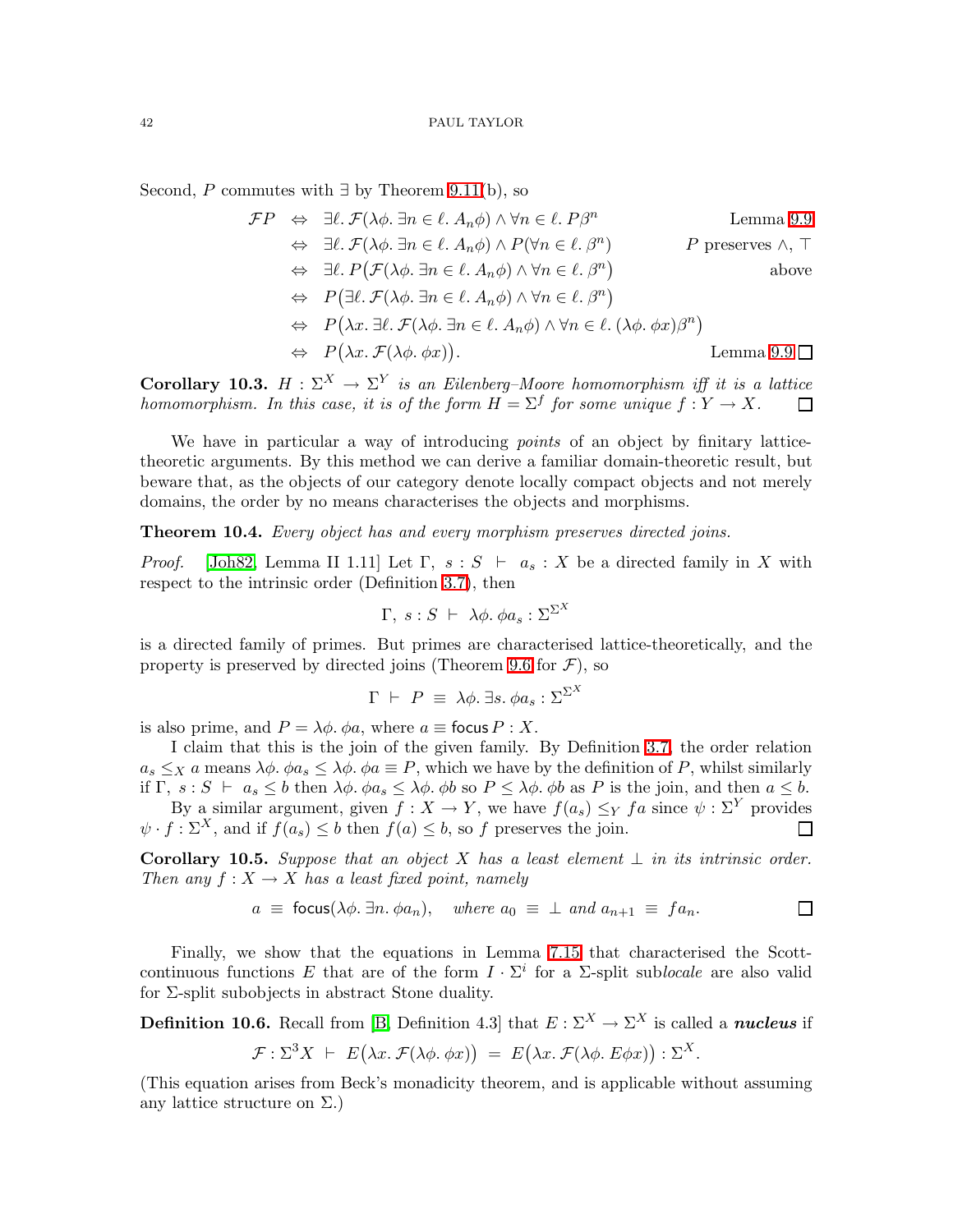Lemma 10.7. *If* E *is a nucleus then*

 $\phi, \psi : \Sigma^{X} \vdash E(\phi \wedge \psi) = E(E\phi \wedge E\psi)$  *and*  $E(\phi \vee \psi) = E(E\phi \vee E\psi)$ . *Proof.* Putting  $\mathcal{F} \equiv \lambda F$ .  $F \phi \wedge F \psi$ ,

$$
E(\lambda x. \mathcal{F}(\lambda \phi. \phi x)) = E(\lambda x. \phi x \wedge \psi x) = E(\phi \wedge \psi) \qquad LHS
$$

$$
E(\lambda x. \mathcal{F}(\lambda \phi. E \phi x)) = E(\lambda x. E \phi x \wedge E \psi x) = E(E \phi \wedge E \psi), \quad RHS
$$

are equal. The argument for  $\vee$  is the same.

For the converse, first observe that the equations allow us to insert or remove Es as we please in any sub-term of a lattice expression, so long as  $E$  is applied to the whole expression. In particular,  $E\phi = E(E\phi)$  and  $E(\phi \vee \psi \vee \theta) = E(E\phi \vee E\psi \vee \theta)$  (*sic*).

<span id="page-42-0"></span>**Lemma 10.8.** Although we needn't have  $E\top = \top$  or  $E\bot = \bot$ , we may extend the binary ∨*-formula to finite (possibly empty) sets* ℓ : Fin(N)*:*

$$
E(\exists n \in \ell \, \alpha_n \wedge \phi^n) \ = \ E(\exists n \in \ell \, \alpha_n \wedge E\phi^n),
$$

where  $n : N \vdash \alpha_n : \Sigma$  and  $\phi^n : \Sigma^X$ . Similarly but more simply, from the ∧*-equation*,

$$
E(\forall n \in \ell, \phi^n) = E(\forall n \in \ell, E\phi^n).
$$

*Proof.* The base case of the induction,  $\ell \equiv 0$ , is  $E \perp E \perp$ , and the next case is

 $E(\alpha \wedge \phi) = E \perp \vee \alpha \wedge E \phi = E \perp \vee \alpha \wedge E(E\phi) = E(\alpha \wedge E\phi)$ 

by the Phoa principle. For the induction step [\[E,](#page-69-1) §2],

$$
E(\exists n \in m :: \ell. \alpha_n \wedge \phi^n)
$$
  
=  $E((\exists n \in \ell. \alpha_n \wedge \phi^n) \vee (\alpha_m \wedge \phi^m))$   
=  $E(E(\exists n \in \ell. \alpha_n \wedge \phi^n) \vee E(\alpha_m \wedge \phi^m))$  V-equation  
=  $E(E(\exists n \in \ell. \alpha_n \wedge E\phi^n) \vee E(\alpha_m \wedge E\phi^m))$  ind. hyp.  
=  $E((\exists n \in \ell. \alpha_n \wedge E\phi^n) \vee (\alpha_m \wedge E\phi^m))$  V-equation  
=  $E(\exists n \in m :: \ell. \alpha_n \wedge E\phi^n)\Box$ 

<span id="page-42-1"></span>Lemma 10.9. *The* ∃ *equation extends by Scott continuity (Proposition [9.6\)](#page-38-0).*

Proof.  
\n
$$
E(\exists n: N. \alpha_n \wedge \phi^n) = E(\exists \ell : \text{Fin}N. \exists n \in \ell. \alpha_n \wedge \phi^n)
$$
\n
$$
= \exists \ell. E(\exists n \in \ell. \alpha_n \wedge \phi^n) \qquad \text{Proposition 9.6}
$$
\n
$$
= \exists \ell. E(\exists n \in \ell. \alpha_n \wedge E\phi^n) \qquad \text{Lemma 10.8}
$$
\n
$$
= E(\exists n: N. \alpha_n \wedge E\phi^n) \qquad \text{Similarly } \square
$$

<span id="page-42-2"></span>Theorem 10.10. E *is a nucleus iff it satisfies*

$$
\phi, \psi : \Sigma^{X} \vdash E(\phi \land \psi) = E(E\phi \land E\psi) \quad \text{and} \quad E(\phi \lor \psi) = E(E\phi \lor E\psi).
$$

*Proof.* We expand  $\mathcal{F} : \Sigma^3 X$  in the defining equation for a nucleus

$$
E(\lambda x. \mathcal{F}(\lambda \phi. E \phi x)) = E(\exists L. \mathcal{F}A_L \land \forall \ell \in L. E\beta^{\ell}) \qquad \text{Proposition 9.8}
$$
  
\n
$$
= E(\exists L. \mathcal{F}A_L \land E(\forall \ell \in L. E\beta^{\ell})) \qquad \text{Lemma 10.9}
$$
  
\n
$$
= E(\exists L. \mathcal{F}A_L \land E(\forall \ell \in L. \beta^{\ell})) \qquad \text{Lemma 10.8}
$$
  
\n
$$
= E(\exists L. \mathcal{F}A_L \land \forall \ell \in L. \beta^{\ell}) \qquad \text{Lemma 10.9}
$$
  
\n
$$
= E(\lambda x. \mathcal{F}(\lambda \phi. \phi x)) \qquad \text{Proposition 9.8} \square
$$

$$
43\,
$$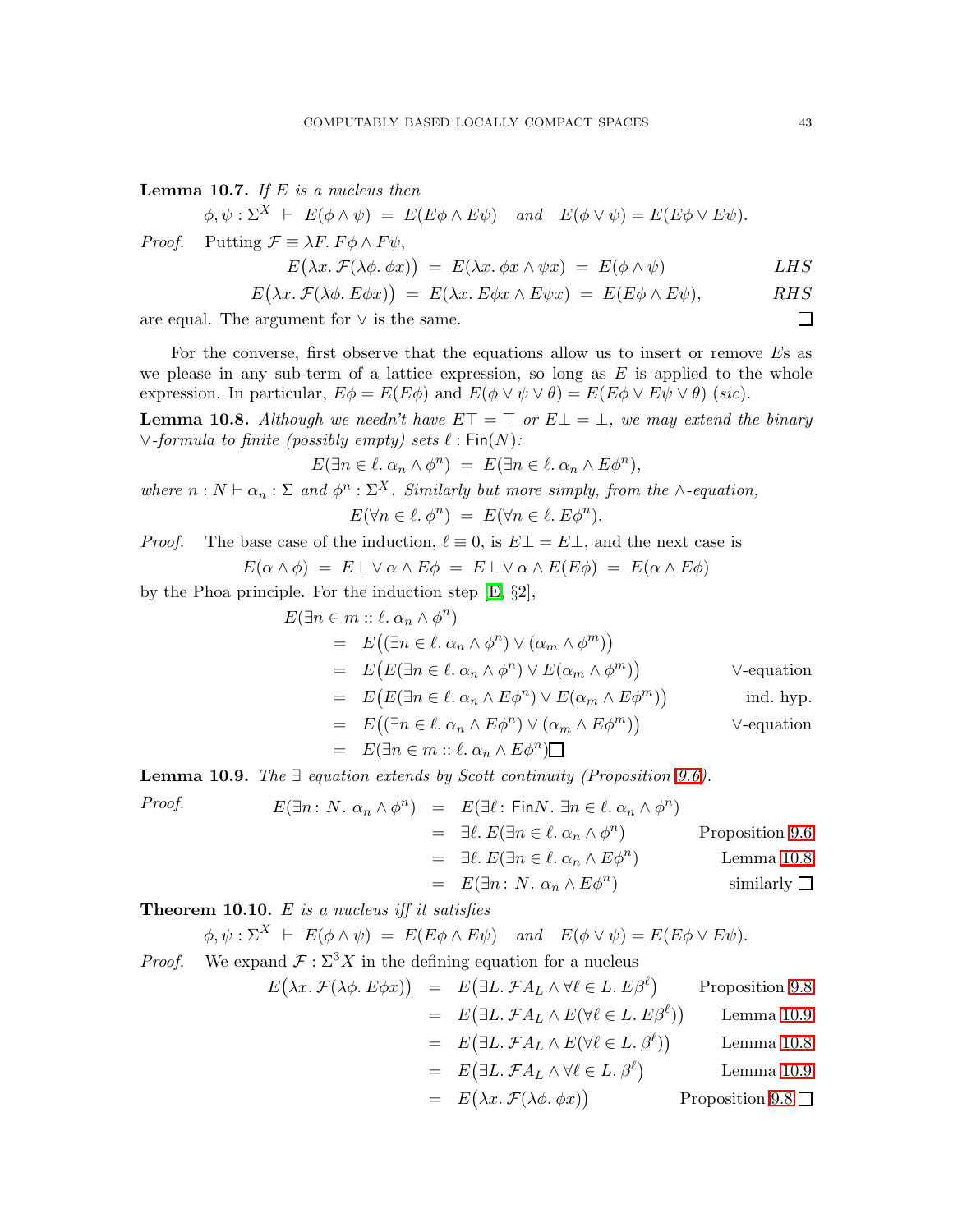### 11. The way-below relation

<span id="page-43-0"></span>We now introduce the last  $(g)$  of our abstract characterisations of local compactness in the Introduction. Recall from Section [2](#page-6-0) that any continuous distributive lattice carries a binary relation (written ≪ and called "way-below") such that

$$
\frac{\bot \ll \gamma}{\alpha \lor \beta \ll \gamma} \quad \frac{\alpha \ll \gamma}{\alpha \lor \beta \ll \gamma} \quad \frac{\alpha' \leq \alpha \ll \beta \leq \beta'}{\alpha' \ll \beta'} \quad \frac{\alpha \ll \gamma}{\exists \beta. \ \alpha \ll \beta \ll \gamma}
$$
\n
$$
\frac{\alpha \ll \beta \quad \beta \ll \phi \quad \beta \ll \psi}{\alpha \ll (\phi \land \psi)} \quad \frac{\alpha' \leq \alpha \ll \beta \leq \beta'}{\alpha \ll \beta' \lor \gamma'} \quad \frac{\alpha \ll \gamma}{\beta' \ll \beta \quad \gamma' \ll \gamma}
$$

<span id="page-43-2"></span>**Notation 11.1.** We define a new relation  $n \prec m$  as  $A_n \beta^m$ .

*This is an open binary relation (term of type* Σ *with two free variables) on the overt discrete object* N of indices of a basis, not on the lattice  $\Sigma^X$ . It is an "imposed" structure on N in the sense of Remark [4.5.](#page-13-3)

For most of the results of this section, we shall require  $(\beta^n, A_n)$  to be an ∨-basis for X.

# Examples 11.2. (Not all of these are ∨-bases.)

- (a) Let  $\beta^n$  classify  $U^n \subset X$ , and  $A_n = \lambda \phi$ .  $(K^n \subset \phi)$  in a locally compact sober space. Then  $n \prec m$  means that  $K^n \subset U^m$ . This is consistent with Notation [1.3](#page-2-4) if we identify the basis element *n* with the pair  $(U^n \subset K^n)$ .
- (b) Let  $A_n = \lambda \phi$ .  $(\beta^n \ll \phi)$  in a continuous lattice. Then  $n \prec m$  means that  $\beta^n \ll \beta^m$ , *cf.* Definition [2.3.](#page-6-1)
- (c) In the interval basis on R in Example [6.10,](#page-25-0)  $\langle q, \delta \rangle \prec \langle p, \epsilon \rangle$  means that  $[q, \delta] \subset (p, \epsilon)$ , *i.e.*  $p - \epsilon < q - \delta \leq q + \delta < p + \epsilon$ .
- (d) In the basis of disjoint pairs of opens,  $(U^n \notimes V_n)$ , for a compact Hausdorff space in Example [6.11,](#page-26-0)  $n \prec m$  means that  $V_n \cup U^m = X$ .
- (e) In the prime basis  $({n},\eta n)$  for N in Example [6.7\(a\),](#page-24-2)  $n \prec m$  just when  $n = m$ .
- (f) In the  $\textsf{Fin}(N)$ -indexed filter ∨-basis on N in Proposition [8.8,](#page-35-0)  $\ell \prec \ell'$  iff  $\ell \subset \ell'$ .
- (g) In the prime ∧-basis on  $\Sigma^N$  in Example [6.7\(b\),](#page-25-1) on the other hand,  $\ell \ll \ell'$  iff  $\ell' \subset \ell$ .
- (h) More generally, in the prime ∧-basis on  $\Sigma^X$  derived from an ∨-basis on X in Lemma [9.8,](#page-39-2)  $(n \prec_{\Sigma} x m)$  iff  $(m \prec_{X} n)$ .
- (i) In the  $\text{Fin}(\text{Fin}(N))$ -indexed filter lattice basis on  $\Sigma^N$  in Proposition [8.8,](#page-35-0)

$$
L \prec R \equiv \mathcal{A}_L B^R \Leftrightarrow R \subset^{\sharp} L \equiv \forall \ell \in L. \ \exists \ell' \in R. \ (\ell' \subset \ell),
$$

where  $R \subset K$  is known as the *upper order* on subsets induced by the relation  $\subset$  on elements.

- (j) In the prime ∧-basis on  $\Sigma^{\Sigma^N}$  in Lemma [8.9,](#page-36-0)  $L \ll R$  iff  $L \subset \nmid R$ .
- (k) In the ∨-basis on  $\Sigma^{\Sigma^X}$  derived from an ∨-basis on X in Lemma [9.9,](#page-39-3)

$$
(\ell \prec_{\Sigma^2 X} \ell') \iff (\ell \prec^{\sharp}_X \ell').
$$

(l) Any stably locally compact object X has a filter lattice basis  $(N, 0, 1, +, \star, \star)$  such that the opposite  $(N, 1, 0, \star, +, \star)$  is the basis of another such object, known as its Lawson dual (Proposition [12.14\)](#page-50-1).

<span id="page-43-1"></span>Our first result just restates the assumption of an ∨-basis, *cf.* Lemmas [1.9](#page-5-0) and [2.6:](#page-7-2)

**Lemma 11.3.** 0  $\textless p$ , whilst  $n + m \textless p$  iff both  $n \textless p$  and  $m \textless p$ . *Proof.*  $p \Leftrightarrow \top$  and  $A_{n+m}\beta^p \Leftrightarrow A_n\beta^p \wedge A_m\beta^p$ .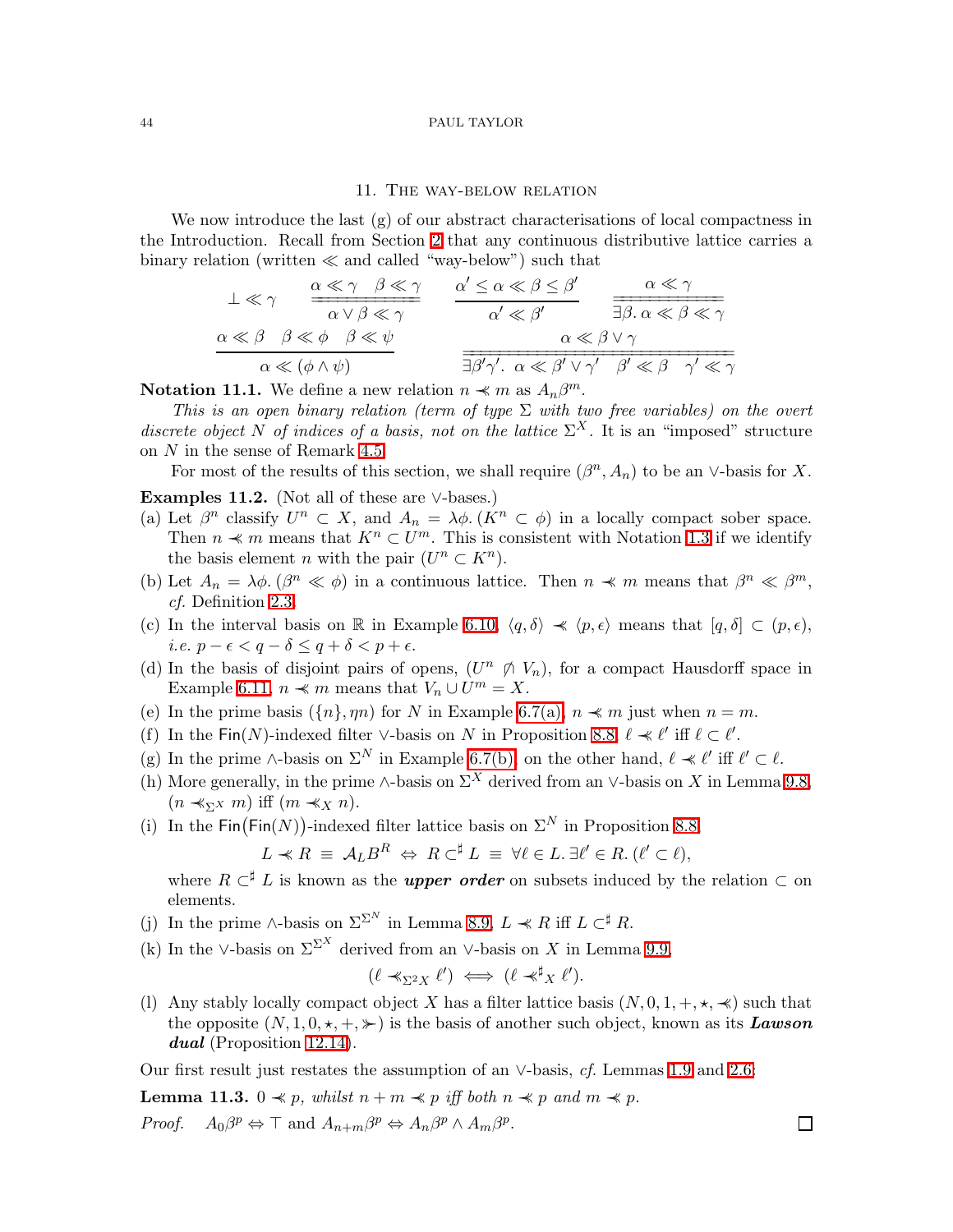In a continuous lattice,  $\alpha \ll \beta$  implies  $\alpha \leq \beta$ , but we have no similar property relating  $\prec$  to  $\prec$ . We shall see the reasons for this in Section [13.](#page-50-0) But we do have two properties that carry most of the force of  $\alpha \ll \beta \Rightarrow \alpha \leq \beta$ . We call them **roundedness**. The second also incorporates many of the uses of directed joins and Scott continuity into a notation that will become increasingly more like discrete mathematics than it resembles the technology of traditional topology.

<span id="page-44-5"></span>Lemma 11.4.  $\beta^n = \exists m \ldots (m \prec n) \wedge \beta^m$  and  $A_m = \exists n \ldots A_n \wedge (m \prec n)$ .

*Proof.* The first is simply the basis expansion of  $\beta^n$ . For the second, we apply  $A_m$  to the basis expansion of  $\phi$ , so

$$
A_m \phi \Leftrightarrow \exists n. A_n \phi \wedge A_m \beta^n \Leftrightarrow (\exists n. A_n \wedge A_m \beta^n) \phi,
$$

<span id="page-44-2"></span>since  $A_n$  preserves directed joins (Theorem [9.6\)](#page-38-0).

**Corollary 11.5.** *If*  $m \text{ } \textless n$  *then*  $\beta^m \leq \beta^n$  *and*  $A_m \geq A_n$ *.* 

<span id="page-44-4"></span>**Corollary 11.6.** *If*  $m \ll n$ ,  $A_{m'} \geq A_m$  and  $\beta^n \leq \beta^{n'}$ , then  $m' \ll n'$ .

<span id="page-44-3"></span>*Proof.*  $(m \ll n) \equiv A_m \beta^n \Rightarrow A_{m'} \beta^{n'} \equiv (m' \ll n').$ 

Corollary 11.7. The relation  $\prec$  *satisfies transitivity and the interpolation lemma:* 

 $(m \prec n) \Leftrightarrow (\exists k. m \prec k \prec n).$ 

*Proof.*  $A_m \beta^n \Leftrightarrow (\exists k. A_k \wedge m \preceq k) \beta^n \Leftrightarrow \exists k. A_k \beta^n \wedge m \preceq k.$ 

<span id="page-44-0"></span>Now we consider the interaction between  $\prec$  and the lattice structures  $(\top, \bot, \wedge, \vee)$  and  $(1, 0, +, \star)$ . Of course, for this we need a lattice basis.

Lemma 11.8. *As directed joins,*

$$
\phi \wedge \psi = \exists pq. \ \beta^{p \star q} \wedge A_p \phi \wedge A_q \psi \quad and \quad \phi \vee \psi = \exists pq. \ \beta^{p+q} \wedge A_p \phi \wedge A_q \psi.
$$

*Proof.* The first is the Frobenius law, since  $\beta^{p \star q} = \beta^p \wedge \beta^q$ .

The second uses Lemma [4.17:](#page-17-1) we obtain the expression

$$
\phi \vee \psi = \exists p. A_p \phi \wedge (\beta^p \vee \psi)
$$

from the basis expansion  $\phi = \exists p. A_p \phi \wedge \beta^p$  by adding  $\psi$  to the 0th term (since  $A_0 \phi \Leftrightarrow \top$ and  $\beta^0 = \bot$ ) and, harmlessly,  $A_p \phi \wedge \psi$  to the other terms. Similarly,

$$
\beta^p \vee \psi = \exists q. A_q \psi \wedge (\beta^p \vee \beta^q) = \exists q. A_q \psi \wedge \beta^{p+q}
$$

The joins are directed because because  $A_0\phi \wedge A_0\psi \Leftrightarrow \top$  and

$$
(A_{p1}\phi \wedge A_{q1}\psi) \wedge (A_{p2}\phi \wedge A_{q2}\psi) \Leftrightarrow (A_{p1+p2}\phi \wedge A_{q1+q2}\psi).
$$

.

<span id="page-44-1"></span>**Lemma 11.9.** *For a lattice basis,*  $A_n \top \Leftrightarrow (n \ll 1), A_n \bot \Leftrightarrow (n \ll 0)$  *and* 

$$
A_n(\phi \land \psi) \Leftrightarrow \exists pq. (n \prec p \star q) \land A_p \phi \land A_q \psi
$$
  

$$
A_n(\phi \lor \psi) \Leftrightarrow \exists pq. (n \prec p + q) \land A_p \phi \land A_q \psi
$$

*Proof.* The first two are  $A_n\beta^1$  and  $A_n\beta^0$ . The other two are  $\exists pq$ .  $A_n(\beta^{p\star q}) \wedge A_p\phi \wedge A_q\psi$  and  $\exists pq. A_n(\beta^{p+q}) \wedge A_p \phi \wedge A_q \psi$ , which are  $A_n$  applied to the directed joins in Lemma [11.8.](#page-44-0)

 $\Box$ 

 $\Box$ 

 $\Box$ 

П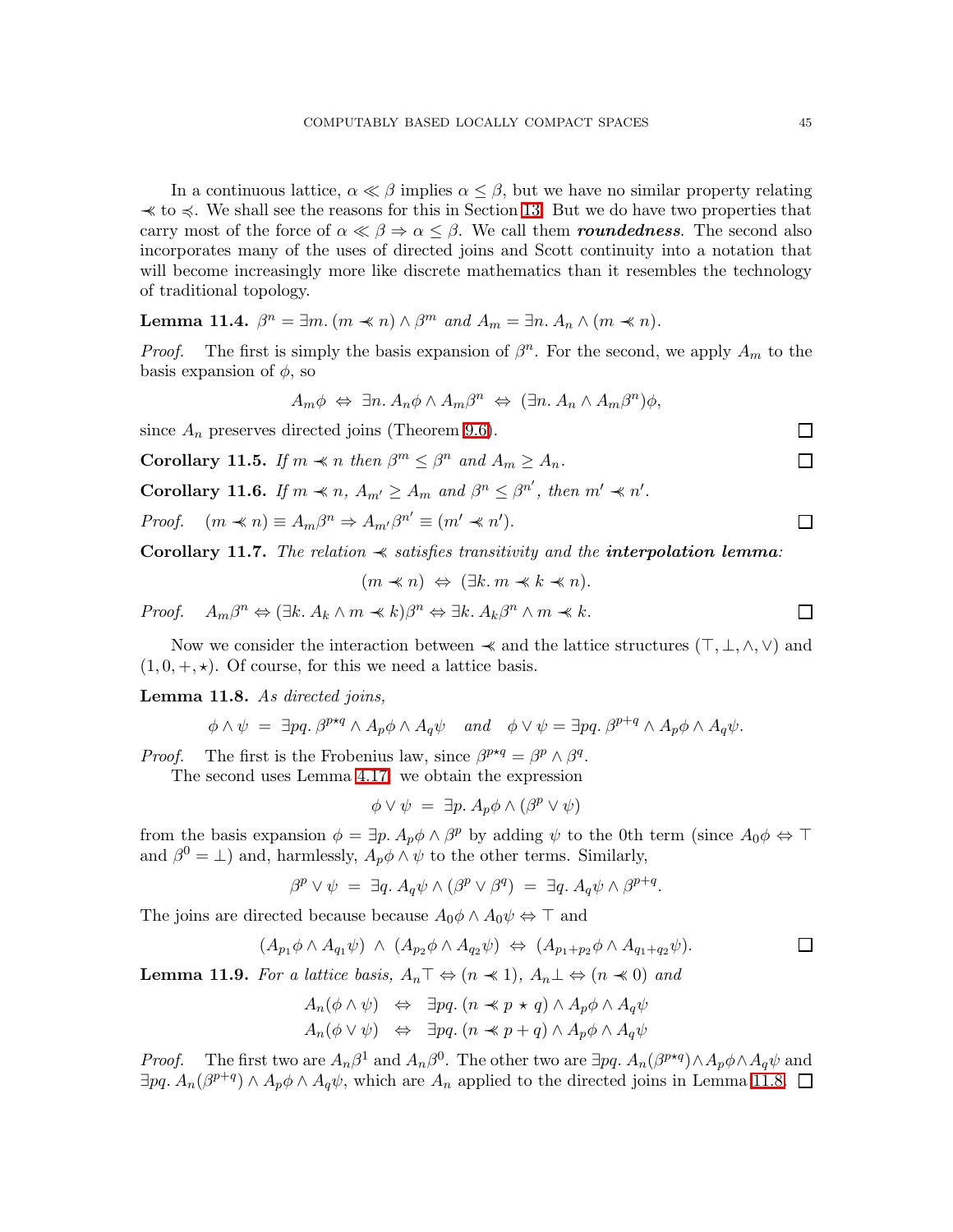<span id="page-45-0"></span>**Proposition 11.10.** *The lattice basis*  $(\beta^n, A_n)$  *is a filter basis iff*  $1 \nless 1$  *and* 

$$
\frac{m \prec p \star q}{m \prec p \qquad m \prec q}
$$

*Proof.*  $(n \ll 1) \Leftrightarrow A_n \beta^1 \Leftrightarrow A_n \top$ , but recall that  $n \ll 1$  for all  $n$  iff  $1 \ll 1$ .

The displayed rule is  $A_m\beta^p \wedge A_m\beta^q \Leftrightarrow A_m\beta^{p \star q} \equiv A_m(\beta^p \wedge \beta^q)$ . Given this, by the Frobenius law and Lemma [11.9,](#page-44-1)

$$
A_m \phi \land A_m \psi \Leftrightarrow \exists pq. \ A_p \phi \land A_q \psi \land A_m \beta^p \land A_m \beta^q
$$
  
\n
$$
\Leftrightarrow \exists pq. \ A_p \phi \land A_q \psi \land (m \prec p) \land (m \prec q)
$$
  
\n
$$
\Leftrightarrow \exists pq. \ A_p \phi \land A_q \psi \land (m \prec p \star q)
$$
  
\n
$$
\Leftrightarrow A_m(\phi \land \psi)
$$

If we don't have a filter basis, we have to let n "slip" by  $n \prec m$ , *cf.* Lemma [2.8:](#page-7-3)

<span id="page-45-1"></span>Lemma 11.11. *For any lattice basis,*

$$
\frac{n \ll p \star q}{\exists m. \ (n \ll m) \ \land \ (m \ll p) \ \land \ (m \ll q)}
$$

*Proof.* Downwards, interpolate  $n \ll m \ll p \star q \leq p, q$ , then  $m \ll p, q$  by monotonicity. Conversely, using Corollary [11.5,](#page-44-2) if  $\mathcal{A}_n\beta^m \Leftrightarrow \top$  and  $\beta^m \leq \beta^{p \star q}$  then  $\mathcal{A}_n\beta^{p \star q} \Leftrightarrow \top$ .  $\Box$ 

<span id="page-45-2"></span>The corresponding result for ∨ is our version of the Wilker property, *cf.* Proposition [1.10](#page-5-1) and Lemma [2.7.](#page-7-0)

# Lemma 11.12.

$$
\frac{n \ll p + q}{\exists p'q'. \ (n \ll p' + q') \land (p' \ll p) \land (q' \ll q)}
$$

*Proof.* Lemma [11.9](#page-44-1) with  $\phi \equiv \beta^p$  and  $\psi \equiv \beta^q$ .

We shall summarise these rules in Definition [14.1.](#page-54-1)

There are special results that we have in the cases of overt and compact objects. We already know that  $1 \ll 1$  iff the object is compact (*cf.* Lemma [6.5\)](#page-24-0), but the lattice dual characterisation of overtness cannot be  $0 \prec 0$ , as that always happens.

Lemma 11.13. *If* X *is overt then*

 $(n \ll m) \Rightarrow (n \ll 0) \vee (\exists y \ldotp \beta^m y) \quad but \quad (n \ll 0) \wedge (\exists x \ldotp \beta^n x) \Leftrightarrow \bot.$ 

*Proof.*  $\phi x \Rightarrow \exists y \, \phi y$  so, using the Phoa principle (Axiom [3.6\)](#page-11-1),

 $A_n \phi \Rightarrow A_n(\lambda x. \exists y. \phi y) \Leftrightarrow A_n \bot \vee \exists y. \phi y \wedge A_n \top \Rightarrow (n \prec 0) \vee \exists y. \phi y.$ Putting  $\phi \equiv \beta^m$ ,  $(n \prec m) \equiv A_n \beta^m \Rightarrow (n \prec 0) \vee \exists y \ldotp \beta^m y$ , whilst  $(n \ll 0) \land \exists x. \beta^n x \Leftrightarrow \exists x. A_n \beta^0 \land \beta^n x \Rightarrow \exists x. \exists n. A_n \bot \land \beta^n x \Leftrightarrow \exists x. \bot x \Leftrightarrow \bot.$ 

By a similar argument, we have Johnstone's "Townsend–Thoresen Lemma" [\[Joh84\]](#page-68-18),

$$
(n \prec p + q) \Rightarrow (n \prec p) \vee (\exists y. \beta^q y).
$$

Corollary 11.14. *Given a compact overt object, it's decidable whether it's empty or inhabited, cf. Corollary [5.8.](#page-19-2)*

*Proof.* As  $(1 \nless 1) \Leftrightarrow \top$ , the Lemma makes  $(1 \nless 0)$  and  $\exists x \, \beta^1 x \equiv \exists x \, \top$  complementary. П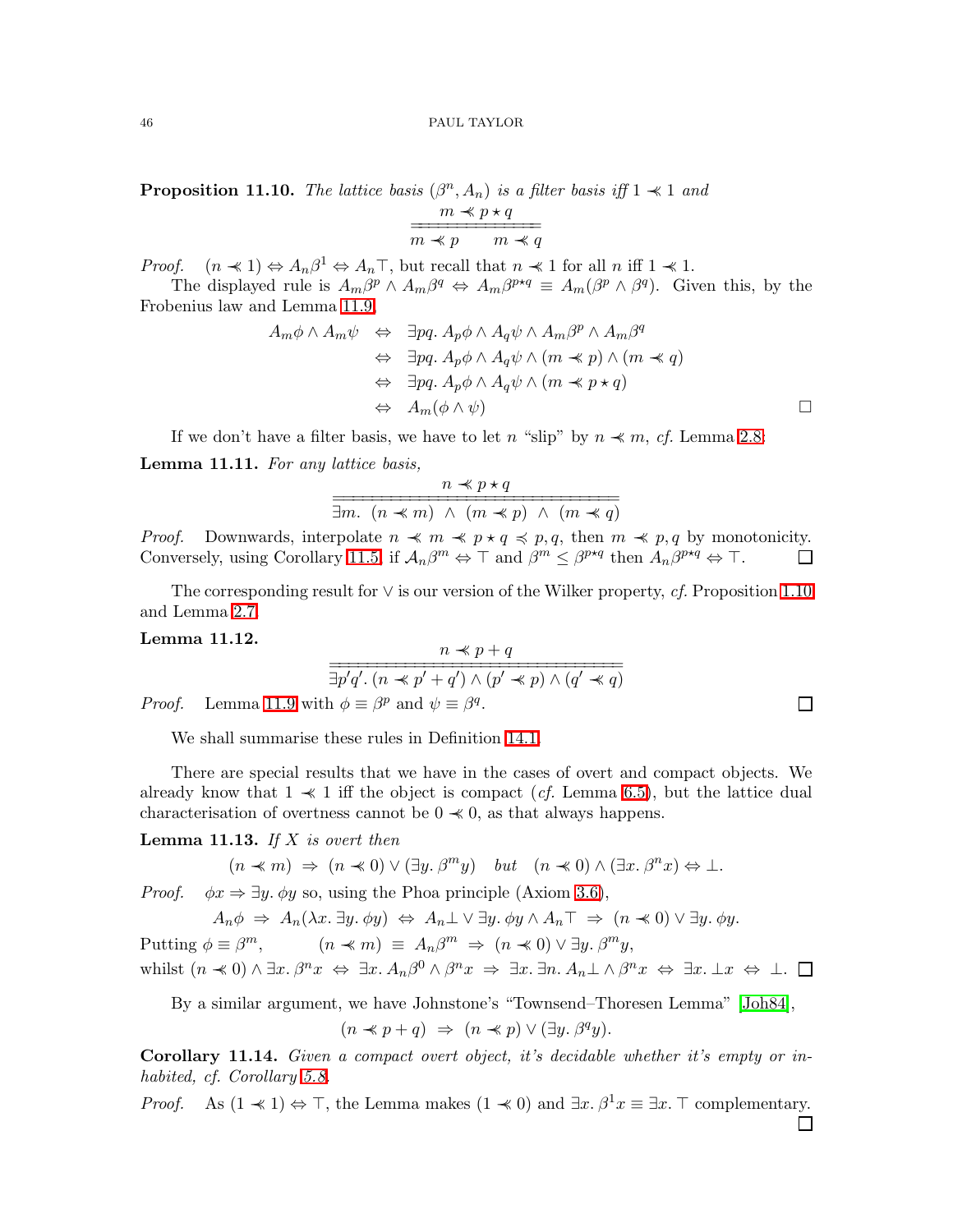Compact overt subobjects are, in fact, particularly well behaved in discrete [\[E\]](#page-69-1) and Hausdorff [\[J\]](#page-69-6) objects.

Sections [13–](#page-50-0)[16](#page-59-0) are devoted to proving that the rules above for  $\prec$  are complete, in the sense that from any *abstract basis*  $(N, 0, 1, +, \star, \star)$  satisfying them we may recover an object of the category. This proof is very technical, so in the next section we consider a special case, in which the lattice structure plays a much lighter role.

# 12. Domain theory in ASD

<span id="page-46-0"></span>In this section we provide the basic tools for implementing domain theory within ASD. Denotational semantics can then be developed in the usual way using this, allowing programming languages such as Gordon Plotkin's PCF [\[Plo77\]](#page-68-11) to be interpreted in ASD, and with them the programs required in Definitions [1.5,](#page-3-0) [1.6](#page-3-1) and [2.3](#page-6-1) for *computable* bases and functions. The difference is that classical domain theory leads to the dead end of set theory, whilst ASD can be translated back into programming languages.

However, the denotational semantics of programming languages will have to wait for a separate investigation. In this section we merely provide a few results that connect ASD with the *topological* aspects of domain theory such as [\[JKM99,](#page-68-17) [JKM01,](#page-68-9) [JS96\]](#page-68-4) that rely on manipulation of bases (in the sense of that subject).

We first characterise the objects that have prime bases in our sense, and are *continuous* **dcpos** in the classical setting. The following results are essentially those of  $\text{Smy77, }$  §2, where ⊳ is called an *R-structure*. However, whereas Michael Smyth imposed a separate theory of recursion on the existing set-based theory of continuous dcpos, recursion is intrinsic to ASD. We also form the domain of rounded ideals using our own technology, which was developed in [\[B\]](#page-68-0).

<span id="page-46-2"></span>**Definition 12.1.** A directed interpolative relation  $n, m : N \vdash (n \triangleleft m) : \Sigma$  on an overt discrete object  $N$  is an open relation that satisfies:

(a) transitivity and interpolation:  $n, m : N \vdash (n \triangleleft m) \Leftrightarrow \exists k. (n \triangleleft k) \wedge (k \triangleleft m);$ 

(b) extrapolation downwards:  $n : N \vdash \exists k. (k \triangleleft n) \Leftrightarrow \top;$ 

(c) directedness:  $n, r, s : N \vdash (r \triangleleft n) \land (s \triangleleft n) \Leftrightarrow \exists k. (r \triangleleft k) \land (s \triangleleft k) \land (k \triangleleft n)$ .

A rounded ideal for  $(N, \triangleleft)$  is a predicate  $\Gamma \vdash \xi : \Sigma^N$  that is

(a) rounded: Γ,  $n : N \vdash \xi n \Leftrightarrow \exists k. (n \triangleleft k) \wedge \xi k;$ 

(b) inhabited:  $\Gamma \vdash \exists k. \xi k \Leftrightarrow \top;$ 

(c) an ideal:  $\Gamma$ ,  $r, s : N \vdash \xi r \wedge \xi s \Rightarrow \exists k. (r \triangleleft k) \wedge (s \triangleleft k) \wedge \xi k$ .

**Lemma 12.2.** For each  $n : N$ ,  $\bigcup_{n=1}^{\infty} \mathbb{R} \times \mathbb{R}^n$  is a rounded ideal.

We shall see that the  $\downarrow n$  provide the "basic points"  $p_n$  (*cf.* Definition [1.5\)](#page-3-0) of continuous and algebraic dcpos. In fact, the situation is summed up by the next result, whose converse we shall prove in Theorem [12.11.](#page-49-1)

<span id="page-46-1"></span>Proposition 12.3. *If* X *has an* N*-indexed prime basis, so*

$$
\phi x \Leftrightarrow \exists n. \phi p_n \wedge \beta^n x,
$$

*then*  $\succ$  *is a directed interpolative relation, and*  $x : X \vdash \xi \equiv \lambda n$ .  $\beta^n x$  *is a rounded ideal, with* 

$$
x = \bigvee \{p_n \mid \xi n\}.
$$

П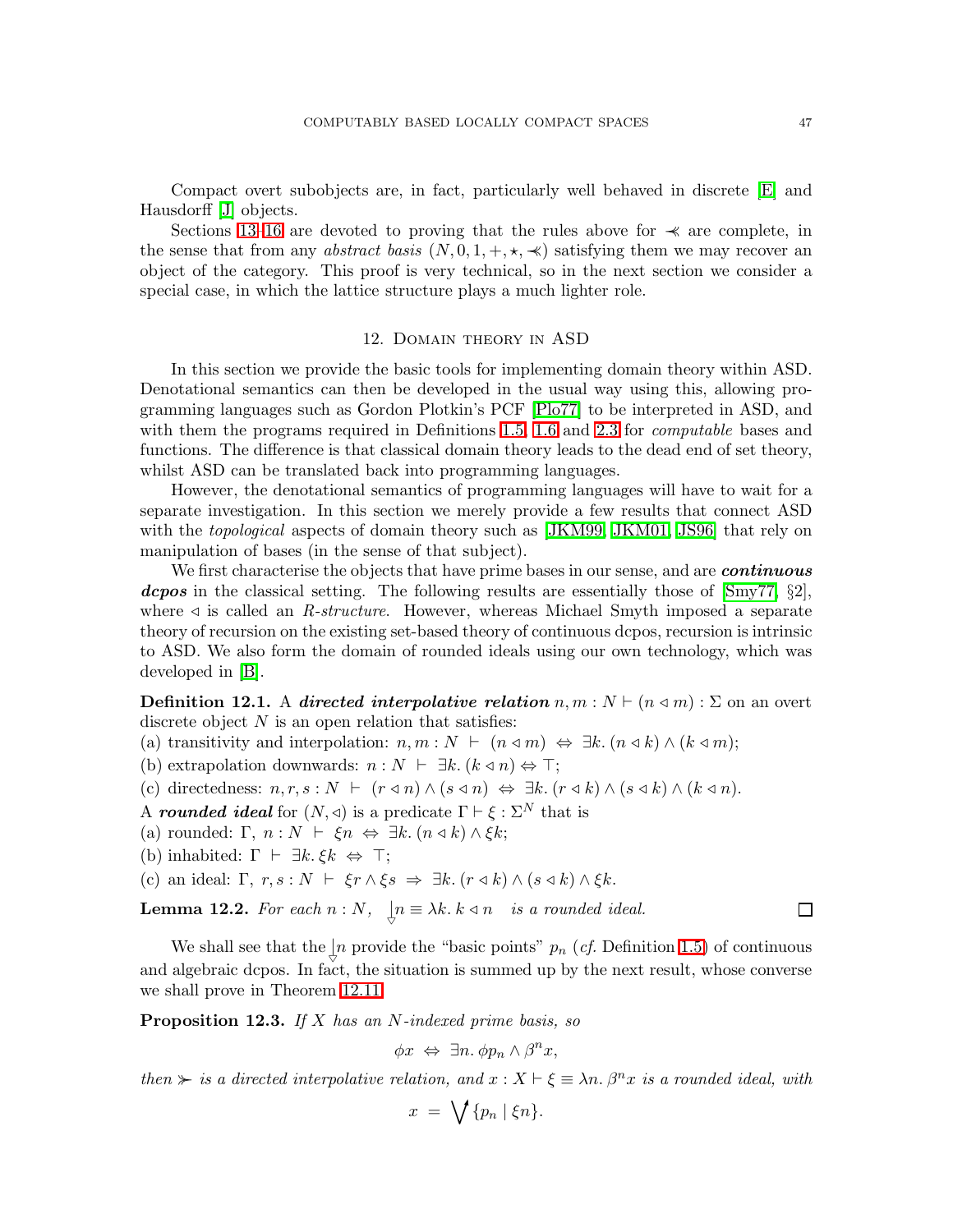Beware that ≺≺ and ⊳ have opposite senses, following the conventions for continuous lattices, *cf.* the use of  $\ll$  for compact and open subspaces in Notation [1.3:](#page-2-4) we think of  $\triangleleft$  as relating points. Thus  $m \succ n$  and  $m \triangleleft n$  mean that  $A_m \ll A_n$  and  $p_m \ll p_n$ , but  $\beta^n \ll \beta^m$ .

*Proof.* We have already proved these properties when  $\prec$  arises from a filter ∨-basis. An ∨-basis was needed in order to use Scott continuity for  $A_n$ , but in this case  $A_n \equiv \lambda \phi$ .  $\phi p_n$ preserves finite joins too, so directedness is redundant. Briefly,

- (a) the basis expansion of  $(n \ll m) \equiv \beta^m p_n$  gives transitivity and interpolation, as in Corollary [11.7;](#page-44-3)
- (b) that of  $(\lambda x. \top)p_n$  gives extrapolation; whilst
- (c) that of  $(\beta^r \wedge \beta^s)p_n$  gives directedness, as in Proposition [11.10.](#page-45-0)
- The directed join is focus( $\lambda \phi$ . –) applied to the basis expansion, as in Theorem [10.4.](#page-41-1)  $\Box$

Examples 12.4. Here again are the prime bases that we have encountered.

- (a) Equality or any open equivalence relation on an overt discrete object is a directed interpolative relation, whose rounded ideals are the equivalence classes.
- (b)  $\Sigma^N$  is the object of (rounded) ideals for list or subset inclusion in Fin(N).
- <span id="page-47-0"></span>(c) If X has an N-indexed ∨-basis,  $\prec_X$  is a directed interpolative relation on N, and  $\Sigma^X$ is the object of rounded ideals for this (recall from Lemma [9.8](#page-39-2) that  $\prec_{\Sigma} x$  is  $\succ_{\chi}$ ).
- (d) In the case of an N-indexed *filter lattice* basis (so X is stably locally compact), the opposite relation  $(\succcurlyeq_X)$  is also directed interpolative, because

$$
\exists k. \ A_n \beta^k \ \Leftrightarrow \ A_n \beta^1 \ \Leftrightarrow \ A_n \top \ \Leftrightarrow \ \top \qquad A_n \beta^r \wedge A_n \beta^s \ \Leftrightarrow \ A_n (\beta^r \wedge \beta^s) \ \Leftrightarrow \ A_n (\beta^{r+s}).
$$

(e) Classically, the rounded ideals for ≻≻ are in order-reversing bijection with the compact saturated subspaces of  $X$  (Theorem [5.18\)](#page-22-1).  $\Box$ 

Lemma 12.5. *Any* reflexive *transitive relation is directed interpolative, and then all ideals are rounded.*  $\Box$ 

- **Examples 12.6.** (a) If the way-below relation  $\prec$  of the space X in Proposition [12.3](#page-46-1) is reflexive then X is called an **algebraic dcpo**, and the  $p_n$  are its so-called **finite** or compact elements.
- <span id="page-47-1"></span>(b) The space X is a continuous lattice iff it has a basis  $(N, \triangleleft)$  that's a semilattice, *i.e.* the extrapolative and directed conditions are strengthened to a least element and binary joins respectively, instead of the extra/interpolant  $k$ .
- (c) In a **Scott domain**, the join is *conditional*: the join  $r + s$  exists in N whenever there is *some* upper bound n. Any Scott domain is a closed subspace of a continuous lattice, but if they are to form a cartesian closed category, they must also be *overt* [\[F\]](#page-69-5). Indeed, the basis  $N$  is overt in the formulation of this section. Instead of a conditional join, we may add a formal top element to  $N$ , or, equivalently, specify what part of an enlarged basis is to define the required domain by means of a *decidable* consistency predicate, *cf.* Proposition [7.12](#page-30-1) [\[Sco82\]](#page-68-16).
- <span id="page-47-2"></span>(d) With pushouts (joins of pairs that are bounded *below*) but not necessarily a least element, we have a class of objects that includes the overt discrete ones and is closed under  $\Sigma^{(-)}$ , sums and products. The structure of this subcategory is simple enough to be axiomatised directly in terms of overt discrete objects, *i.e.* from an arithmetic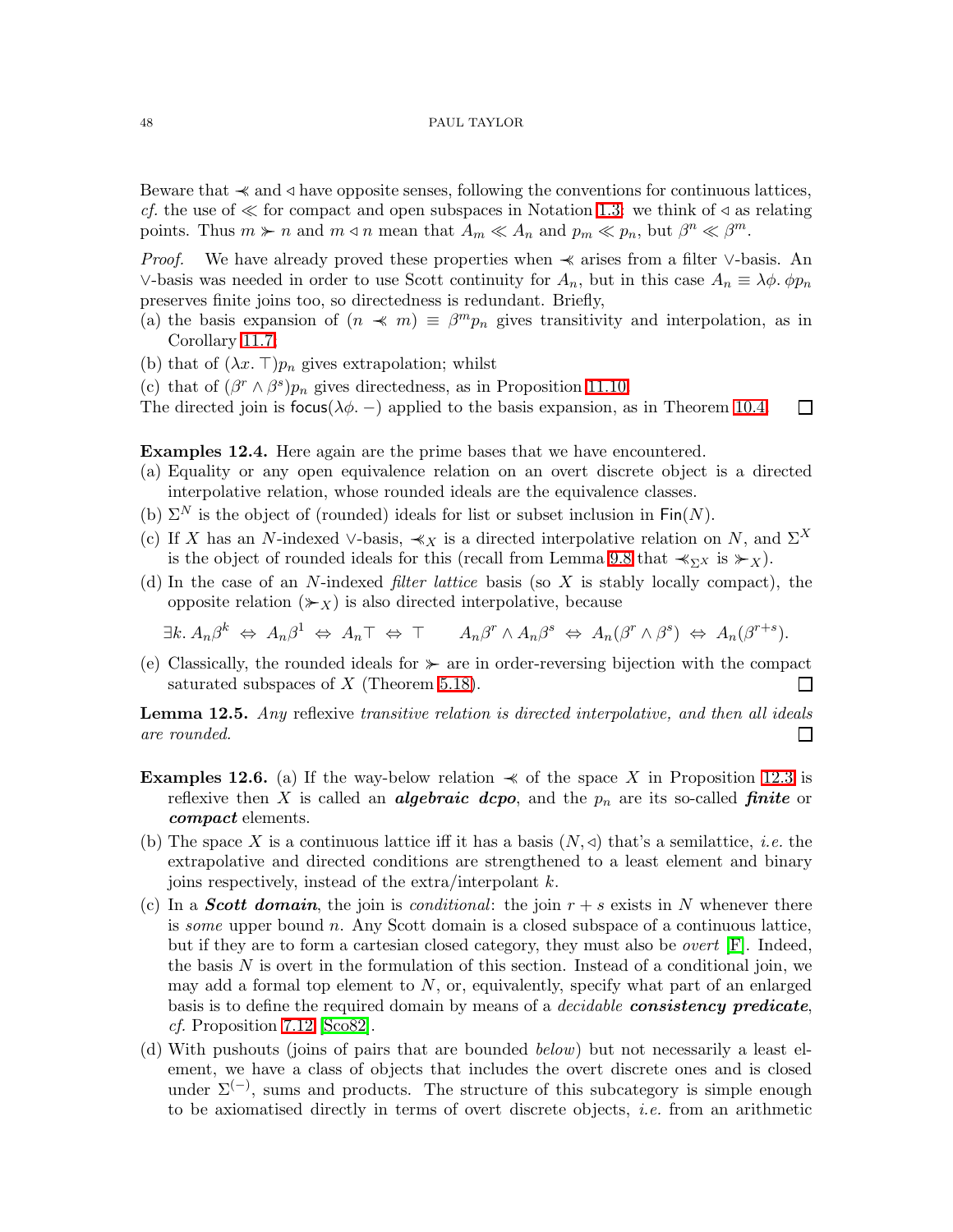universe  $[E]$ . On the other hand, the whole category S may be recovered from it by the monadic construction in [\[B\]](#page-68-0).

- (e) In an  $L\text{-}domain$ , the conditional joins in (c) are replaced by joins within the lower subset  $\int_{\triangledown}$ *n*.
- (f) If you are familiar with the characterisation of SFP or bifinite domains, and their continuous generalisations, you will be able to see how to encode them and their bases in ASD. Maybe this could provide a way of making the results about them more constructive, and identifying the largest cartesian closed category of locally compact objects [\[Jun90\]](#page-68-20). П

In the classical theory, a domain is recovered from its basis as the (continuous or algebraic) dcpo of (rounded) ideals, with the Scott topology. We can prove the corresponding result within ASD.

**Lemma 12.7.** For any directed interpolative relation  $(N, \triangleleft)$ ,

$$
\Phi : \Sigma^{\Sigma^N}, \ \xi : \Sigma^N \ \vdash \ \mathcal{E} \Phi \xi \ \equiv \ \exists n. \ \Phi \big( \hspace{-3pt} \big\downarrow \hspace{-3pt} n) \wedge \xi n
$$

*is a nucleus on*  $\Sigma^N$ .

*Proof.* We have a directed<sup>6</sup> union

$$
([n \iff \lambda m. \ \exists k. \ (m \triangleleft k \triangleleft n) \iff \exists k. \ ([k \land (k \triangleleft n)
$$

by the extrapolation and directedness conditions, so by Theorem [9.6](#page-38-0) and the definition of  $\mathcal{E}$ ,

Φ(| ▽ n) ⇔ ∃k. Φ(| ▽ k) ∧ (k ⊳ n) ⇔ EΦ(| ▽ n).

Hence we deduce the equations for a nucleus in Theorem [10.10,](#page-42-2)

$$
\mathcal{E}(\Phi \odot \Psi)\xi \equiv \exists n. (\Phi(\ln) \odot \Psi(\ln)) \wedge \xi n
$$
  
\n
$$
\equiv \exists n. (\mathcal{E}\Phi(\ln) \odot \mathcal{E}\Psi(\ln)) \wedge \xi n
$$
  
\n
$$
\equiv \mathcal{E}(\mathcal{E}\Phi \odot \mathcal{E}\Psi)\xi.
$$

<span id="page-48-0"></span>**Definition 12.8.** We have defined  $\mathcal{E}$  from entirely abstract data (a directed interpolative relation) but have shown (*via* Theorem [10.10\)](#page-42-2) that it satisfies the characteristic property of the composite  $\Sigma^i \cdot I$  that arises from a  $\Sigma$ -split subobject.

Now, it was exactly the purpose of the monadic calculus [\[B,](#page-68-0) §8] that, in this situation, we do have an object, called  $X \equiv \{ \Sigma^N \mid \mathcal{E} \}$  there, that has such a  $\Sigma$ -split inclusion. That is, the calculus provides  $i: \{\Sigma^N \mid \mathcal{E}\} \rightarrowtail \Sigma^N$  and I formally. Then  $\Gamma \vdash \xi : \Sigma^N$  is **admissible**, *i.e.* an element of the new subobject, if

$$
\Gamma, \ \Phi : \Sigma^{\Sigma^N} \ \vdash \ \mathcal{E} \Phi \xi \Leftrightarrow \Phi \xi.
$$

The idea of this is that  $\mathcal E$  "normalises" open subobjects  $\Phi$  of  $\Sigma^N$  by restricting and reexpanding them, and it is only the elements of the subobject being defined whose membership of *all* such Φ remains unchanged in this process.

In this case, the calculus allows us to introduce  $x \equiv$  admit  $\xi : X$  such that  $\xi = ix$ .

 ${}^{6}$ It is directed in the existential sense of Definition [2.1\(a\),](#page-6-4) not in the canonical one of Definition [4.13](#page-15-0) needed for Theorem [9.6.](#page-38-0) An N–N choice principle is needed for open (recursively enumerable) relations that amounts to sequentialising non-deterministic programs. This will be justified and applied to other questions arising from this paper in future work [\[G–\]](#page-69-7).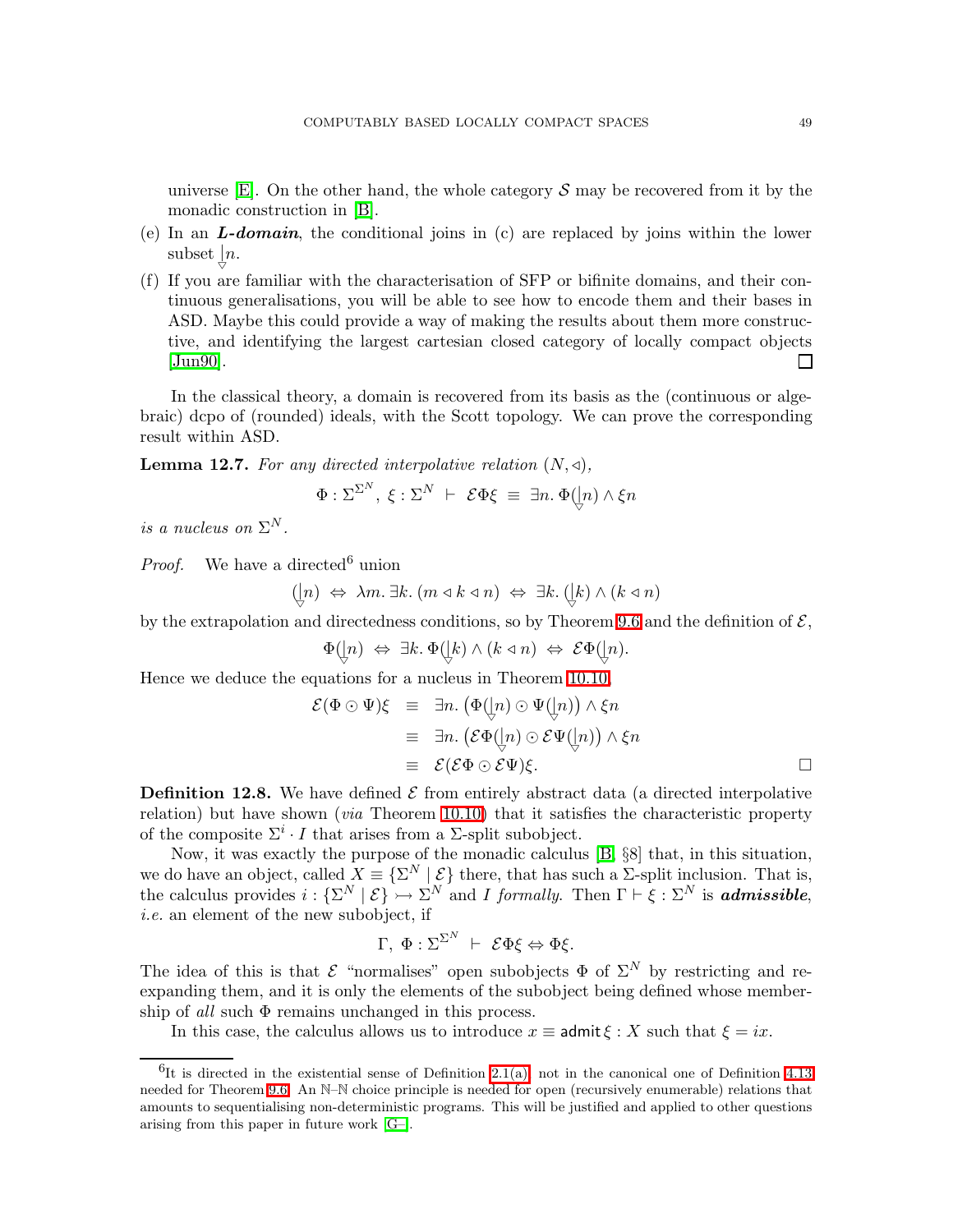<span id="page-49-2"></span>**Lemma 12.9.**  $\xi : \Sigma^N$  *is* admissible *iff it is a rounded ideal.* 

*Proof.* Putting  $\Phi \equiv \lambda \theta$ .  $\theta n$ ,  $\Phi \equiv \lambda \theta$ .  $\top$  and  $\Phi \equiv \lambda \theta$ .  $\theta r \wedge \theta s$ , we deduce that  $\xi$  is a rounded ideal. Conversely, if  $\xi$  is a rounded ideal then

$$
\forall m \in \ell. \ \xi m \ \Leftrightarrow \ \exists k. \ (\forall m \in \ell. \ m \triangleleft k) \land \xi k
$$

by equational induction on  $\ell$ . Then, using the prime ∧-basis on  $\Sigma^N$ ,

$$
\Phi\xi \Leftrightarrow \exists \ell. \Phi(\lambda m. m \in \ell) \land \forall m \in \ell. \xi m
$$
  
\n
$$
\Phi(|k\rangle \Leftrightarrow \exists \ell. \Phi(\lambda m. m \in \ell) \land \forall m \in \ell. m \triangleleft k
$$
  
\n
$$
\Phi\xi \Leftrightarrow \exists \ell. \Phi(\lambda m. m \in \ell) \land \exists k. (\forall m \in \ell. m \triangleleft k) \land \xi k
$$
  
\n
$$
\Leftrightarrow \exists k. \Phi(|k\rangle \land \xi k \equiv \mathcal{E}\Phi\xi.
$$

<span id="page-49-1"></span>**Corollary 12.10.**  $\downarrow n$  *is admissible, because it is a rounded ideal.* 

Theorem 12.11. *Any directed interpolative relation* (N,⊳) *is the opposite of the way-below relation for a prime basis on its object of rounded ideals.*

*Proof.* Let 
$$
X \equiv \{\Sigma^N | \mathcal{E}\}\stackrel{i}{\longrightarrow} \Sigma^N
$$
 in the notation of [B, Section 8]. Now I claim that  $p_n \equiv \text{admit}(\lfloor n) \text{ and } \beta^n \equiv \lambda x. \, i x n \equiv \Sigma^i (\lambda \xi. \xi n)$ 

define a prime basis. Since  $\xi \equiv ix$  is admissible, we have the basis expansion,

$$
\phi x \Leftrightarrow I\phi(ix) \Leftrightarrow \mathcal{E}(I\phi)(ix) \Leftrightarrow \exists n. I\phi([n) \land ixn
$$

$$
\Leftrightarrow \exists n. I\phi(ip_k) \land \beta^n x
$$

$$
\Leftrightarrow \exists n. \phi p_k \land \beta^n x.
$$

Finally,  $(n \prec m) \Leftrightarrow A_n \beta^m \Leftrightarrow \beta^m p_n \Leftrightarrow i(\text{admit}(\frac{1}{n}))m \Leftrightarrow (\frac{1}{n})m \Leftrightarrow (m \triangleleft n)$ .

We leave domain theory aside there and return to topology.

**Remark 12.12.** Jung and Sünderhauf characterise *stably* locally compact spaces using a system of rules that they call a *strong proximity lattice* [\[JS96,](#page-68-4) Section 5]. These axioms are very similar to those in Section [11,](#page-43-0) except that theirs are lattice dual, whereas ours are not. In particular, they prove the dual Wilker property (Corollary [5.19\)](#page-22-2), albeit using Choice. If  $(N, 0, 1, +, \star, \star)$  is an abstract basis satisfying these axioms then so too is  $(N, 1, 0, \star, +, \star)$ . The corresponding object, which is known as the **Lawson dual**, classically has the same points as the given one, but the opposite specialisation order, whilst the open subobjects of one correspond to the compact saturated subobjects of the other.

<span id="page-49-0"></span>**Example 12.13.** Let  $\prec$  be the way-below relation for a filter lattice basis on a stably locally compact space X. The object  $\mathcal{P}^{\sharp} X$  of rounded ideals for  $\ast$  (Example [12.4\(d\)\)](#page-47-0) is called the **Smyth** or upper powerdomain of X and is Lawson dual to the topology  $\Sigma^X$ .

 $\Box$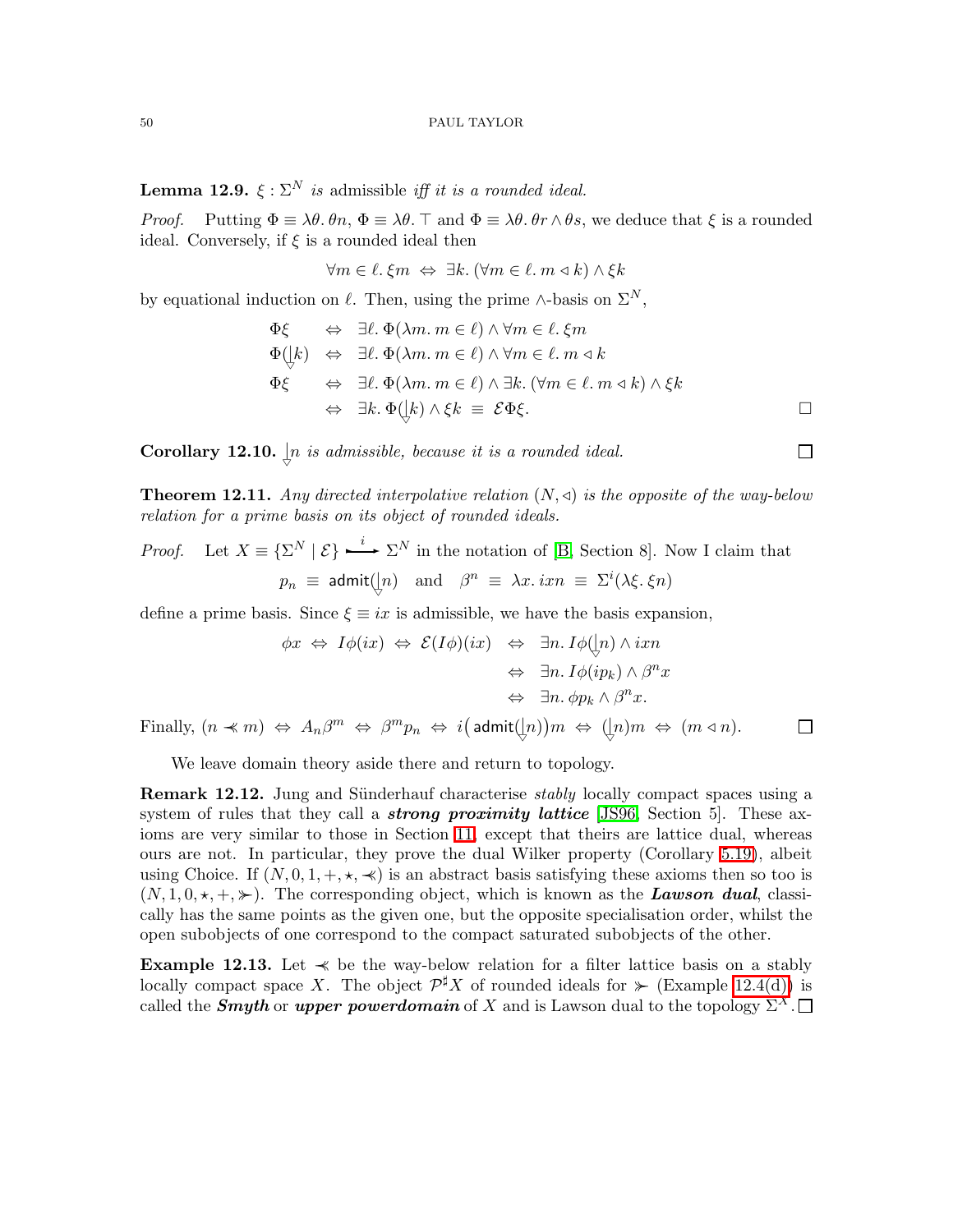<span id="page-50-1"></span>Lawson duality goes way beyond the purposes of this paper, but we can achieve the dual Wilker property by defining a new basis.

Proposition 12.14. *Any stably locally compact object, i.e. one that has a filter* ∧*-basis* (N, 0, 1, +,⋆, ≺≺)*, has another such basis indexed by* Fin(N) *that also satisfies the dual Wilker property,*  $n + a \nightharpoonup n$ 

$$
\frac{p \times q \times n}{\exists p'q'. (p' \star q' \prec n) \land (p \prec p') \land (q \prec q').}
$$

*This can be extended to a new filter lattice basis with the same property by Lemma [8.4ff](#page-34-1).*

*Proof.* We define a new version of  $\star$ , called  $\times$ , by

$$
A_{p\times q} \equiv \exists p'q'. A_{p'\star q'} \land (p \ast p') \land (q \ast q').
$$

This construction, unlike Remark [8.7,](#page-35-1) preserves the filter property, and is also idempotent.

$$
A_{p \times q} \top \Leftrightarrow \exists p' q'. A_{p' \star q'} \top \wedge (p \ll p') \wedge (q \ll q')
$$
  
\n
$$
\Leftrightarrow (p \ll 1) \wedge (q \ll 1) \Leftrightarrow \top
$$
  
\n
$$
A_{p \times q} = \exists p'' q''. A_{p'' \star q''} \wedge (p \ll p'') \wedge (q \ll q'')
$$
  
\n
$$
= \exists p' q' p'' q''. A_{p'' \star q''} \wedge (p \ll p' \ll p'') \wedge (q \ll q' \ll q'')
$$
 interpolation  
\n
$$
= \exists p' q'. A_{p' \times q'} \wedge (p \ll p') \wedge (q \ll q')
$$
interpolation  
\n
$$
= \exists p' q'. A_{p' \times q'} \wedge (p \ll p') \wedge (q \ll q')
$$

We deduce the dual Wilker property by applying the last equation to  $\beta^n$ . Now, as the  $A_n$ preserve ∧,

$$
A_{p\times q}(\phi \wedge \psi) \Leftrightarrow \exists p'''q''' \ldots A_{p'' \star q'''}(\phi \wedge \psi) \wedge (p \prec p''') \wedge (q \prec q''')
$$
  

$$
\Leftrightarrow \exists p'''q''' \ldots A_{p'' \star q'''} \phi \wedge A_{p'' \star q'''} \psi \wedge (p \prec p''') \wedge (q \prec q''')
$$
  

$$
\Rightarrow A_{p\times q} \phi \wedge A_{p\times q} \psi \Leftrightarrow \exists p'q'p''q'' \ldots A_{p' \star q'} \phi \wedge A_{p'' \star q''} \psi
$$
  

$$
\wedge (p \prec p') \wedge (p \prec p'') \wedge (q \prec q') \wedge (q \prec q'').
$$

For the converse, we put  $p''' \equiv p' \star p''$  and  $q''' \equiv q' \star q''$  and need

$$
A_{p'\star q'}\phi \Rightarrow A_{p'\star p''\star q'\star q''}\phi \quad \text{and} \quad (p\prec p')\wedge (p\prec p'') \Rightarrow (p\prec p'\star p''),
$$

which we have from contravariance of  $A_p$  and the fact that we had an ∧-basis. The new operation  $\times$  can be defined for more factors in the same way, using recursion and equational induction.  $\Box$ 

General locally compact objects are a good deal more complicated than domains. The extension of the earlier results of this section rely heavily on the "lattice" structure  $(0, 1, +, \star)$ , which we investigate next.

# 13. THE LATTICE BASIS ON  $\Sigma^N$

<span id="page-50-0"></span>In the next section we shall show that the properties of ≺≺ listed in Section [11](#page-43-0) are sufficient to reconstruct the object  $X$  and its basis. To do this, however, we need some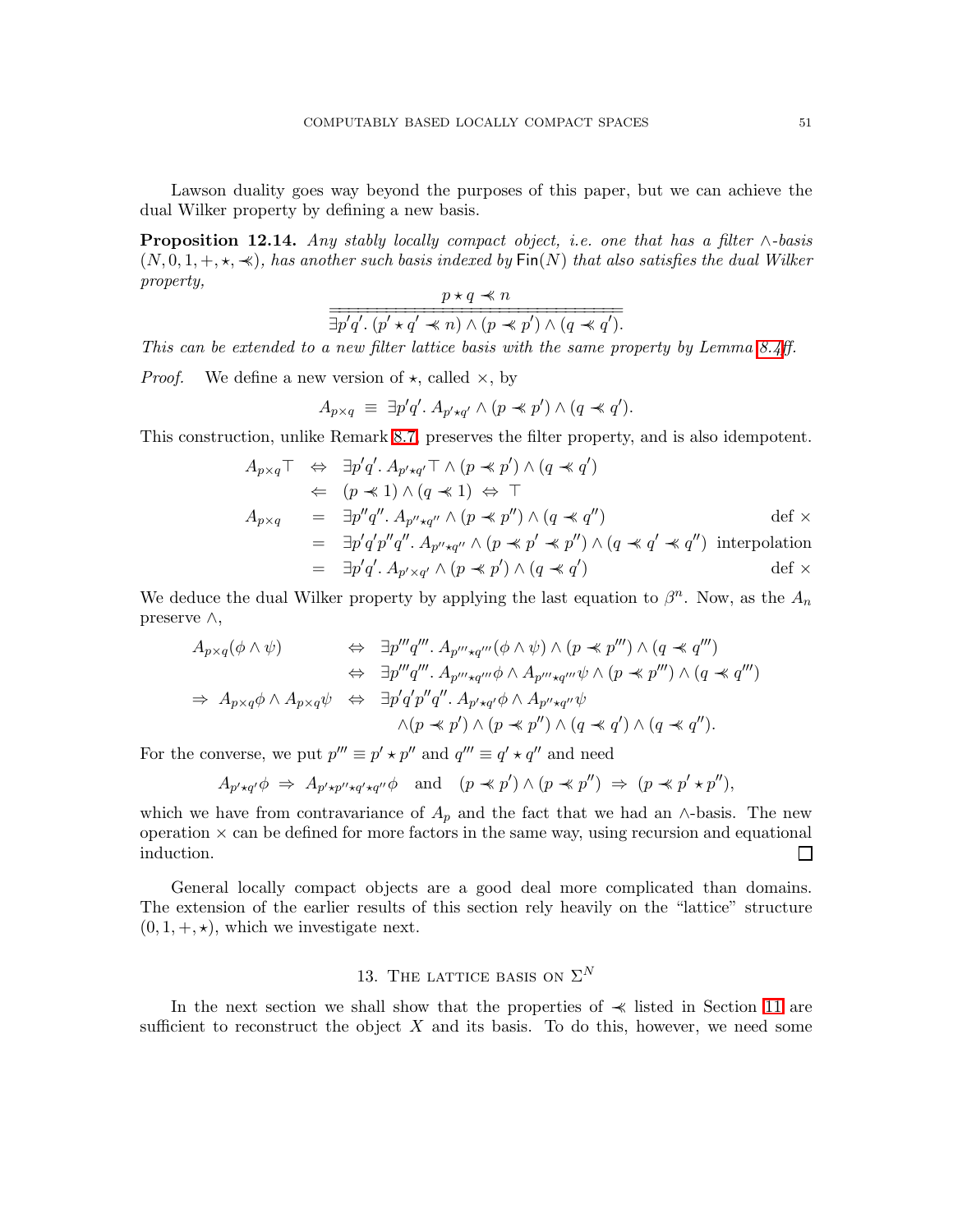more technical information about the lattice basis on  $\Sigma^N$ , and about the free distributive lattice on N.

**Remark 13.1.** When an object X has an N-indexed basis  $(\beta^n, A_n)$  there is an embedding  $X \longrightarrow \Sigma^N$ , given by Lemma [7.4.](#page-28-0) This structure may be summed up by the diagram,



in which {|−|} means the singleton *list*, the map J on the right is defined by

$$
J\phi \equiv \lambda \xi. \exists n. \phi n \wedge \xi n,
$$

and  $J\phi$  preserves  $\vee$ ,  $\perp$  and  $\exists$ . We define  $\mathcal E$  from  $\prec$  using the lattice basis  $(B^L, \mathcal A_L)$  on  $\Sigma^N$ .

<span id="page-51-0"></span>**Remark 13.2.** These results may be seen as **presentation** of the algebra  $\Sigma^X$ . In this, N is the set of generators and  $DL(N)$  is the free (imposed) distributive lattice on them, which we construct in Proposition [13.8](#page-52-1) below. Then there are homomorphisms



as  $B^{(-)}$  takes the imposed list operations 0, 1, + and  $\star$  to the intrinsic structure  $\perp$ ,  $\top$ ,  $\vee$ and  $\wedge$  in  $\Sigma^{\Sigma^N}$ , whilst  $\Sigma^i$  preserves the latter in  $\Sigma^X$ . The relation  $\prec$  encodes the system of "equations" that distinguishes the particular algebra  $\Sigma^X$  from the generic one  $\Sigma^{\Sigma^N}$  that is freely generated by N.

This explains why  $n \prec m$  does not imply  $n \prec m$  in our system, whereas  $\alpha \ll \beta$  implies  $\alpha \leq \beta$  in a continuous lattice. Topologically, we already saw the point in Remarks [1.8](#page-4-0) and [6.15:](#page-27-3) many distinct codes may in principle represent the same open or compact subobject. To put this the other way round, since equality (or containment) of open subobjects is not computable, we cannot deduce equality (or comparison) of codes from semantic coincidence of subobjects.

Remark 13.3. The triangle



illustrates the comparison between the monad that captures the imposed  $(0, 1, +, \star)$  dis-tributive lattice structure and the one in Axiom [3.3](#page-9-3) based on  $\Sigma^{(-)} \to \Sigma^{(-)}$ . The upward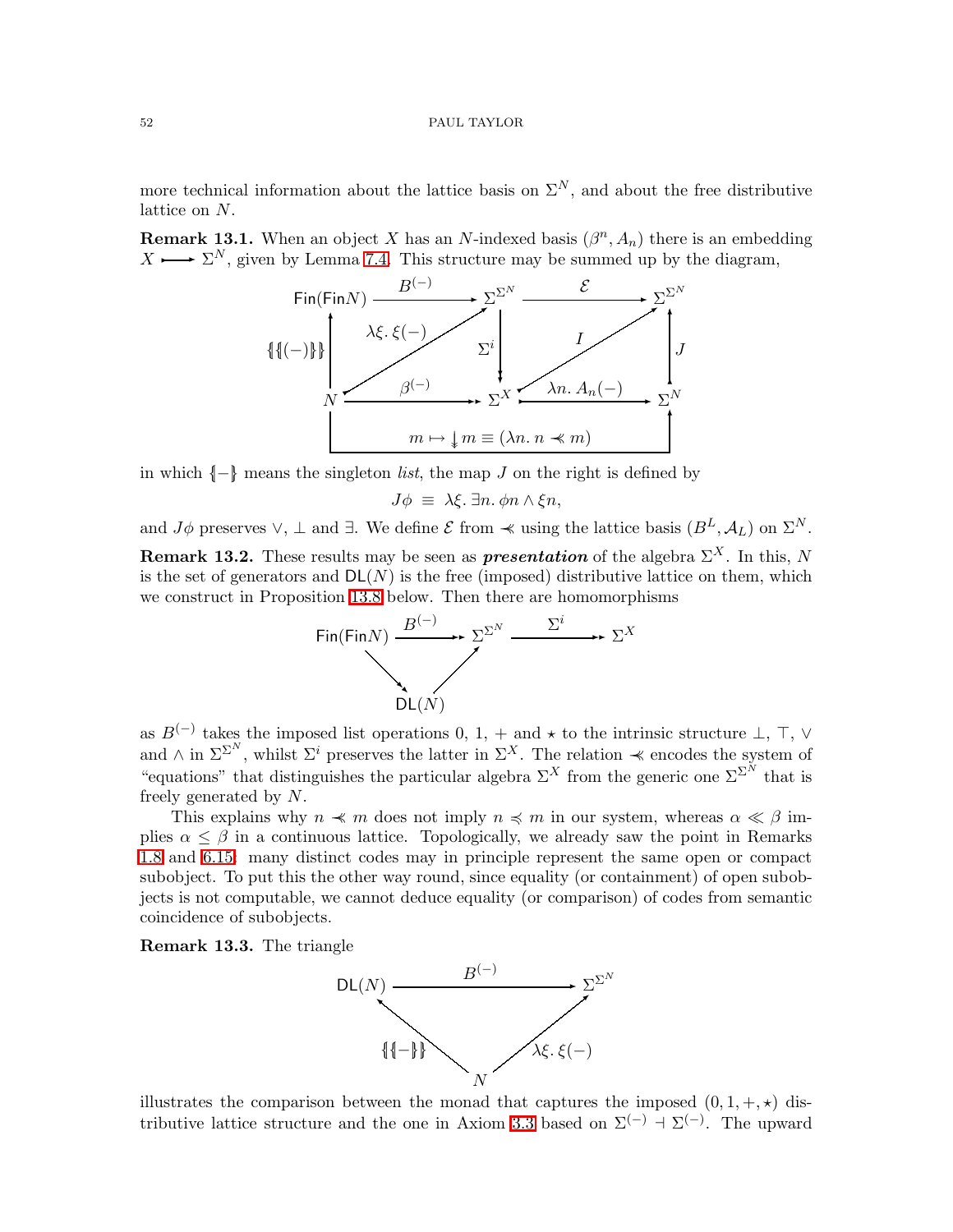maps are the units of these monads. We leave the interested student to construct the multiplication map of the DL-monad as a list program, *cf.* flatten in Lemma [8.6.](#page-35-2)

We are not quite justified in saying that the  $\Sigma^{(\sim)}$  monad defines the intrinsic  $(\bot, \top, \vee, \wedge)$ distributive lattice structure. Corollary [10.3](#page-41-2) said that the homomorphisms are the same, but I have not been able to show that every object whose intrinsic order is that of a distributive lattice is an algebra for the monad, *i.e.* of the form  $\Sigma^X$  for some object X.

**Notation 13.4.** Recall from Proposition [8.8](#page-35-0) that the basis on  $\Sigma^N$  is

$$
B^L \xi \equiv \exists \ell \in L. \,\forall m \in \ell. \,\xi m \quad \text{and} \quad \mathcal{A}_L \Phi \equiv \forall \ell \in L. \,\Phi(\lambda m. \, m \in \ell),
$$

from which we obtain the way-below relation

$$
\mathcal{A}_L B^R \equiv (R \subset^{\sharp} L) \equiv \forall \ell \in L \, \exists \ell' \in R \, (\ell' \subset \ell).
$$

The list of lists  $R + S$  is given by concatenation, whilst  $R \star S$  and  $B^{R \star S}$  were defined in Lemma [8.6.](#page-35-2)

<span id="page-52-3"></span>**Lemma 13.5.**  $(B^L, \mathcal{A}_L)$  *is a lattice basis:* 

$$
B1 = \top \quad B_0 = \bot \quad B^{R \star S} = B^R \land B^S \quad B^{R+S} = B^R \lor B^S
$$

$$
\mathcal{A}_0 \Phi \Leftrightarrow \top \quad \mathcal{A}_L \bot \Leftrightarrow (L = 0) \quad \mathcal{A}_{R+S} = \mathcal{A}_R \land \mathcal{A}_S.
$$

<span id="page-52-2"></span>**Lemma 13.6.**  $(B^L, \mathcal{A}_L)$  *is a filter basis:*  $A \top \Leftrightarrow \top$  *and*  $\mathcal{A}_L(\Phi \wedge \Psi) \Leftrightarrow \mathcal{A}_L \Phi \wedge \mathcal{A}_L \Psi$ .

Proof.  
\n
$$
A_L(\Phi \wedge \Psi) \Leftrightarrow \forall \ell \in L. (\Phi \wedge \Psi)(\lambda m. m \in \ell)
$$
\n
$$
\Leftrightarrow \forall \ell \in L. \Phi(\lambda m. m \in \ell) \wedge \Psi(\lambda m. m \in \ell)
$$
\n
$$
\Leftrightarrow (\forall \ell \in L. \Phi(\lambda m. m \in \ell)) \wedge (\forall \ell \in L. \Psi(\lambda m. m \in \ell))
$$
\n
$$
\Leftrightarrow A_L \Phi \wedge A_L \Psi
$$

<span id="page-52-4"></span>The Wilker condition says that we can split the list into the two parts that satisfy the respective disjuncts.

<span id="page-52-1"></span>**Lemma 13.7.** 
$$
\mathcal{A}_L(\Phi \vee \Psi) \Leftrightarrow \exists L_1L_2. (L = L_1 + L_2) \wedge \mathcal{A}_{L_1}\Phi \wedge \mathcal{A}_{L_2}\Psi.
$$

**Proposition 13.8.** We write  $L \cong R$  *if both*  $R \subset \n \nleq L$  and  $L \subset \n \nleq R$ . This is an open congruence *for the imposed structure on*  $Fin(FinN)$ *, and the free imposed distributive lattice*  $DL(N)$  *is its quotient* [\[C,](#page-68-2) Section 10]*.* П

**Remark 13.9.** So far we have not used any of the structure on  $N$  itself. Since we have a lattice basis for  $X$ , by definition

$$
\beta^{(-)}:N\to \Sigma^X
$$

takes the imposed structure  $(0, 1, +, \star)$  on N to the intrinsic structure  $(\bot, \top, \vee, \wedge)$  on  $\Sigma^X$ . Associated with this imposed structure is an imposed order relation  $\preccurlyeq$ , which  $\beta^{(-)}$  takes to  $\leq$ , but with respect to which the dual basis  $A_{(-)}$  is contravariant.

<span id="page-52-0"></span>**Definition 13.10.** We define  $\preccurlyeq$  from  $+$  and  $\star$  as the least relation such that

$$
0 \preccurlyeq n \preccurlyeq n \preccurlyeq 1 \qquad (k \star n) + (k \star m) \preccurlyeq k \preccurlyeq (n+m)
$$
\n
$$
\frac{n \preccurlyeq k \preccurlyeq m}{n \preccurlyeq m} \qquad \frac{k \preccurlyeq m \quad k \preccurlyeq n}{k \preccurlyeq m \star n} \qquad \frac{n \preccurlyeq k \quad m \preccurlyeq k}{n + m \preccurlyeq k}
$$

and again we write  $n \cong m$  when both  $n \preccurlyeq m$  and  $m \preccurlyeq n$ .

**Proposition 13.11.** *The relation*  $\cong$  *is an open congruence on* N *whose quotient is an imposed distributive lattice.*П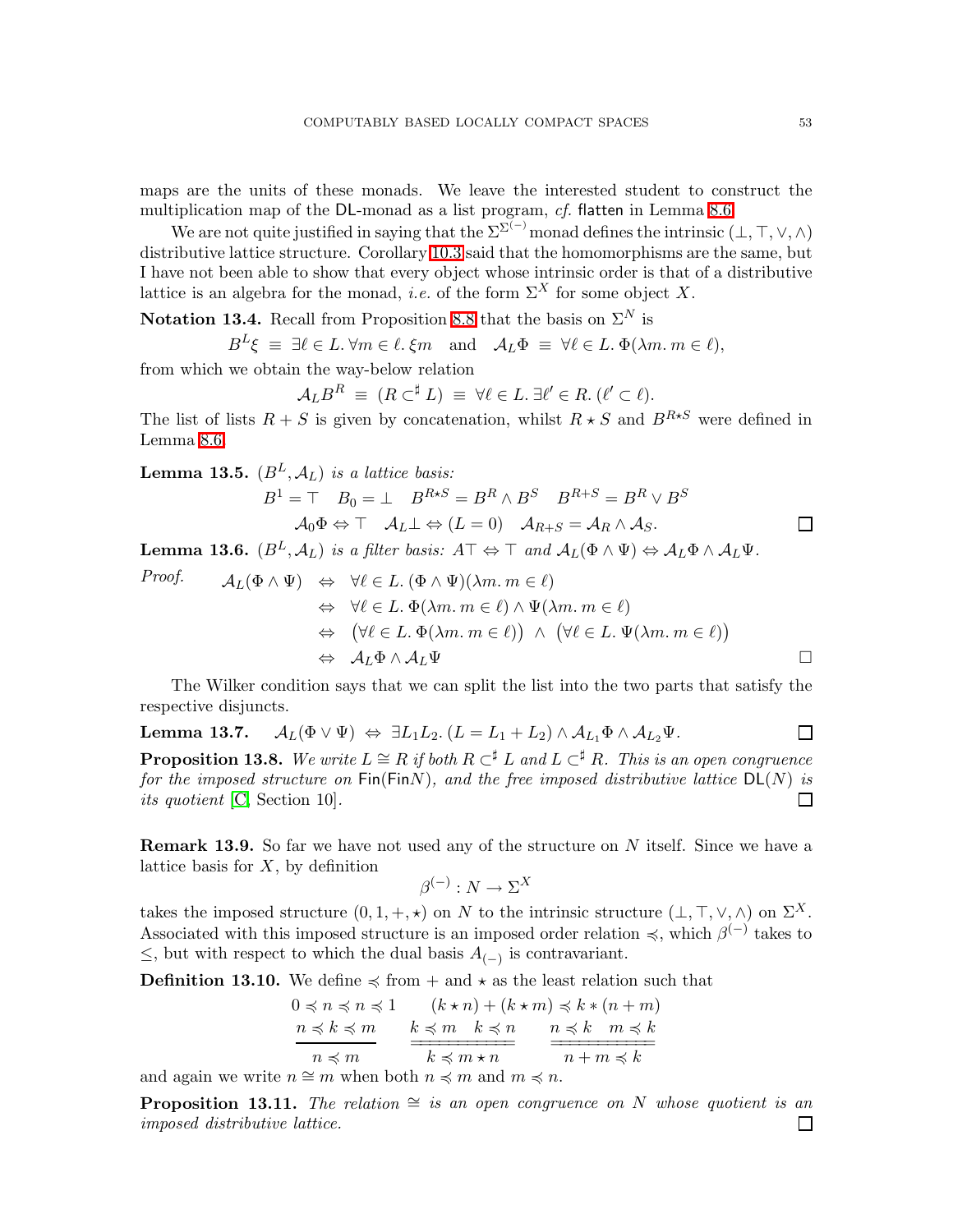Notation 13.12. Returning to Fin(FinN), L is regarded as a *formal* sum of products of elements of N (additive normal form). This may be "evaluated" by means of the operation

ev :  $Fin(FinN) \rightarrow N$ .

This is defined for lists by a generalisation of Lemma [8.6.](#page-35-2) A similar construction works for Kuratowski-finite subsets instead, except that then  $N$  has actually to satisfy the equations for a distributive lattice up to equality, and not just up to  $\cong$  (*cf.* Notation [4.9\)](#page-14-2). The map

$$
\mathsf{DL}(N)\equiv\mathsf{Fin}(\mathsf{Fin} N)/(\cong)\xrightarrow{\;\mathsf{ev}/(\cong)\;}N/(\cong)
$$

<span id="page-53-1"></span>is the structure map of the distributive lattice, regarded as an algebra for the DL-monad.

**Proposition 13.13.** *The map*  $ev : Fin(FinN) \rightarrow N$  *is a homomorphism in the sense that*  $ev0 = 0$  *and*  $ev1 = 1$  *by construction, whilst* 

$$
\text{ev}(R+S) \cong (\text{ev}R) + (\text{ev}S)
$$
 and  $\text{ev}(R \star S) \cong (\text{ev}R) \star (\text{ev}S)$ .

*Proof.* This is a standard piece of universal algebra, which again we leave as a student exercise. The  $+$  equation is proved by list induction, using associativity and commutativity of + up to  $\cong$ . The equation for  $\star$  is more difficult, as we have to take apart the inner lists, and use distributivity.  $\Box$ 

<span id="page-53-0"></span>Lemma 13.14.  $A<sub>L</sub>B<sup>L</sup>$   $\Leftrightarrow$  ⊤ *but* 

$$
\mathcal{A}_{L}B^{R} \Leftrightarrow (R \subset^{\sharp} L) \Leftrightarrow \forall \ell \in L. \exists \ell' \in R. (\ell' \subset \ell) \Rightarrow (\text{ev} L \preccurlyeq \text{ev} R)
$$
\n
$$
\mathcal{A}_{L}(\lambda \xi, \xi n) \Leftrightarrow \forall \ell \in L. n \in \ell \Rightarrow (\text{ev} L \preccurlyeq n)
$$
\n
$$
\mathcal{A}_{L}(\lambda \xi, \xi n \wedge \xi m) \Leftrightarrow \forall \ell \in L. n \in \ell \wedge m \in \ell \Rightarrow (\text{ev} L \preccurlyeq n \star m)
$$
\n
$$
\mathcal{A}_{L}(\lambda \xi, \xi n \vee \xi m) \Leftrightarrow \forall \ell \in L. n \in \ell \vee m \in \ell \Rightarrow (\text{ev} L \preccurlyeq n + m)
$$

*with equality in the cases*  $L \equiv \{\{k\}\}\$ and  $L \equiv R$ .

*Proof.* In the expansion of  $A_L B^R$ , the products in L are of longer strings than those in R. The other three results follow by putting  $R \equiv \{\{n\}\}\,$ ,  $\{\{n,m\}\}\$  and  $\{\{n\}, \{m\}\}\$ ,  $\Box$ 

**Remark 13.15.** The foregoing discussion of  $\cong$  is the price that we pay for not requiring  $(N, 0, 1, +, \star)$  to satisfy the equations for a distributive lattice in Remark [1.8.](#page-4-0) If, like [\[JS96\]](#page-68-4), we had done so, we would have instead paid the same price to construct the basis for  $\Sigma^X$ . This is indexed by the free distributive lattice on  $N^{op}$  *quâ*  $\star$ -semilattice, *i.e.* with new joins but using the old ones as meets. What we have bought for this price is the flexibility of switching amongst various kinds of basis (Definition [6.6\)](#page-24-3), when we needed or *didn't* need them, throughout the paper.

The reason why it is unnecessary to form the quotient of N or  $\text{Fin}(\text{Fin}N)$  by the congruence ∼= is that we never deal with their elements up to equality. The things that matter are the rules

$$
\frac{n \cong n' \qquad n \ll k}{n' \ll k} \qquad \qquad \frac{k \ll n \qquad n \cong n'}{k \ll n'}
$$

which are examples of Corollary [11.5.](#page-44-2) Indeed the relation  $\preccurlyeq$  itself is only needed to avoid the extra rules that relate + and  $\star$  to  $\prec$ , which appear in [\[JS96,](#page-68-4) Lemma 7].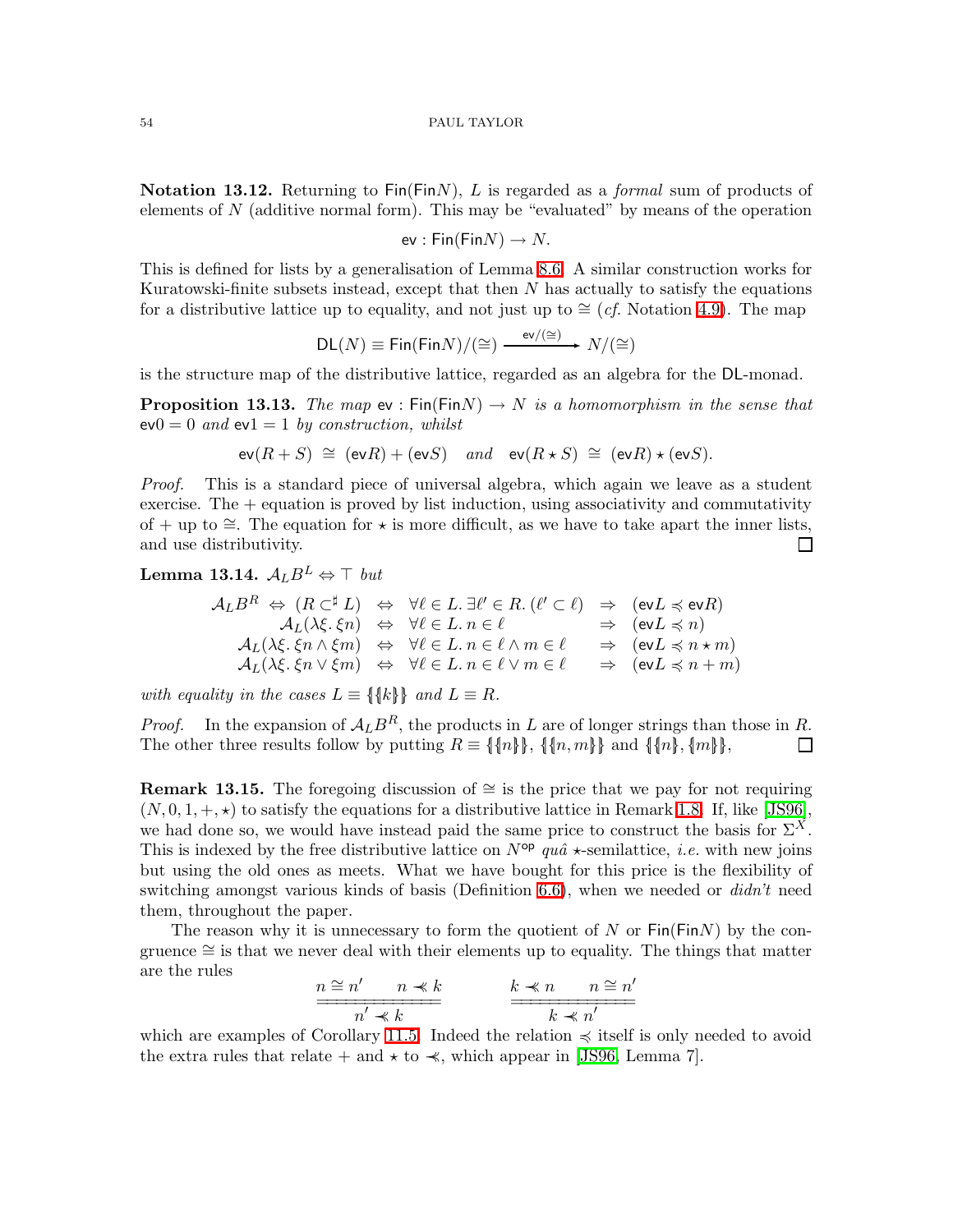# 14. From the basis to the space

<span id="page-54-0"></span>We are now able to show that any "abstract" basis satisfying the conditions of Section [11](#page-43-0) actually arises from some definable object. As in Section [12,](#page-46-0) we have to define a nucleus  $\mathcal{E}: \Sigma^{\Sigma^{N}} \to \Sigma^{\Sigma^{N}}$  and (in the next section) characterise its admissible terms in the sense of Definition [12.8.](#page-48-0)

<span id="page-54-1"></span>**Definition 14.1.** An **abstract basis** is an overt discrete object N with elements  $0, 1 \in N$ , binary operations  $+, * : N \times N \to N$  and an open binary relation  $* : N \times N \to \Sigma$  such that

$$
0 \prec 0 \quad \frac{n \prec p \quad m \prec p}{n+m \prec p} \quad \frac{m' \prec m \quad m \prec n \quad n \prec n'}{m' \prec n'} \quad \frac{n \prec m}{n \prec k \prec m}
$$
  

$$
\frac{n \prec m \quad m \prec p \quad m \prec q}{n \prec p \prec q} \quad \frac{n \prec p + q}{n \prec p' + q' \quad p' \prec p \quad q' \prec q}
$$

<span id="page-54-2"></span>where  $\preccurlyeq$  is defined from  $+$  and  $\star$  by Definition [13.10.](#page-52-0)

# Notation 14.2.

$$
\mathcal{E} \equiv \lambda \Phi. \lambda \xi. J(\lambda n. \exists L. (n \ll \text{ev} L) \land \mathcal{A}_L \Phi) \xi
$$
  

$$
\equiv \lambda \Phi. \lambda \xi. \exists n. \exists L. \xi n \land (n \ll \text{ev} L) \land \mathcal{A}_L \Phi.
$$

We have to show that this satisfies the equations in Theorem [10.10,](#page-42-2)

$$
\Phi, \Psi : \Sigma^{\Sigma^N} \;\vdash\; \mathcal{E}(\Phi \wedge \Psi) \;=\; \mathcal{E}(\mathcal{E}\Phi \wedge \mathcal{E}\Psi) \quad \text{and} \quad \mathcal{E}(\Phi \vee \Psi) \;=\; \mathcal{E}(\mathcal{E}\Phi \vee \mathcal{E}\Psi).
$$

<span id="page-54-4"></span>This is made a little easier by the fact that we need only test these equations for *basic*  $\Phi \equiv B^R$  and  $\Psi \equiv B^S$ :

**Lemma 14.3.** 
$$
\frac{R, S: \text{Fin}(\text{Fin}(N) \ \vdash \ \mathcal{E}(\mathcal{E}B^R \odot \mathcal{E}B^S) = \mathcal{E}(B^R \odot B^S)}{\Phi, \Psi : \Sigma^{\Sigma^N} \ \vdash \ \mathcal{E}(\mathcal{E}\Phi \odot \mathcal{E}\Psi) = \mathcal{E}(\Phi \odot \Psi).
$$

*Proof.* We use the lattice basis expansion  $\Phi = \exists R \cdot A_R \Phi \wedge B^R$ .

Note first that the combined expansion using distributivity (Lemma [11.8\)](#page-44-0),

$$
\Phi \odot \Psi = \exists RS. \mathcal{A}_R \Phi \wedge \mathcal{A}_S \Psi \wedge (B^R \odot B^S),
$$

is directed in  $\langle R, S \rangle$ , so  $\mathcal E$  preserves the join by Theorem [9.6](#page-38-0) and  $\mathcal E\Phi = \exists R. \mathcal A_R \Phi \wedge \mathcal E B^R$ . Using distributivity, directedness and Scott continuity again, we have

$$
\mathcal{E}\Phi \odot \mathcal{E}\Psi = \exists RS. \mathcal{A}_R \Phi \wedge \mathcal{A}_S \Psi \wedge (\mathcal{E}B^R \odot \mathcal{E}B^S) \qquad \text{distributivity}
$$
  

$$
\mathcal{E}(\mathcal{E}\Phi \odot \mathcal{E}\Psi) = \exists RS. \mathcal{A}_R \Phi \wedge \mathcal{A}_S \Psi \wedge \mathcal{E}(\mathcal{E}B^R \odot \mathcal{E}B^S) \qquad \text{directedness}
$$
  

$$
= \exists RS. \mathcal{A}_R \Phi \wedge \mathcal{A}_S \Psi \wedge \mathcal{E}(B^R \odot B^S) \qquad \text{hypothesis}
$$

$$
= \mathcal{E}(\Phi \odot \Psi) \qquad \qquad \Box
$$

<span id="page-54-3"></span>Next we need to evaluate the expression  $A_L(\mathcal{E}B^R)$ .

Lemma 14.4.  $\mathcal{E}B^R = J(\lambda n. n \prec \text{ev}R)$ .

*Proof.* 

$$
\mathcal{E}B^R = J(\lambda n. \ \exists L. \ n \prec \text{ev}L \land \mathcal{A}_L B^R)
$$
 Definition 14.2

$$
\leq J(\lambda n. \exists L. n \preceq \text{ev}L \preceq \text{ev}R) \qquad \text{Lemma 13.14}
$$

$$
= J(\lambda n. n \prec \text{ev}R) \qquad \qquad \text{Definition 14.1}
$$

but the  $\leq$  is an equality, as we may put  $L \equiv R$  in the other direction.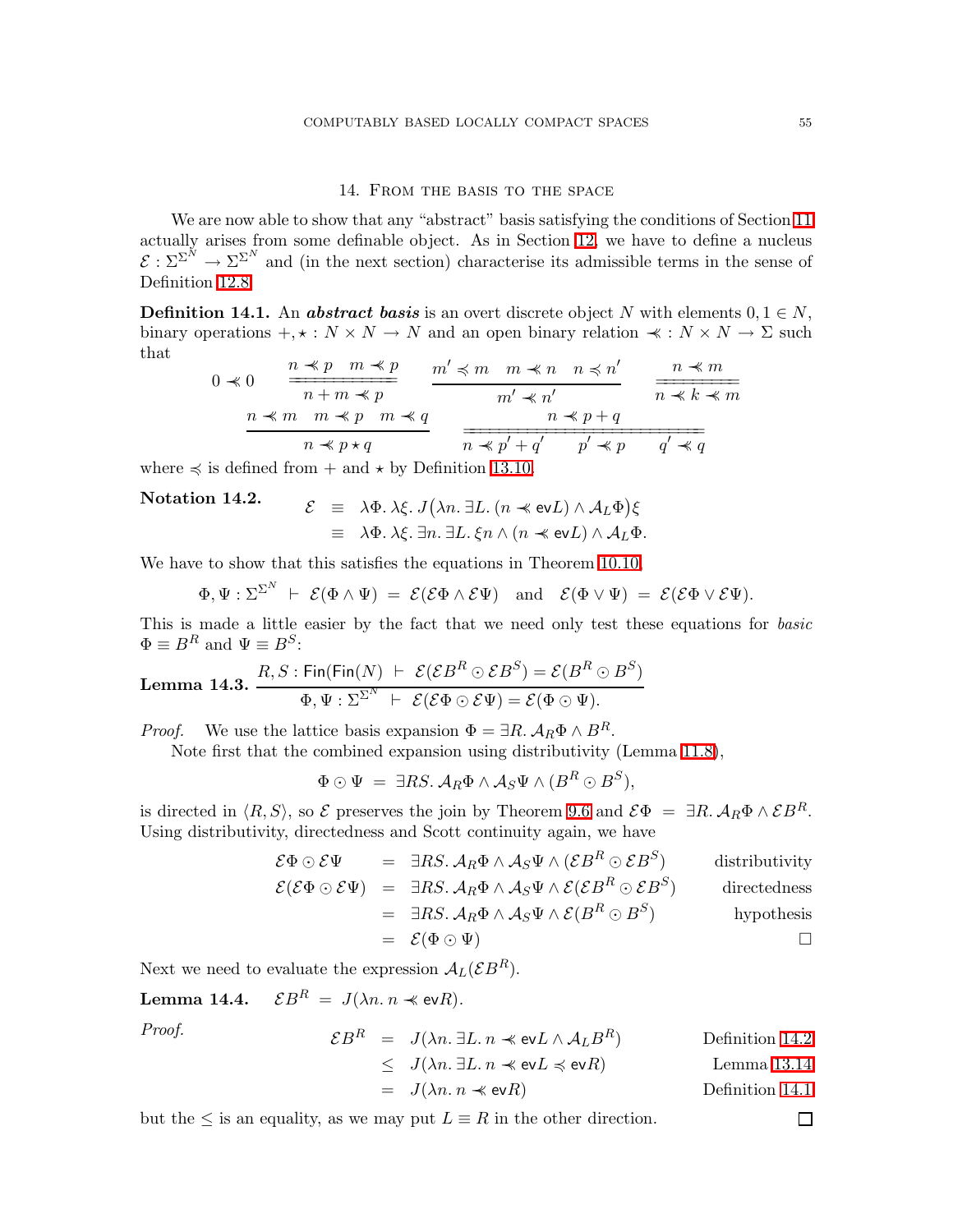<span id="page-55-0"></span>**Lemma 14.5.** *Since, by hypothesis,*  $\preceq$  *satisfies* 0  $\preceq$  *k and (cf. Lemma [11.3\)](#page-43-1)* 

$$
\frac{n \prec k \qquad m \prec k}{n+m \prec k} \qquad \frac{m \star n \prec n \qquad n \prec r}{m \star n \prec r}
$$

*we have*  $A_L(\mathcal{E}B^R) \Rightarrow (\text{ev}(L \cdot \text{ev}(R)), \text{ with equality in the case } L \equiv \{\|\text{k}\|\}.$ 

*Proof.* The reason for the inequality is that, whereas  $B^{(-)}$ : Fin(FinN)  $\to D\mathsf{L}(N) \to \Sigma^{\Sigma^N}$ sends + to  $\vee$  and  $\star$  to  $\wedge$ ,  $\mathcal{A}_{(-)}$  only takes + to  $\wedge$ , not necessarily  $\star$  to  $\vee$ .

$$
\mathcal{A}_L(\mathcal{E}B^R) \Leftrightarrow \forall \ell \in L. \, \mathcal{E}B^R(\lambda m. \, m \in \ell) \qquad \text{def } \mathcal{A}_L
$$

$$
\Leftrightarrow \forall \ell \in L. J(\lambda n. n \prec \text{ev}R)(\lambda m. m \in \ell) \qquad \text{Lemma 14.4}
$$

$$
\Leftrightarrow \forall \ell \in L. \ \exists n \in \ell. \ n \prec \text{ev}R \qquad \qquad \text{def. } J
$$

$$
\Rightarrow \forall \ell \in L. \ \mu\ell \prec \text{ev}R \qquad \qquad \star \text{ rule}
$$

$$
\Leftrightarrow \quad \text{ev}L \prec \text{ev}R \tag{0, + rules}
$$

Here  $\mu\ell$  is the "product" of  $\ell$ , in the sense of 1 and  $\star$  (written fold  $\star$  1 $\ell$  in functional programming notation), so  $n \in \ell \Rightarrow \mu \ell \preccurlyeq n$ . Then evL is the sum of these products (Definition [13.10\)](#page-52-0). Equality holds when  $L \equiv \{\{k\}\}\$  since  $\ell = \{k\}$  and  $evL = \mu\ell = k$ .  $\Box$ 

Equipped with formulae for  $\mathcal{E}B^R$  and  $\mathcal{A}_L(\mathcal{E}B^R)$ , we can now verify the two equations. Their proofs are *almost* the same, illustrating once again the lattice duality that we get by putting directed joins into the background. Unfortunately, they're not quite close enough for us to use ⊙ and give just one proof. First, however, we give the similar but slightly simpler argument for idempotence, although it is easily seen to be implied by either of the other results.

Proposition 14.6. *If* ≺≺ *satisfies the transitive and interpolation rules,*

$$
\frac{n \prec r}{n \prec m \prec r}
$$

*cf.* Corollary [11.7,](#page-44-3) then  $\mathcal{E}$  is idempotent:  $\mathcal{E}(\mathcal{E}\Phi) = \mathcal{E}\Phi$ .

 $\mathcal{E}$ 

*Proof.* By (a simpler version of) Lemma [14.3,](#page-54-4) it's enough to consider  $\Phi \equiv B^R$ ,

$$
(\mathcal{E}B^R) = J(\lambda n. \ \exists L. \ (n \ll \text{ev}L) \land \mathcal{A}_L(\mathcal{E}B^R))
$$
 Notation 14.2

$$
\leq J(\lambda n. \exists m. (n \prec m) \land (m \prec \text{ev}R))
$$
 Lemma 14.5

$$
= J(\lambda n. n \prec \text{ev} R) \qquad \text{hypothesis}
$$

$$
= \mathcal{E}B^R
$$
 Lemma 14.4

where  $m \equiv \text{ev}L$ . However, the  $\leq$  is an equality as we may use  $L \equiv \{\{m\}\}\$ in Lemma [14.4](#page-54-3) to prove  $\geq$ .  $\Box$ 

**Proposition 14.7.** *Since*  $\prec$  *obeys the rule linking it with*  $\star$ *,* 

$$
\cfrac{n \prec r \star s}{n \prec m \quad m \prec r \quad m \prec s}
$$

*(cf. Lemma [11.11\)](#page-45-1)*  $\mathcal E$  *satisfies the*  $\wedge$ *-equation,*  $\mathcal E(\Phi \wedge \Psi) = \mathcal E(\mathcal E \Phi \wedge \mathcal E \Psi)$ *.*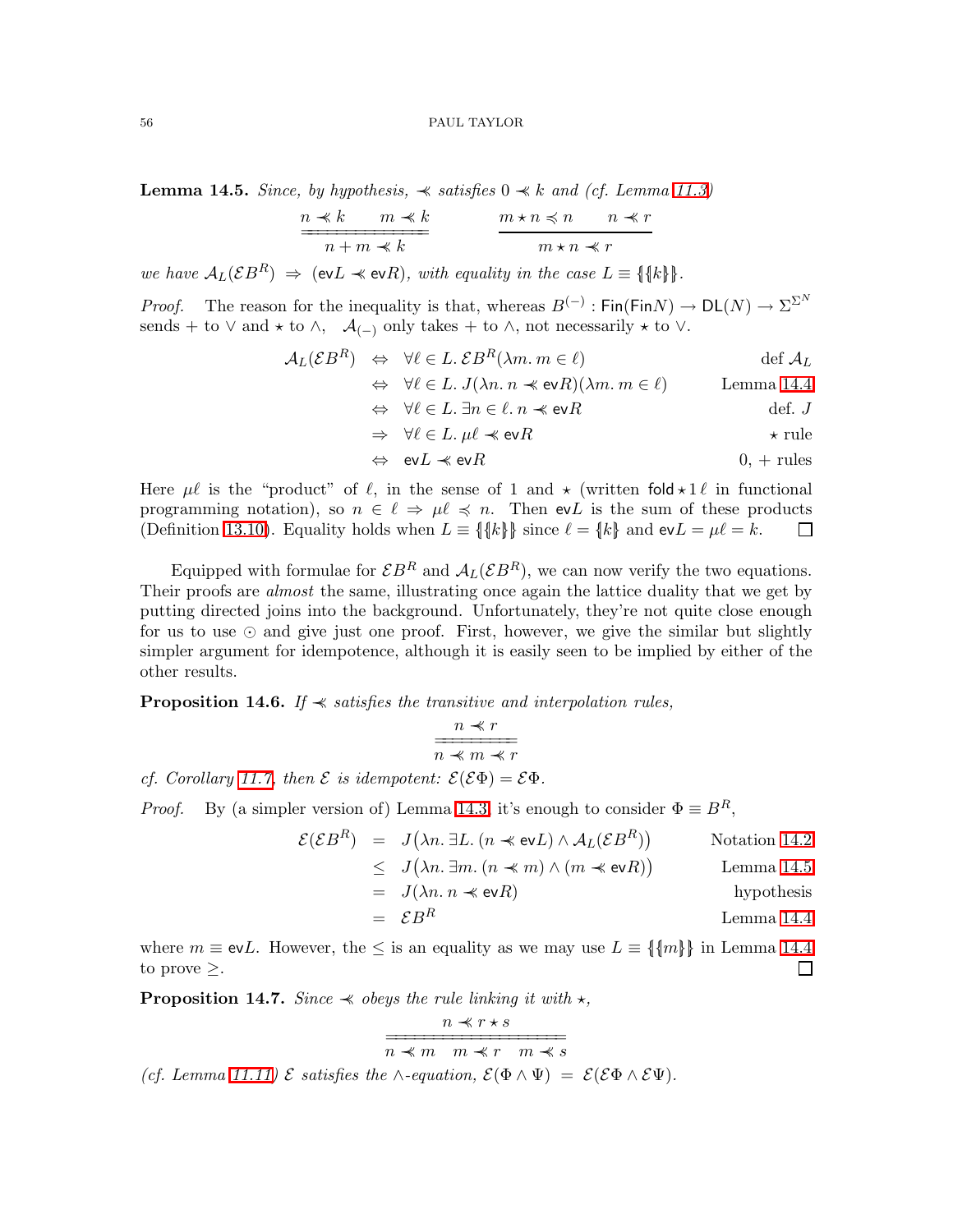*Proof.* By Lemma [14.3,](#page-54-4) it's enough to consider  $\Phi \equiv B^R$  and  $\Psi \equiv B^S$ . With  $m \equiv \text{ev}L$ ,  $r \equiv \text{ev}R$  and  $s \equiv \text{ev}S$ ,

$$
\mathcal{E}(\mathcal{E}B^R \wedge \mathcal{E}B^S) = J(\lambda n. \exists L. (n \ll \text{ev}L) \wedge A_L(\mathcal{E}B^R \wedge \mathcal{E}B^S))
$$
 Notation 14.2  
\n
$$
= J(\lambda n. \exists L. (n \ll \text{ev}L) \wedge A_L(\mathcal{E}B^R) \wedge A_L(\mathcal{E}B^S))
$$
 Lemma 13.6  
\n
$$
\leq J(\lambda n. \exists m. (n \ll m) \wedge (m \ll r) \wedge (m \ll s))
$$
Lemma 14.5  
\n
$$
= J(\lambda n. n \ll r \star s)
$$
hypothesis  
\n
$$
= J(\lambda n. n \ll \text{ev}(R \star S))
$$
Lemma 13.13  
\n
$$
= \mathcal{E}B^{R \star S} = \mathcal{E}(B^R \wedge B^S)
$$
 Lemmas 14.4 & 13.5

To make the  $\leq$  an equality, we use  $L \equiv \{\{m\}\}\$ in Lemma [13.14.](#page-53-0)

**Proposition 14.8.** *If*  $\prec$  *satisfies the Wilker rule linking it with* +*,* 

$$
\cfrac{n \prec r+s}{n \prec p+q \quad p \prec r \quad q \prec s}
$$

*(cf. Lemma [11.12\)](#page-45-2) then*  $\mathcal{E}$  *satisfies the*  $\vee$ *-equation,*  $\mathcal{E}(\Phi \vee \Psi) = \mathcal{E}(\mathcal{E}\Phi \vee \mathcal{E}\Psi)$ *. Proof.* With  $r \equiv \text{ev}R$ ,  $s \equiv \text{ev}S$ ,  $p \equiv \text{ev}L_1$ ,  $q \equiv \text{ev}L_2$  and  $L = L_1 + L_2$ ,  $\mathcal{E}(\mathcal{E}B^R \vee \mathcal{E}B^S) = J(\lambda n. \exists L. (n \prec\!\!\prec \text{\rm ev} L) \wedge A_L(\mathcal{E}B^R \vee \mathcal{E}B^S))$  $N_{\text{data}}$  [14.2](#page-54-2)

$$
\mathcal{E}(\mathcal{E}B \lor \mathcal{E}B) = J(\lambda n. \exists L. (n \ll \text{e}vL) \land A_L(\mathcal{E}B \lor \mathcal{E}B))
$$
Notation 14.2  
\n
$$
= J(\lambda n. \exists L_1 L_2. (n \ll \text{e}vL_1 + \text{e}vL_2) \land A_{L_1}(\mathcal{E}B^R) \land A_{L_2}(\mathcal{E}B^S))
$$
13.7  
\n
$$
\leq J(\lambda n. \exists pq. (n \ll p + q) \land (p \ll r) \land (q \ll s))
$$
 Lemma 14.5  
\n
$$
= J(\lambda n. n \ll r + s)
$$
hypothesis  
\n
$$
= J(\lambda n. n \ll \text{e}v(R + S))
$$
Lemma 13.13  
\n
$$
= \mathcal{E}B^{R+S} = \mathcal{E}(B^R \lor B^S)
$$
 Lemmas 14.4 & 13.5

Again the  $\leq$  becomes an equality, using  $L_1 = \{\|\phi\|\}\$ ,  $L_2 = \{\|q\|\}\$  and  $L = L_1 + L_2$  in Lemma [13.14.](#page-53-0) П

<span id="page-56-0"></span>**Theorem 14.9.**  $\mathcal{E}$  is a nucleus on  $\Sigma^N$  in the sense of [\[B,](#page-68-0) Section 8].

# 15. The points of the new space

Now we can characterise the (parametric) points of the object that we constructed from an abstract basis in the previous section. Then we define a lattice basis on it, just as we did for continuous dcpos in Theorem [12.11.](#page-49-1)

Notation 15.1. We are again in the situation of Definition [12.8,](#page-48-0) that we have defined a nucleus  $\mathcal E$  from an abstract basis, so the monadic calculus [\[B,](#page-68-0)  $\S8$ ] provides a subobject  $i: {\{\Sigma^N \mid \mathcal{E}\}} \rightarrowtail {\Sigma^N}$  with  $\Sigma$ -splitting *I*. As in Lemma [12.9,](#page-49-2) the next task is to characterise its elements, *i.e.* those  $\Gamma \vdash \xi : \Sigma^N$  that are **admissible**:

$$
\Gamma, \; \Phi : \Sigma^{\Sigma^N} \; \vdash \; \Phi \xi \; \Leftrightarrow \; \mathcal{E} \Phi \xi.
$$

<span id="page-56-1"></span>**Lemma 15.2.** *If*  $\Gamma \vdash \xi : \Sigma^N$  *is admissible then it is rounded in the sense that* 

Γ,  $n : N$  ⊢ ξ $n$   $\Leftrightarrow$  ∃ $m$ . ξ $m \wedge m$   $\prec n$ .

 $\Box$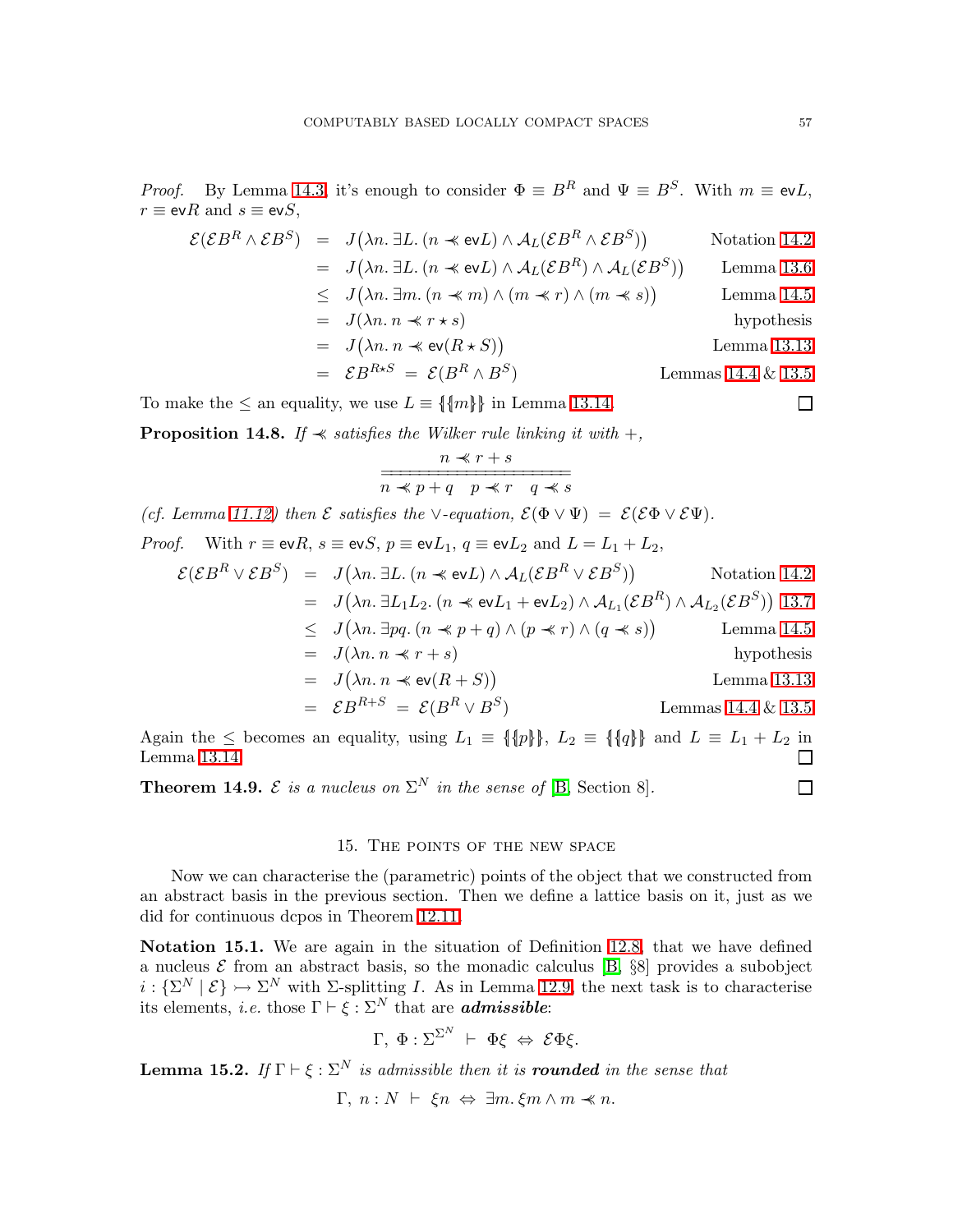*Proof.* Consider  $\Phi = \lambda \xi$ .  $\xi n$ , so  $\mathcal{A}_L \Phi \Rightarrow (\text{ev} L \preccurlyeq n)$  by Lemma [13.14.](#page-53-0) Then

$$
\xi n \Leftrightarrow \Phi \xi \Leftrightarrow \mathcal{E} \Phi \xi \Leftrightarrow \exists m. \exists L. \xi m \land (m \prec \text{ev} L) \land \mathcal{A}_L \Phi \quad \text{Notation 14.2}
$$
\n
$$
\Rightarrow \exists m. \exists L. \xi m \land (m \prec \text{ev} L \preceq n) \qquad \text{above}
$$

$$
\Rightarrow \ \exists m. \ \xi m \land (m \prec n) \qquad \qquad \text{monotonicity}
$$

<span id="page-57-2"></span>where  $\Rightarrow$  is actually equality, as we may put  $L \equiv \{\{n\}\}\$ in Lemma [13.14](#page-53-0) to obtain  $\Leftarrow$ .  $\Box$ **Lemma 15.3.** *If*  $\Gamma \vdash \xi : \Sigma^N$  *is admissible then it is a lattice homomorphism in the sense that*

$$
\xi 0 \Leftrightarrow \bot \qquad \xi 1 \Leftrightarrow \top \qquad \xi (n+m) \Leftrightarrow \xi n \vee \xi m \qquad \xi (n \star m) \Leftrightarrow \xi n \wedge \xi m.
$$

*Proof.* Consider  $\Phi = \lambda \xi$ .  $\xi n \odot \xi m$ , so  $\mathcal{A}_L \Phi \Rightarrow (\text{ev} L \preccurlyeq n \odot m)$  by Lemma [13.14.](#page-53-0) Then

$$
\xi n \odot \xi m \Leftrightarrow \Phi \xi \Leftrightarrow \mathcal{E} \Phi \xi
$$
  
\n
$$
\Leftrightarrow \exists k. \exists L. \xi k \land (k \prec \text{ev} L) \land A_L \Phi
$$
 Notation 14.2  
\n
$$
\Rightarrow \exists k. \exists L. \xi k \land (k \prec \text{ev} L \preceq n \odot m)
$$
 above  
\n
$$
\Rightarrow \exists k. \xi k \land (k \prec n \odot m) \Leftrightarrow \xi(n \odot m)
$$
 roundedness

with equality by  $L \equiv \{\{n \odot m\}\}\$ in Lemma [13.14.](#page-53-0) Similarly, for the constants, consider  $\Phi \equiv \lambda \xi$ . T, so  $\mathcal{A}_L \Phi \Leftrightarrow \top \Leftrightarrow (\text{ev}L \preccurlyeq 1)$ , and  $\Phi \equiv \lambda \xi$ .  $\bot$ , so  $\mathcal{A}_L \Phi \Leftrightarrow \forall \ell \in L$ .  $\bot \Leftrightarrow (L = 0)$ .

Notice that it is the fact that  $\xi$  is *rounded* (for  $\prec$ ), rather than a homomorphism (for  $(0, 1, +, \star)$ , that distinguishes the particular object X from the ambient  $\Sigma^N$  into which it is embedded, *cf.* Remark [13.2.](#page-51-0)

**Lemma 15.4.** *If*  $\Gamma \vdash \xi : \Sigma^N$  *is a rounded lattice homomorphism then it is admissible.* 

*Proof.*  
\n
$$
\Phi\xi \Leftrightarrow \exists L. \mathcal{A}_L \Phi \wedge B^L \xi
$$
\n
$$
\Leftrightarrow \exists L. \mathcal{A}_L \Phi \wedge \xi(\text{ev}L)
$$
\n
$$
\Leftrightarrow \exists L. \exists n. \mathcal{A}_L \Phi \wedge \xi n \wedge (n \prec \text{ev}L)
$$
\n
$$
\Leftrightarrow \mathcal{E}\Phi\xi
$$
\nDefinition 14.2

where the second step exploits the definition of  $B<sup>L</sup>$  (Lemma [13.5\)](#page-52-3) and evL when  $\xi$  is a homomorphism.  $\Box$ 

<span id="page-57-0"></span>**Remark 15.5.** Hence the rounded *lattice* homomorphisms  $\xi : \Sigma^N$  are the *points* of X, whilst the rounded *filters* (∧-homomorphisms) correspond to its *compact saturated subspaces*, at least when X is a classical stably locally compact space (Example [12.13\)](#page-49-0).

<span id="page-57-1"></span>**Lemma 15.6.**  $\beta^n \equiv \lambda x$ . ixn and  $A_n \equiv \lambda \phi$ . I $\phi\{n\}$  provide an effective basis for X.

*Proof.* First note that  $\xi \mapsto J\phi\xi$  preserves joins in  $\xi$ , and therefore so do  $\xi \mapsto \mathcal{E}\Phi\xi$  and  $\xi \mapsto I\phi\xi$ , as required by Lemma [7.7,](#page-29-2) so we recover

$$
ix = \lambda n \cdot \beta^n x
$$
 and  $I\phi = \lambda \xi \cdot \exists n \cdot A_n \phi \wedge \xi n$ .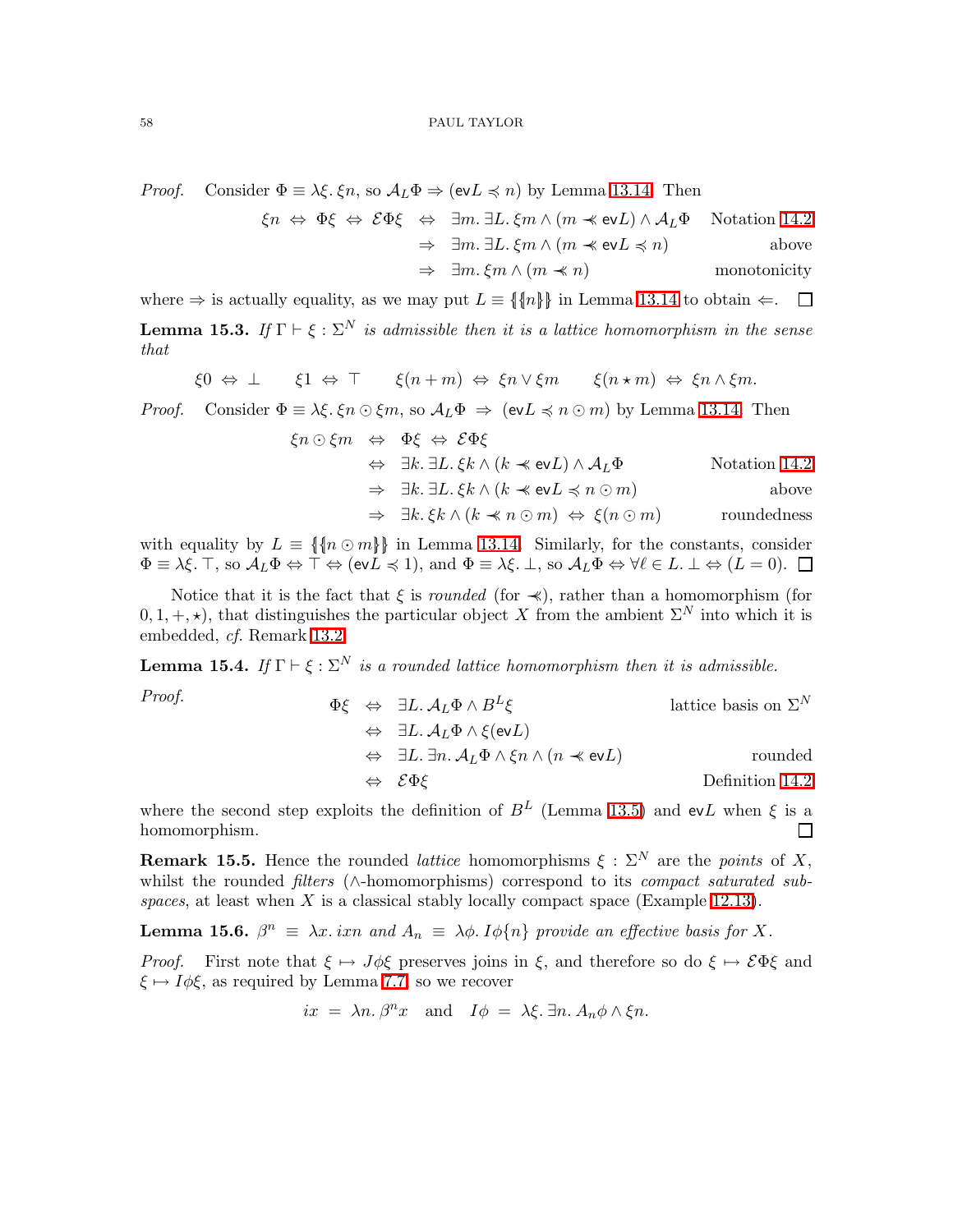For the basis expansion, let  $\phi : \Sigma^X$  and  $x : X$ . Then  $\xi \equiv ix : \Sigma^N$  is admissible, and  $\phi = \Sigma^i \Phi$ , where  $\Phi \equiv I \phi : \Sigma^{\Sigma^N}$ .

$$
\exists n. A_n \phi \land \beta^n x \Leftrightarrow \exists n. I \phi\{n\} \land i x n \qquad \text{defs } \beta^n, A_n
$$
  
\n
$$
\Leftrightarrow \exists n. (I \cdot \Sigma^i) \Phi\{n\} \land \xi n \qquad \text{defs } \Phi, \xi
$$
  
\n
$$
\Leftrightarrow \exists n. \mathcal{E} \Phi\{n\} \land \xi n \qquad \text{defs } i, I
$$
  
\n
$$
\Leftrightarrow \mathcal{E} \Phi \xi \qquad \mathcal{E} \Phi \text{ preserves } \xi \Leftrightarrow \exists n. \{n\} \land \xi n
$$
  
\n
$$
\Leftrightarrow \Phi \xi \qquad \xi \text{ admissible}
$$
  
\n
$$
\Leftrightarrow (I\phi)(ix) \qquad \text{defs } \Phi, \xi
$$
  
\n
$$
\Leftrightarrow \phi x \qquad \{\} \eta \text{ [B, Section 8]. } \square
$$

Corollary 15.7.  $x = \text{focus}(\exists n. A_n \wedge \xi n)$ .

This is the generalisation of  $x = \bigvee \{p_n \mid \xi n\}$  in domain theory (Proposition [12.3\)](#page-46-1), and the version in ASD of  $\{x\} = \bigcap K\{x\} \stackrel{\sim}{\prec} K$  in Theorem [5.18.](#page-22-1) The predicate  $\xi n$  means  $x \in U^n \subset K^n$  in the spatial setting, *cf.* Definition [1.1.](#page-2-3)

**Theorem 15.8.**  $(\beta^n, A_n)$  *is a lattice basis, and its way-below relation is*  $\prec$ *.* 

*Proof.* Since  $x : X \vdash \xi \equiv ix \equiv \lambda n \cdot \beta^n x : \Sigma^N$  is admissible, and therefore a homomorphism by Lemma [15.3,](#page-57-2) we have

$$
\beta^0 = \lambda x.\perp, \quad \beta^1 = \lambda x.\top \quad \text{and} \quad \beta^{n\odot m} = \beta^n \odot \beta^m.
$$

Next we check the equations on  $A_n$  for an ∨-basis. Let  $\phi : \Sigma^X$  and  $\Phi \equiv I \phi : \Sigma^{\Sigma^N}$ . Then  $\mathcal{E}\Phi = I \cdot \Sigma^i \cdot I\phi = I\phi = \Phi$ , so

$$
A_n \phi \Leftrightarrow I \phi \{n\} \Leftrightarrow \Phi \{n\} \Leftrightarrow \mathcal{E} \Phi \{n\}.
$$

Hence  
\n
$$
A_0 \phi \Leftrightarrow \mathcal{E} \Phi \{0\}
$$
\n
$$
\Leftrightarrow \exists L. (0 \ll \text{ev} L) \land A_L \Phi
$$
\n
$$
\Leftrightarrow (0 \ll 0) \land A_0 \Phi \Leftrightarrow \top
$$
\n
$$
A_n \phi \land A_m \phi \Leftrightarrow \mathcal{E} \Phi \{n\} \land \mathcal{E} \Phi \{m\}
$$
\n
$$
\Leftrightarrow \exists L_1 L_2. (n \ll \text{ev} L_1) \land (m \ll \text{ev} L_2) \land A_{L_1} \Phi \land A_{L_2} \Phi
$$
\n
$$
\Rightarrow \exists L_1 L_2. (n + m \ll \text{ev} L_1 + \text{ev} L_2) \land A_{L_1 + L_2} \Phi
$$
\n
$$
\Leftrightarrow \exists L. (n + m \ll \text{ev} L) \land A_L \Phi
$$
\n
$$
\Leftrightarrow \mathcal{E} \Phi \{n + m\} \Leftrightarrow A_{n+m} \phi
$$
\nNotation 14.2  
\n
$$
\Leftrightarrow \mathcal{E} \Phi \{n + m\} \Leftrightarrow A_{n+m} \phi
$$
\nNotation 14.2

using distributivity,  $L = L_1 + L_2$  and Lemma [13.6.](#page-52-2) But  $A_{n+m}\phi \Rightarrow A_n\phi$ , so we have equality. Finally,  $m \Leftrightarrow I(\lambda x. \, i x m) \{n\} \Leftrightarrow (I \cdot \Sigma^{i})(\lambda \xi. \, \xi m) \{n\}$  Lemma [15.6](#page-57-1)

$$
\begin{array}{rcl}\n\mathcal{A}_{n}\rho & \leftrightarrow & I(\lambda x, \tan f_1 n_f \iff (1 \cdot \Delta) \wedge \mathcal{A}_L, \zeta, m_f n_f) & \text{Lemma 15.0} \\
& \Leftrightarrow & \mathcal{E}(\lambda \xi, \xi m) \{n\} \\
& \Leftrightarrow & \exists L. \left( n \prec \text{ev} L \right) \land \mathcal{A}_L(\lambda \xi, \xi m) & \text{Notation 14.2} \\
& \Rightarrow & \exists L. \left( n \prec \text{ev} L \preccurlyeq m \right) & \text{Lemma 13.14} \\
& \Rightarrow & \left( n \prec m \right) & \text{monotonicity}\n\end{array}
$$

where we also obtain  $\Leftarrow$  by putting  $L \equiv \{\{m\}\}\$ in Lemma [13.14.](#page-53-0)

 $\Box$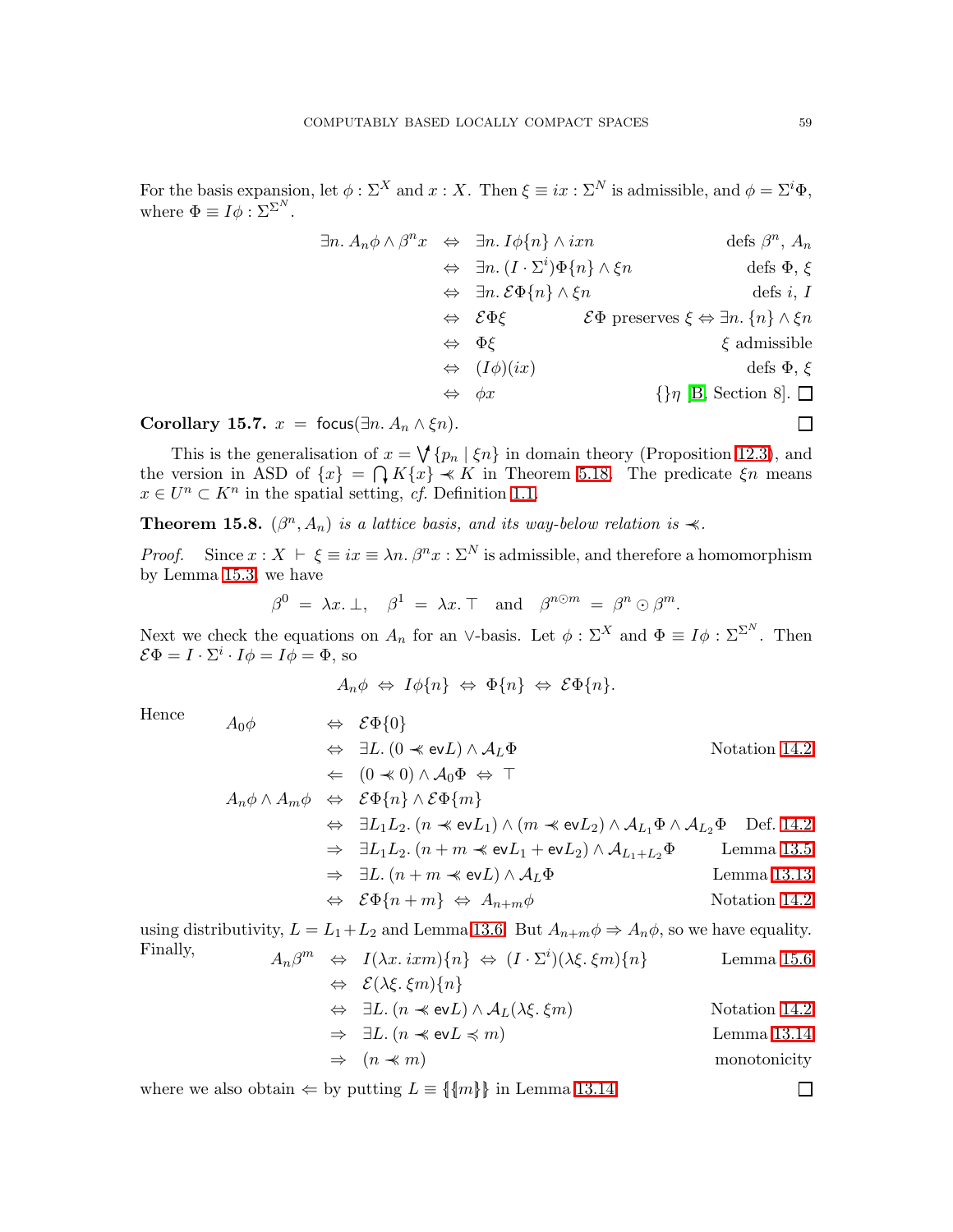**Corollary 15.9.** If the object X and its lattice basis  $(\beta^n, A_n)$  had been given, and  $\prec$ and  $\mathcal E$  derived from them, this construction would recover X and  $(\beta^n, A_n)$  up to unique *isomorphism. In particular, if we had started with a filter lattice basis, we would get it back.* П

We have shown that the notion of "abstract basis" is a complete axiomatisation of the way-below relation, and is therefore the formulation of the consistency requirements in Definitions [1.5](#page-3-0) and [2.3,](#page-6-1) without using a classically defined topological space or locale as a reference.

This completes the proof of the equivalence amongst the characterisations of local compactness that we listed in the Introduction

In Lemmas [15.2ff](#page-56-1), we have also characterised points  $x : X$  as rounded lattice homomorphisms  $\xi : \Sigma^N$ . We shall replace the predicate  $\xi m$  by a binary relation  $\widehat{H}_n^m$  in the next section, in order to generalise from points of X to continuous functions  $Y \to X$ .

### 16. Morphisms as matrices

<span id="page-59-0"></span>The analogy between bases for topology and bases for linear algebra in Section [6](#page-22-0) can also be applied to morphisms. In this section we identify the abstract conditions satisfied by the relation

$$
fK^n \, \subset \, U^m \quad \text{or} \quad K^n \, \subset \, f^*U^m
$$

that was used in Definitions [1.6](#page-3-1) and [2.3.](#page-6-1) Like  $\prec$ , this is a binary relation between the two overt discrete objects of codes.

As this condition is an observable property of the function, it determines an open subobject of the set of functions  $X \to Y$ , and such properties form a *sub*-basis of the compact–open topology. If X is locally compact then this object is the exponential  $Y^X$ in both traditional topology and locale theory, and the conditions below are those listed in [\[Joh82,](#page-68-13) Lemma VII 4.11]. Unfortunately, there need not be a corresponding dual basis of compact subobjects to make  $Y^X$  locally compact.

In our notation, the relation  $fK^n \subset U^m$  is  $A_n(\Sigma^f \beta^m)$ . Clearly this question can easily be generalised to  $A_n(H\beta^m)$ , in which we replace f by the "second class" map  $\hat{H}$ (Notation [5.13\)](#page-21-1).

<span id="page-59-2"></span>**Notation 16.1.** Let  $(\beta^n, A_n)$  and  $(\gamma^m, D_m)$  be ∨-bases for objects X and Y respectively. Then any first or second class morphism  $\widehat{H}: X \longrightarrow Y$  in  $\mathsf{H}\mathcal{S}$  (that is,  $H : \Sigma^Y \to \Sigma^X$  in  $\mathcal{S}$ ) has a matrix,

$$
\widehat{H}_n^m \equiv A_n(H\gamma^m) : \Sigma,
$$

which generalises the representation of y : Y *via*  $H\psi \equiv \psi x$  as  $\xi \equiv iy \equiv \lambda y$ .  $\gamma^m y$  in Lemmas [15.2ff](#page-56-1).

<span id="page-59-1"></span>**Lemma 16.2.** *H* is recovered from  $\hat{H}_n^m$  as  $H\psi = \exists mn$ .  $D_m\psi \wedge \hat{H}_n^m \wedge \beta^n$ .

<span id="page-59-3"></span>

Proof.  
\n
$$
H\psi = H(\exists m. D_m \psi \wedge \gamma^m)
$$
\n
$$
= \exists m. D_m \psi \wedge H\gamma^m
$$
\n
$$
= \exists m. D_m \psi \wedge \exists n. A_n (H\gamma^m) \wedge \beta^n
$$
\n
$$
= \exists m. D_m \psi \wedge \widehat{H}_n^m \wedge \beta^n
$$
\n
$$
= \exists m n. D_m \psi \wedge \widehat{H}_n^m \wedge \beta^n
$$
\n
$$
= \langle \beta^n, A_n \rangle \text{ basis for } X
$$
\n
$$
= \langle \beta^n, A_n \rangle \text{ basis for } X
$$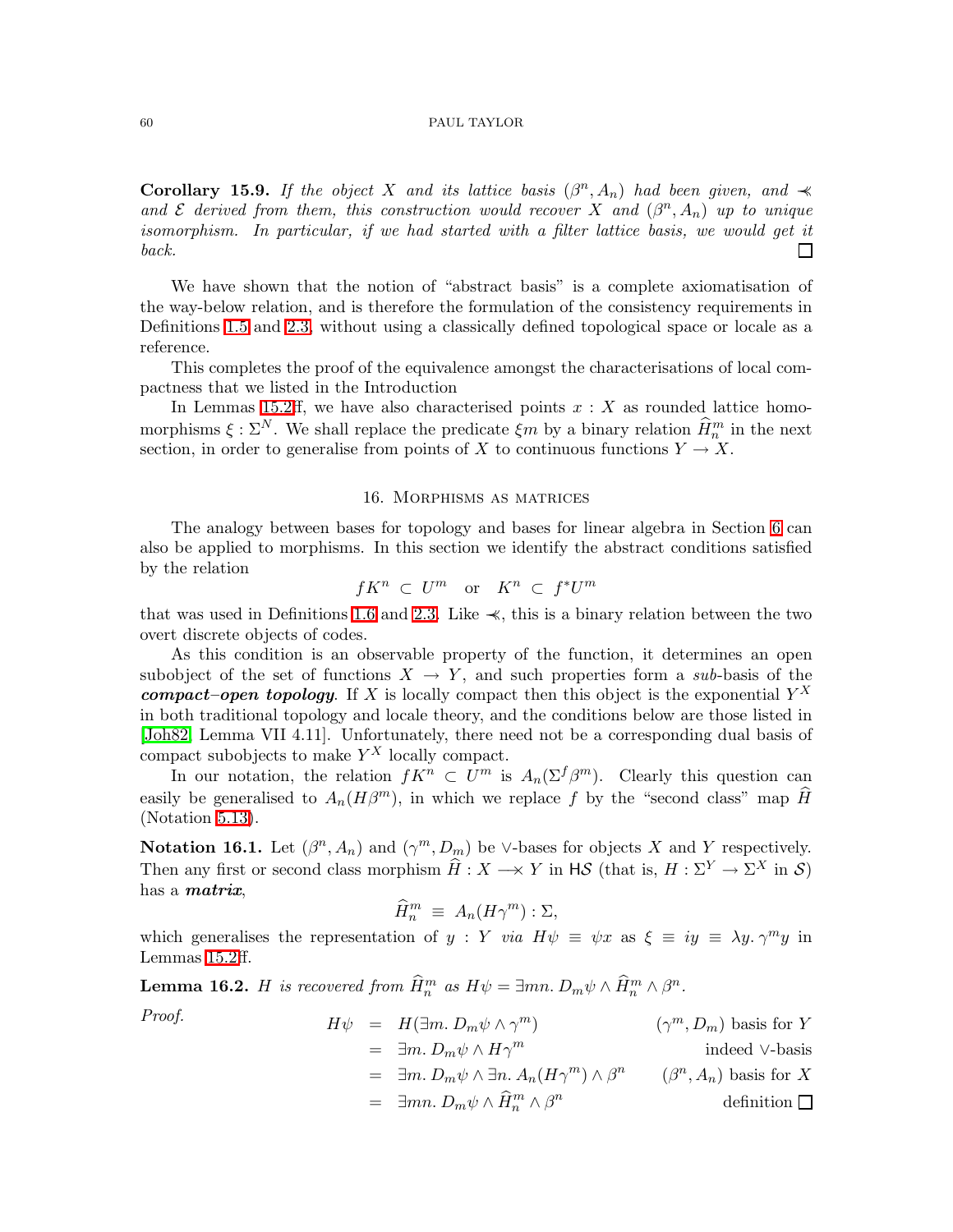Lemma 16.3. *The matrix is directed in* n*, cf. Lemma [11.3:](#page-43-1)*

$$
\widehat{H}_0^m \Leftrightarrow \top \quad and \quad \widehat{H}_{n+p}^m \Leftrightarrow \widehat{H}_n^m \wedge \widehat{H}_p^m.
$$

*Proof.* These are  $A_0 \phi \Leftrightarrow \top$  and  $A_{n+p} \phi \Leftrightarrow A_n \phi \wedge A_p \phi$  with  $\phi = H \gamma^m$ . They hold because  $(\beta^n, A_n)$  is an ∨-basis (Definition [6.6\(](#page-24-3)a)).  $\Box$ 

Lemma 16.4. *The matrix is monotone in* m*, cf. Lemma [11.6:](#page-44-4)*

$$
(n' \preccurlyeq_X n) \wedge \widehat{H}_n^m \wedge (m \preccurlyeq_Y m') \Rightarrow \widehat{H}_{n'}^{m'}.
$$

<span id="page-60-0"></span>*Proof.*  $A_n \leq A_{n'}$  (though we already had this from directedness) and  $\gamma^m \leq \gamma^{m'}$ .  $\Box$ 

**Lemma 16.5.** *The matrix is rounded, respecting*  $\prec$  *on both sides, cf. Lemmas* [11.7](#page-44-3)  $\&$  [15.2:](#page-56-1)

$$
\exists m'. (m' \preceq_Y m) \wedge \widehat{H}_n^{m'} \Leftrightarrow \widehat{H}_n^m \Leftrightarrow \exists n'. \widehat{H}_{n'}^m \wedge (n \preceq_X n').
$$

Proof.  
\n
$$
\hat{H}_{n}^{m'} \Leftrightarrow A_{n}(H\gamma^{m'})
$$
\n
$$
\Leftrightarrow A_{n}(H(\exists m. D_{m}\gamma^{m'} \wedge \gamma^{m})) \qquad (\gamma^{m}, D_{m}) \text{ basis for } Y
$$
\n
$$
\Leftrightarrow \exists m. D_{m}\gamma^{m'} \wedge A_{n}(H\gamma^{m}) \qquad \text{indeed, V-basis}
$$
\n
$$
\Leftrightarrow \exists m. (m \prec m') \wedge \hat{H}_{n}^{m}
$$
\n
$$
\hat{H}_{n'}^{m} \Leftrightarrow A_{n'}(H\gamma^{m})
$$
\n
$$
\Leftrightarrow A_{n'}(\exists n. A_{n}(H\gamma^{m}) \wedge \beta^{n}) \qquad (\beta^{n}, A_{n}) \text{ basis for } X
$$
\n
$$
\Leftrightarrow \exists n. A_{n}(H\gamma^{m}) \wedge A_{n'}\beta^{n} \qquad \text{indeed, V-basis}
$$
\n
$$
\Leftrightarrow \exists n. \hat{H}_{n}^{m} \wedge (n' \prec n) \qquad \Box
$$

<span id="page-60-1"></span>**Lemma 16.6.** *Suppose*  $n, m: N \vdash \rho(n,m): \Sigma$  *satisfies the foregoing properties, i.e.* 

$$
\rho(0,k) \qquad \frac{\rho(n,k) \quad \rho(m,k)}{\rho(n+m,k)} \qquad \frac{n \ll n' \quad \rho(n',m)}{\rho(n,m)} \qquad \frac{\rho(n,m') \quad m' \ll m}{\rho(n,m)}
$$

*and define*  $H: X \longrightarrow Y$  *by*  $H\psi \equiv \exists mn. D_m\psi \wedge \rho(n,m) \wedge \beta^n$ . Then  $\rho(n,m) \Leftrightarrow A_n(H\gamma^m)$ . *Proof.* Since  $\rho$  respects  $\prec$  on the right,

$$
H\gamma^m = \exists m'n. D_{m'}\gamma^m \wedge \rho(n,m') \wedge \beta^n
$$
  
= 
$$
\exists m'n. (m' \preccurlyeq m) \wedge \rho(n,m') \wedge \beta^n
$$
  
= 
$$
\exists n. \rho(n,m) \wedge \beta^n.
$$

Then, since  $\rho$  also respects  $\prec$  on the left and  $A_n$  preserves the join, which is directed because  $\rho$  respects 0 and  $+$ ,

$$
A_n(H\gamma^m) \Leftrightarrow A_n(\exists n'. \rho(n', m) \land \beta^{n'})
$$
  
\n
$$
\Leftrightarrow \exists n'. \rho(n', m) \land A_n \beta^{n'}
$$
  
\n
$$
\Leftrightarrow \exists n'. \rho(n', m) \land n \prec n' \Leftrightarrow \rho(n, m).
$$

Lemma 16.7. id $^m_n$   $\Leftrightarrow$   $A_n(\mathsf{id}\beta^m)$   $\Leftrightarrow$   $(n \prec m)$   $\Leftrightarrow$   $\widehat{\mathcal{E}}^m_n$ .

*Proof.* The relationship with  $\mathcal E$  follows from Lemma [14.5.](#page-55-0) The unit laws were given by Lemma [16.5,](#page-60-0) *cf.* the Karoubi completion, which splits idempotents in any category. $\Box$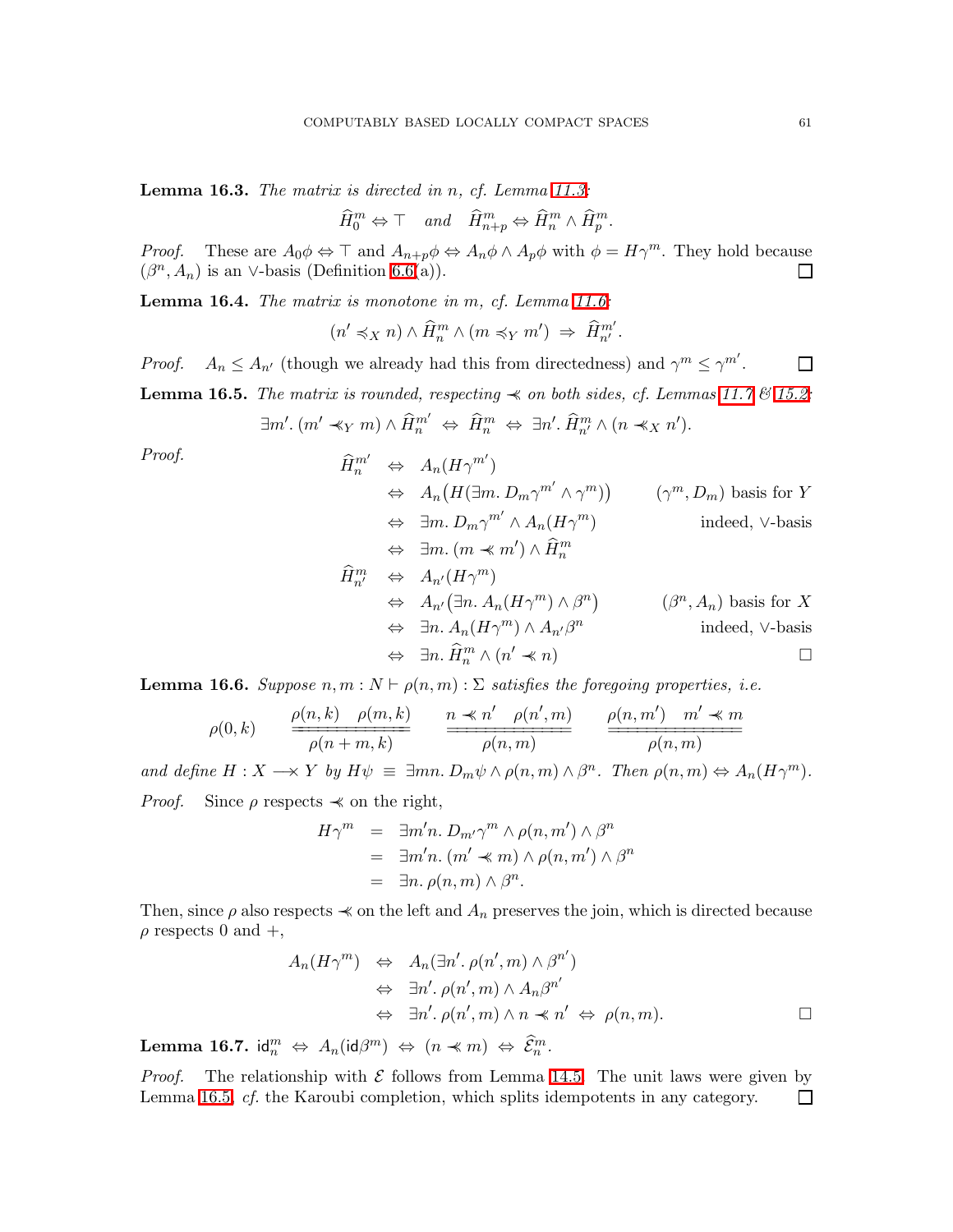Lemma 16.8.  $\widehat{K\cdot H}_n^k \Leftrightarrow \exists m.\ \widehat{K}_m^k \wedge \widehat{H}_n^m.$ *Proof.*  $\widehat{K\cdot H}_n^k \Leftrightarrow A_n(H(K\epsilon^k))$  $\Leftrightarrow A_n(\exists mn'. D_m(K\epsilon^k) \wedge \widehat{H}_{n'}^m \wedge \beta^{n'})$ Lemma [16.2](#page-59-1)  $\Leftarrow \quad \exists mn'. D_m(K\epsilon^k) \wedge \widehat{H}_{n'}^m \wedge A_n \beta^{n'}$  $\Leftrightarrow \ \exists mn'. D_m(K\epsilon^k) \wedge \widehat{H}_{n'}^m \wedge (n \preccurlyeq n')$  $\Leftrightarrow \quad \exists m. \ D_m(K \epsilon^k) \wedge \widehat{H}_n^m$ Lemma [16.5](#page-60-0)  $\Leftrightarrow \quad \exists m.\ \widehat{K}_m^k \wedge \widehat{H}_n^m$  $\det K$ 

although  $\Leftarrow$  is actually  $\Leftrightarrow$  as we have an ∨-basis. (We draw attention to this because [\[I\]](#page-69-3)  $\Box$ uses the natural ∧-basis on R, and therefore the weaker result about composition.)

Theorem 16.9. HS *(Notation [5.13\)](#page-21-1) is equivalent to the category whose*

- *(a) objects are abstract bases*  $(N, 0, 1, +, \star, \star)$  *(Definition [14.1\)](#page-54-1);*
- *(b) morphisms are*  $\rho(n,m)$  *satisfying the conditions in Lemma [16.6;](#page-60-1)*
- *(c) identity is* ≺≺*;*
- *(d) composition is relational.*

The definition of  $\mathsf{H}\mathcal{S}$  in [\[A\]](#page-68-1) was essentially taken from Hayo Thielecke's work on "computational effects" [\[Thi97\]](#page-68-21), which was in turn based on the Kleisli category for the monad. It was therefore motivated by more syntactic considerations than ours. From a semantic point of view, it would have been more natural to have split the idempotents. In the classical models, the category would then be the opposite of that of all continuous (but not necessarily distributive) lattices and Scott-continuous maps (*cf.* Example [12.6\(b\)\)](#page-47-1). In this result, we would drop the  $\prec$  + and  $\prec$   $\star$  rules from Definition [14.1](#page-54-1) of an abstract basis.

In order to characterise first class maps, by Corollary [10.3](#page-41-2) we have to consider preservation of the lattice connectives, *cf.* Lemmas [15.3ff](#page-57-2). For this, the target object Y must have a lattice basis.

**Lemma 16.10.**  $H\top = \top$  iff  $\widehat{H}_n^1 \Leftrightarrow (n \ll 1)$ , and  $H\bot = \bot$  iff  $\widehat{H}_n^0 \Leftrightarrow (n \ll 0)$ .

*Proof.* If  $H\top = \top$  then  $\hat{H}_n^1 \equiv A_n(H\gamma^1) \equiv A_n(H\top) \Leftrightarrow A_n \top \equiv A_n \beta^1 \equiv (n \ll 1)$  by Notation [16.1,](#page-59-2) Definition [6.6,](#page-24-3) and Notation [11.1.](#page-43-2)

Conversely,  $H\top \equiv H\gamma^1 \equiv \exists n.\hat{H}_n^1 \wedge \beta^n \Leftrightarrow \exists n.\,A_n \top \wedge \beta^n \equiv \top$  by Definition [6.6,](#page-24-3) Lemma [16.5](#page-60-0) and Definition [6.2.](#page-23-2)

We may substitute  $\perp$  and 0 for  $\top$  and 1 in the same argument.

Similarly we are able on this occasion to handle  $\land$  and  $\lor$  simultaneously (Remark [4.15\)](#page-16-2).

<span id="page-61-0"></span>Lemma 16.11.  $H(\phi \odot \psi) = H\phi \odot H\psi$  iff  $\hat{H}^{s\odot t}_n \Leftrightarrow \exists mp. \ \hat{H}^s_m \wedge \hat{H}^t_p \wedge (n \prec m \odot p)$ , both when  $\odot$  *is*  $\land$  *or*  $\star$  *and when it is*  $\lor$  *or* +*.* 

 $\Box$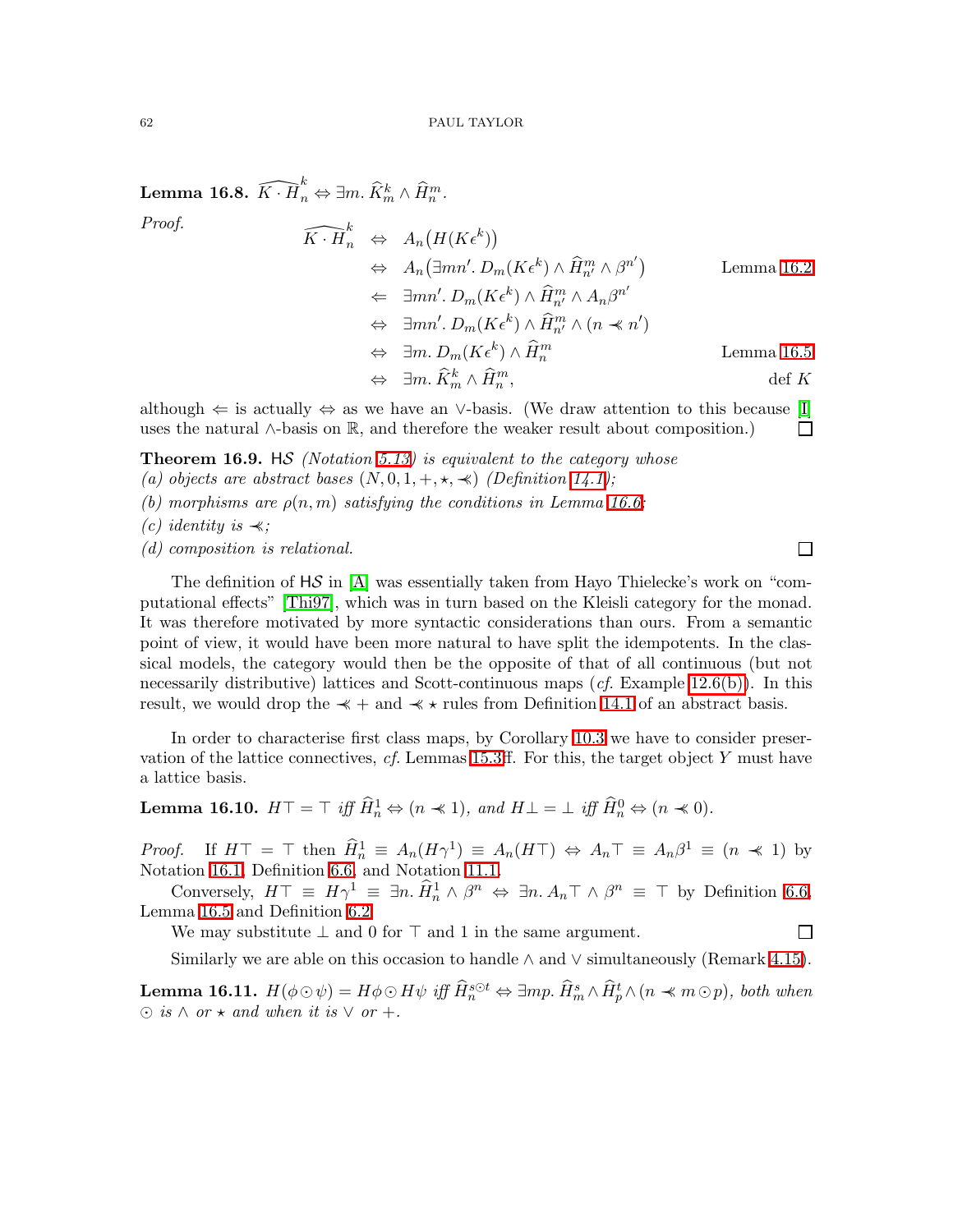*Proof.* If  $H(\phi \odot \psi) = H\phi \odot H\psi$  then

$$
\hat{H}_n^{\text{s}\odot t} \Leftrightarrow A_n(H\beta^{\text{s}\odot t}) \Leftrightarrow A_n(H(\beta^{\text{s}} \odot \beta^t))
$$
\n
$$
\Leftrightarrow A_n(H\beta^{\text{s}} \odot H\beta^t) \qquad \text{hypothesis}
$$
\n
$$
\Leftrightarrow \exists mp. A_m(H\beta^s) \land A_p(H\beta^t) \land (n \ll m \odot p) \qquad \text{Lemma 11.9}
$$
\n
$$
\Leftrightarrow \exists mp. \hat{H}_m^s \land \hat{H}_p^t \land (n \ll m \odot p)
$$

Conversely, using distributivity,

$$
H\phi \odot H\psi = (\exists mu. D_m\phi \land \widehat{H}_u^m \land \beta^u) \odot (\exists pv. D_p\psi \land \widehat{H}_v^p \land \beta^v) \quad \text{Lemma 16.2}
$$
  
= 
$$
\exists mpuv. D_m\phi \land D_p\psi \land \widehat{H}_u^m \land \widehat{H}_v^p \land \beta^{u\odot v} \qquad \text{Lemma 4.17}
$$

$$
= \exists kmpuv. \ D_m \phi \wedge D_p \psi \wedge \widehat{H}_u^m \wedge \widehat{H}_v^p \wedge (k \prec u \odot v) \wedge \beta^k \quad \text{L. 11.4}
$$

$$
= \exists km p. D_m \phi \wedge D_p \psi \wedge \widehat{H}_k^{m \odot p} \wedge \beta^k
$$
hypothesis

$$
= \quad \exists nkmp. \ D_m \phi \wedge D_p \psi \wedge (n \prec m \odot p) \wedge \widehat{H}_k^n \wedge \beta^k \qquad \text{Lemma 16.5}
$$

$$
= \quad \exists nk. \ D_n(\phi \odot \psi) \land \widehat{H}_k^n \land \beta^k \qquad \text{Lemma 11.9}
$$

$$
= H(\phi \odot \psi) \qquad \qquad \text{Lemma 16.2 } \Box
$$

<span id="page-62-1"></span>**Definition 16.12.** An *abstract matrix* is a binary relation  $\widehat{H}_n^m$  such that

$$
\widehat{H}_{0}^{m} \quad \frac{\widehat{H}_{n}^{m} \quad \widehat{H}_{p}^{m}}{\widehat{H}_{n+p}^{m}} \quad \frac{n' \preccurlyeq_{X} n \quad \widehat{H}_{n}^{m} \quad m \preccurlyeq_{Y} m'}{\widehat{H}_{n'}^{m'}} \quad \frac{\widehat{H}_{n'}^{m'}}{n' \preccurlyeq_{X} n \quad \widehat{H}_{n}^{m'}} \quad \frac{\widehat{H}_{n'}^{m'}}{n' \preccurlyeq_{X} n \quad \widehat{H}_{n}^{m} \quad m \preccurlyeq_{Y} m'}
$$
\n
$$
\frac{n \preccurlyeq_{0}}{\widehat{H}_{n}^{0}} \quad \frac{n \preccurlyeq_{1}}{\widehat{H}_{n}^{1}} \quad \frac{\widehat{H}_{n}^{s \preccurlyeq_{1}}}{\widehat{H}_{m}^{s} \quad \widehat{H}_{p}^{t} \quad n \preccurlyeq_{N} n \preccurlyeq_{N}} \quad \frac{\widehat{H}_{n}^{s+t}}{\widehat{H}_{n}^{s} \quad \widehat{H}_{p}^{t} \quad n \preccurlyeq_{N} n + p}
$$

Theorem 16.13. S *is equivalent to the category whose*

*(a) objects are abstract lattice bases*  $(N, 0, 1, +, \star, \star)$ ;

*(b) morphisms are abstract matrices;*

*(c) identity is* ≺≺*;*

*(d) composition is relational.*

Jung and Sünderhauf characterised continuous functions between stably locally compact spaces in a similar way [\[JS96\]](#page-68-4).

**Remark 16.14.** We shall speculate on the possible computational applications of matrices for continuous functions in the next section, but let's say something here about the analogy with linear algebra that we have used. Really, this has been much more useful that we had any right to expect, since neither  $S$  nor  $\overline{AS}$  (the "first" and "second class" maps) is a symmetric monoidal closed category.

However, by Theorem [9.11,](#page-39-0) stably locally compact objects and the  $\widehat{A}: X \longrightarrow Y$  for which A preserves  $\top$  and  $\wedge$  do define such a category. In fact, they provide a model of linear logic with involutive negation and an "of course" operator given by the Smyth powerdomain  $\mathcal{P}^{\sharp}$  (Example [12.13\)](#page-49-0):

<span id="page-62-0"></span>**Proposition 16.15.** Let X be a stably locally compact space. The  $\text{HS-maps } \widehat{A} : \Gamma \longrightarrow X$  $for\ which\ A:\Sigma^{X}\to\Sigma^{\Gamma}\ preserves\ \top\ and\ \wedge\ correspond\ bijectively\ and\ naturally\ to\ \mathcal S{\text{-}maps}$  $\Gamma \to \mathcal{P}^{\sharp} X.$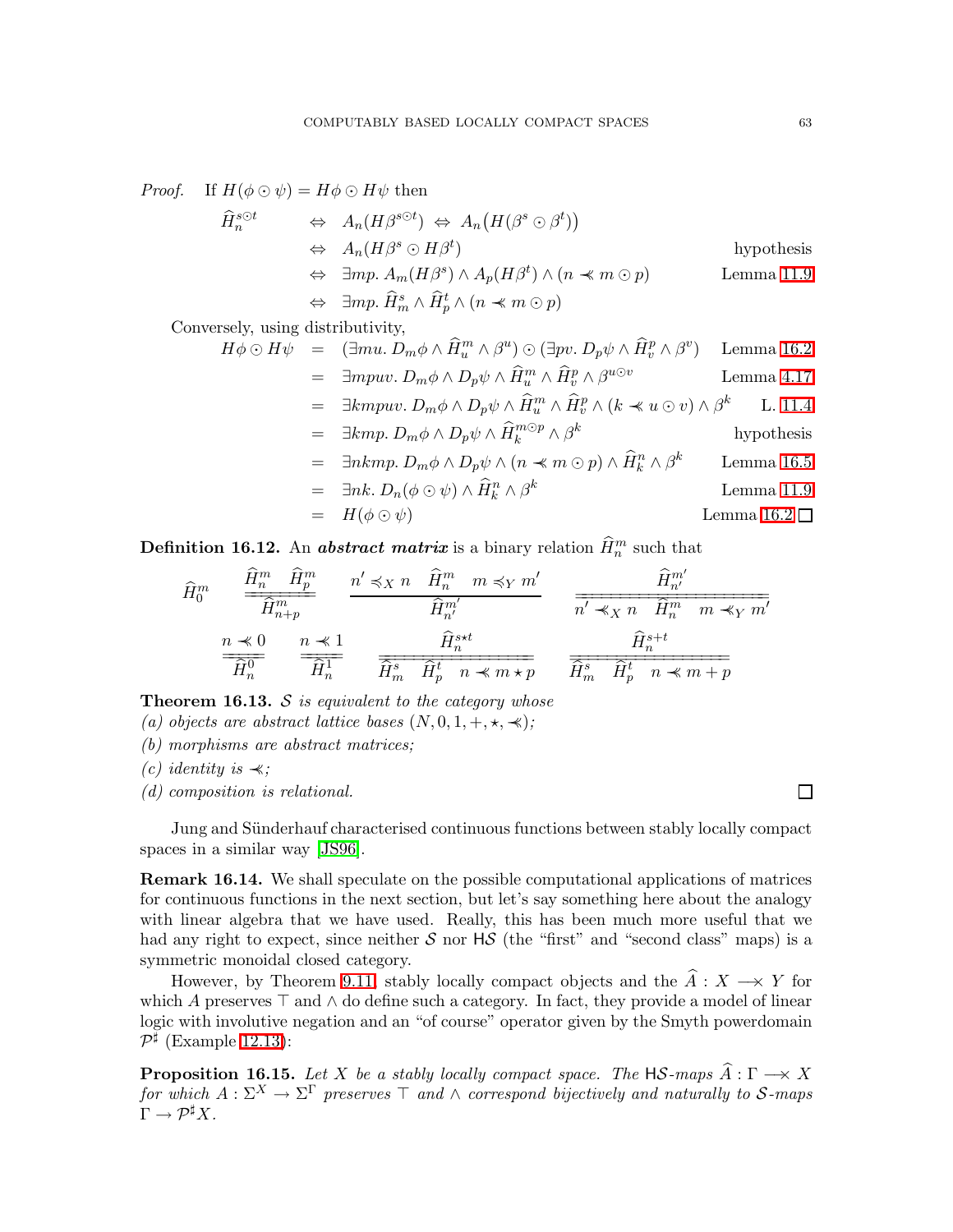*Proof.* Both correspond to terms  $\Gamma \vdash \xi \equiv \lambda n. A\beta^n : \Sigma^N$  that are rounded filters ( $\wedge$ homomorphisms) for  $\prec_X$  or ideals for  $\succ_X$ .  $\Box$ 

Since they also preserve directed joins, such A are known as **preframe homomor**phisms; for more on their relationship to the Smyth powerdomain, see [\[Vic88,](#page-68-22) 11.2.5] and [\[JKM01\]](#page-68-9). For a similar investigation of join-preserving maps and the Hoare or lower powerdomain  $\mathcal{P}^{\flat}X$  in ASD, presumably we would first need to identify the "stably locally overt" objects to which the analogous construction may be applied.

### 17. Relating the classical and term models

<span id="page-63-0"></span>We promised to translate each step of the logical development into topological language, but we haven't done this since the end of Section [7.](#page-27-0) We shall now show how the "coding" provides the link between the classical and computational models (Remark [3.1\)](#page-8-1), and then how abstract matrices themselves describe exact computation for the reals and locally compact objects in general.

**Remark 17.1.** On the one hand, we know from the classical proof for  $LKSp$  in [\[A,](#page-68-1) Theorem 5.12] and the intuitionistic one for LKLoc in [\[B,](#page-68-0) Theorem 3.11] that these categories are models of the calculus in Sections [3](#page-8-0)[–4,](#page-12-0) *i.e.* that there are interpretation functors  $[-] : S \rightarrow$ **LKSp** and  $\llbracket - \rrbracket$  :  $S \to LKL$  oc. In the light of Theorem [8.11,](#page-36-2) that every object of S is a Σ-split subobject of  $\Sigma^{\mathbb{N}}$ , the converse part of Theorem [7.14](#page-31-0) provides another proof in the localic setting.

In this paper we have sought the "inverse" of this functor. Since the classical models are of course richer, they have to be constrained in order to obtain something equivalent to the computational one (Remark [3.1\)](#page-8-1). This constraint was in the form of a *computable basis*, as in Definitions [1.5](#page-3-0) and [2.3.](#page-6-1) Nevertheless, as we saw in the case of  $\mathbb{R}$  (Example [1.4\)](#page-2-1), such bases may already be familiar to us from traditional considerations.

There is no need to verify the consistency conditions that we set out in Sections [11](#page-43-0) and [14.](#page-54-0) They follow automatically from the existence of the classical space, which serves as a reference as in Remark [1.7.](#page-3-3) So long as  $\star$ , + and  $\prec$  are defined by programs, which can be translated into our  $\lambda$ -calculus, we already have an abstract basis.

Examples 17.2. At this point let us recall the various ways in which a lattice basis can be defined on a locally compact sober space or locale.

- (a) In a stably locally compact sober space (which is, in particular, compact in the global sense), we may choose a sublattice of compact subspaces  $K<sup>n</sup>$  and corresponding sublattice of open ones  $U^n$ , such that  $U^n \subset K^n$  and the basis expansion is satisfied. Then the indexing set N, together with the operations  $+$  and  $\star$  on codes corresponding to unions and intersections of open–compact pairs, and the relation  $n \ll m$  given by  $K^n \subset U^m$ , define an abstract basis, so long as these operations are computable. In the corresponding lattice filter basis in the  $\lambda$ -calculus,  $\beta^n$  and  $A_n$  classify  $U^n$  and the Scott-open filter  $\mathcal{F}_n \equiv \{ V \mid K^n \subset V \}.$
- (b) In a compact Hausdorff space, the compact subspaces  $K<sup>n</sup>$  are the complements of open subspaces  $V_n$ , which may be chosen from the same sublattice as the  $U^n$ , but with  $U^n \not\cap V_n$ .
- (c) In particular, finite unions of open or of closed rational intervals provide this structure for the closed real unit interval [0, 1].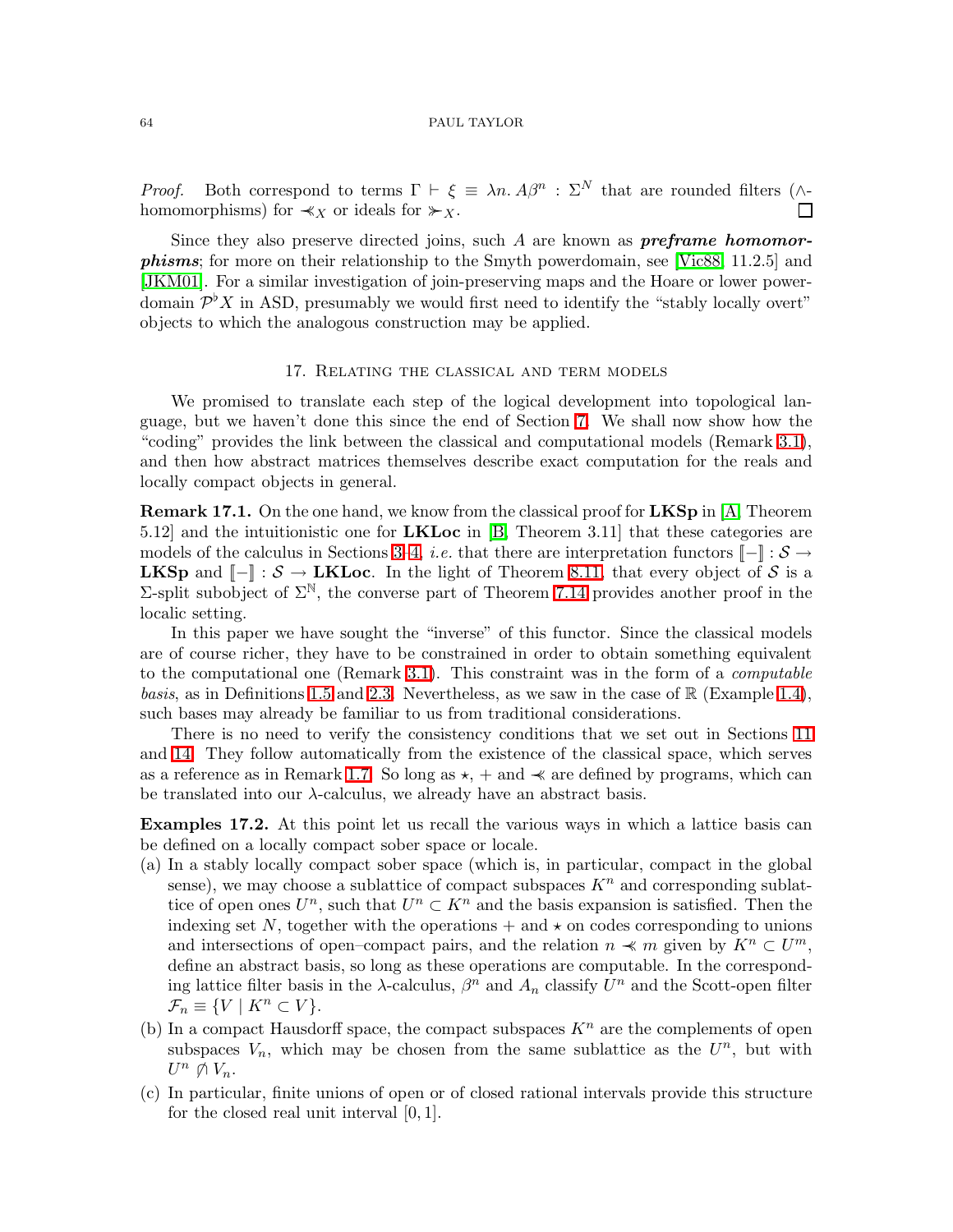- (d) R is not globally compact, though binary intersections of compact subspaces are compact. The lattice basis may be defined in the same way as for  $[0, 1]$ , with the single exception of  $A_1 \equiv \lambda \phi$ .  $\perp$ , which does not preserve  $\top$ .
- (e) Let  $(N, \triangleleft)$  be a recursively enumerable directed interpolative relation (Definition [12.1\)](#page-46-2). Then Theorem [12.11](#page-49-1) defines an object in  $S$ , whose classical interpretation is the continuous dcpo of rounded ideals of  $(N, \triangleleft)$ ; it is algebraic iff  $\triangleleft$  is reflexive.
- (f) The reflexive order  $\preccurlyeq$  defined from any imposed distributive lattice  $(N, 0, 1, +, \star)$  by Definition [13.10](#page-52-0) satisfies the conditions on  $\prec$  for an abstract basis, and so defines an object of  $S$  whose classical interpretation is the coherent space whose compact open subspaces are indexed by  $N$ .
- $(g)$  Given a locally compact locale, we choose a sublattice N that provides a basis for the corresponding continuous distributive lattice L, with inclusion  $\beta^{(-)}: N \to L$ . Then define  $(n \prec m) \equiv (\beta^n \ll \beta^m)$ . This is a lattice basis, but only a filter basis in the stably locally compact case.
- (h) Finally, in the case of a non-stably locally compact sober space, we only have a ∪ semilattice N of compact subspaces  $K<sup>n</sup>$ , and therefore a (filter) ∨-basis  $(\beta<sup>n</sup>, A<sub>n</sub>)$ . Re-mark [8.7](#page-35-1) turned this into a lattice basis  $(\beta^{\ell}, A_{\ell})$  indexed by  $\text{Fin}(N)$ , by defining

$$
\beta^{\ell} x \equiv \forall n \in \ell \, x \in U^{n} \quad \text{and} \quad A_{\ell} \phi \equiv \exists n \in \ell \, K^{n} \subset V,
$$

where  $\phi$  classifies V as usual. Then  $\beta^{\ell}$  simply classifies the intersection of the basic open subspaces as in the stably locally compact case, but  $A_{\ell}$  is a logical disjunction, not a union of subspaces, *cf.* Lemma [5.7\(e\).](#page-19-3) Then

$$
\ell \prec \ell' \Leftrightarrow \exists n \in \ell. \ \forall m \in \ell'. K^n \subset U^m,
$$

but this is not a filter basis.

Remark 17.3. Section [14](#page-54-0) showed that the abstract basis is inter-definable with the nucleus  $\mathcal{E}$ . These are interpreted both in the computational model  $\mathcal{S}$  and in the classical ones **LKSp** and LKLoc. This means that the idempotent  $\mathcal{E}$  on  $\gamma$ KN is the one that defines the  $\Sigma$ -split embedding of the original space in  $\mathcal{P}(\mathbb{N})$ , as in Theorems [7.8](#page-29-0) and [7.14.](#page-31-0)

Hence any classically defined locally compact sober space or locale that has a computable basis may be "imported" into abstract Stone duality as an object, whose interpretation in the classical model is homeomorphic to the given space. Summing this up diagrammatically,



Remark 17.4. Having fixed computational bases for two classically defined spaces or locales, X and Y, we may look at continuous functions  $f : X \to Y$ . By the basis property, any such map is determined by the relation

$$
fK^n \,\subset\, V^m
$$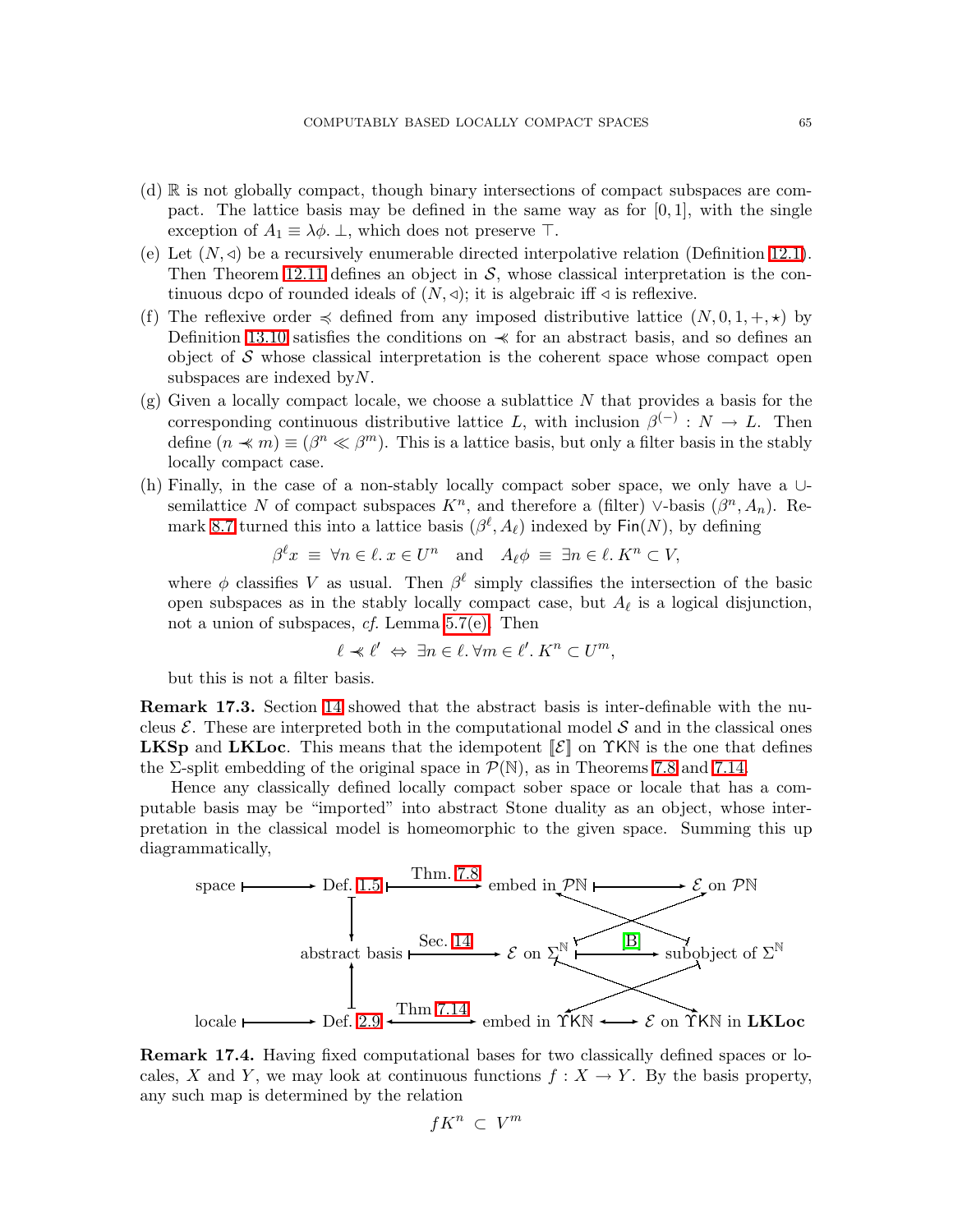as n and m range over the bases for X and Y respectively. If this relation is recursively enumerable (Definition [1.6\)](#page-3-1) then the corresponding program may be translated into our  $\lambda$ calculus. Just as we saw for abstract bases, the resulting term satisfies Definition [16.12](#page-62-1) for an abstract matrix, because its interpretation agrees with a continuous function. Between the objects whose denotations are X and Y there is therefore a term whose denotation is  $f$ .

In particular, computationally equivalent bases for the same space give rise to an isomorphism between the objects of  $\mathcal{S}$ . In the case of morphisms, extensionally equivalent terms give rise to the same  $(fK^n \subset V^m)$ -relations, and therefore to the same continuous functions. However, programs may be extensionally equivalent for some deep mathematical reason, or as a result of the stronger logical principles in the classical situation, without being provably equivalent within our calculus. This is the reason why we required the computable aspects of the definitions in the Introduction to be accompanied by actual programs.

This completes the proof of our main result:

Theorem 17.5. *Abstract Stone duality, i.e. the free model* S *of the axioms in Sections [3](#page-8-0) and [4,](#page-12-0) is equivalent to the category of computably based locally compact locales and computably continuous functions.*  $\Box$ 

<span id="page-65-0"></span>Remark 17.6. An obvious lacuna in this result arises from the difference between sober spaces and locales: we are relying on the axiom of choice within the classical models to say that the two are the same. Recall [\[Joh82,](#page-68-13) Theorem VII 4.3] that, using excluded middle, the crucial requirement is to find, for any  $\phi \not\leq \psi : L$  in a distributive continuous lattice, (a) some (Scott open) filter  $A : \Sigma^L$  for which  $A\phi \Leftrightarrow \top$  but  $A\psi \Leftrightarrow \bot$ , and then

(b) using Zorn's lemma, enlarge  $A$  to a maximal such filter  $P$ , which is prime.

For stage (a), we would like to show, more generally, that every object (which we know carries a lattice basis) also has a filter ∨-basis. The idea, due to Jimmie Lawson [\[GHK](#page-67-3)+80,  $\S I$  3.3, is to iterate the interpolation property  $[G-]$ . This can be shown with the aid of a weaker choice principle that merely extracts a total function from a non-deterministic one.

For stage (b), since any space has a N-indexed lattice basis, we only need to consider  $\Sigma^{\mathbb{N}}$ , and not *general* distributive continuous lattices. The filter A provides a rounded filter (*semilattice homomorphism*)  $\xi_0 : \Sigma^{\mathbb{N}}$  such that  $I\phi\xi \Leftrightarrow \top$  but  $I\psi\dot{\xi} \Leftrightarrow \bot$ , which we enlarge to a rounded *lattice* homomorphism  $\xi$  (Lemmas [15.2ff](#page-56-1)) with the same values on  $\phi$  and  $\psi$ . To do this, we may replace Zorn's Lemma by an argument that uses excluded middle but not Choice: we build up  $\xi$  from  $\xi_0$  by adding each number 0, 1, 2, ... in turn if it generates  $\Box$ a proper filter.

**Remark 17.7.** Let's review what we've achieved by way of a *type theory* for topology.

- (a) The original idea of abstract Stone duality was that the non-computable unions could be eliminated from general topology by expressing the category of "frames" by a monadic adjunction over its opposite category of "spaces" rather than over sets.
- (b) Beck's theorem says that this is equivalent to the, perhaps less friendly, condition that the functor  $\Sigma^{(-)}$  reflect invertibility and "create  $\Sigma$ -split coequalisers".
- (c) In [\[B\]](#page-68-0) we saw that the latter can be interpreted as (certain) subobjects, and that the data for such subobjects could be encapsulated in a single morphism  $\mathcal{E}$ , called a "nucleus".
- (d) This was further developed, in Section 8 of that paper, into a  $\lambda$ -calculus similar to comprehension in set theory. However, the data defining a subobject remained arcane: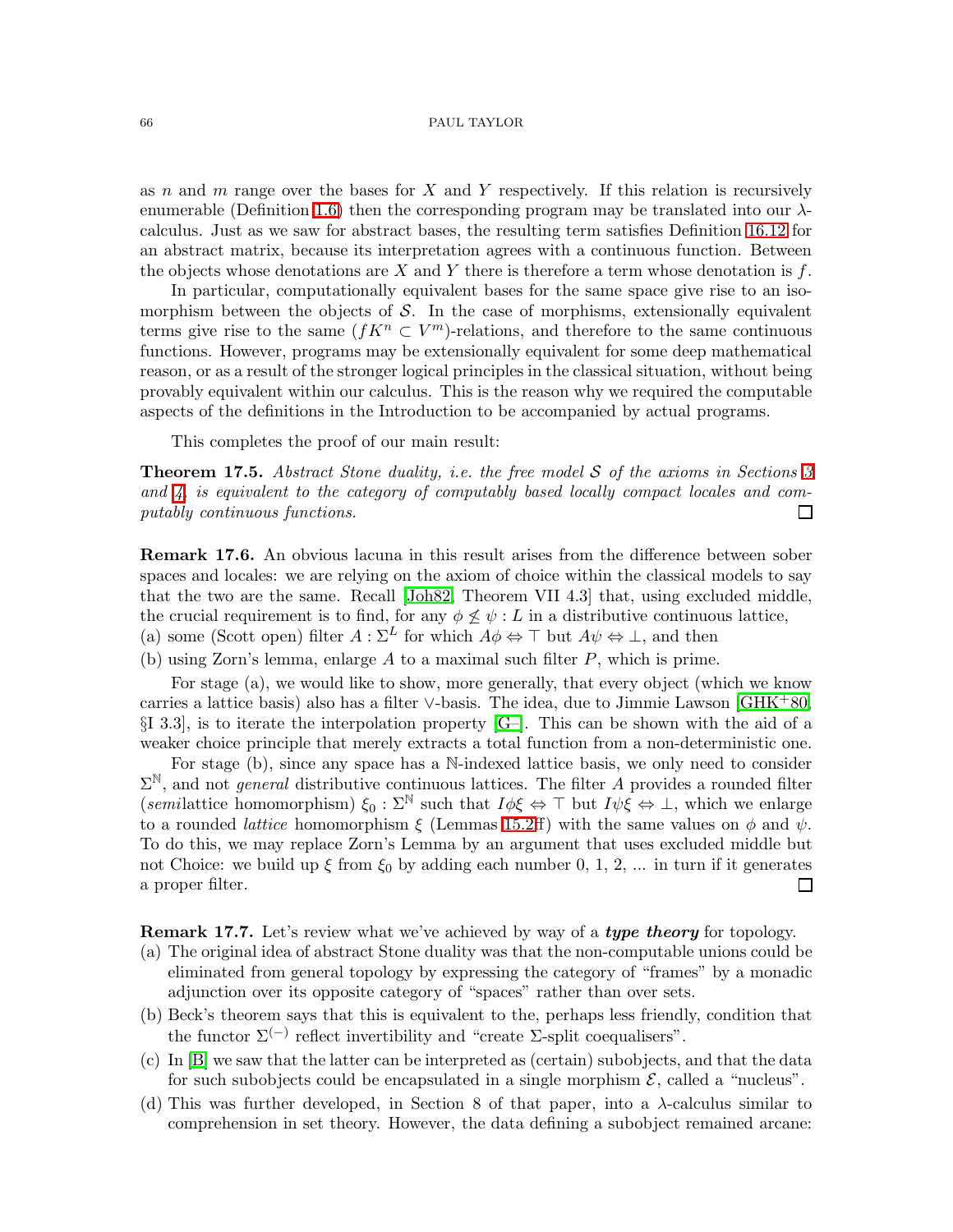terms satisfying the equation defining a nucleus could only be found with considerable expert ingenuity.

- (e) In Theorem [10.10](#page-42-2) of this paper we reformulated the  $\lambda$ -equation in a much simpler way using the lattice connectives.
- (f) The notion of abstract basis in this paper puts the construction within the grasp of anyone who has a knowledge of open and compact subspaces in topology.

<span id="page-66-0"></span>**Remark 17.8.** Let us consider the computational meaning of the matrix  $\widehat{H}_n^m$  when  $H \equiv \Sigma^f$ for some continuous function  $f : \mathbb{R} \to \mathbb{R}$ . In order to have a lattice basis, the indices n and m must range over (finite) *unions* of intervals, although by Lemma [16.3,](#page-59-3) n need only denote a single closed interval. The matrix therefore encodes the predicate

$$
f[x_0 \pm \delta] \subset \bigcup_j (y_j \pm \epsilon_j),
$$

as an ASD term of type  $\Sigma$ , the union being finite. Suppose that we have a real input value x that we know to lie in the interval  $[x_0 \pm \delta]$ , and we require  $f(x)$  to within  $\epsilon$ .

We substitute the rational values  $x_0$ ,  $\delta$  and  $\epsilon_j \equiv \epsilon$  in the predicate, leaving  $(y_j)$  indeterminate. Recall from Remark [3.5](#page-10-1) and [\[A,](#page-68-1) Remark 11.3] that any such term may be translated into a  $\lambda$ -PROLOG program. Such a program permits substitution of values for any subset of the free variables, and is executed by resolving unification problems, which result in values of (or at least constraints on) the remaining variables. In this case, we obtain (nondeterministically) some finite set  $(y_i)$ .

In the language of real analysis, we are seeking to cover the compact interval  $f[x_0 \pm \delta]$ with (finitely many) open intervals of size  $\epsilon$ , centred on the  $y_i$ . The Wilker property (Lemma [16.11\)](#page-61-0) then provides

$$
[x_0 \pm \delta] \subset \bigcup_j (x_j \pm \delta')
$$
 with  $f[x_j \pm \delta'] \subset (y_j \pm \epsilon).$ 

Responsibility now passes back to the supplier of the input value  $x$  to choose which of the  $x_j$  is nearest, and the corresponding  $y_j$  is the required approximation to the result  $f(x)$ . This discussion is taken up again in [\[I,](#page-69-3) [J\]](#page-69-6).  $\Box$ 

Remark 17.9. This illustrates the way in which we would expect to use abstract Stone duality for computations with objects such as R that we regard, from a mathematical point of view, as "base types" (though of course only 1,  $\mathbb N$  and  $\Sigma$  are actually base types of our  $\lambda$ -calculus). Where higher types, such as continuous or differentiable function-spaces, can be shown to be locally compact, they too have bases and matrices, but it would be an example of the mis-use of normalisation theorems (Remark [8.12\)](#page-37-2) to insist on reducing everything to matrix form. We would expect to use higher-type  $\lambda$ -terms of our calculus to encode higher-order features of analysis, for example in the calculus of variations. Of course, much preliminary work with R itself needs to be done before we see what can be done in such subjects [\[I,](#page-69-3) [J\]](#page-69-6).

**Remark 17.10.** The manipulations that we have done since introducing the abstract waybelow relation have all required *lattice* bases. The naturally occurring basis on an object such as R, on the other hand, is often just an  $\wedge$ -basis. This didn't matter in Sections [14–](#page-54-0)[16,](#page-59-0) as they were only concerned with the *theoretical* issue of the consistency of the abstract basis. We have just seen, however, that the "matrices" in Section [16](#page-59-0) encapsulate actual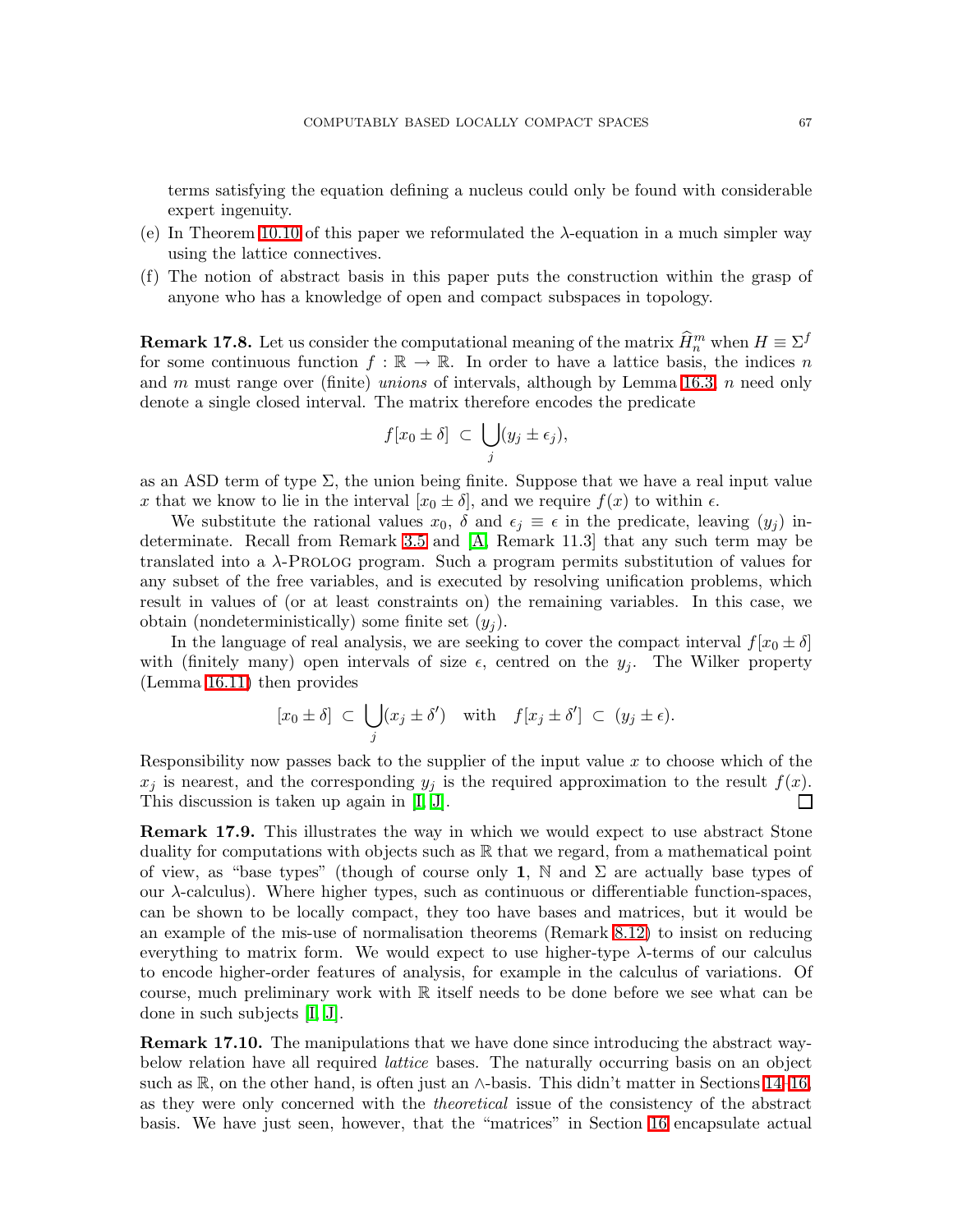computation, in which the base types are those of the indices of the bases. The lists used in Lemma [8.4](#page-34-1) would then be a serious burden.

There is a technical issue here that is intrinsic to topology. In locale theory, which is based on an algebraic theory of finite meets distributing over arbitrary unions of "opens", it is often necessary to specify when two such expressions are equal, which may be reduced to the question of when an intersection is contained in a union of intersections. This *coverage relation* is an important part of the technology of locale theory [\[Joh82,](#page-68-13) Section II 2.12], whilst it was chosen as the focus of the axiomatisation of Formal Topology.

**Remark 17.11.** The question of whether, using abstract Stone duality, we can develop a technically more usable approach than these warrants separate investigation, led by the examples. Since, in a locally compact object, we may consider coverages of *compact* subobjects, the covering families of open subobjects need only be finite. Jung, Kegelmann and Moshier have exploited this idea to develop a Gentzen-style sequent calculus [\[JKM99\]](#page-68-17).

As this finiteness comes automatically, maybe we don't need to force it by using lists. To put this another way, as the lists act disjunctively, we represent them by their membership predicates (Remark [8.5\)](#page-35-3). That is, we replace the matrix  $\hat{H}_m^n$  with the predicate

$$
m: M, \ \xi: \Sigma^N \ \vdash \ A_m \cdot H(\lambda y. \ \exists n. \ \xi n \wedge \beta^n y) : \Sigma,
$$

where  $N$  need no longer have  $+$ . In Remark [17.8](#page-66-0) above, we could add the constraint that  $\xi$  only admits intervals of size  $\leq \epsilon$ .

Remark 17.12. Another striking feature of the matrix description is that it reduces the topological theory to an entirely discrete one. The latter may be expressed in an *arithmetic universe*, which is a category with finite limits, stable disjoint coproducts, stable effective quotients of equivalence relations and a List functor [\[E\]](#page-69-1).

Once again, we need to see this normalisation theorem in reverse. It appears that any arithmetic universe may conversely be embedded as the full subcategory of overt discrete objects in a model of abstract Stone duality. Example [12.6\(d\)](#page-47-2) shows that we can do this by modelling a much simpler structure than that of abstract bases and matrices for general locally compact spaces. The differences in logical strength amongst models of ASD are therefore measured by the overt discrete objects that they contain.

Such a construction would enable topological, domain-theoretic and  $\lambda$ -calculus reasoning to be applied to problems in discrete algebra and logic. Topologically, it would strongly vindicate Marshall Stone's dictum, *always topologise*, whilst computationally it would provide continuation-passing translations of discrete problems, and of type theories for inductive types.

#### **REFERENCES**

- <span id="page-67-4"></span><span id="page-67-2"></span><span id="page-67-0"></span>[Bar81] Henk Barendregt. *The Lambda Calculus: its Syntax and Semantics*. Number 103 in Studies in Logic and the Foundations of Mathematics. North-Holland, 1981. Second edition, 1984.
- [Bou66] Nicolas Bourbaki. *Topologie G´en´erale*. Hermann, 1966. English translation, "General Topology", distrubuted by Springer-Verlag, 1989.
- <span id="page-67-1"></span>[CS88] John Horton Conway and Neil Sloane. *Sphere Packings, Lattices and Groups*. Number 290 in Grundlehren der Mathematischen Wissenschaften. Springer-Verlag, 1988.
- <span id="page-67-3"></span>[GHK<sup>+</sup>80] Gerhard Gierz, Karl Heinrich Hoffmann, Klaus Keimel, Jimmie Lawson, Michael Mislove, and Dana Scott. *A Compendium of Continuous Lattices*. Springer-Verlag, 1980. Second edition, *Continuous Lattices and Domains*, published by Cambridge University Press, 2003.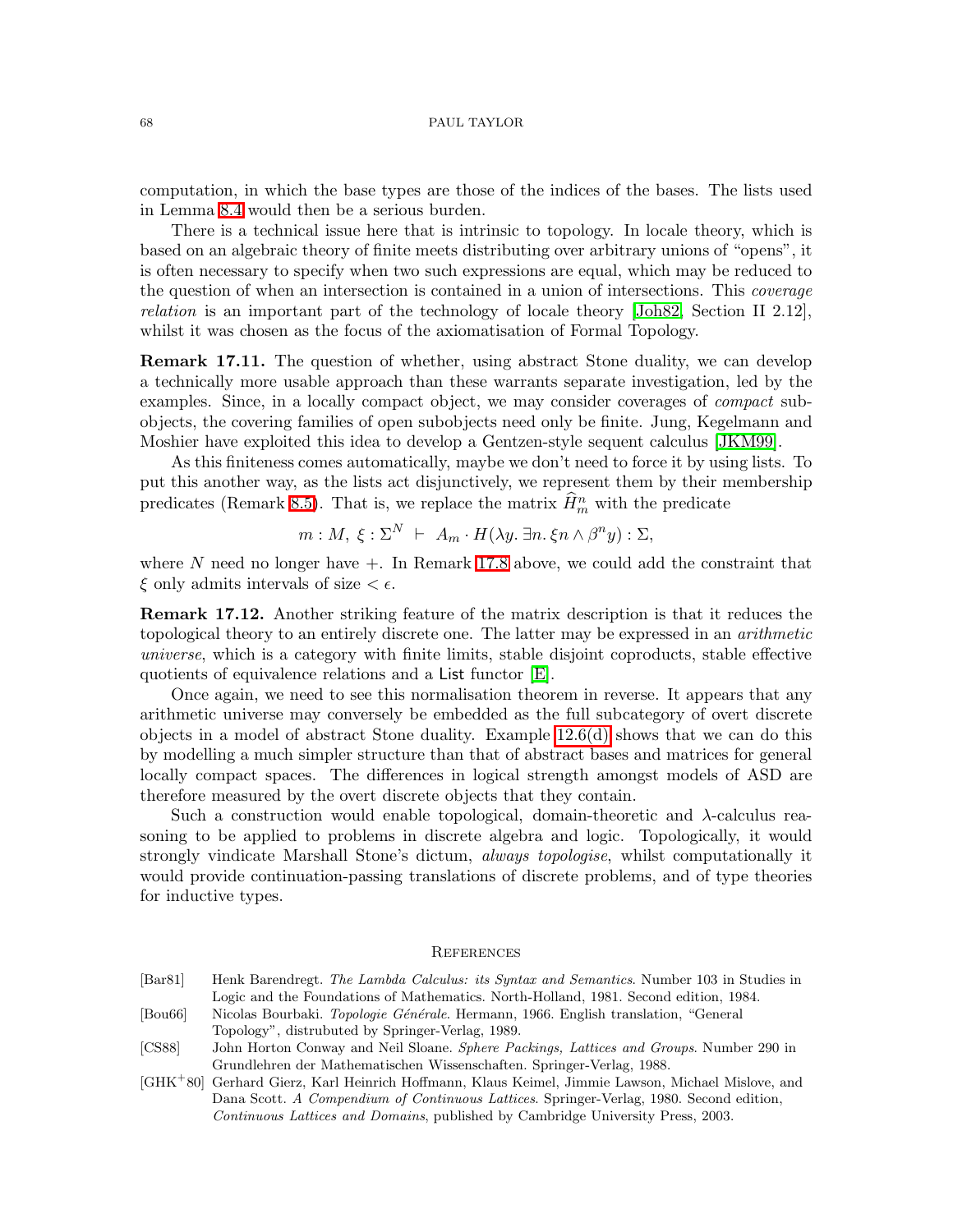#### COMPUTABLY BASED LOCALLY COMPACT SPACES 69

- <span id="page-68-8"></span><span id="page-68-7"></span>[Har40] G. H. Hardy. *A Mathematician's Apology*. Cambridge University Press, 1940. Frequently reprinted.
- <span id="page-68-3"></span>[HL78] Karl Hofmann and Michael Lawson. Spectral theory of continuous lattices. *Transactions of the American Mathematical Society*, 246:285–310, 1978.
- [HM81] Karl Hofmann and Michael Mislove. Local compactness and continuous lattices. In Bernhard Banaschewski and Rudolf-Eberhard Hoffmann, editors, *Continuous Lattices*, volume 871 of *Springer Lecture Notes in Mathematics*, pages 209–248, 1981.
- <span id="page-68-17"></span><span id="page-68-9"></span>[JKM99] Achim Jung, Mathias Kegelmann, and Andrew Moshier. Multi lingual sequent calculus and coherent spaces. *Fundamenta Informaticae*, 37(4):369–412, 1999.
- [JKM01] Achim Jung, Mathias Kegelmann, and Andrew Moshier. Stably compact spaces and closed relations. *Electronic Notes in Theoretical Computer Science*, 45, 2001. MFPS 17.
- <span id="page-68-18"></span><span id="page-68-13"></span>[Joh82] Peter Johnstone. *Stone Spaces*. Number 3 in Cambridge Studies in Advanced Mathematics. Cambridge University Press, 1982.
- <span id="page-68-14"></span>[Joh84] Peter Johnstone. Open locales and exponentiation. *Contemporary Mathematics*, 30:84–116, 1984.
- [Joh85] Peter Johnstone. Vietoris locales and localic semi-lattices. In R.-E. Hoffmann and K. H. Hoffmann, editors, *Continuous Lattices and their Applications*, number 101 in Pure and Applied Mathematics, pages 155–180. Marcel Dekker, 1985.
- <span id="page-68-4"></span>[JS96] Achim Jung and Philipp Sünderhauf. On the duality of compact vs. open. In S. Andima, R.C. Flagg, G. Itzkowitz, P. Misra, Y. Kong, and R.D. Kopperman, editors, *Papers on general topology and applications: Eleventh Summer Conference at University of Southern Maine*, volume 806 of *Annals of the New York Academy of Sciences*, pages 214–230, 1996.
- <span id="page-68-20"></span>[Jun90] Achim Jung. The classification of continuous domains. In *Logic in Computer Science*, pages 35–40. IEEE Computer Society Press, 1990.
- <span id="page-68-11"></span><span id="page-68-6"></span>[Kel55] John Kelley. *General Topology*. Van Nostrand, 1955. Reprinted by Springer-Verlag, Graduate Texts in Mathematics, 27, 1975.
- <span id="page-68-15"></span>[Plo77] Gordon Plotkin. LCF considered as a programming language. *Theoretical Computer Science*, 5:223–255, 1977.
- [Sco70] Dana Scott. Outline of a mathematical theory of computation. In *4th Annual Princeton Conference on Information Sciences and Systems*, pages 169–176, 1970. Superseded by Oxford technical report PRG-2.
- <span id="page-68-16"></span>[Sco82] Dana Scott. Domains for denotational semantics. In M. Nielson and E. M. Schmidt, editors, *Automata, Languages and Programming: Proceedings 1982*. Springer-Verlag, 1982. Lecture Notes in Computer Science 140.
- <span id="page-68-19"></span><span id="page-68-12"></span>[Smy77] Michael Smyth. Effectively given domains. *Theoretical Computer Science*, 5:257–274, 1977.
- <span id="page-68-10"></span>[Tay91] Paul Taylor. The fixed point property in synthetic domain theory. In Gilles Kahn, editor, *Logic in Computer Science 6*, pages 152–160. IEEE, 1991.
- <span id="page-68-21"></span>[Tay99] Paul Taylor. *Practical Foundations of Mathematics*. Number 59 in Cambridge Studies in Advanced Mathematics. Cambridge University Press, 1999.
- [Thi97] Hayo Thielecke. *Categorical Structure of Continuation Passing Style*. PhD thesis, University of Edinburgh, 1997. Also available as technical report ECS-LFCS-97-376.
- <span id="page-68-22"></span><span id="page-68-5"></span>[Vic88] Steven Vickers. *Topology Via Logic*, volume 5 of *Cambridge Tracts in Theoretical Computer Science*. Cambridge University Press, 1988.
- [Wil70] Peter Wilker. Adjoint product and hom functors in general topology. *Pacific Journal of Mathematics*, 34:269–283, 1970.

The papers on abstract Stone duality may be obtained from

#### [www.cs.man.ac.uk/](http://www.cs.man.ac.uk/~pt/ASD/index.dvi)∼pt/ASD

- <span id="page-68-1"></span>[A] Paul Taylor, [Sober spaces and continuations.](http://www.cs.man.ac.uk/~pt/ASD/sobsc.dvi) *Theory and Applications of Categories*, 10(12):248–299, 2002.
- <span id="page-68-0"></span>[B] Paul Taylor, [Subspaces in abstract Stone duality.](http://www.cs.man.ac.uk/~pt/ASD/subasd.dvi) *Theory and Applications of Categories*, 10(13):300–366, 2002.
- <span id="page-68-2"></span>[C] Paul Taylor, [Geometric and higher order logic using abstract Stone duality.](http://www.cs.man.ac.uk/~pt/ASD/geohol.dvi) *Theory and Applications of Categories*, 7(15):284–338, 2000.